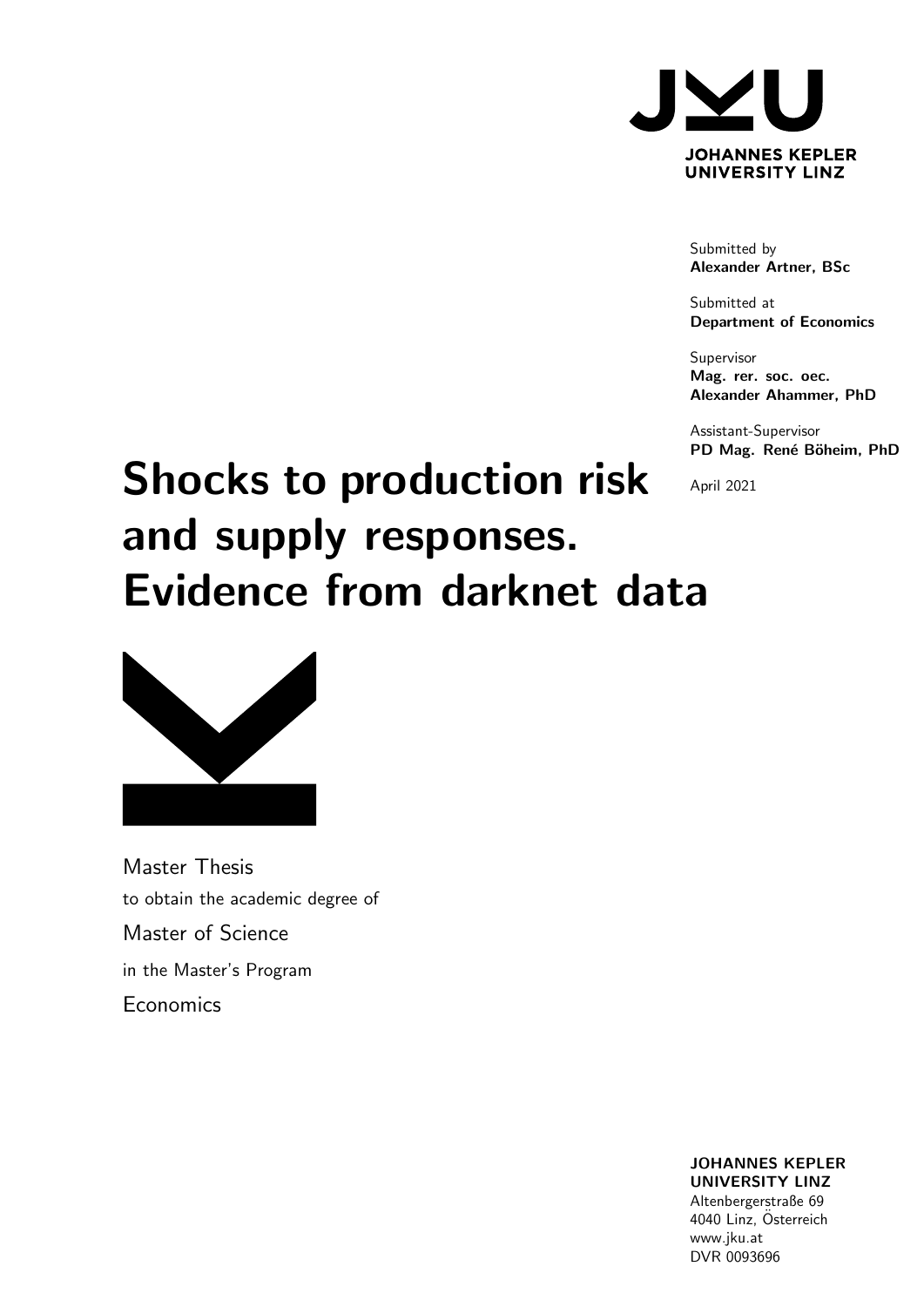

# Eidesstattliche Erklärung

Ich, Alexander Artner, erkläre an Eides statt, dass ich die vorliegende Masterarbeit selbstständig und ohne fremde Hilfe verfasst, andere als die angegebenen Quellen und Hilfsmittel nicht benutzt bzw. die wörtlich oder sinngemäß entnommenen Stellen als solche kenntlich gemacht habe. Die vorliegende Masterarbeit ist mit dem elektronisch übermittelten Textdokument identisch.

Linz, 5. April 2021

Ort, Datum

Alexander Artner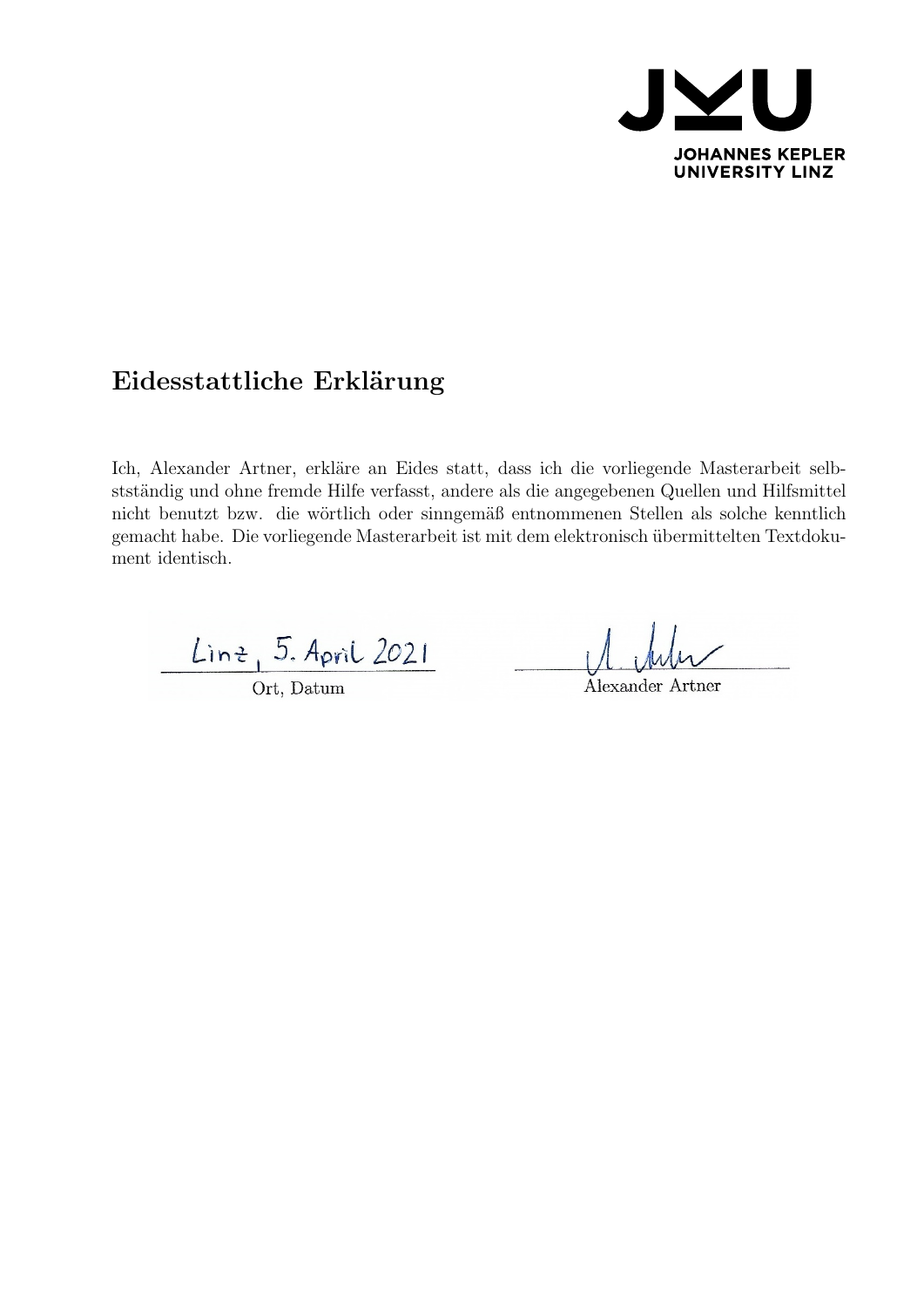# Abstract

Darknet markets for illicit goods face law enforcement and public health researchers with new challenges and give economists a unique opportunity to study production under uncertainty. While current cryptomarket research focuses on the effects of police intervention on market participants, this thesis extends the literature by exploring the effects of Bitcoin price volatility, which is the main currency used on cryptomarkets. Using scraped data from the largest cryptomarkets between 2014 and 2015, I exploit an event study design to causally estimate dynamic paths of shocks to these two types of production risk. Within a month, high levels of police intervention and Bitcoin volatility significantly decrease the expected probability of market entry by 4.3% and 6.4%. While established vendors only show weak reactions to impulses in terms of drug supply, they pass on the added risk to buyers in the form of a short-term risk premium of around 4.8% (8.7%) in the case of an arrest (volatility) shock. To my knowledge, this is the first study to establish a causal link between Bitcoin volatility and market outcomes on cryptomarkets, showing that criminals see police intervention as one of several production risks that vendors respond to with higher prices rather than lower supply.

# Acknowledgments

I would like to thank my supervisors Alexander Ahammer and René Böheim for their continuous support and encouraging enthusiasm for this project. I am thankful to the Department of Economics at Johannes Kepler University for their excellent master's program and especially to Martin Halla for the opportunity to work as a research assistant. The work at the department both prepared and encouraged me to conduct my own research. I am also grateful to all the participants of the master thesis seminar for their valuable discussions that offered many different points of view. I want to thank my dear colleagues for all the helpful and entertaining conversations that I will surely miss in the future. Finally, I want to thank my family for their constant support and my partner Annie for always motivating me throughout the writing process.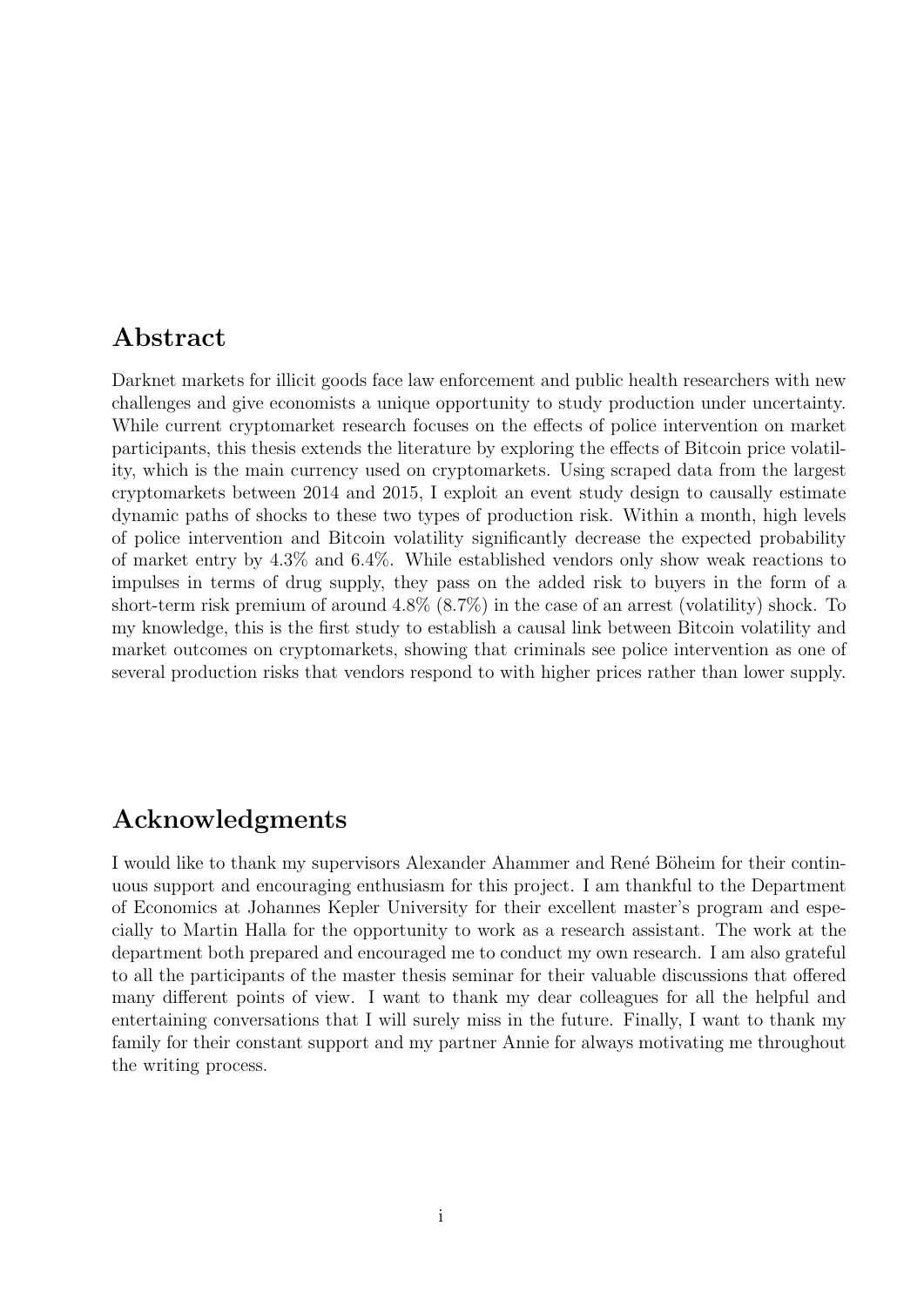# **Contents**

| $\mathbf{1}$   | Introduction                                                                                                                                                                                                                                                              | $\mathbf{1}$                                                 |
|----------------|---------------------------------------------------------------------------------------------------------------------------------------------------------------------------------------------------------------------------------------------------------------------------|--------------------------------------------------------------|
| $\overline{2}$ | Theory and mechanisms<br>2.1<br>2.2<br>2.3<br>2.4                                                                                                                                                                                                                         | $\overline{2}$<br>3<br>3<br>$\overline{4}$<br>$\overline{5}$ |
| 3              | Institutional setting<br>3.1<br>3.2<br>3.3                                                                                                                                                                                                                                | $\overline{7}$<br>$\overline{7}$<br>9<br>10                  |
| $\overline{4}$ | Data<br>4.1<br>4.2<br>4.3                                                                                                                                                                                                                                                 | 11<br>12<br>14<br>15                                         |
| $\overline{5}$ | Empirical framework<br>Event definitions<br>5.1<br>5.2                                                                                                                                                                                                                    | 16<br>18<br>20                                               |
| 6              | Main results<br>6.1<br>6.2<br>Transaction risk and cannabis vendors results in the set of the set of the set of the set of the set of the set of the set of the set of the set of the set of the set of the set of the set of the set of the set of the set<br>6.3<br>6.4 | 21<br>21<br>23<br>27<br>28                                   |
| 7              | Heterogeneity analysis<br>7.1<br>7.2<br>7.3                                                                                                                                                                                                                               | 31<br>31<br>33<br>34                                         |
| 8              | Robustness                                                                                                                                                                                                                                                                | 35                                                           |
| 9              | Conclusion                                                                                                                                                                                                                                                                | 37                                                           |
|                | References                                                                                                                                                                                                                                                                | 39                                                           |
|                | Appendices                                                                                                                                                                                                                                                                | 43                                                           |
|                | A Data Pre-processing<br>A.1<br>A.2                                                                                                                                                                                                                                       | 43<br>43<br>44                                               |
| B              | Event definitions finalize early                                                                                                                                                                                                                                          | 46                                                           |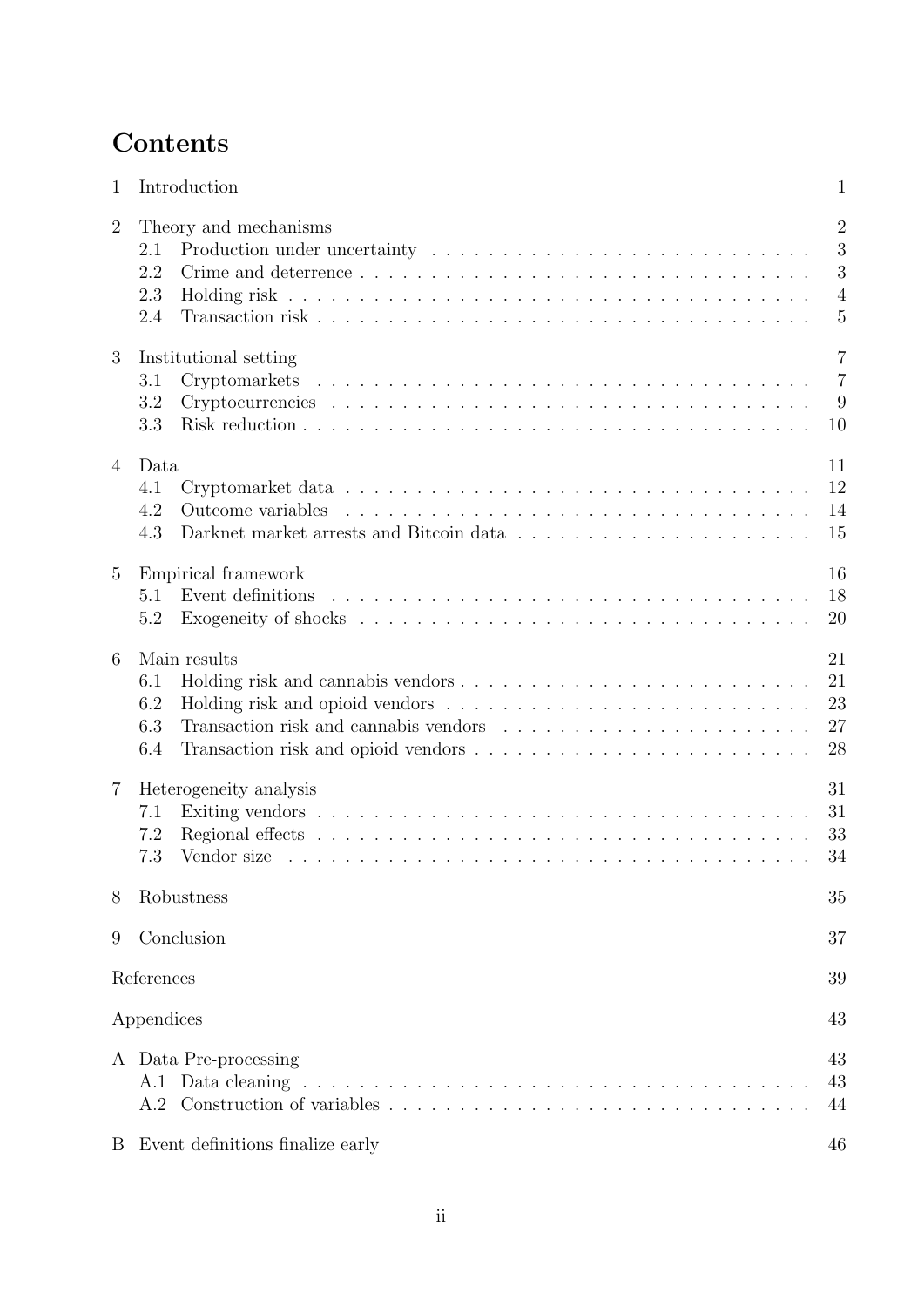| C Additional tables and graphs |  |  |  |  |  |  |  |  |
|--------------------------------|--|--|--|--|--|--|--|--|
|                                |  |  |  |  |  |  |  |  |
|                                |  |  |  |  |  |  |  |  |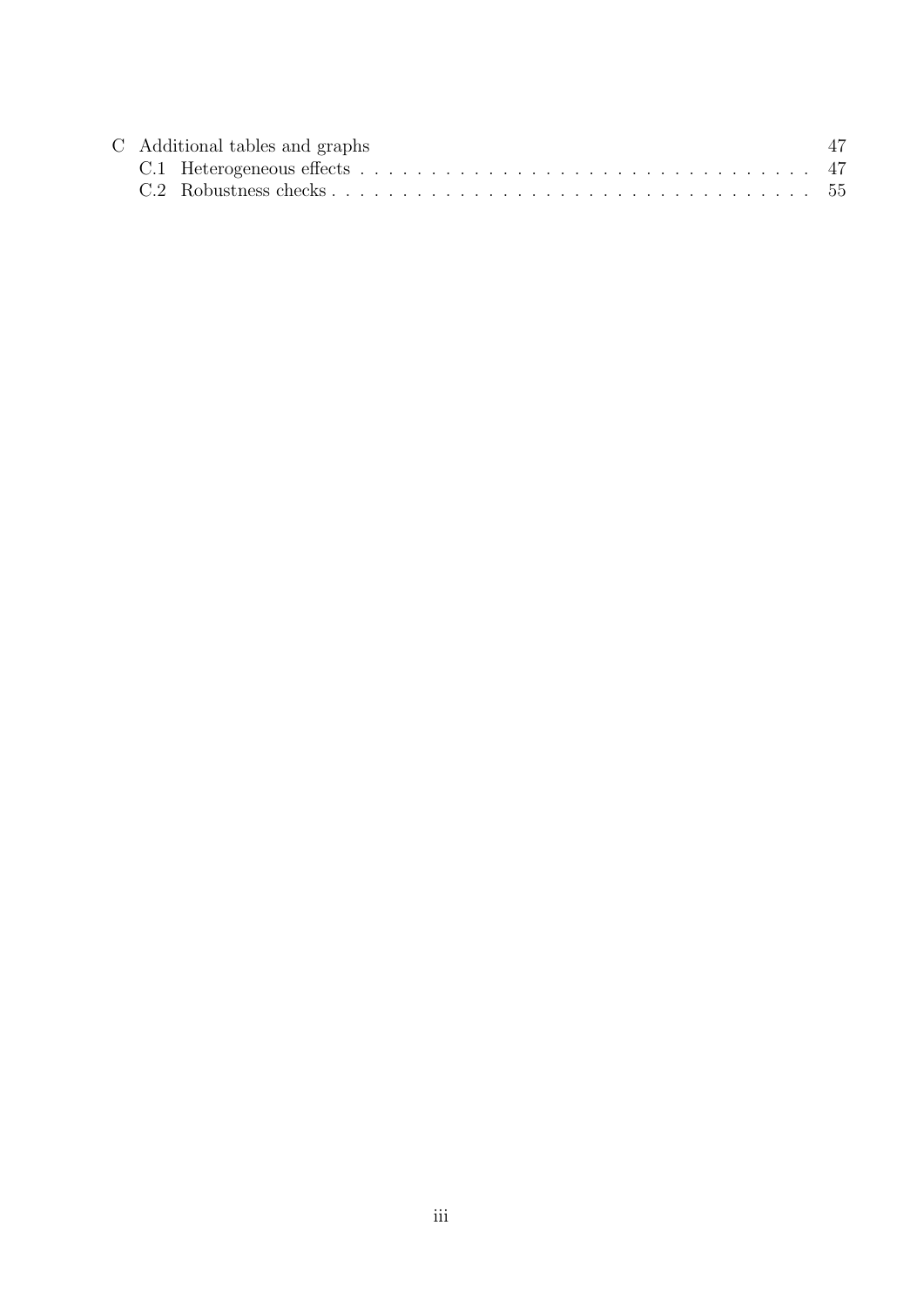# List of Figures

| 1a             | Bitcoin price fluctuations in 2014 $\ldots \ldots \ldots \ldots \ldots \ldots \ldots \ldots \ldots \ldots 5$                                 |
|----------------|----------------------------------------------------------------------------------------------------------------------------------------------|
| 1b             | EUR/USD exchange rate fluctuations in 2014 $\ldots \ldots \ldots \ldots \ldots \ldots$                                                       |
| 2              |                                                                                                                                              |
| 3              | -16                                                                                                                                          |
| $\overline{4}$ | -19<br>Event definitions $\ldots \ldots \ldots \ldots \ldots \ldots \ldots \ldots \ldots \ldots \ldots$                                      |
| $\overline{5}$ | Effects of shocks to holding risk on cannabis vendors<br>-22                                                                                 |
| 6              | Effects of shocks to holding risk on opioid vendors $\dots \dots \dots \dots \dots \dots \dots$ 25                                           |
| 7              |                                                                                                                                              |
| 8              |                                                                                                                                              |
| 9              | Holding risk: characteristics of exiting vendors $\dots \dots \dots \dots \dots \dots \dots \dots$                                           |
| 10             | Transaction risk: characteristics of exiting vendors 32                                                                                      |
| -11            |                                                                                                                                              |
| 12             | Event definitions for finalize early $\dots \dots \dots \dots \dots \dots \dots \dots \dots \dots \dots \dots \dots \dots \dots \dots \dots$ |

# List of Tables

| 1              |                                                                                                                                                                                                                                                | 13 |
|----------------|------------------------------------------------------------------------------------------------------------------------------------------------------------------------------------------------------------------------------------------------|----|
| $\overline{2}$ | Dynamic effects of shocks to holding risk $\ldots \ldots \ldots \ldots \ldots \ldots \ldots$                                                                                                                                                   | 26 |
| 3              |                                                                                                                                                                                                                                                | 30 |
| 4              | Heterogeneous effects of shocks to holding risk by region. Dep.var.: Price in                                                                                                                                                                  |    |
|                |                                                                                                                                                                                                                                                | 47 |
| 5              | Heterogeneous effects of shocks to holding risk by region. Dep.var.: Quantity                                                                                                                                                                  |    |
|                |                                                                                                                                                                                                                                                | 48 |
| 6              | Heterogeneous effects of shocks to transaction risk by region. Dep.var.: Price                                                                                                                                                                 | 49 |
| 7              | Heterogeneous effects of shocks to transaction risk by region. Dep.var.: Quan-                                                                                                                                                                 |    |
|                | tity in grams<br>and a construction of the construction of the construction of the construction of the construction of the construction of the construction of the construction of the construction of the construction of the construction of | 50 |
| 8              | Heterogeneous effects of shocks to holding risk by vendor size. Dep.var.: Price                                                                                                                                                                |    |
|                |                                                                                                                                                                                                                                                | 51 |
| 9              | Heterogeneous effects of shocks to holding risk by vendor size. Dep.var.: Quan-                                                                                                                                                                |    |
|                |                                                                                                                                                                                                                                                | 52 |
| 10             | Heterogeneous effects of shocks to transaction risk by vendor size. Dep.var.:                                                                                                                                                                  |    |
|                | Price in $\text{USD}/g \ldots \ldots \ldots \ldots \ldots \ldots \ldots \ldots \ldots \ldots \ldots \ldots$                                                                                                                                    | 53 |
| 11             | Heterogeneous effects of shocks to transaction risk by vendor size. Dep.var.:                                                                                                                                                                  |    |
|                | Quantity in grams $\ldots \ldots \ldots \ldots \ldots \ldots \ldots \ldots \ldots \ldots \ldots \ldots \ldots$                                                                                                                                 | 54 |
| 12             | Dynamic effects of shocks to holding risk. Dep.var.: Price in $\text{USD/g}$                                                                                                                                                                   | 55 |
| 13             | Dynamic effects of shocks to holding risk. Dep.var.: Quantity in grams                                                                                                                                                                         | 56 |
| 14             | Dynamic effects of shocks to holding risk. Dep.var.: Rating in percentage points                                                                                                                                                               | 57 |
| 15             | Dynamic effects of shocks to holding risk. Dep.var.: Expected probability of                                                                                                                                                                   |    |
|                |                                                                                                                                                                                                                                                | 58 |
| 16             | Dynamic effects of shocks to holding risk. Dep.var.: Expected probability of                                                                                                                                                                   |    |
|                |                                                                                                                                                                                                                                                | 59 |
| 17             | Dynamic effects of shocks to holding risk. Dep.var.: Expected probability of exit                                                                                                                                                              | 60 |
| 18             | Dynamic effects of shocks to transaction risk. Dep.var.: Price in $\text{USD/g}$                                                                                                                                                               | 61 |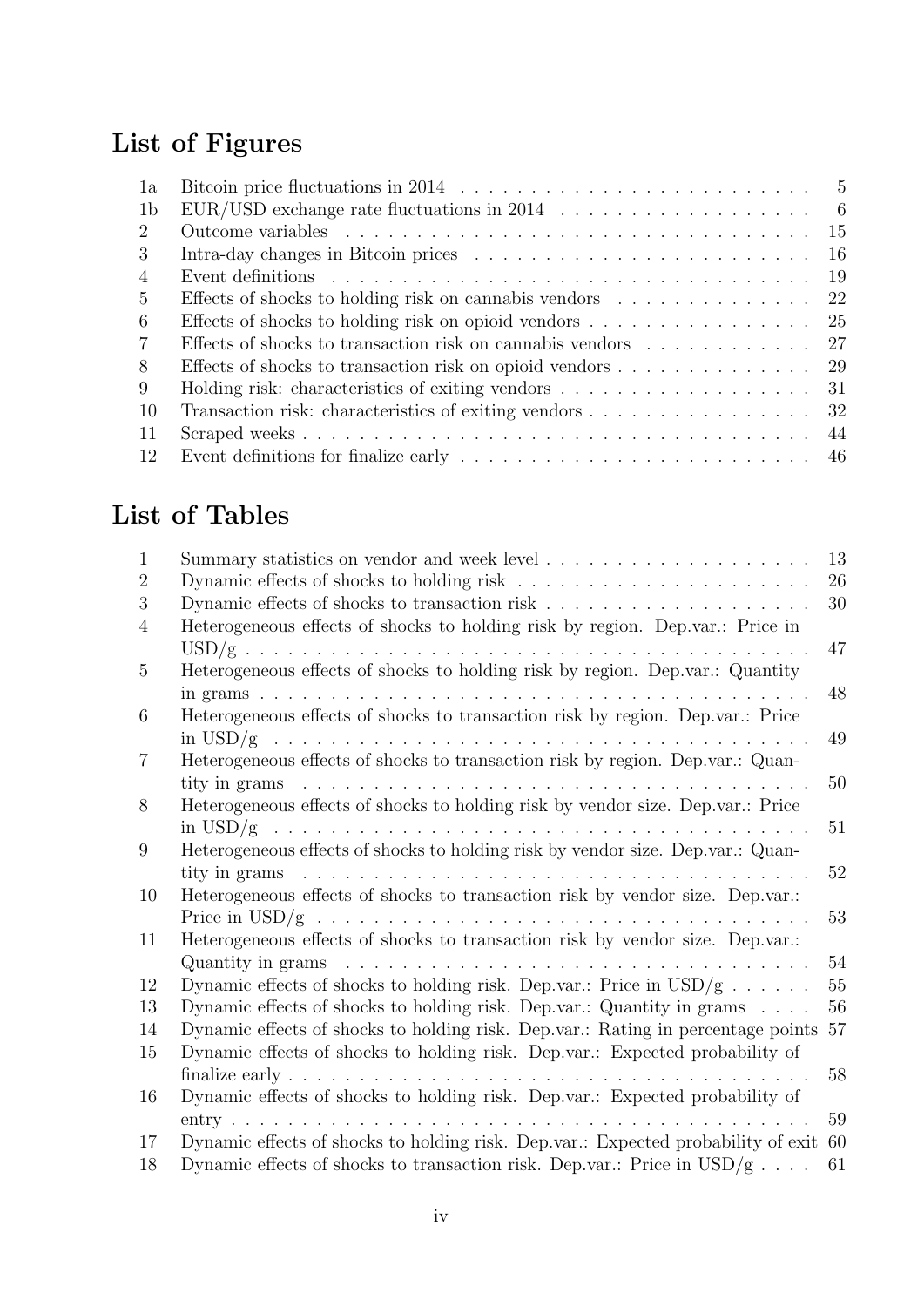| 19 | Dynamic effects of shocks to transaction risk. Dep.var.: Quantity in grams                                  | 62 |
|----|-------------------------------------------------------------------------------------------------------------|----|
| 20 | Dynamic effects of shocks to transaction risk. Dep.var.: Rating in percentage                               |    |
|    |                                                                                                             | 63 |
| 21 | Dynamic effects of shocks to transaction risk. Dep.var.: Expected probability                               |    |
|    |                                                                                                             | 64 |
| 22 | Dynamic effects of shocks to transaction risk. Dep.var.: Expected probability                               |    |
|    |                                                                                                             | 65 |
| 23 | Dynamic effects of shocks to transaction risk. Dep.var.: Expected probability                               |    |
|    |                                                                                                             | 66 |
| 24 | Different event definitions: Effects of shocks to holding risk. Dep.var.: Price                             |    |
|    |                                                                                                             | 67 |
| 25 | Different event definitions: Effects of shocks to holding risk. Dep.var.: Quantity                          |    |
|    |                                                                                                             | 68 |
| 26 | Different event definitions: Effects of shocks to holding risk. Dep.var.: Vendor                            |    |
|    |                                                                                                             | 69 |
| 27 | Different event definitions: Effects of shocks to transaction risk. Dep.var.:                               |    |
|    | Price in $\text{USD}/g \ldots \ldots \ldots \ldots \ldots \ldots \ldots \ldots \ldots \ldots \ldots \ldots$ | 70 |
| 28 | Different event definitions: Effects of shocks to transaction risk. Dep.var.:                               |    |
|    | Quantity in grams $\ldots \ldots \ldots \ldots \ldots \ldots \ldots \ldots \ldots \ldots \ldots \ldots$     | 71 |
| 29 | Different event definitions: Effects of shocks to transaction risk. Dep.var.:                               |    |
|    | Vendor rating in percentage points $\ldots \ldots \ldots \ldots \ldots \ldots \ldots \ldots$                | 72 |
| 30 | Linear Probability Model vs. Conditional Logit Model: Effects of shocks to                                  |    |
|    |                                                                                                             | 73 |
| 31 | Linear Probability Model vs. Conditional Logit Model: Effects of shocks to                                  |    |
|    |                                                                                                             | 74 |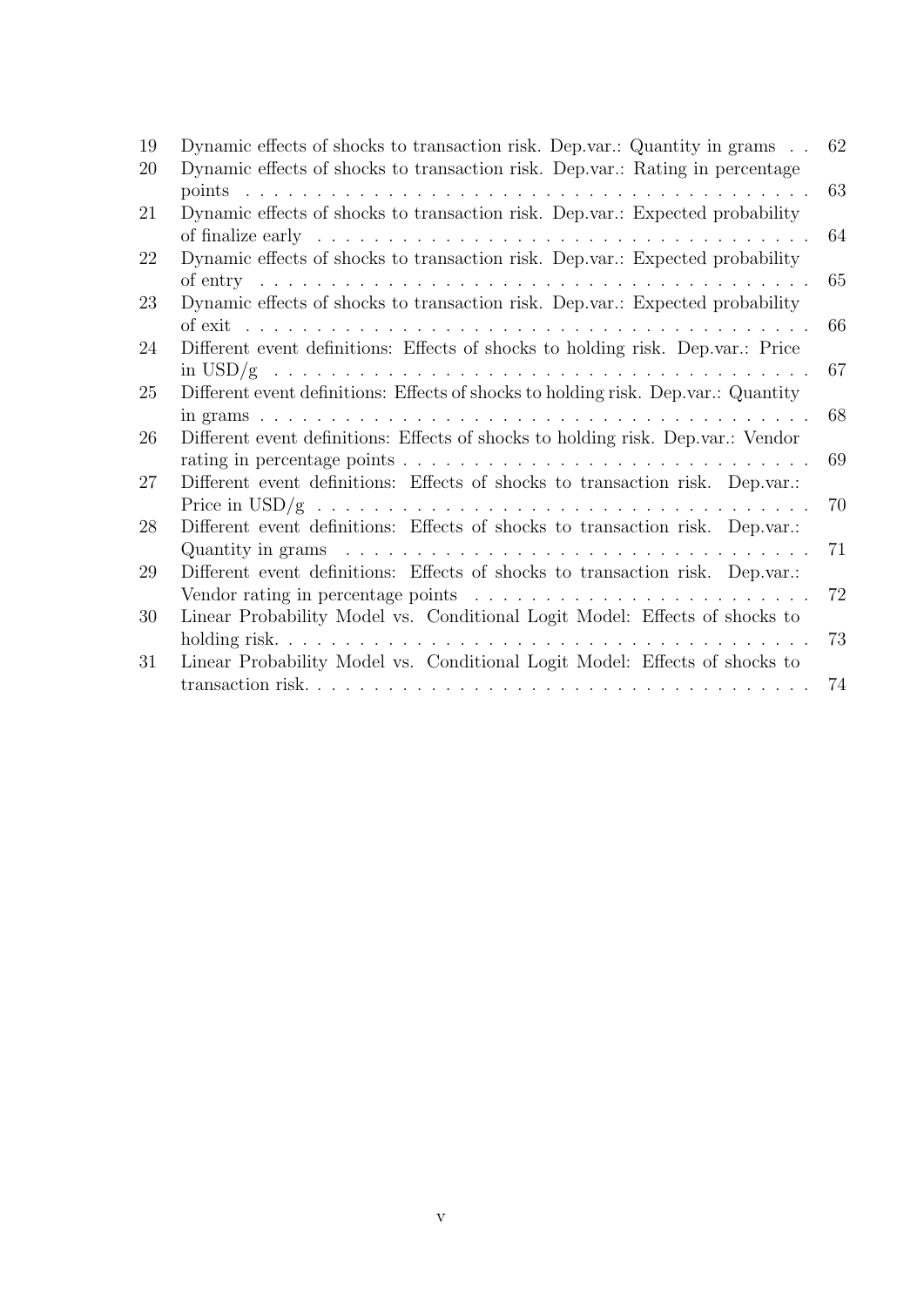# <span id="page-7-0"></span>1 Introduction

Uncertainty is an ever-present aspect of economic activity. The SARS-CoV-2 pandemic has shown what happens when private households, firms, and lawmakers alike, have their planning horizons reduced to a time frame that is barely longer than a few weeks or months. Not only is it hard to predict the immediate risk of the virus itself, but also how other agents react to this new environment. Economic theory may offer a framework to understand how consumption, production, and investment react in the face of uncertainty. I study how producers respond to shocks to production uncertainty, where different types of risk may affect specific transactions, target a firm's entire production or even the entire market.

I explore the possibility that uncertainty can have different effects on agents' choices depending on whether it affects their holding cost or their transaction cost. Holding risk occurs during the production process and can be thought of as the cost of holding goods, where for each unit in stock, a certain expense has to be paid. Holding cost can be directly linked to the amount of units in stock, where common examples include inventory cost, damage or spoilage of goods. Transaction risk is another risk faced in the transaction stage after a product has been produced, for example, exchange rate risk or customer default risk. Increased levels of holding risk give incentives to reduce the amount of goods in stock by selling at lower prices or delaying the production of new goods. Transaction risk, on the other hand, provides incentives to postpone sales into the future where uncertainty is lower. While the way market participants react to these varying types of risk depends on the features and structure of markets, the central question to this research is which dynamic paths do shocks in holding and transaction risk take.

Cryptomarkets are a promising setting to observe different types and levels of risk, as well as the responses of market participants. They offer an unprecedented opportunity in drug policy research, as they allow researchers to observe the decisions of vendors directly and at any point in time. Darknet markets, or cryptomarkets as they are preferably called in the academic literature, are a relatively new phenomenon that started with the platform Silk Road that went online in 2011 and was closed by the FBI in 2013 [\(Barratt and Aldridge, 2016\)](#page-45-0). New anonymization technologies gave rise to these darknet platforms. The Onion Router (TOR) keeps the identity of users anonymous while using the internet,  $P^{\prime}$ retty Good Privacy (PGP) is used to encode and decode messages between market participants and cryptocurrencies hide the money trail of darknet transactions [\(Mounteney et al., 2016\)](#page-47-0). Combined, the software enabled a growing number of cryptomarkets to emerge, either in the form of vendor shops or as two-sided marketplaces where both sellers and buyers can set up accounts. The high level of anonymity makes cryptomarkets the ideal place to sell black market goods, like illicit drugs, weapons, or pornography [\(Christin, 2013\)](#page-45-1).

I use two exogenous shocks to production uncertainty that are unique to cryptomarkets, but can easily be transferred to other settings. These two sources of uncertainty are an increase in the number of darknet market-related arrests and an increase in price volatility of the cryptocurrency Bitcoin. The former I interpret as a proxy for holding risk, as the threat of an arrest endangers a vendor's entire operation and the current drug stock held in possession. The latter can be seen as a transaction risk where the value of all pending transactions changes with the Bitcoin price.

Using web-scraped data from eight of the largest cryptomarkets between 2014 and 2015, I generate a vendor panel of all active drug sellers. Following an event study approach, I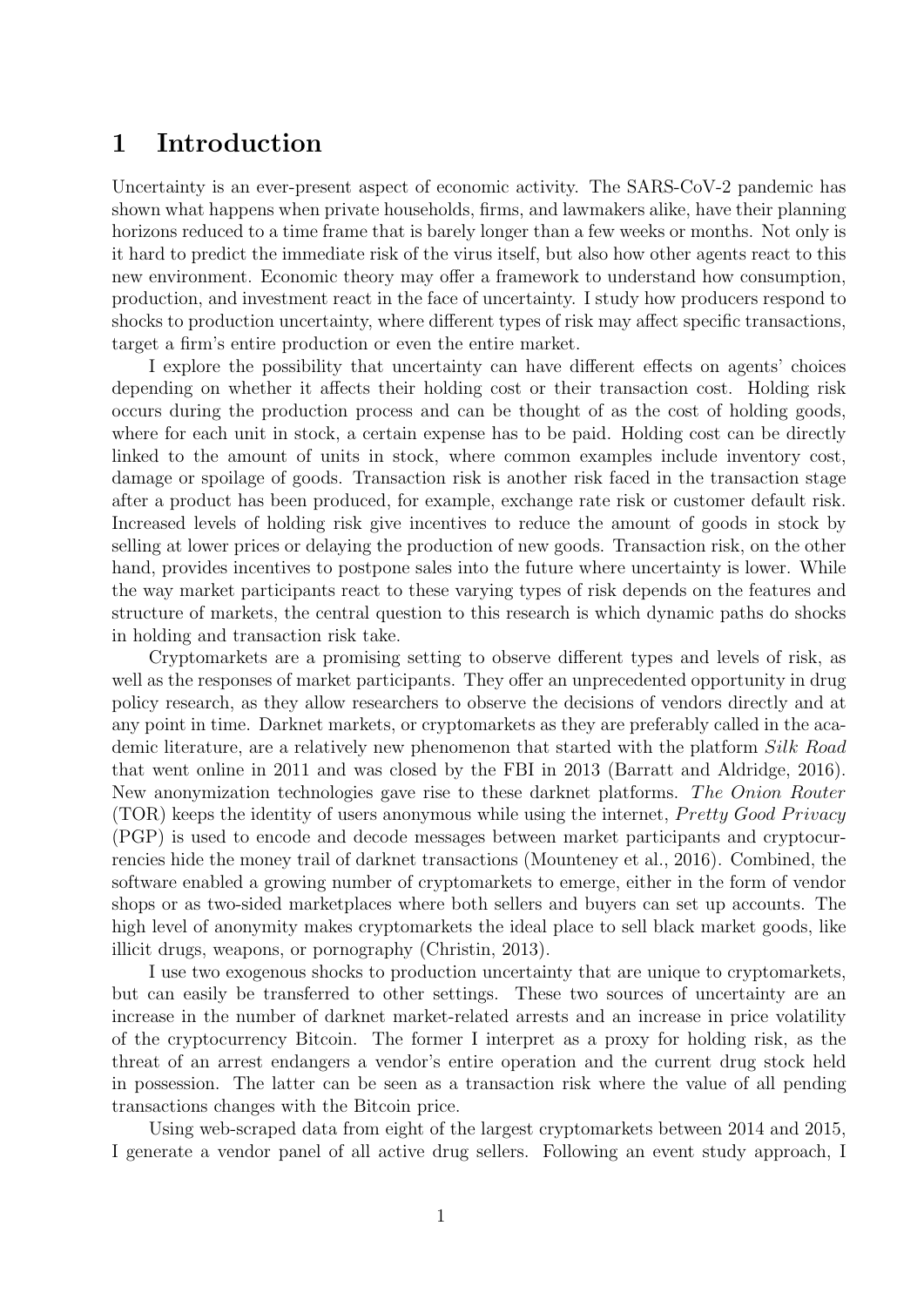estimate the causal dynamic effects of a shock in either type of production risk on different supply-side outcomes. Focusing on illicit substances, this unique dataset allows me to examine effects on drug quantity, drug price, vendor rating, mode of payment, as well as on decisions to enter or exit the darknet market altogether on the vendor level.

I show that both types of production risk cause similar reactions from vendors. Both risks act as entry deterrents to new vendors and established vendors pass on the added risk to buyers in the form of a risk premium. The estimated effects of the additional risk on prices are larger for volatility risk with short-term cannabis (opioid) prices increasing on average by 8.7% (9%) compared to 4.8% (4.2%) in the case of arrest shocks, all coefficients significant at the 1% level. Within one month of the shock, the expected probability of entry of cannabis (opioid) vendors decreases by 15.8% (13.7%) after Bitcoin price fluctuations and falls by around 3.3% (3.9%) after arrests. Vendors show weak reactions in terms of the amount of drugs supplied. In the case of added risk of arrest, the increased market price triggers a significant short-term quantity increase of cannabis of 29.3%. Heterogeneity analysis reveals that opioid vendors react to shocks within the first two weeks, while cannabis vendors usually only react within the first month of the shock.

Previous research on the effects of law enforcement activity on cryptomarkets focuses on the impact of the international police raid Operation Onymous that shut down major market platforms in November 2014. Décary-Hétu and Giommoni [\(2017\)](#page-46-0) show that the listings remained stable in price, and the number of active vendors and listings only dropped temporarily. Vendors directly affected by the shutdown could not be deterred, with 75% of dealers in shutdown markets continuing to sell on different platforms. [Van Buskirk et al.](#page-48-0)  $(2017)$  explore the effects of *Operation Onymous* and the *Evolution* exit scam on the number of vendors. They find that both shocks decreased the number of vendors temporarily, but neither affected the rate of growth in vendor numbers. [Ladegaard](#page-47-1) [\(2018\)](#page-47-1) analyses the effects of media coverage of darknet market-related police work and related court decisions. Using time series analysis, he finds that trade activity measured in seller revenues increases in times of increased media attention. [Bhaskar et al.](#page-45-2) [\(2019\)](#page-45-2) confirms that neither of the market shutdowns of Silk Road, Silk Road 2.0 or Evolution had long-lasting effect on listings or revenue.

Building on these works, I aim to expand the current literature in a number of ways. Making use of an event study framework, I establish a causal interpretation of the effects of police interventions and focus my analysis on dynamic paths of the shock. Furthermore, I consider all darknet-related arrests that occurred during the period, not just the major shutdowns. I look at heterogeneous effects on vendors of different types of drugs and retrieve the actual drug quantities offered in grams, rather than using the number of listings as a proxy for supply as is common in the previous literature. Finally, I am the first to distinguish different types of risks vendors face by including uncertainty from financial markets in the analysis. I show that police intervention is merely one of many potential production risks in the cryptomarket ecosystem, for which established vendors seem to have developed answers in the form of a temporary risk premium.

### <span id="page-8-0"></span>2 Theory and mechanisms

I contribute to two lines of literature, to the literature on production under uncertainty and to the literature on deterrence of crime, which shares common roots with the former.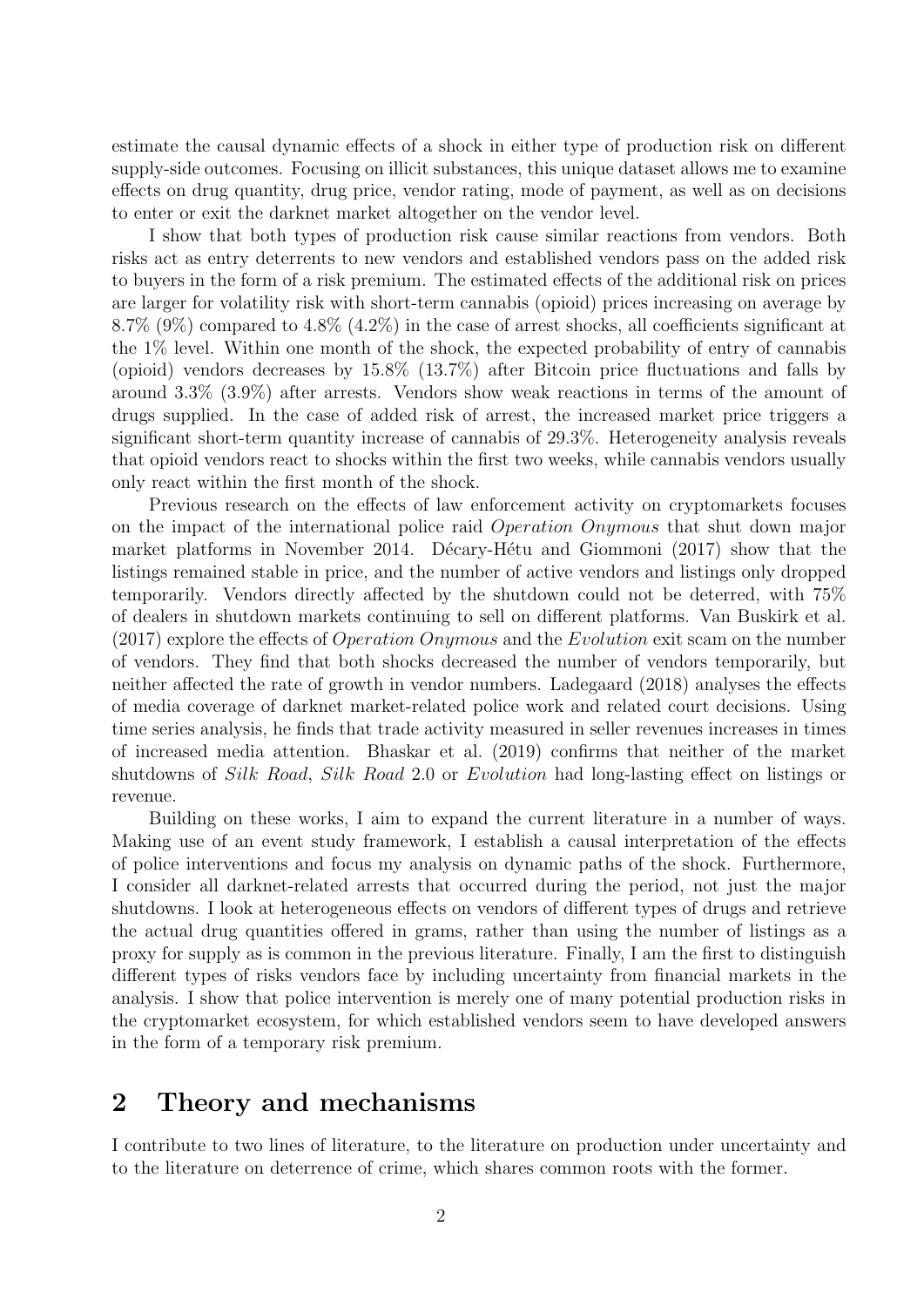#### <span id="page-9-0"></span>2.1 Production under uncertainty

Uncertainty is a common problem for firms where production decisions have to be adjusted to a lack of information, usually about prices or costs. Modern microeconomic theory of production under uncertainty begins with [Sandmo](#page-48-1) [\(1971\)](#page-48-1) who builds his model on the concepts of expected utility and risk aversion with the main result being that under perfect competition, price uncertainty decreases the optimal output of risk-averse firms. This is the case because firms value their losses higher than their profits, which results in a market with positive profits [\(Wambach, 1999\)](#page-48-2). [Leland](#page-47-2) [\(1972\)](#page-47-2) extends these results to a setting of imperfect competition with firms as price or quantity setters. He shows that, under demand uncertainty, firms will choose to set either quantity or prices, but not both when given the opportunity to make ex-post decisions. The risk-averse quantity-setting firm will decrease its output compared to the risk-neutral firm, while the price-setter either increases or lowers the price depending on the way uncertainty affects profits. I aim to explore whether these theoretical predictions also apply to cost shocks and to broaden understanding of agents' decision variables in this setting.

#### <span id="page-9-1"></span>2.2 Crime and deterrence

Crime is an ideal setting to explore production under uncertainty. Besides it being an intrinsically interesting topic of research, one can find various types of risk on criminal markets. The crime literature considers risk in two ways, the risk of being arrested and the severity of punishment [\(Reuter and Kleiman, 1986\)](#page-48-3). The popular framework under which crime is studied in economics, criminology, and related fields is the rational choice theory. In his economic model of crime, [Becker](#page-45-3) [\(1968\)](#page-45-3) describes criminal activity as a rational decision weighing benefits against costs. He explains expected utility  $EU_i$  of individual i by the probability of conviction  $p_i$ , the punishment per the offence  $f_i$ , as well as income from crime  $Y_i$  and her utility function  $U_i$ .

<span id="page-9-2"></span>
$$
EU_i = p_i U_i (Y_i - f_i) + (1 - p_i) U_i (Y_i)
$$
\n(1)

While expected utility is decreasing in both  $p$  and  $f$ , it is not clear what the appropriate reactions are going to be. The supply of crime  $O_i$  of individual i in [Becker](#page-45-3) [\(1968\)](#page-45-3) depends negatively on risk of conviction and gravity of punishment,

<span id="page-9-3"></span>
$$
O_i = O_i(\underbrace{p_i}_{(-)}, \underbrace{f_i}_{(-)}, \underbrace{u_i}_{(\pm)})
$$
\n<sup>(2)</sup>

where  $O_i$  is the number of offenses, i.e., the supply of illicit goods, and  $u_i$  represents all other influences. I can test this relationship by replacing  $O_i$  with the amount of drugs offered by a cryptomarket vendor, assuming that outside factors  $u_i$  remain constant. From this analysis, hypotheses about entry and exit decisions can be derived, where new vendors only enter the market if expected utility is positive and vendors drop out of the market once expected utility becomes negative.

The related theory of perceptual deterrence offers an alternative model to think about crime. While, like in the economic model of crime, criminals are modeled as rational decisionmakers, a distinction is made between the objectively observable risk and the subjective perception of risk [\(Nagin, 2013\)](#page-48-4). Another insight from perceptual deterrence studies is that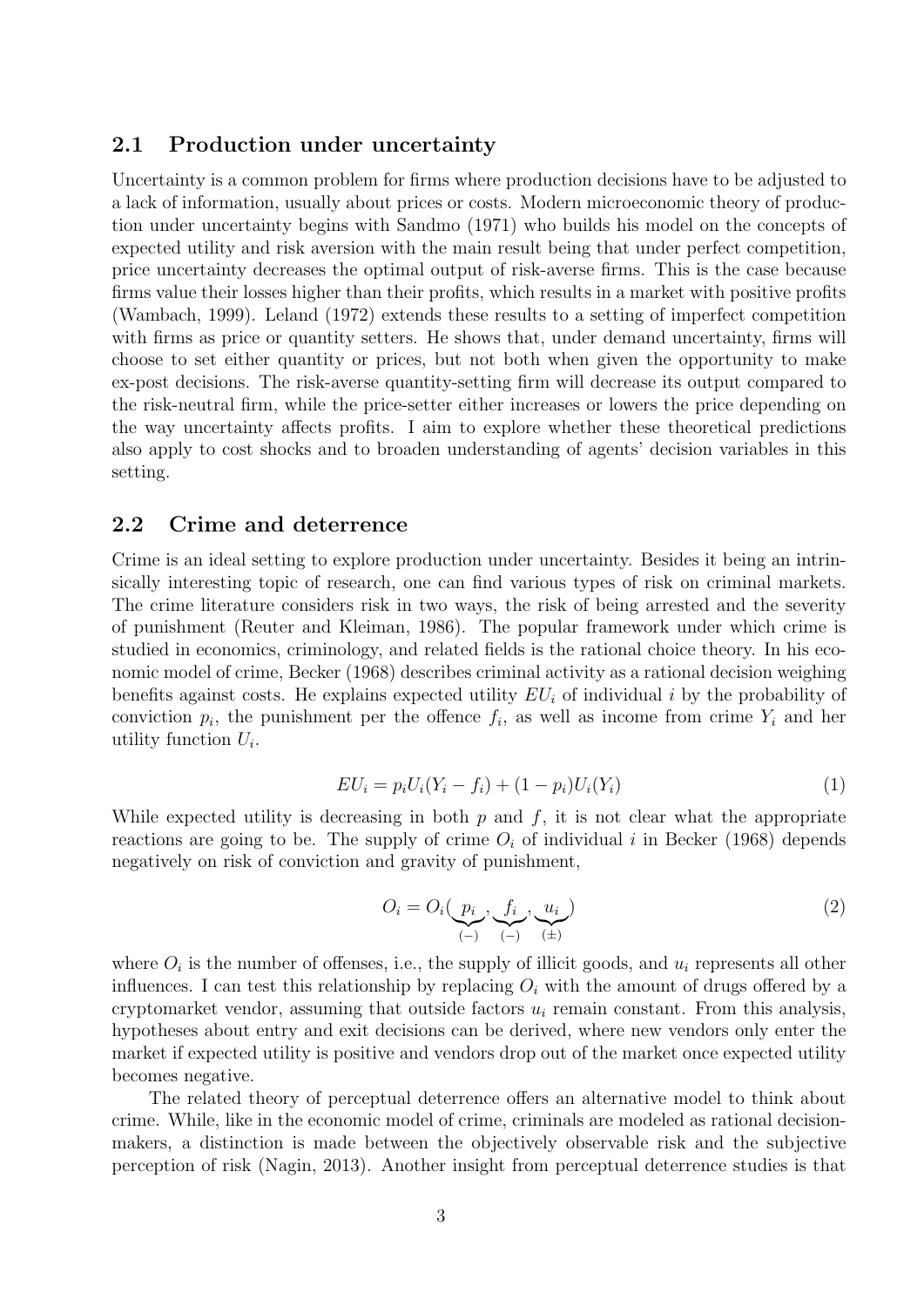criminals update their subjective view of how likely it is to be arrested. Individuals who were never caught might assign a lower subjective probability of being detected than those who have been arrested before [\(Nagin, 1998\)](#page-48-5).

In their economic analysis of drug enforcement [Reuter and Kleiman](#page-48-3) [\(1986\)](#page-48-3) address the question of the effects of increasing arrest risk on traditional drug markets and offer a theoretical foundation. They suggest that the risk of arrest leads to two different kinds of costs: the cost of avoiding law enforcement and the cost for the losses that are associated with being arrested. An increase in police efforts will, therefore, increase the avoidance cost and the replacement costs. Assuming a competitive drug market, the supply curve shifts upward, increasing drug prices. In their empirical analysis of marijuana and cocaine drug markets, demand is described as price inelastic, where an increase in market prices of drugs increases the revenues of drug dealers.

Moving from traditional drug markets to the setting of cryptomarkets, vendors face two types of production risk. In the following, I will derive theoretical predictions for the effects of holding risk and transaction risk on production decisions of drug sellers.

#### <span id="page-10-0"></span>2.3 Holding risk

In a general way, the holding risk is the risk that is directly linked to the amount of goods held in stock. It can be thought of as the probability of losing a certain amount of the stock or the inventory cost paid for each unit stocked. While the holding risk can always be translated into a cost, the associated risk premium will depend on the producer's degree of risk aversion. These two interpretations of risk and cost are equivalent to risk-neutral producers whose utility only depends on expected costs. However, the utility of a risk-averse producer will also depend on the amount of risk and the producer's degree of risk aversion.

A profit-maximizing producer will reduce their stock when faced with an increase in holding risk, as it constitutes an inventory cost. This can be achieved by either increasing sales or by delaying restocking. The former would lead to an increase in short-term drug supply. This will result in a decrease in market price if demand is price-inelastic. Delaying restocking would keep supply and prices constant on the consumer market. Depending on whether vendors are drug producers or retailers, decreasing stock size could then translate into a decrease in wholesale demand and prices.

Like in traditional drug markets, cryptomarket sellers bear the risk of getting caught with illicit goods. Following the economic model of crime in [Becker](#page-45-3) [\(1968\)](#page-45-3), arrest risk consists of two components - the probability of detection and the severity of punishment. While on cryptomarkets the likelihood of detection varies with the level of effort of law enforcement, the level of punishment stays relatively constant. In terms of Equation [\(1\)](#page-9-2), an increase in holding risk, i.e., arrests, only increases the chance of getting arrested,  $p_i$ , but leaves the extent of punishment unchanged. In criminal law, usually, the amount of drugs possessed determines whether an offender is treated as a user or a seller, which in turn affects the level of punishment.[1](#page-10-1) Thus, there is an incentive to hold as little as possible of a drug at any given time. Keeping a stock of drugs can be seen as an inventory cost that depends on the current level of risk of getting arrested by law enforcement and the amount of drugs held.

<span id="page-10-1"></span><sup>&</sup>lt;sup>1</sup> In the USA, penalties for drug possession, trafficking, and sale vary by state, and the severity of punishment depends, amongst other factors, on the amount of drugs confiscated [\(Patterson, 2021\)](#page-48-6). In Germany, the penalty for a supply offense is elevated if significant amounts are traded [\(EMCDDA, 2020\)](#page-46-1).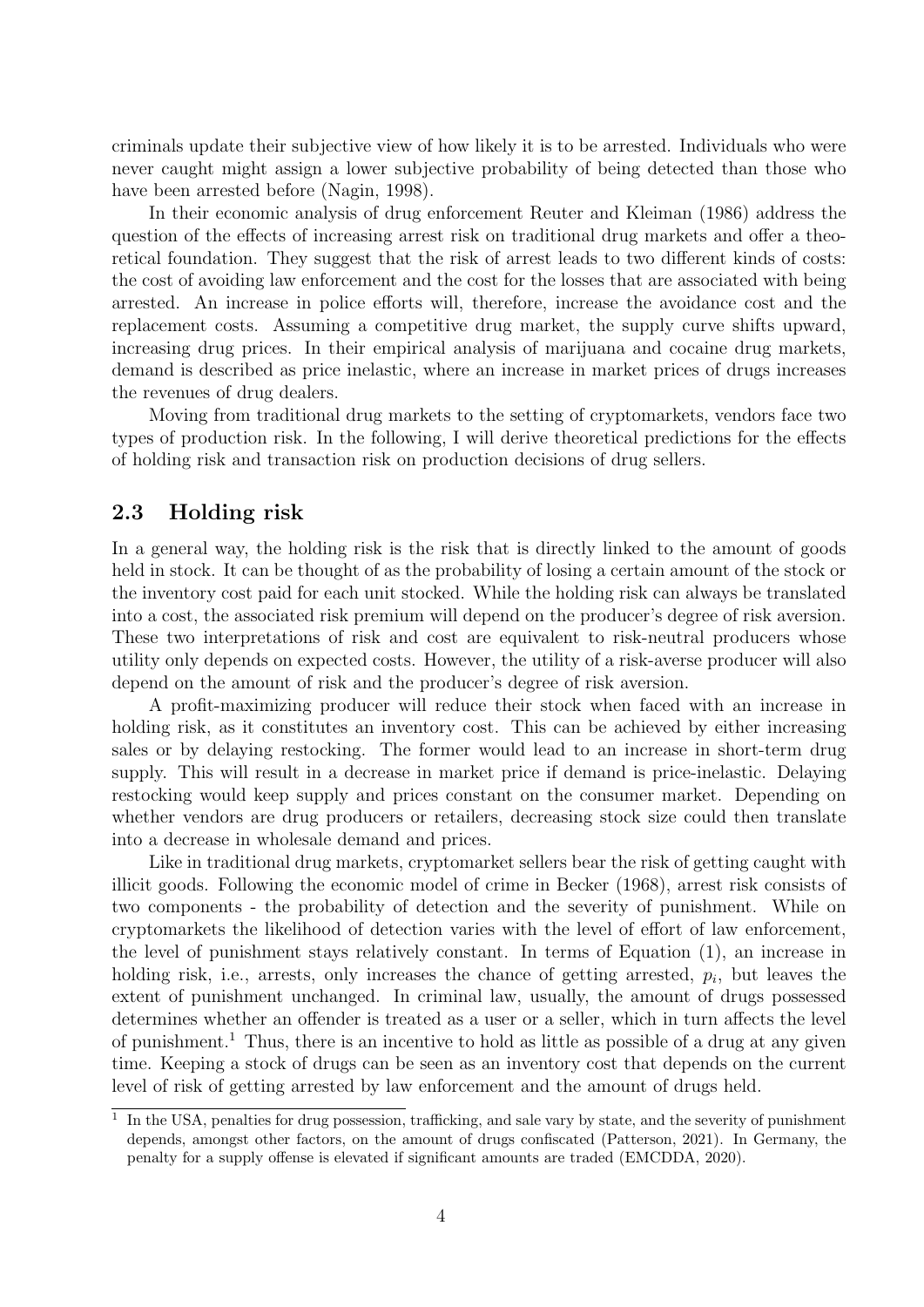<span id="page-11-1"></span>

Figure 1a: Bitcoin price fluctuations in 2014

Notes: This graph shows the daily opening Bitcoin price in USD as a solid black line and the 7-day Bitcoin price volatility as a red dashed line. Volatility is measured as the standard deviation of opening prices within the last seven days. The weeks which will be defined as volatility shocks later in this study are shaded in grey. The corresponding price data was retrieved from [CoinMarketCap](#page-45-4) [\(2020\)](#page-45-4).

#### <span id="page-11-0"></span>2.4 Transaction risk

Transaction risk is the risk that targets a specific transaction. Common examples are the default risk of buyers or the exchange rate risk. Again, different levels of risk aversion will yield different reactions to transaction risk.

On platforms where buyers and sellers remain anonymous, special importance comes to securing payments. Market administrators facilitate payments by acting as intermediaries in the transaction process for which they collect fees. In order to ensure anonymity, cryp-tocurrencies, most dominantly Bitcoins, are used to obscure payments [\(Bhaskar et al., 2019\)](#page-45-2).<sup>[2](#page-11-2)</sup> Most cryptomarkets offer one of two modes of payment security. First, markets can set up an escrow system, where administrators act as a neutral third party. Buyers have to finalize a transaction if they are satisfied with the delivery, and administrators decide who gets the money in case of dispute [\(Barratt and Aldridge, 2016\)](#page-45-0). Second, in order to avoid market administrators shutting down the server and taking the money in escrow, a multi-signature system can be used. Here, payment from a cryptocurrency wallet is only confirmed when two of the three parties involved agree to the transaction [\(Bhaskar et al., 2019\)](#page-45-2). On some markets, vendors, especially those with a good reputation, also have the option to demand payments to be finalized early (FE), i.e., the buyer has to pay before receiving the goods [\(Bhaskar et al., 2019\)](#page-45-2). Besides the risk of getting scammed by either market operators or buyers, there exists an additional little discussed risk for vendors. As payments are made in highly volatile cryptocurrencies, the sellers also have to bear a considerable exchange rate risk. After choosing a product, the buyer converts their currency into a cryptocurrency and transfers it to their market account. Only after the product is delivered and confirmed by

<span id="page-11-2"></span><sup>&</sup>lt;sup>2</sup> All eight markets in my sample utilized Bitcoin as their currency of choice.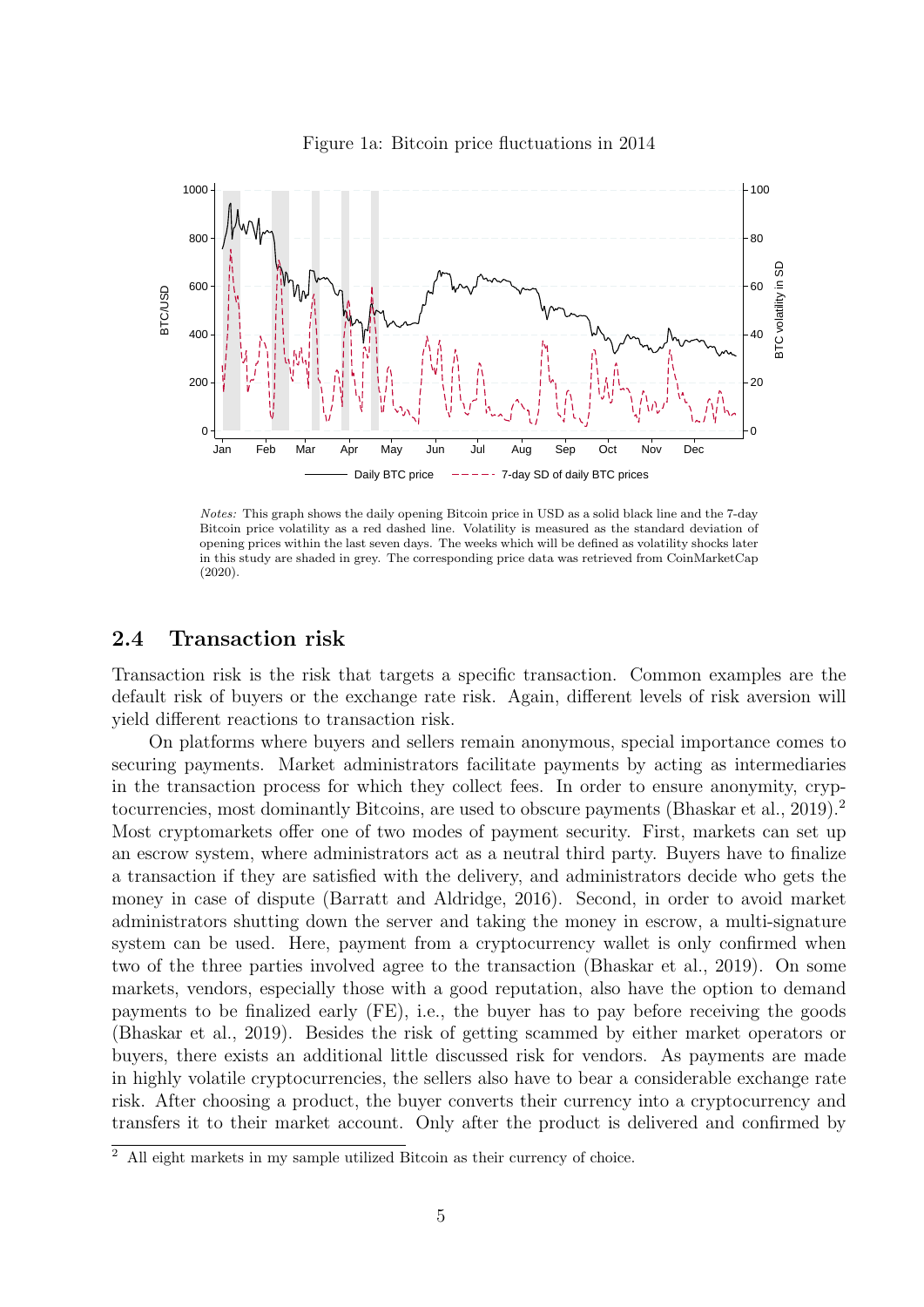<span id="page-12-0"></span>

Figure 1b: EUR/USD exchange rate fluctuations in 2014

Notes: This graph shows the daily BTC/USD price as a solid black line and the daily EUR/USD exchange rate as a red dashed line. Prices are shown relative to their values at the beginning of 2014. The EUR/USD exchange rate data was retrieved from [Macrotrends LLC](#page-47-3) [\(2021\)](#page-47-3).

the buyer, the cryptocurrency is transferred to the seller's wallet. During this period, the seller bears the risk of unfavorable exchange rate changes. This period can vary, but [Janze](#page-47-4) [\(2017\)](#page-47-4) finds that the escrow mechanism is concluded within six days on average. In order to show how high this risk is for vendors, Figure [1a](#page-11-1) depicts Bitcoin prices and volatility in 2014. During the observation period, Bitcoin prices could drop by 24% within a week and by even 21% within a day. The average 7-day volatility in 2014 was 20.8 standard deviations, with the largest spikes of around 70 standard deviations at the beginning of 2014. Figure [1b](#page-12-0) compares Bitcoin prices to the EUR/USD exchange rate in 2014. The cryptocurrency is much more volatile than the traditional currency, with EUR/USD rates never changing by more than 3.7 percent within a day in 2014.

We can use the economic model of crime in [Becker](#page-45-3) [\(1968\)](#page-45-3) to explain the effects of transaction risk, where the utility loss is caused by a simultaneous increase of  $f_i$  and  $p_i$ , and both variables are distributions over possible outcomes.<sup>[3](#page-12-1)</sup> Note that this is different from how holding risk enters Equation [\(1\)](#page-9-2). In the context of the economic model of crime, an increase in transaction risk will lead a risk-averse profit maximizer to reduce their quantity sold. With the aggregate supply curve shifting down, an increase in transaction risk will cause market prices to increase if market demand is inelastic.

Another transaction risk comes from currency exchanges. The fact that Bitcoin transactions are irrevocable makes it attractive for criminals to attack financial intermediaries like Bitcoin exchange platforms [\(Moore and Christin, 2013\)](#page-47-5), which puts the money currently held in escrow at risk. Finally, I choose Bitcoin volatility as a proxy for transaction risk because exchange rate volatilities are everyday phenomena that have large impacts on the value of pending transactions, and major shocks to Bitcoin prices are observable periodically.

<span id="page-12-1"></span> $\frac{3}{3}$  Of course, it is also possible that  $f_i$  takes on negative values when the exchange rate changes in favor of the vendor.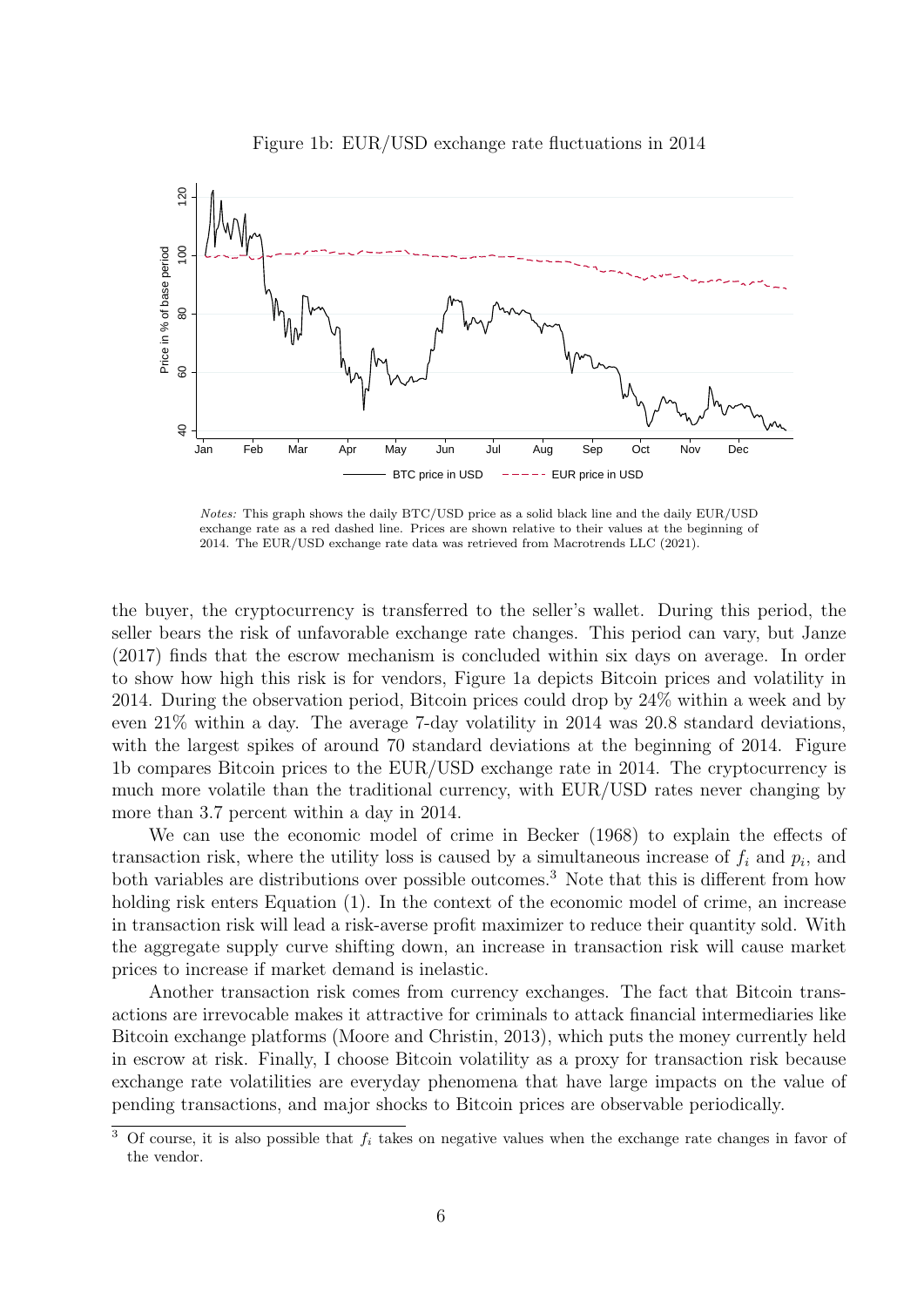I aim to expand the branches of literature discussed in this section in three ways. First, I contribute to the literature that empirically tests the rational choice theory of crime, specifically the effect of police intervention on the supply decision in Equation [\(2\)](#page-9-3). I extend the current research by allowing for more diverse responses apart from quantity supplied. It is possible that actors on drug markets react to increases in risk with price changes, as is hypothesized in the literature of production under uncertainty [\(Leland, 1972\)](#page-47-2). It is also conceivable that vendors react by reducing the quality, e.g., by lacing drugs with cheaper substances. Second, in these basic models of criminal activity, increasing the probability or magnitude of arrests could act as a deterrence, decreasing drug supply, ignoring the effects of competition. It seems highly unlikely that changes in risk and degree of punishment only affect one individual criminal but the market as a whole. Therefore, criminals will not only react to police intervention itself but also to the behavior of other market participants. The question is then, which paths shocks in risk and punishment take when competitors simultaneously react to these developments. The dynamic approach of analysis followed in this study helps to disentangle reactions to intervention and reactions to competing vendors. Third, it is not clear which types of uncertainties are recognized by vendors in the cryptomarket setting. In the line of thinking of perceptual deterrence theory, I determine whether arrests and Bitcoin volatility are subjective risks that vendors are aware of and warrant reactions on their part.

# <span id="page-13-0"></span>3 Institutional setting

Cryptomarkets are an interesting setting to observe different types of risk and test the economic theory of production under uncertainty as well as the economic model of crime and aspects of the deterrence theory. The combination of online markets and illegal drug sales gives rise to a market with a unique set of features.

#### <span id="page-13-1"></span>3.1 Cryptomarkets

Since the launch of the first cryptomarket SilkRoad in 2011, countless cryptomarkets have been established and dissolved [\(Barratt and Aldridge, 2016\)](#page-45-0). The most popular type of cryptomarket is a two-sided marketplace that facilitates the transaction of a range of licit and illicit products between a large number of sellers and buyers. The most frequently offered products are drugs and drug-related equipment (71%), illegal or delicate information material (10.3 percent), counterfeit products (4.3%), stolen data and accounts (3.8 percent), illegal services for hacking, advertising, and money laundering (2.9 percent), forgeries of documents  $(1.7 \text{ percent})$ , stolen electronics (1 percent), and weapons and ammunition  $(0.7\%)$ .

Trust plays a vital role in traditional online markets [\(Kim and Peterson, 2017\)](#page-47-6) and illegal drug markets [\(Tzvetkova et al., 2016\)](#page-48-7) where the potential for information asymmetry is high. This extends to cryptomarkets as they are a meeting point between the two, where the required anonymity makes it impossible to inspect goods prior to purchase and to enforce contracts in case of refusal of payment. Therefore, reputation and trust-building processes are central to maintaining business relationships in this setting. It is in the interest of market administrators to offer the necessary infrastructure to reduce information asymmetry by

<span id="page-13-2"></span><sup>&</sup>lt;sup>4</sup> The percentages are based on data from *Agora* marketplace between 2014 and 2015, where I use the marketplace's pre-existing product categories. Agora is the market with the most available listings and the longest observation period in the dataset.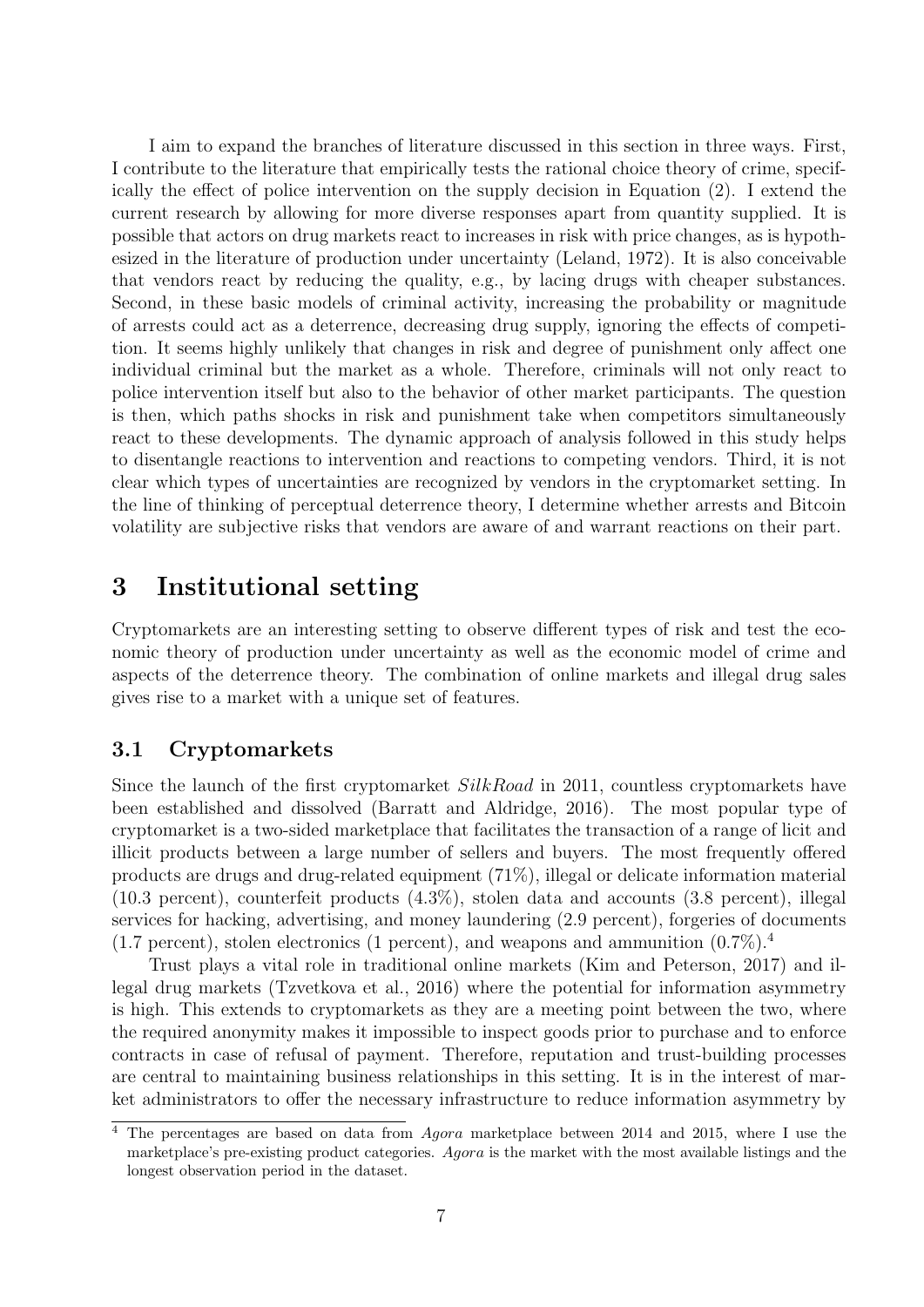providing feedback systems that include ratings and user comments [\(Barratt and Aldridge,](#page-45-0) [2016\)](#page-45-0), where reputation systems are readily used by market participants [\(Espinosa, 2019\)](#page-46-2) with about three-quarters of listings receiving a feedback [\(Kruithof et al., 2016\)](#page-47-7). Studies that analyze the effects of these reputation systems find that on darknet markets, the risk of receiving low-quality goods or being scammed is relatively low, especially for cannabis and ecstasy products [\(Espinosa, 2019\)](#page-46-2), as sellers usually get the option to pay after receipt. Only a small number of listings receive negative feedback, and a bad reputation punishes vendors with declines in sales and subsequent market exits [\(Bhaskar et al., 2019\)](#page-45-2). Exploring the network structure of a sizeable opioid cryptomarket, [Duxbury and Haynie](#page-46-3) [\(2018\)](#page-46-3) find that only about 70% of buyers with multiple purchases bought from the same vendor and identify reputation as being a better predictor of sales than price or product diversity. Similarly, Décary-Hétu and Quessy-Doré [\(2017\)](#page-46-4) find that  $60\%$  of buyers' transactions are with the same vendor and that 95% of feedback is positive, with little variation across vendors. Consequently, vendors have incentives to reveal the full information on their products to build trust. In fact, the length of the product description is positively correlated with the level of sellers' trust (Décary-Hétu and Quessy-Doré, 2017).

At first glance, cryptomarkets seem highly competitive [\(Paquet-Clouston et al., 2018\)](#page-48-8), with large numbers of active vendors and website designs that encourage comparison of price, variety, and reputation. Using data from Alphabay marketplace, [Paquet-Clouston et al.](#page-48-8) [\(2018\)](#page-48-8) show, however, that a few key vendors take up large market shares. Low-level vendors hardly generate any revenue, while high-level vendors use aggressive advertising techniques and spam the market with their listings, which is a behavior that proves to be popular on the markets I analyzed. Most importantly, the darknet does not suffer from the threat of physical violence from competitors evident in street sales.

When it comes to defining the direct competitors of darknet vendors, platform and geographical location should be considered to describe a vendor's market. Vendors are active on multiple servers, but it is not known to which extent and how often buyers are comparing prices and varieties across different platforms. Although cryptomarkets are accessible globally, international borders still take importance in the definition of markets. Selling drugs across country borders is more costly, time-consuming, and simply riskier for all participants, as the chance of getting one's package checked will greatly increase (Aldridge and Décary-Hétu, [2016\)](#page-45-5). This makes it more attractive for customers and sellers to only operate within their borders.[5](#page-14-0) Furthermore, cryptomarkets should not be seen as entirely separated from traditional drug markets as cryptomarket vendors supply and compete with street sellers [\(Barratt](#page-45-0) [and Aldridge, 2016\)](#page-45-0). The cost of entering cryptomarkets likely depends on the prior situation of vendors. Starting from scratch and building up the necessary supply of drugs to sell on darknet markets requires a considerable amount of prior knowledge, connections, and money. However, if we consider drug dealers switching from traditional drug markets to cryptomarkets, the direct entry costs are relatively low. On Alphabay, for instance, the vendor fee is only 200 USD, and the registration process is simple [\(Paquet-Clouston et al., 2018\)](#page-48-8). The information required to conduct business anonymously via the darknet is widely available. Menu costs are low, as price changes can be made instantly and do not generate monetary cost. It is even possible to peg the price of an offer made in a cryptocurrency to the USD

<span id="page-14-0"></span> $\overline{5}$  As shown in the summary statistics in Table [1](#page-19-0) of Section [4,](#page-17-0) only 5.3% of vendors in my sample declare worldwide delivery, while 83% restrict delivery to their home region EU, Australia, or North America, where only the last has internal border controls between the USA and Canada.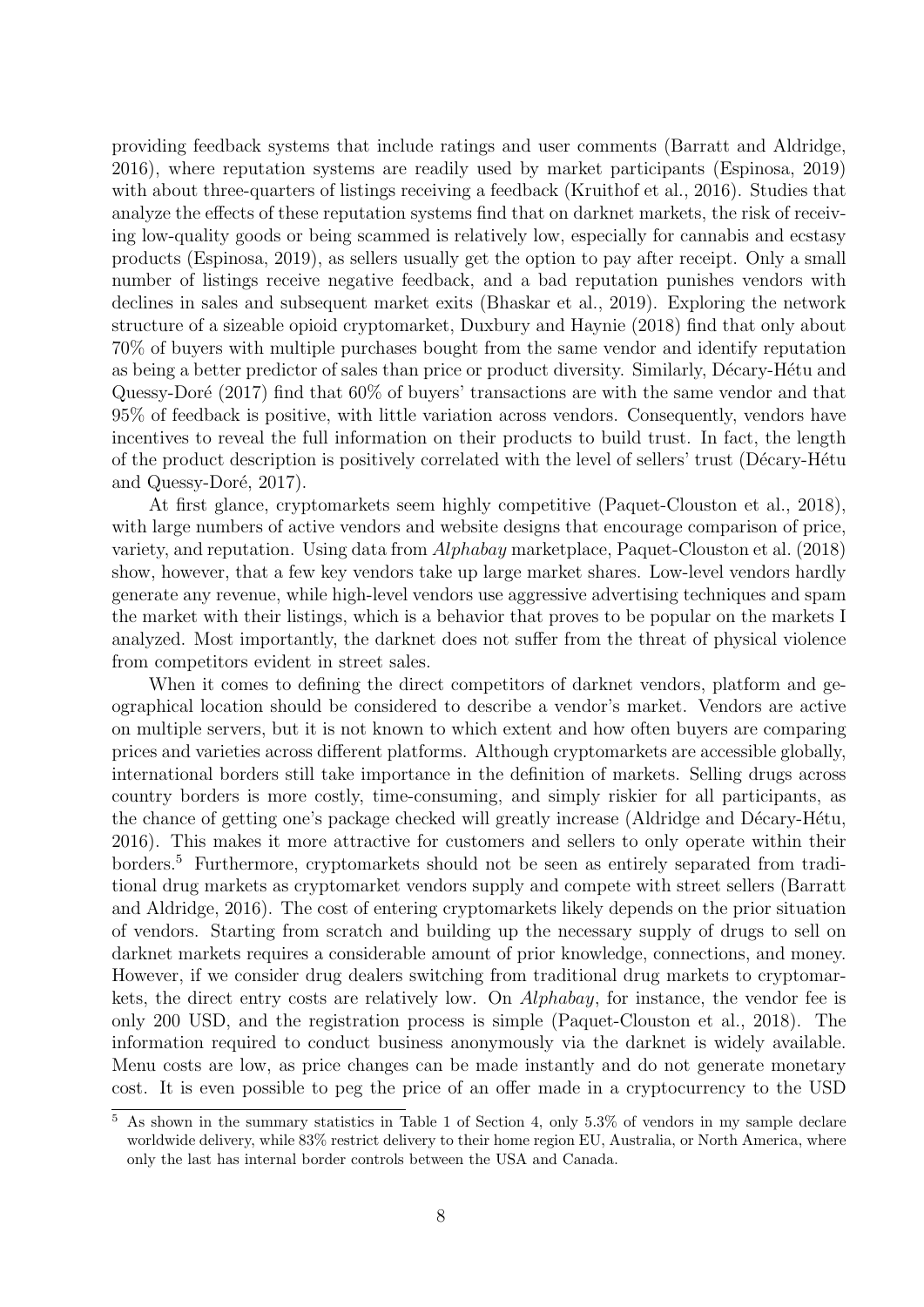price, although this option was not available for all markets from the beginning (Décary-Hétu [and Giommoni, 2017\)](#page-46-0). While direct menu costs are close to zero, other price adjustment costs, such as gathering information about customers and competitors and making pricing decisions, affect price differences in online markets (Böheim et al., 2019). The cost of collecting the necessary information is not the same for all vendors and is likely higher for vendors that are active in multiple markets or offer differentiated products [\(Lach and Tsiddon, 1996\)](#page-47-8).

Cryptomarkets are an attractive alternative to traditional drug markets that offer some unique advantages to customers. Illicit goods and services come in greater variety, at lower prices [\(Phelps and Watt, 2014\)](#page-48-9) and higher quality [\(Bhaskar et al., 2019\)](#page-45-2) compared to street sales. It is easy to compare product descriptions and search costs are limited to the time invested. The main risks for buyers are the risk of getting scammed by vendors (by requiring to pay before delivery) or administrators (exit scams), and the risk of getting caught by law enforcement, which is lower than on traditional drug markets [\(Buxton and Bingham,](#page-45-7) [2015\)](#page-45-7). To my knowledge, there is no clear conclusion in the current literature on whether the majority of darknet buyers consists of consumers or retailers of drugs. Analyzing the original Silk Road in 2013, Aldridge and Décary-Hétu [\(2014\)](#page-45-8) conclude that in these early times of cryptomarkets, seller-buyer relationships can be described as business-to-business relationships, with about a third of revenues being generated by listings with high quantities and high prices, which they assume is mainly used to source local drug dealers. However, it is evident from descriptive studies that a large and growing number of drug consumers supply themselves with illicit substances from cryptomarkets [\(Winstock et al., 2019\)](#page-48-10). [Winstock et al.](#page-48-10) [\(2019\)](#page-48-10) show in their Global Drug Survey 2019 that over 10% of participants bought drugs at least once over the darknet within the last 12 months, with shares being highest in Finland  $(45.2\%)$ , the United Kingdom  $(28.6\%)$  $(28.6\%)$  $(28.6\%)$ , and Australia  $(14.9\%)$ .<sup>6</sup> The survey shows that twothirds of darknet buyers are male, 80% of users are younger than 40, and that the share of first-time users shows a year-by-year increase from 7.7% in 2014 to 27.1% in 2019. In case buyers are also drug consumers, the demand is likely price-inelastic due to physical and psychological addiction caused by the illicit substances sold.

#### <span id="page-15-0"></span>3.2 Cryptocurrencies

On darknet markets, cryptocurrencies are used to obscure payment trails and ensure the anonymity of sellers and buyers. Cryptocurrencies are decentralized digital currencies that use a public ledger system, called the blockchain, where transactions are stored for the purpose of verification. The original cryptocurrency - Bitcoin (BTC) - was proposed in [Nakamoto](#page-48-11) [\(2008\)](#page-48-11) and the first Bitcoin was created in 2009 [\(Halaburda et al., 2020\)](#page-46-5). While nowadays most cryptomarkets offer a variety of cryptocurrencies for use, in 2014 and 2015, Bitcoin was the only dominant currency. Out of the 80 cryptomarkets listed by [Branwen](#page-45-9) [\(2013\)](#page-45-9) active during my observation period, 75 allowed the use of Bitcoin, 69 of which had Bitcoin as their only currency.<sup>[7](#page-15-2)</sup> Users store their Bitcoins in digital wallets that include their public bitcoin address and their private key that is used to authorize transactions [\(Halaburda et al., 2020\)](#page-46-5). New Bitcoins are created and distributed to so-called miners, who offer their processing power

<span id="page-15-1"></span><sup>6</sup> The Global Drug Survey is an international online survey directed towards drug users that is conducted on a yearly basis.

<span id="page-15-2"></span><sup>7</sup> This information was retrieved from the extensive although possibly incomplete list of darknet markets made available by Gwern Branwen on www.gwern.net/DNM-survival.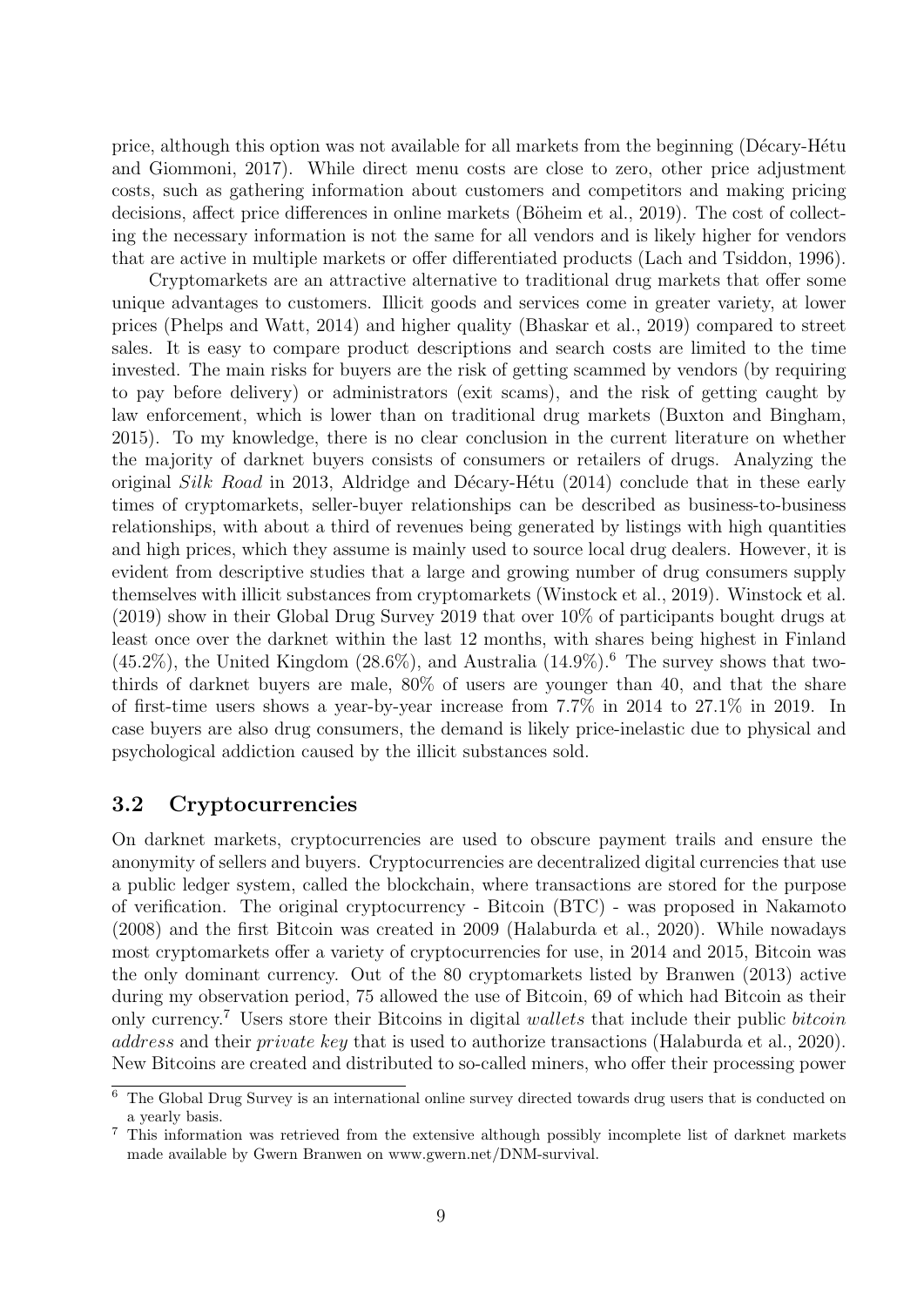to validate and synchronize transactions. On the demand side, individuals use Bitcoins as a method of payment or investment, where the anonymity is especially attractive for illegal trade. While the blockchain does not include user names, all transactions can be traced back to one's wallet [\(De Balthasar and Hernandez-Castro, 2017\)](#page-46-6).

Bitcoins can be obtained in many ways at varying degrees of anonymity, explained in [O'Driscoll](#page-48-12) [\(2018\)](#page-48-12). First, one can use a Bitcoin exchange platform, which acts similar to a traditional currency exchange market. However, on Bitcoin exchanges, anonymity is hardly ensured, as online services require payment details. Second, one can get in contact with private Bitcoin users via online platforms and trade directly. Third, it is possible to use a so-called Bitcoin ATM, where cash can be exchanged anonymously for a Bitcoin wallet. Once a wallet is acquired, one can use further steps to obscure the payment path between buyer and seller. On the Tor network as well as on the clear web, there are coin mixing or coin tumbling sites that move Bitcoins from one's initial wallet to several anonymous ones until the Bitcoins end up in a final wallet that is only used to make purchases. This coin mixing process is described in detail in [De Balthasar and Hernandez-Castro](#page-46-6) [\(2017\)](#page-46-6). The wallet used to buy Bitcoins from a Bitcoin exchange is usually linked to personal information. Therefore, the user creates a second anonymous wallet that they wish to use for further transactions before sending the desired amount of Bitcoins to a wallet held by the mixing service. The service then randomly chooses one of its wallets to send the Bitcoins to the user's new wallet. Given that the service keeps this payment path secret, the wallet with which the Bitcoins were acquired should now not be traceable to the wallet used for purchases. In return, the service keeps a small fee that often consists of a variable and fixed component.

#### <span id="page-16-0"></span>3.3 Risk reduction

At this point, it is worthwhile to discuss the potential mechanisms, tools, and techniques that criminals on cryptomarkets can use in order to mitigate or eliminate holding and transaction risks. Analyzing forum posts from sellers of stolen data, [Holt et al.](#page-46-7) [\(2015\)](#page-46-7) give valuable insights into the risk reduction strategies employed by vendors on illicit online markets.[8](#page-16-1) They find that buyers mainly fear being scammed by vendors and, therefore, rely on the reputation system. Vendors have to fear law enforcement, as well as upset buyers and competitors that either harm their reputation or leak information. Vendors can screen their potential customers using the forums and feedback system and satisfy them with timely deliveries and high quality standards. In order to prevent police detection, vendors had to develop a wide range of tools and practices, however. They can use PGP keys to secure information exchange, the Tor network to anonymize connections, and cryptocurrencies to hide payments, but they are most vulnerable at the point of physical delivery. Some of the common practices to minimize the risks involved in sending illicit substances via mail include using return addresses with fake names, concealing products in a professionally [\(Rhumorbarbe et al., 2016\)](#page-48-13), mixing deliveries with other goods, and making use of fake deliveries to divert police attention [\(Europol, 2017\)](#page-46-8).

Cryptomarkets have relatively short life spans, which means that vendors are in constant fear of losing their trading platform. [Branwen](#page-45-9) [\(2013\)](#page-45-9) collects data on darknet market closures

<span id="page-16-1"></span><sup>8</sup> [\(Holt et al., 2015\)](#page-46-7) point out that these strategies might be crime-specific. Although there are slight differences in the structure of data markets compared to the darknet markets explored here, the risks stay the same. The main difference seems to be in the transaction process, where data thieves refrain from using cryptocurrencies in favor of online payment systems where deposits are made from electronic accounts directly.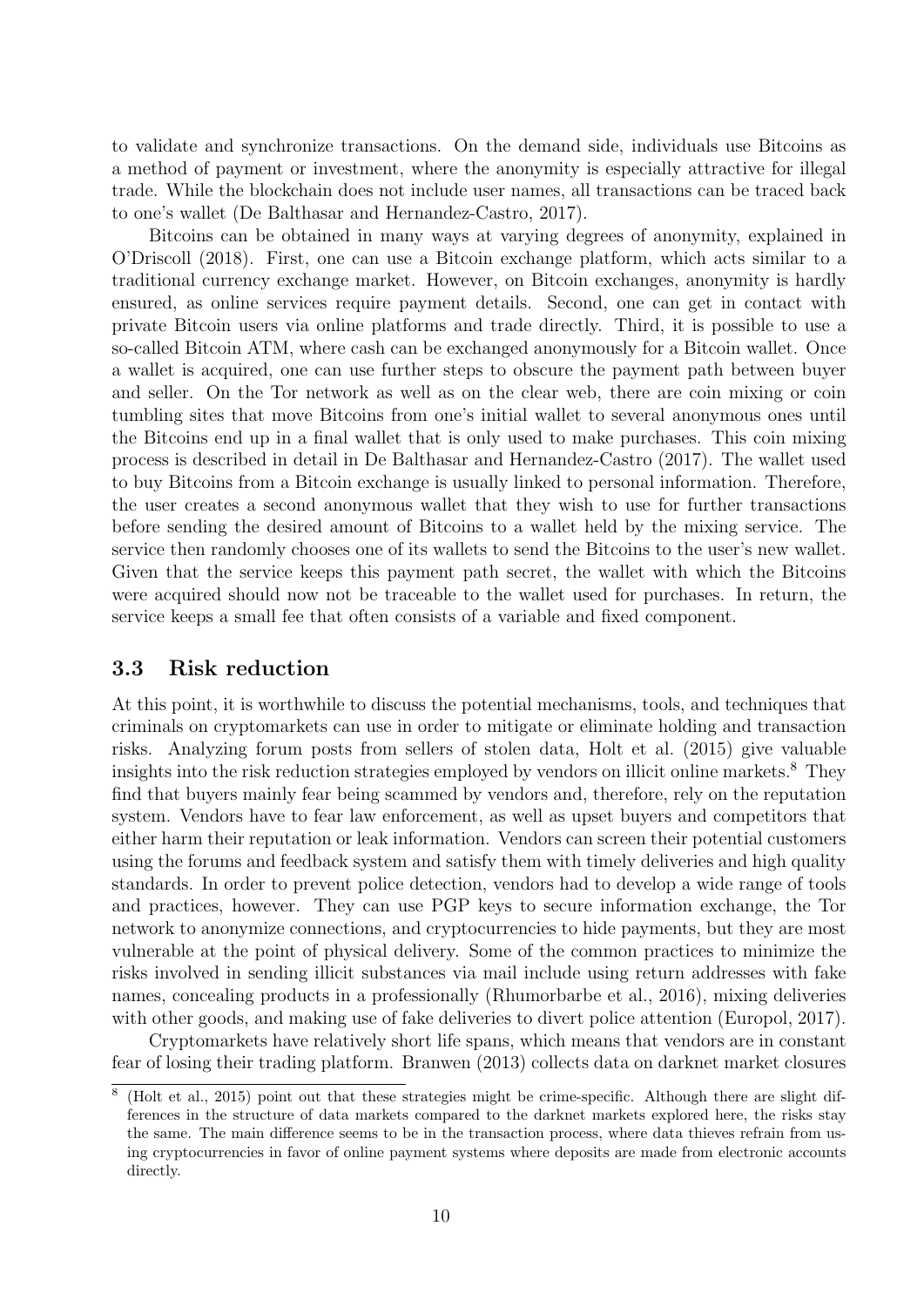starting in 2011. On average, the servers were online for 33 weeks, with the longest active platform being accessible for 5.5 years (*Dream Market*) and the shortest ones being hacked within a single day. In order to mitigate the damage of platform closures, vendors operate on multiple markets at the same time. This is evident from the data, as 27.4% of vendors in my sample operate in more than one market throughout the observation period, and multi-market vendors operate in 2.6 markets on average. These numbers are likely downward biased, as user pseudonyms were used to match vendors across markets, yet some vendors might have different user handles for each market.

From the perspective of law enforcement, cryptomarkets were a relatively new phenomenon in the observation period of 2014 to mid-2015, which faced the police with new challenges. Using information from interviews with experts and law enforcement representatives, [Kruithof et al.](#page-47-7) [\(2016\)](#page-47-7) give an overview of strategies employed or planned by international, particularly Dutch, law enforcement that aim to detect and catch cryptomarket vendors, where they identify four main strategies. First, traditional investigation techniques like physical monitoring, the use of informants, and undercover work can target the production and distribution process of the vendor's supply chain. Second, the postal way from the seller to the buyer can be targeted by intercepting suspicious packages or ordering from specific vendors and tracing the mail. Third, online monitoring can involve observing darknet markets and the money trail that transactions leave behind. Fourth, online disruption aims at attacking the reputation of cryptomarkets themselves. This can be achieved by setting up fake vendor or buyer accounts or shutting down popular markets that might secure high media coverage and potentially scare away market participants. Generally, police intervention in the early period of cryptomarkets focused on taking down marketplaces and above-average buyers [\(Van Slobbe, 2016\)](#page-48-14).

In terms of transaction risk, the most obvious answer would be to require transactions to be finalized early. This is a common suggestion or requirement made by vendors, where buyers have to make payments before the actual delivery of the good [\(Moeller et al., 2017\)](#page-47-9). Of course, this makes buyers vulnerable to scam, which means vendors must either have an outstanding reputation or offer the buyers compensation for the higher risk in the form of lower prices [\(Europol, 2017\)](#page-46-8). Markets also allow denominating prices in USD, which means that the actual number of Bitcoins required for the purchase fluctuates over time.<sup>[9](#page-17-1)</sup> This mechanic takes care of fluctuations before the purchase, but as prices are fixed at the time of sale, the vendor still has to bear transaction risk for the period between sale and confirmation.

# <span id="page-17-0"></span>4 Data

I draw on three different data sources, where I use snapshots of cryptomarkets to construct my outcome variables of interest as well as other vendor-specific characteristics, and data on darknet market-related arrests and Bitcoin prices to define shocks in holding and transaction risk.

<span id="page-17-1"></span> $\overline{9}$  [Christin](#page-45-1) [\(2013\)](#page-45-1) mentions this possibility for the original Silk Road. As all markets in the sample are now closed, it was not possible to retrieve this information for all platforms. However, looking at listings that are online for multiple days, it is evident that prices are changing slightly between each scrape. Once prices are converted to USD, they become stable, suggesting that setting prices in USD was the standard procedure on the servers examined in this study.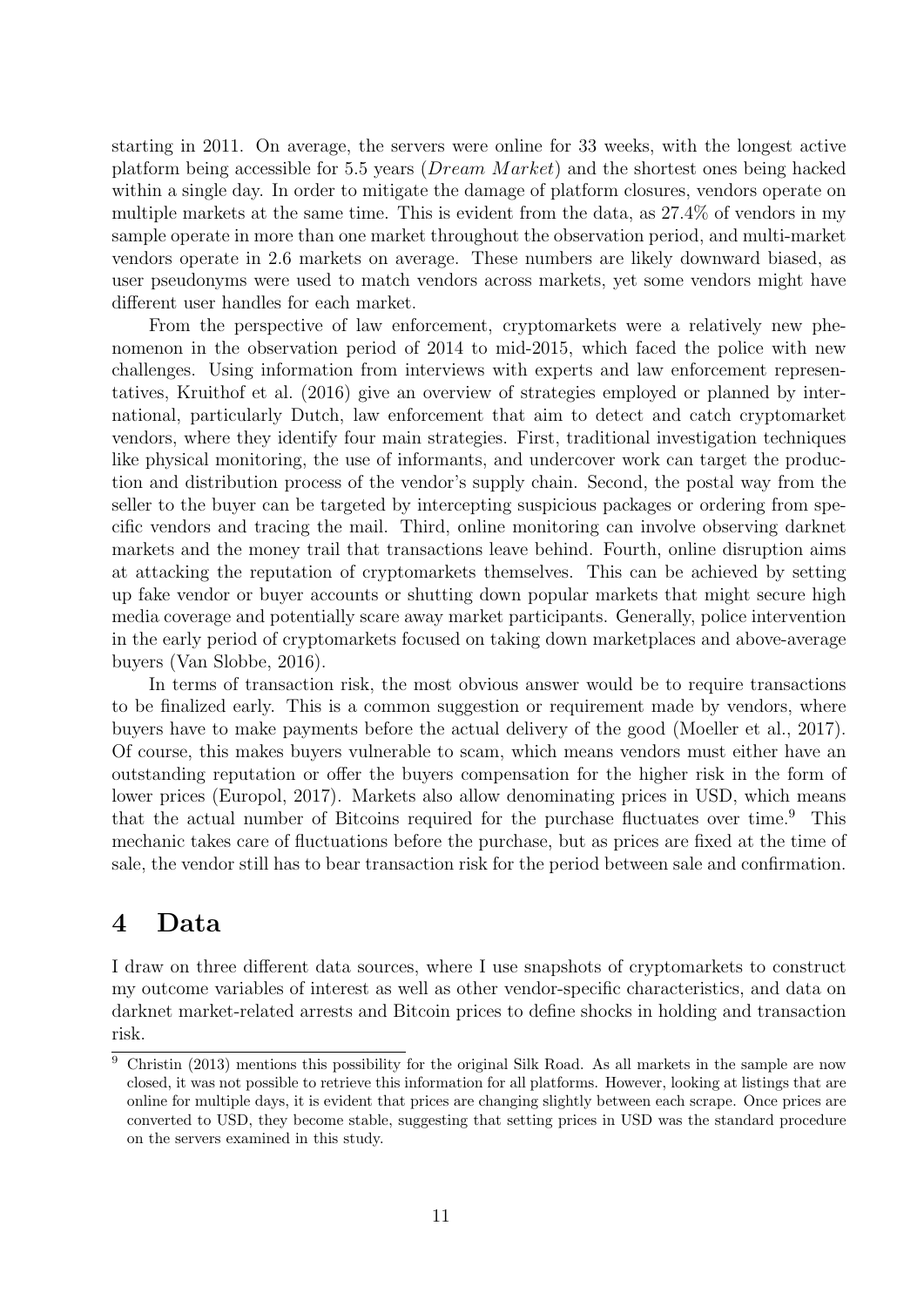#### <span id="page-18-0"></span>4.1 Cryptomarket data

The dataset comprising detailed listings on darknet markets was constructed by independent researcher Gwern Branwen [\(Branwen et al., 2015b\)](#page-45-10). Branwen uses an automated scraping procedure that captures information from 89 English-language darknet markets between 2011 and 2015. As markets tend to be short-lived, I focus on eight large darknet marketplaces active between 2014 and 2015: Abraxas, Agora, Alphabay, Dream M arket, Evolution, Nucleus, Outlaw Market, and Silk Road 2.0. Scraped information on listings includes the vendor's pseudonym, the date of the scrape, a broad product category that varies across markets, the vendor's product description, which is used to retrieve the amount in grams or milliliters offered, the location from which the vendor operates (often undeclared, or continent information only), the countries the vendor supplies, the price in Bitcoin, the vendor's current rating, and for some markets also an indicator for whether the vendor requires early finalization of the transaction. The general data cleaning process required some non-trivial assumptions, which are explained in detail in Appendix [A.](#page-49-1) Pre-processed data is then pooled across markets, and vendors are matched by their pseudonyms in order to construct a daily vendor panel.

The scraping process can be a faulty procedure where scrapes can be incomplete for multiple reasons [\(Branwen et al., 2015b\)](#page-45-10). E.g., the servers can be offline, or there can be connectivity problems at the time of the scrape. Different servers are online at different times, but out of the 553 days, the scraping procedure aimed to cover, on 354 days, at least one market has been successfully scraped. The presence of failed and incomplete scrapes makes it appropriate to aggregate data to weeks. As the data represent snapshots, I take the weekly mean of continuous variables across all available days, where the aggregation process takes into account on how many market scrapes a vendor was observed. The result is a weekly vendor panel with one observation for each vendor and week. Once data are aggregated on the week level, there is at least one scrape for 77 out of 79 weeks.

I focus my analysis on two drugs - cannabis and opioids. This approach allows me to address several problems. First, the scrapes only give a snapshot of offered products. Therefore, changes in outcomes can be caused by changes in either supply or demand. As I am concerned with supply-side effects, I assume demand to remain constant. The separate analysis of cannabis and opioids allows me to test, whether this assumption holds. I use the fact that opioids are substances that lead to stronger physical dependence than cannabinoids.<sup>[10](#page-18-1)</sup> This suggests that there should be considerable differences in time preference and price elasticity between consumers of these types of drugs. Second, in the case of cannabis and opioid buyers, it is unlikely to observe switchers between the two products in the short run, making cross-price effects unlikely.<sup>[11](#page-18-2)</sup> Third, another advantage of category-wise estimation is that the observed quantity and price effects are disentangled from the effects of moving from low to high quantity categories or cheaper to more expensive categories, and vice-versa.

Table [1](#page-19-0) shows the summary statistics on the vendor and week level. I restrict my sample

<span id="page-18-1"></span> $10$  In terms of dependency, US-based studies show that approximately  $10\%$  of cannabis users develop a use disorder [\(Lopez-Quintero et al., 2011\)](#page-47-10), while 25% of users of (medical) opioids develop a dependency [\(Boscarino et al., 2010\)](#page-45-11). Opioids show some of the strongest (subjective) withdrawal symptoms. The side effects of using opioids are generally considered more harmful than those from using cannabinoids, which is why cannabis is often discussed as a substitute for opioids in pain-reduction (see, for example, [Reiman](#page-48-15) [et al.](#page-48-15) [\(2017\)](#page-48-15)).

<span id="page-18-2"></span> $11$  There is potential for cross-price effects when buyers are drug retailers rather than users. In the short run, I do not expect retailers to switch between selling cannabis to opioids, as their customers are not likely to switch, and finding new customers requires time and trust.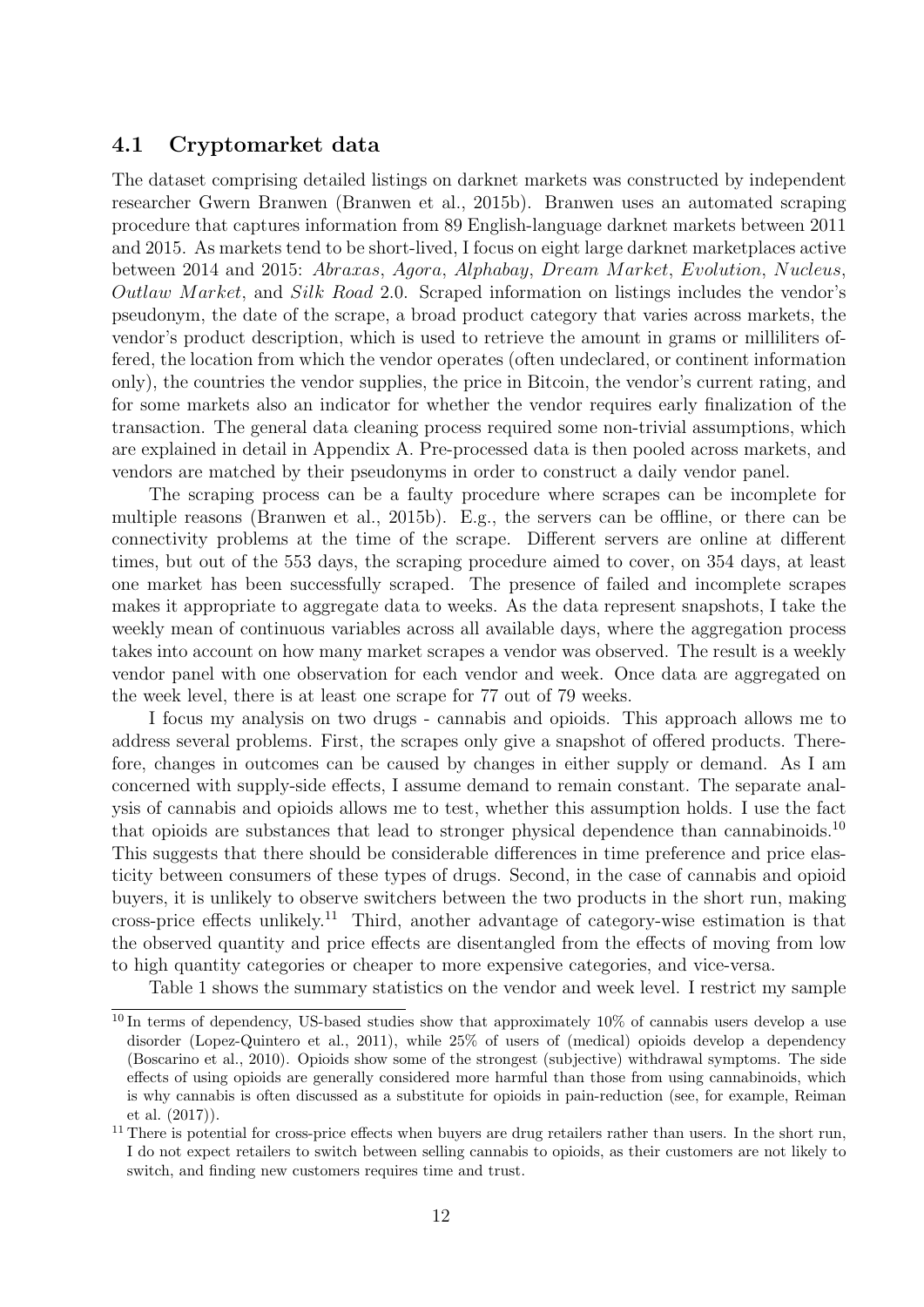<span id="page-19-0"></span>

|                         | N     | Mean    | Std.Dev. | Min            | Max          | Vendors |
|-------------------------|-------|---------|----------|----------------|--------------|---------|
| Cannabis                |       |         |          |                |              |         |
| Number of listings      | 43654 | 4.806   | 9.211    | $\overline{0}$ | 178          | 2193    |
| Quantity in g           | 43654 | 301.155 | 1795.761 | $\overline{0}$ | 107163       | 2193    |
| Price in $\text{USD/g}$ | 26066 | 16.236  | 25.916   | $\Omega$       | 299          | 2193    |
| Rating                  | 57027 | 0.998   | 0.047    | $\overline{0}$ | 1            | 2193    |
| Entries                 | 57027 | 0.042   | 0.199    | $\Omega$       | $\mathbf{1}$ | 2193    |
| Exits                   | 57027 | 0.049   | 0.216    | $\overline{0}$ | $\mathbf{1}$ | 2193    |
| Finalize early          | 14339 | 0.289   | 0.453    | $\Omega$       | $\mathbf{1}$ | 1139    |
| Opioids                 |       |         |          |                |              |         |
| Number of listings      | 23236 | 3.005   | 5.964    | $\overline{0}$ | 109          | 1115    |
| Quantity in g           | 23236 | 35.755  | 489.945  | $\overline{0}$ | 30903        | 1115    |
| Price in $\rm{USD/g}$   | 13026 | 446.797 | 484.205  | $\overline{0}$ | 2250         | 1115    |
| Rating                  | 30076 | 0.998   | 0.043    | $\overline{0}$ | $\mathbf{1}$ | 1115    |
| Entries                 | 30076 | 0.040   | 0.196    | $\theta$       | $\mathbf{1}$ | 1115    |
| Exits                   | 30076 | 0.048   | 0.214    | $\overline{0}$ | $\mathbf{1}$ | 1115    |
| Finalize early          | 7926  | 0.279   | 0.449    | $\theta$       | $\mathbf{1}$ | 563     |
| Markets                 |       |         |          |                |              |         |
| Abraxas                 | 57915 | 0.039   | 0.193    | $\overline{0}$ | $\mathbf{1}$ | 2978    |
| Agora                   | 57915 | 0.615   | 0.487    | $\overline{0}$ | $\mathbf{1}$ | 2978    |
| Alphabay                | 57915 | 0.012   | 0.109    | $\overline{0}$ | $\mathbf{1}$ | 2978    |
| Dream Market            | 57915 | 0.030   | 0.170    | $\overline{0}$ | $\mathbf{1}$ | 2978    |
| Evolution               | 57915 | 0.269   | 0.443    | $\theta$       | $\mathbf{1}$ | 2978    |
| <b>Nucleus</b>          | 57915 | 0.111   | 0.314    | $\overline{0}$ | $\mathbf{1}$ | 2978    |
| Outlaw Market           | 57915 | 0.056   | 0.229    | $\overline{0}$ | $\mathbf{1}$ | 2978    |
| Silkroad 2.0            | 57915 | 0.099   | 0.299    | $\Omega$       | $\mathbf{1}$ | 2978    |
| Declared region         |       |         |          |                |              |         |
| Europe                  | 75837 | 0.345   | 0.475    | $\overline{0}$ | $\mathbf{1}$ | 2978    |
| North America           | 75837 | 0.410   | 0.492    | $\overline{0}$ | $\mathbf{1}$ | 2978    |
| Australia               | 75837 | 0.075   | 0.264    | $\overline{0}$ | $\mathbf{1}$ | 2978    |
| Worldwide               | 75837 | 0.053   | 0.224    | $\overline{0}$ | $\mathbf{1}$ | 2978    |
| Other                   | 75837 | 0.117   | 0.321    | $\overline{0}$ | $\mathbf{1}$ | 2978    |
| $\boldsymbol{N}$        | 75837 |         |          |                |              |         |

Table 1: Summary statistics on vendor and week level

Notes: This table describes the vendor panel, where one observation represents a vendor at a given week. Therefore, the number of observations refers to all combinations of vendors and weeks where information is available. The mean, standard deviation, minimum, and maximum are also calculated based on vendor-week pairs. The column vendors shows the number of vendors for each variable in the panel. Outcome variables are shown separately for cannabis and opioid vendors, while the distribution of vendors across markets and regions is shown for the full sample. The variable finalize early is only available on Evolution and Nucleus markets.

to vendors who sell these categories at least once during the observation period. Cannabis and opioids are among the largest categories, where 40.5% of vendors in the original unrestricted sample are selling cannabis and 21.5% are selling opioids. There is some overlap of vendors selling both types of products, with 330 out of the 2,978 vendors in the final sample listing both products at some point in their history. The majority of vendors in the sample declare Europe and North America as their home markets, with Agora, Evolution, and Nucleus being the most popular markets among vendors. Note that the number of observations is higher for quantity than for prices, which directly results from the way these variables are coded. On days where vendors were not featuring any listings on servers they have been active on before and after, quantity is coded as zero, while prices necessarily retain missing values. In terms of the period of activity, there is not much difference between drug types, with cannabis vendors being active for 26 weeks and opioid vendors for 27 weeks on average.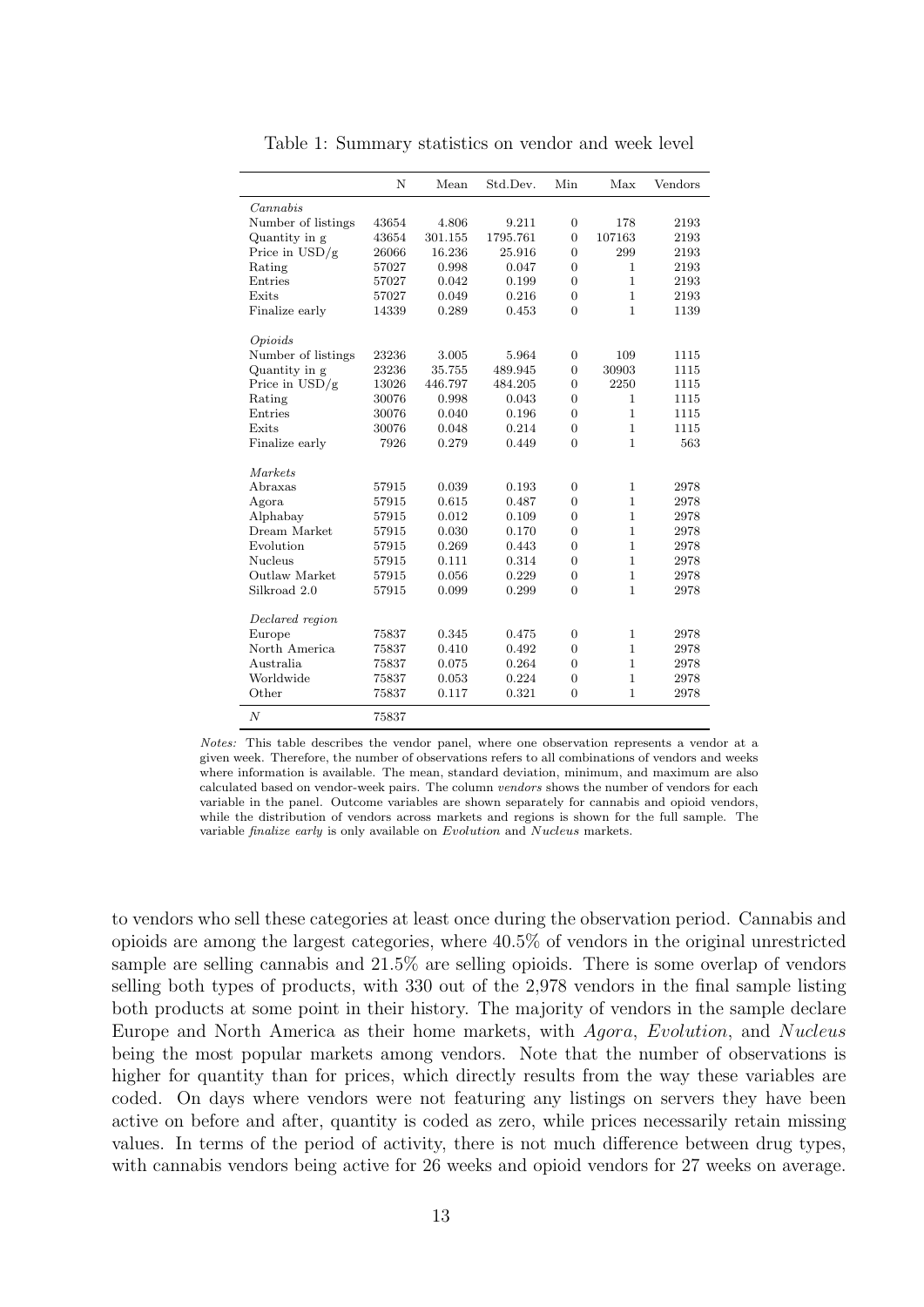Over the sampling period of 1.5 years, the average market was active for 52 weeks, where scraping periods range from 17 (Alphabay) to 78 weeks  $(Aqora).<sup>12</sup>$  $(Aqora).<sup>12</sup>$  $(Aqora).<sup>12</sup>$ 

#### <span id="page-20-0"></span>4.2 Outcome variables

There are six important vendor-level outcome variables that can be constructed from the scraped data. The price of drugs expressed in USD per gram, the quantity in grams, the rating a vendor receives from customers, the vendor's decision to use the finalize early option, as well as the decision to enter or leave the market.<sup>[13](#page-20-2)</sup> While price, quantity, rating, and finalize early decision can be directly observed from the market scrapes, entries and exits require an additional assumption. Entries are proxied by the share of new vendors in a given week, and exit decisions are defined in the week of the last listing in the observation period. The first and last week of observation for each market is treated as a missing value, as it is not clear whether a vendor joined or quit the market during this week or has been active outside the observation period. In order to make quantities comparable, I choose to focus only on listings that include information about quantity in weight, which are standardized to grams, and neglect listings based on volume amounts like milliliters. Considering all listings that include some sort of weight or volume information, 98.8% of cannabis listings and 99.0% of opioid listings allow for the construction of a quantity measure in grams, which justifies the choice of ignoring milliliter listings.

Figure [2](#page-21-1) illustrates the six main dependent variables over time. Prices for both cannabis and opioids vary greatly over the course of 2014, with no clear observable trend. For prices and quantity, opioid and cannabis movements often diverge, which warrants a separate analysis of the two drug categories. The largest variability can be observed for the average quantity of drugs supplied. Ratings, on the other hand, remain remarkably stable across time. The share of vendors who finalize early can only be determined for Evolution and Nucleus markets, which is why the observation for this variable only begins in August 2014. It is worth noting that the finalize early option was more commonly used on *Nucleus*. This is why the share drastically increases from an average of 15% to above 30% after Evolution shuts down in March 2015. This fact is adjusted for in the regressions by adding controls for which market(s) the vendors were active in. The share of new vendors is relatively higher in the first half of 2014, with about 6% of total vendors having entered in the week of the scrape, compared to the rest of the observation period where the share is around 2.5%. The share of vendors who enter the market remains below 5% in most weeks, where the spike in exits in march 2015 can be explained by the exit scam of the administrators of the Evolution marketplace.

<span id="page-20-1"></span><sup>&</sup>lt;sup>12</sup> For a graphical representation of scraped weeks across markets and time, please refer to Figure [11](#page-50-1) in Section [A](#page-49-1) of the Appendix.

<span id="page-20-2"></span><sup>&</sup>lt;sup>13</sup> Markets either denote their listings in USD or Bitcoin. Listings that are online for multiple days and priced in Bitcoins show very slight price changes that disappear once converted to USD. This suggests that platforms peg their prices to USD even though they are displayed in Bitcoin. To establish a common currency across markets, I choose USD over Bitcoin for stability reasons. This is necessary because if prices were shown in Bitcoin, and drug prices are pegged to USD, I would not be able to disentangle changes in drug sellers' pricing behavior from Bitcoin price fluctuations.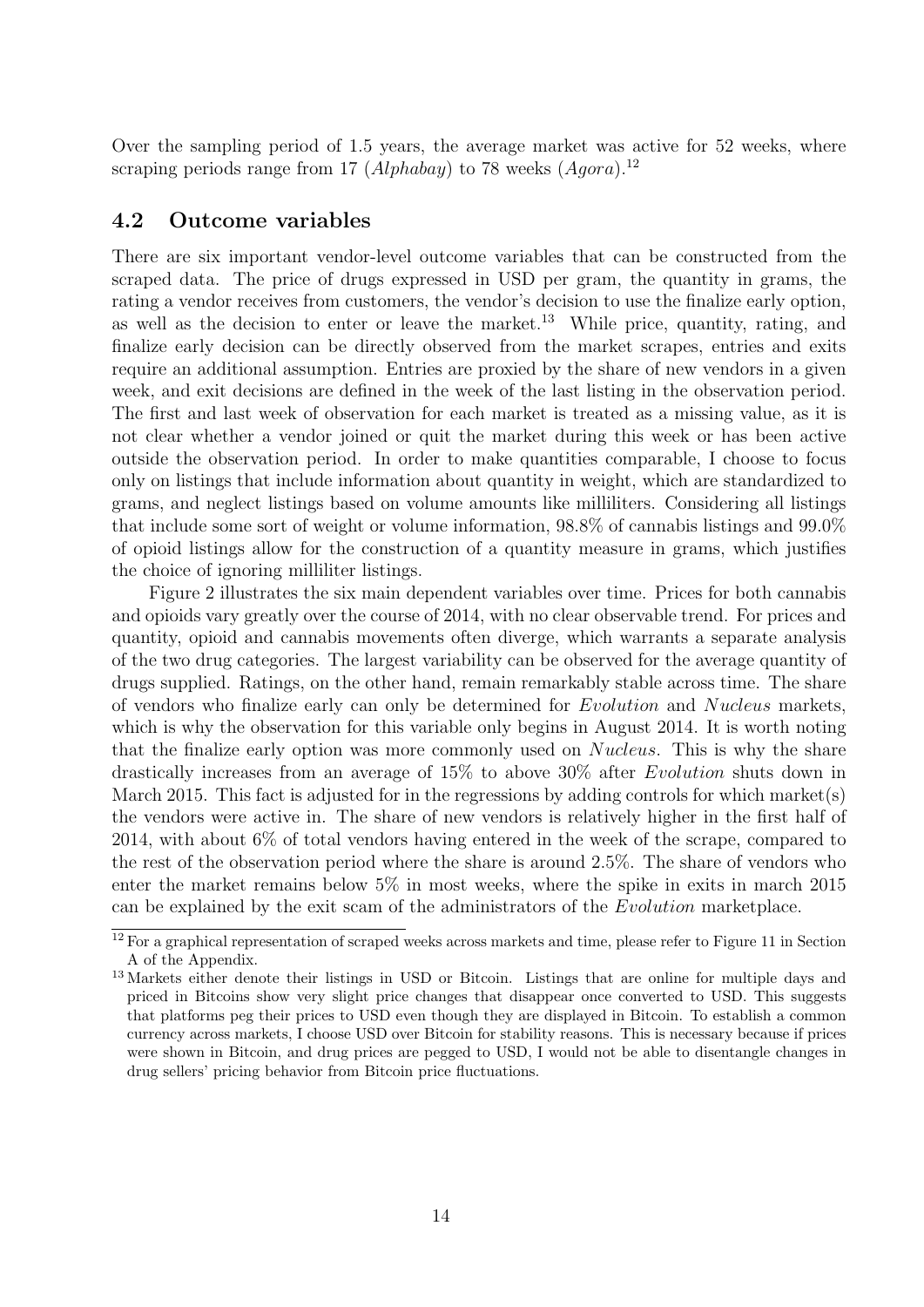<span id="page-21-1"></span>

Figure 2: Outcome variables

Notes: This figure depicts the dynamic changes of the six outcome variables over the observation period of January 2014 to July 2015. The sample is restricted to cannabis vendors (solid black line) and opioid vendors (dashed red line) in order to show co-movements and diverging patterns for these drug categories. Markets use different rating systems, which are standardized, where  $0\%$ is the worst possible rating and 100% is the best. Please note that axis labels do not start at zero for all variables.

#### <span id="page-21-0"></span>4.3 Darknet market arrests and Bitcoin data

On top of vendors-specific data, I require to determine shocks in holding and transaction risk. Holding risk is represented by the number of arrests of cryptomarket participants also provided by Branwen, who published an extensive list of darknet market-related arrests between 2011 and 2015 compiled from various sources [\(Branwen, 2015a\)](#page-45-12). The dataset contains the date of the actual arrest as well as the date the arrest was reported publicly, which often coincide. Most of the arrests are made up by buyers (226 arrests) and sellers (167 arrests), with some incidents involving market staff (18 arrests).

As I choose Bitcoin volatility as a proxy for transaction risk, I rely on historical Bitcoin price data between 2013 and 2015 published by [CoinMarketCap](#page-45-4) [\(2020\)](#page-45-4) in order to construct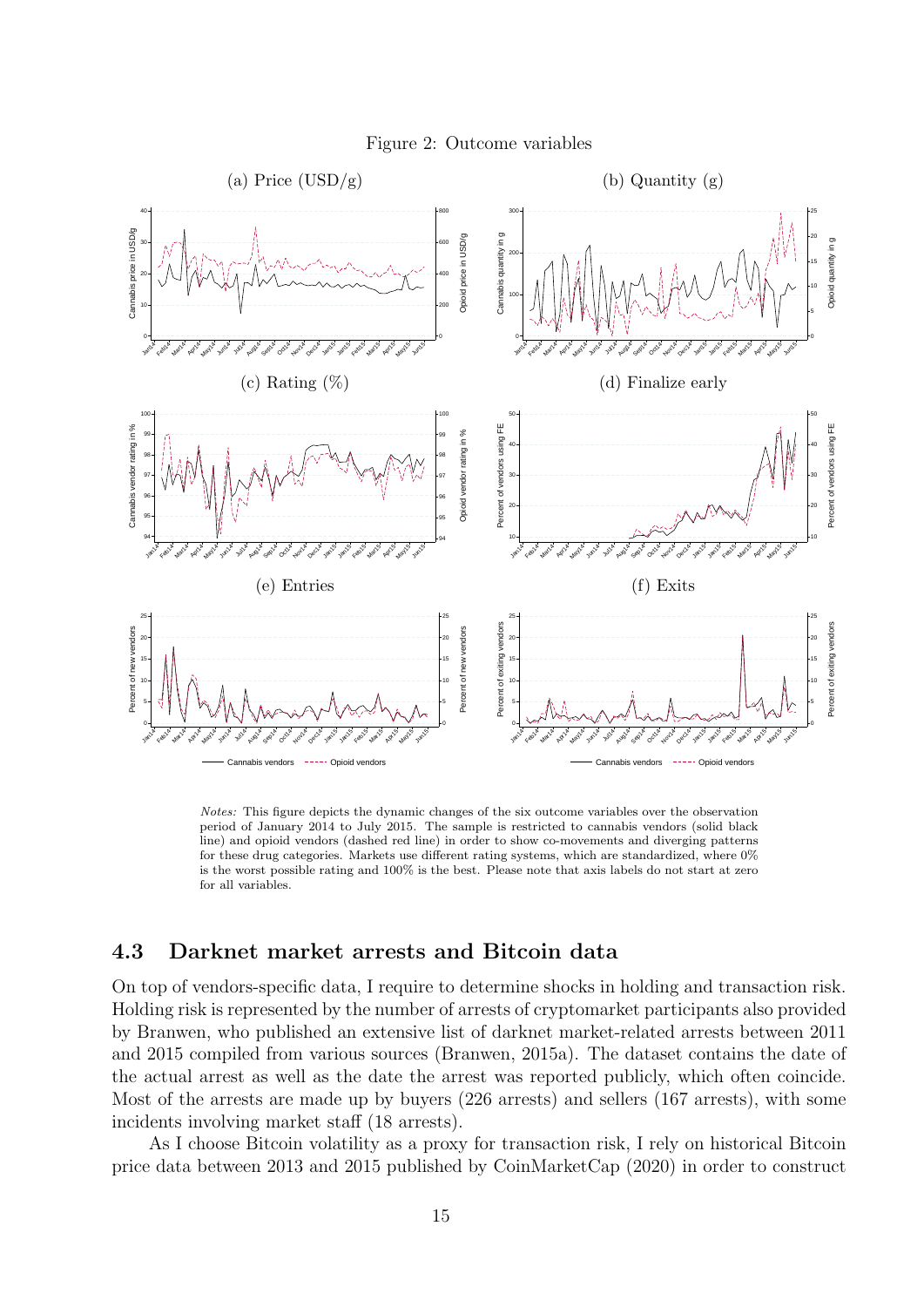Figure 3: Intra-day changes in Bitcoin prices

<span id="page-22-1"></span>

Notes: This figure depicts the distribution of intra-day changes in the BTC/USD price. The price changes are calculated as the difference between closing price and opening price as a percentage of opening price, where the unit of observation is a trading day.

the volatility measures. Daily opening and closing prices of Bitcoin denoted in USD are retrieved, where I select the opening prices to calculate (weekly) volatility. These opening prices are also used to standardize drug prices across markets by converting them into USD.

The cryptomarket scrapes I use are snapshots of the listings that are currently online. Unfortunately, only the date of a scrape is known, rather than its exact time. As there is potential for Bitcoin price changes within a day, using daily opening Bitcoin prices might cause problems for the construction of the price variable. Therefore, there is potentially a slight difference between my price measure of products and the actual price listed by vendors. This difference depends on the timing of the scrape and the time the opening Bitcoin price was set. To give an interpretation of how big this difference can potentially be, Figure [3](#page-22-1) shows the difference between the daily closing and opening Bitcoin/USD price in percent of the opening price for my entire observation period. The intra-day price changes range from  $-20.5\%$  to  $+18.7\%$  with a mean of 0, with  $50\%$  of trading days falling between  $-1.6\%$  and +1.6%. Of course, these are the worst-case scenarios of having the maximum time difference between price setting and scrape. Therefore, there exists little threat to the interpretation of the price variable, as for most days, differences are close to zero, all variables are aggregated on the week level, and the event study approach aggregates events from different periods.

### <span id="page-22-0"></span>5 Empirical framework

I analyze the causal effects of transaction and holding risk shocks on various vendor-specific outcomes. In order to answer these research questions in a way that allows for a causal interpretation of results, I use an event study design following the approach described in [Borusyak and Jaravel](#page-45-13) [\(2016\)](#page-45-13). In a standard event study, individuals receive treatments at different points in time and stay treated until the end of the estimation period, where the estimated model is arranged in time relative to the treatment rather than in absolute time. The main idea of an event study design is to use the pre-treatment period as a counterfactual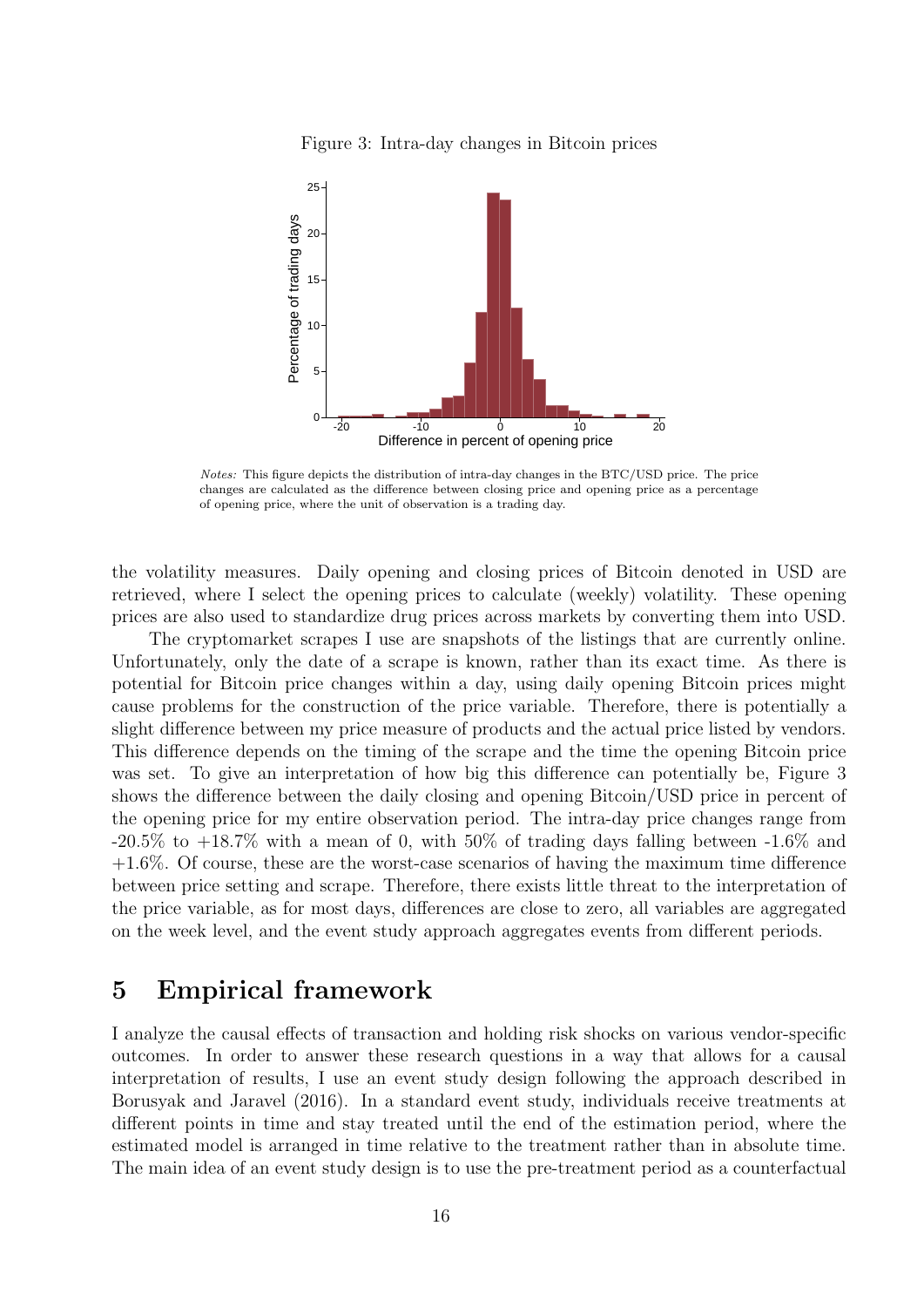for the post-treatment period and observe how outcome variables are changing in periods after the treatment. The identifying assumption, therefore, requires that the trend of an outcome variables would have continued in the absence of the shock.

In these difference-in-difference settings with differential event timings, effects are estimated using panel regression methods that include individual and time fixed-effects [\(Borusyak](#page-45-13) [and Jaravel, 2016\)](#page-45-13). The set-up of this study slightly deviates from this standard event study set-up in two ways. First, all vendors receive a treatment, i.e., the shock to the transaction or holding risk at the same time, where the timing of the event itself is unpredictable. Second, vendors potentially receive multiple shocks during the estimation period. This implies that for the same vendor, it is possible that an observation from a post-event period might be used as a counterfactual for a different event.

As discussed in [Borusyak and Jaravel](#page-45-13) [\(2016\)](#page-45-13) the event study approach follows three objectives. As a first step, the dynamic treatment effects relative to the event timing are estimated. To give credibility to this research design, there should not be any pre-event trends. Therefore in a second step, the results from the dynamic estimation are used to analyze the pre-event window. The identifying assumption is supported if coefficients in the pre-event periods remain insignificant, meaning the post-event effects observed only begin after a shock and have no pre-trends. Finally, the average treatment effects are estimated for a time window chosen based on the results of the first step, where the window is narrowed down to an average period in which dynamic effects are observable.

Using the vendor panel, I estimate fixed-effects models in order to determine the average treatment effect and the dynamic treatment effect. Equation [\(3\)](#page-23-0) determines the dynamic treatment effects  $\beta_k$  in week k relative to the event.  $Y_{it}$  are outcome variables that include drug price, drug quantity, vendor rating, use of finalize early option, market entry, and market exit of vendor i in time t.  $\alpha_i$  indicates vendor fixed-effects,  $X_{it}$  are control variables, and  $\epsilon_{it}$ is an error term. Control variables include the market the vendor was active in, the mean price of the other vendors, the mean quantity of the other vendors, the number of active competitors, as well as binary indicators for whether there have been shocks in transaction (holding) risk in the pre-event period of holding (transaction) risk events.

<span id="page-23-0"></span>
$$
Y_{it} = \alpha_i + \sum_{k=-7, k \neq -4}^{7} \beta_k D_k + X_{it} + \epsilon_{it}
$$
\n
$$
\tag{3}
$$

The estimation window spans seven weeks before and after the event, where the week in the middle of the pre-event period serves as the base period. Additionally, this specification also allows for the analysis of patterns in the pre-event period and checking for the assumption of no pre-trends.

Equation [\(4\)](#page-23-1) shows the model that estimates the average treatment effect  $\gamma$ , comparing the four weeks before the event to the four weeks after the event.  $POST_{it}$  is a binary indicator for post-treatment periods, and the same controls are used as in the estimation of dynamic treatment effects. The window was chosen based on the results to Equation [\(3\)](#page-23-0) that indicate that most effects occur during this period.

<span id="page-23-1"></span>
$$
Y_{it} = \alpha_i + \gamma POST_{it} + X_{it} + \epsilon_{it}
$$
\n<sup>(4)</sup>

As the data are subject to seasonality, outcome variables are replaced by fitted values from a regression of the outcome on calendar month and week of the month. Binary outcomes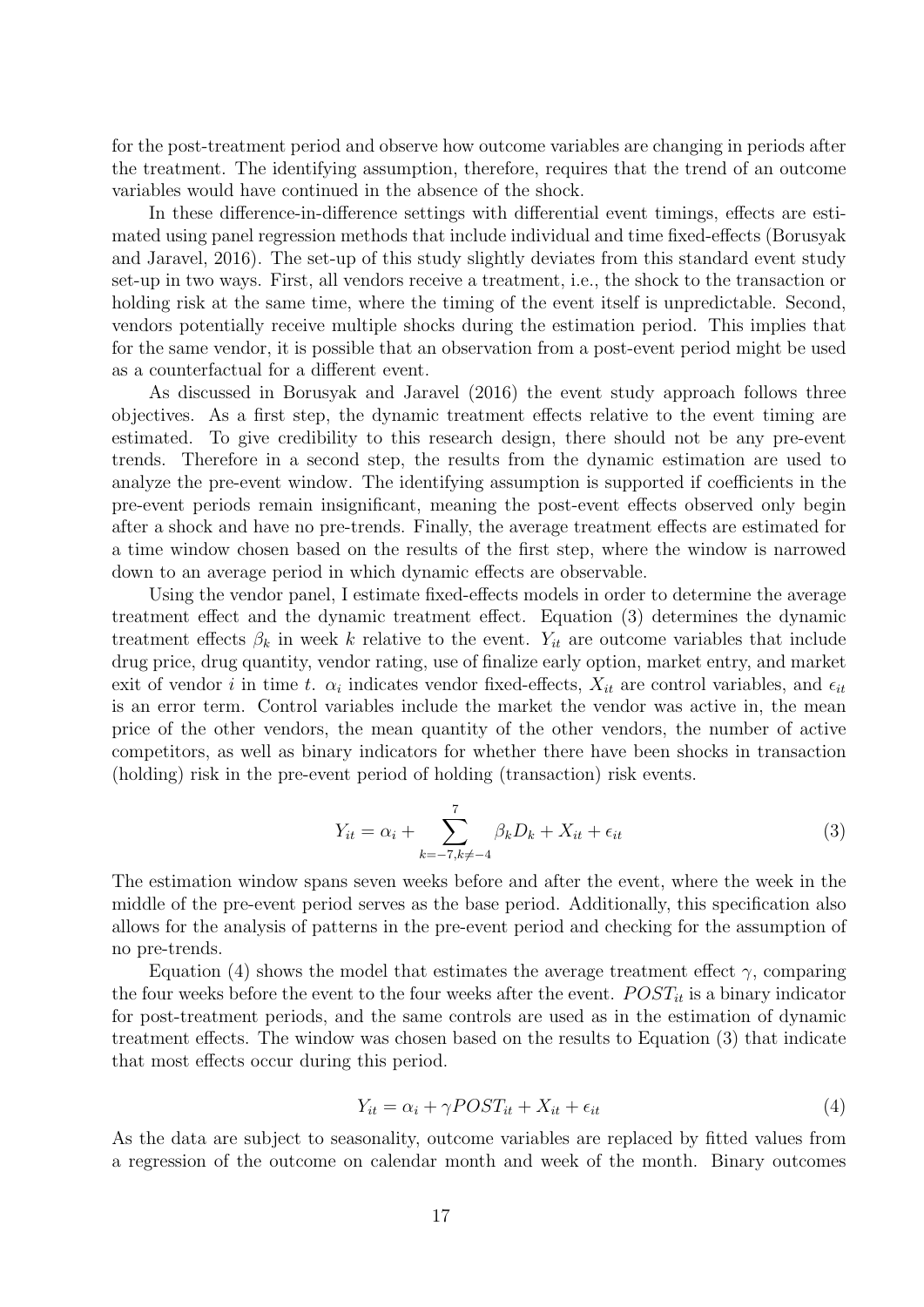are estimated using a Linear Probability Model with fixed-effects.[14](#page-24-1) A causal interpretation of  $\beta_k$  and  $\gamma$  as the effects of shocks to transaction and holding risk requires that the event timing is uncorrelated with market outcomes, conditional on vendor fixed-effects and the controls included in the regression model [\(Borusyak and Jaravel, 2016\)](#page-45-13). This assumption of no pre-trends is tested in the dynamic Equation [\(3\)](#page-23-0).

#### <span id="page-24-0"></span>5.1 Event definitions

In the next step, events need to be formally defined. Events have to represent significant exogenous shocks to production risk and cannot be anticipated. Therefore, I experimented with different event definitions that fulfill both goals.<sup>[15](#page-24-2)</sup> The definition that works best for both types of production risk is to declare an event every week where a certain threshold level of arrests or Bitcoin price volatility is exceeded. I chose the threshold levels only based on how stable coefficients are in pre-event periods. In the main specification, a shock in holding risk is defined whenever there had been seven or more darknet-market-related arrests within a calendar week, resulting in six events during the observation period.

Panel (a) of Figure [4](#page-25-0) depicts the number of arrests over the observation period, showing that holding risk events are spread out across the period. Panel (b) shows the number of arrests relative to the event timing, where the six events are pooled together. This representation aims to give an image of the relative strength of the impulse and its dynamic. One can see that this event definition leads to a strong increase in arrests at the event week, with low and steady numbers of arrests directly before and after the event. Among these events are also the arrests following the international police intervention Operation Onymous on 5th and 6th November 2014 that targeted large cryptomarkets resulting in the arrest of 17 individuals in the U.S. and Europe (Décary-Hétu and Giommoni, 2017).

Shocks to transaction risk are identified when Bitcoin volatility surpasses 35 standard deviations. Again, the value was chosen based on the stability of pre-event coefficients. Volatility is calculated in two steps, where first, the standard deviation of daily opening Bitcoin prices for the last seven days is determined. Then, these standard deviations are aggregated on a weekly basis by taking their mean. This procedure allows transforming daily fluctuations into weekly fluctuations accurately. The definition results in seven events during the observation period, shown in Panel (c) of Figure [4.](#page-25-0) In 5 out of 7 event weeks, the Bitcoin price declined over the course of the week. Bitcoin prices dropped by 20.64 USD or 3.7% on average (first day to last) in event weeks. On a daily level, Bitcoin prices dropped by 5.97 USD (0.9%) with daily changes varying between -144.49 USD and +75 USD or -18% and +10% of the opening price. In contrast to holding risk, these events are more concentrated around the first four months of 2014. This period saw some significant events destabilizing the price of Bitcoins. On 5th December 2013, China forbids financial institutions the exchange of cryptocurrencies [\(Ju et al., 2016\)](#page-47-11). On 28th January, the CEO of the Bitcoin trading platform BitInstant was arrested due to allegations of money laundering in connections with cryptomarket Silk Road [\(Hill, 2014\)](#page-46-9). In late February 2014, MtGox, a Bitcoin exchange where 70% of all Bitcoins had been traded until then, filed bankruptcy following the loss of Bitcoins worth more than 500 million USD, with MtGox already suspending their withdrawal

<span id="page-24-1"></span> $\frac{14}{14}$  In a robustness check, I use a conditional logistic regression with fixed-effects, the results of which can be found in Tables [30](#page-79-0) - [31](#page-80-0) in Section [C](#page-53-0) of the Appendix.

<span id="page-24-2"></span><sup>&</sup>lt;sup>15</sup> The results of these experiments can be found in Tables [24](#page-73-0) - [29](#page-78-0) in Section [C](#page-53-0) of the Appendix.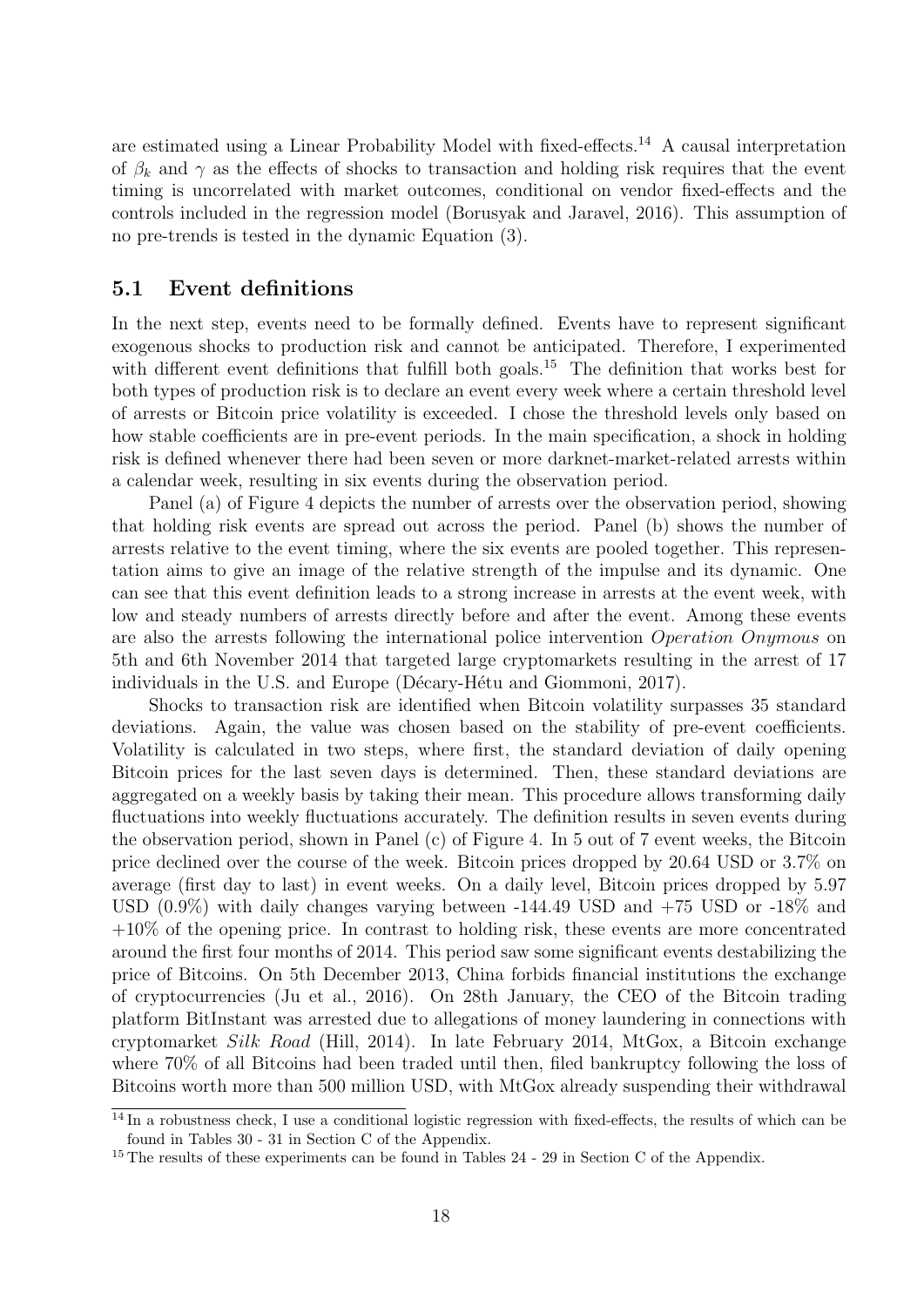<span id="page-25-0"></span>

Figure 4: Event definitions

Notes: This figure visualizes the criteria for the event definitions. Panels (a) and (c) show the development of arrests and Bitcoin volatility over the observation period. Using the cut-off levels shown as red lines, I define six shocks to holding risk and seven shocks to transaction risk. Panels (b) and (d) then aggregate these events by taking the mean over arrests and volatility relative to the event timing for a period of seven weeks before and after the shock.

service earlier that month [\(Decker and Wattenhofer, 2014\)](#page-46-10). Each of these events had its impacts on Bitcoin prices, leading to unstable prices in early 2014. Panel (d) of Figure [4](#page-25-0) depicts the relative strength of the impact of the shock in transaction risk over time relative to the event. Again, the figure indicates a significant increase in volatility around the event timing, with low levels directly before and after the shock, although pre-event volatility levels are less stable as after the event.[16](#page-25-1)

<span id="page-25-1"></span> $16$  The event definitions are identical for the analysis of all outcome variables with the only exception of finalize early. As this variable is only observed on Evolution and Nucleus, which are not scraped over the same period as the rest of the markets, different threshold levels are used. I use five arrests for holding risk events and twenty standard deviations for transaction risk events. This is done in order to achieve an event study with a similar number of events as for the rest of the outcome variables. The corresponding event definition graphs can be found in Section [B](#page-52-0) of the Appendix.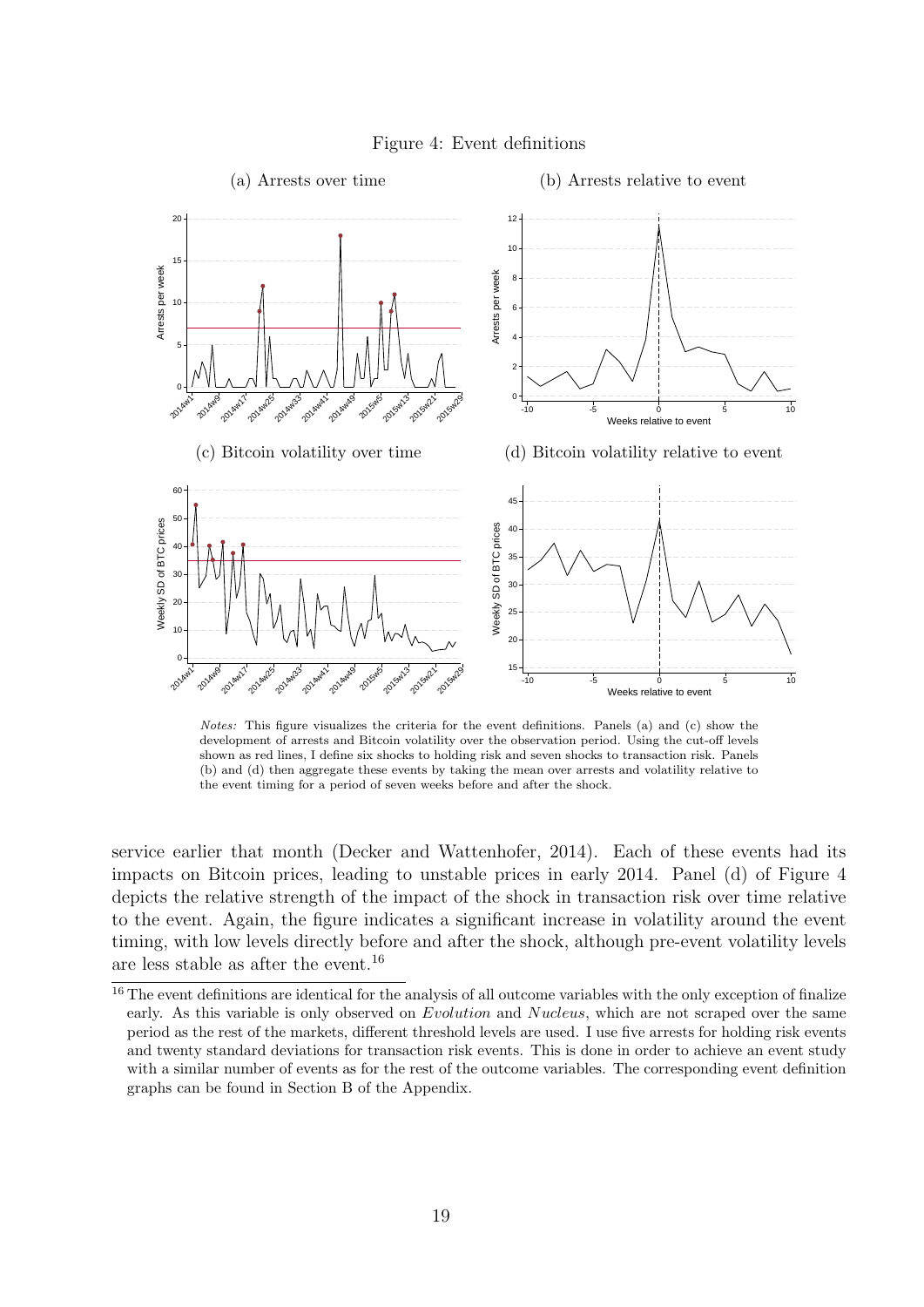#### <span id="page-26-0"></span>5.2 Exogeneity of shocks

In order to support the causality of results, it is required to assume that shocks are exogenous to the cryptomarket system. This section briefly discusses possible threats to the exogeneity of arrest shocks and volatility shocks. There are some potential channels through which cryptomarket activity can affect arrests, leading vendors to anticipate police interventions. First, increasing drug supply might induce law enforcement to increase their efforts. In this case of endogeneity of police activity, I expect to find pre-trends in the dynamic regressions, especially with regard to pre-event drug quantities. I do not find significant pre-trends in the drug supply in the dynamic regressions, which supports the assumption of exogenous shocks. Second, prime targets might anticipate that they are on top of the priority list. However, measures taken by law enforcement are lengthy and do not yield results immediately. The most prominent law enforcement interventions have targeted marketplaces, rather than specific vendors. The major operations were the shutdown of the original Silk Road in October 2013 and *Operation Onymous* in November 2014 (Décary-Hétu and Giommoni, 2017). Moreover, traditional investigation methods are not ideal for targeting individual vendors or buyers as the costs of surveillance likely exceed the benefits of catching small offenders [\(Kruithof et al.,](#page-47-7) [2016\)](#page-47-7). Arrests require lengthy preparation and often rely on mistakes made by sellers, buyers, or market operators. Furthermore, decisions about how many resources are used in darknetmarket investigations are not made on a daily basis. Law enforcement has first to develop the necessary infrastructure and skills to conduct online detection of criminals [\(Kruithof et al.,](#page-47-7) [2016\)](#page-47-7), making reverse-causality in the short-run implausible. On top of that, it remains unclear for vendors which markets and which vendors will be targeted, which supports the assumption of random events.

For the relationship between Bitcoin prices and darknet activity, the direction of causality might also be unclear initially. This is the case because if darknet sales increase, the number of Bitcoin transactions will necessarily increase, which is publicly available information due to the design of the blockchain technology. I put forward three arguments as to why volatility shocks are exogenous, and reverse-causality does not pose a problem to the research design. First, the link between darknet sales and transactions within the blockchain can also be shown empirically as done by [Janze](#page-47-4) [\(2017\)](#page-47-4), where the author finds that there is a lagged correlation between the two variables that is strongest after six days of the sale, which can be interpreted as the average time transactions take to be concluded. If it were the case that only sales activity affects Bitcoin price and not vice-versa, one would expect to observe large changes in listings one week before an event, which is not evident from the data. Second, given that cryptomarket sales cause Bitcoin transactions to increase, the question is whether this increase can have a short-run effect on the Bitcoin price. If this is the case, then the shock is not exogenous, and the effects of transaction risk cannot be interpreted causally.

There is a growing literature on the factors that influence Bitcoin prices and its volatility described in [Halaburda et al.](#page-46-5) [\(2020\)](#page-46-5). Like traditional currencies, the Bitcoin price is based on how many people buy and sell the currency. The two main reasons for buying Bitcoins are to use them for transactions (which includes darknet use) and as an investment object. If the latter dominates, this means that volatility shocks have a strong exogenous component. In the financial literature, media attention is often linked to speculative behavior, and the effect of media on Bitcoin prices is a well-researched relationship. For the early periods, it was shown that Bitcoins were used as investment tools rather than as a medium of exchange, especially by uninformed buyers [\(Glaser et al., 2014\)](#page-46-11). The authors find that the exchange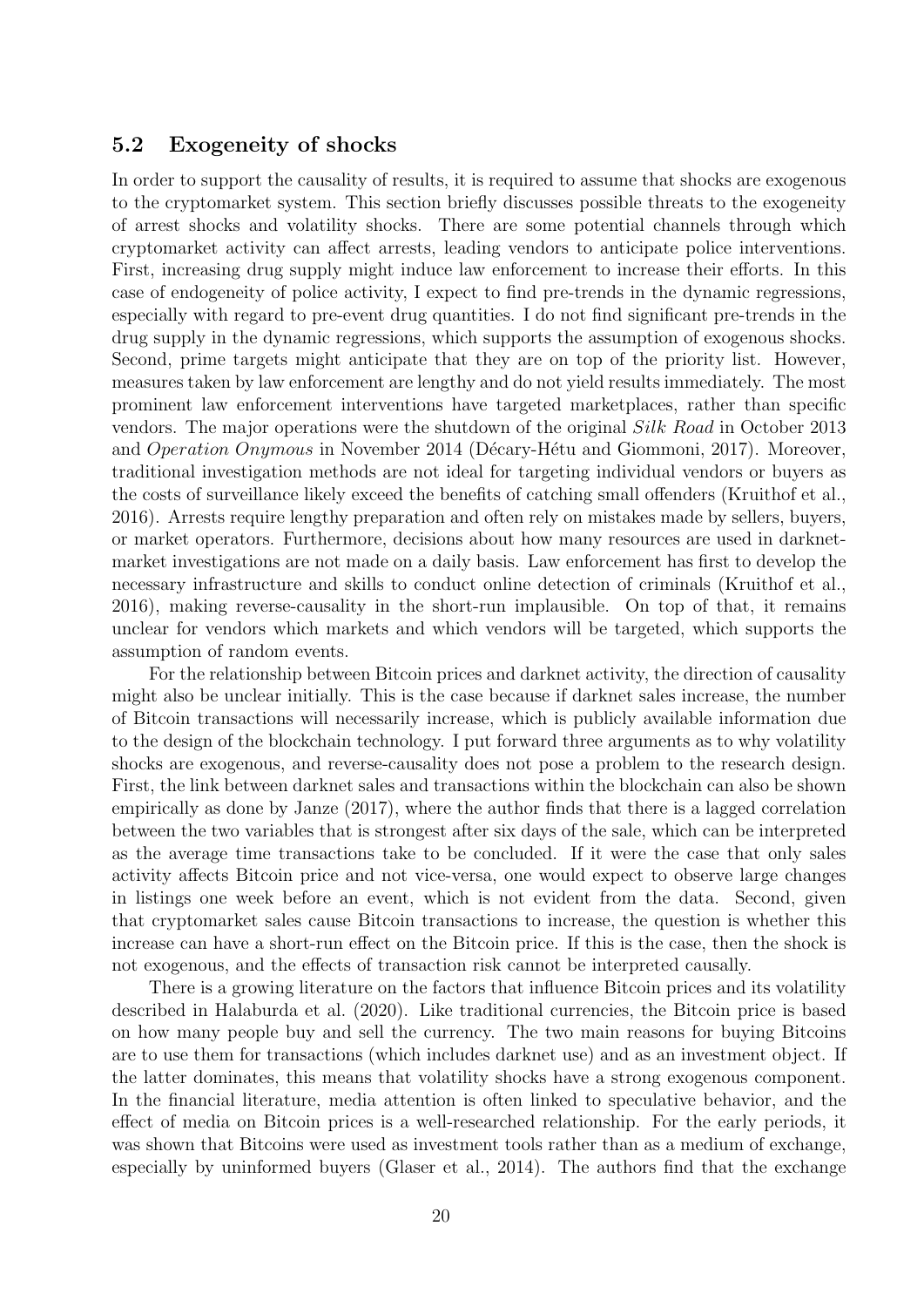volume of Bitcoins recorded by exchange platforms by far exceeds the transaction volume of Bitcoins measured by the blockchain. Furthermore, [Halaburda et al.](#page-46-5) [\(2020\)](#page-46-5) summarize findings from the empirical literature that show that after 2013 Google searches caused price increases [\(Kristoufek, 2015\)](#page-47-12). Combined with the fact that Bitcoin was historically showing signs of a bubble that burst multiple times throughout its history, this supports the conclusion that price formation is dominated by speculative behavior. Third, [Halaburda et al.](#page-46-5) [\(2020\)](#page-46-5) note that the early Bitcoin market was still an emerging one that cannot be studied with the same tools as regular established currencies. Early Bitcoin prices are often described as erratic and unpredictable, which also extends to the observation period of this study, as is evident from the intra-day Bitcoin price differences shown earlier, ranging from price falls of  $20\%$  to price increases of 19% within a single day.<sup>[17](#page-27-2)</sup> These facts combined imply that Bitcoin price formation is subject to random movements that could not be predicted in the short-run.

# <span id="page-27-0"></span>6 Main results

In this section, I present the main study's main results and analyze the dynamic paths that the shocks cause by estimating Equation [\(3\)](#page-23-0), and I discuss the interdependencies of different reactions. I focus on two categories of drugs, cannabis, and opioids. As these drugs vary in their degree of dependence, this dual analysis allows to determine whether the observed reactions are supply-side or demand-side effects. While the average treatment effects for the first month of the shock are reported in the following figures, the analysis in this section focuses on the dynamic paths of shocks.

### <span id="page-27-1"></span>6.1 Holding risk and cannabis vendors

I estimate dynamic effects of an increase in holding risk on cannabis vendors from Equation [\(3\)](#page-23-0). The results are reported in Columns (1) - (6) of Table [2](#page-32-0) and are visualized in Figure [5.](#page-28-0) Examining the vendors' reactions chronologically, market exits are the first response to the shock. Throughout the entire estimation period, there exists an upward trend that begins to fluctuate around the event period. In the first two weeks of the event, market exits decrease relative to the week before the event. After the event, market exits again begin to increase in weeks two and three, and by week three, the expected probability of market exit has increased by 6.8 percentage points compared to the base period. While the short term increase in exits is consistent with the previous literature on the deterrent effect of police interventions, the event study shows that this desired effect does not come immediately but rather after an adjustment period. This implies that vendors not only react to the increased probability of arrest, but also sequential changes in market structure, e.g., number and composition of competitors, market prices, and supply. As expected, arrests have a deterrent effect on market entry. Beginning in the second week after the shock to holding risk, the number of market entries of new cannabis suppliers decreases steadily until the end of the estimation period, where the average treatment effect within one month is a decrease in the expected probability of entry of 4.3 percentage points.

Further market reactions can be observed in the fourth week after the shock in the form of price and vendor ratings. Cannabis prices increase on average by  $0.81 \text{ USD/g}$  (4.8%) with

<span id="page-27-2"></span><sup>&</sup>lt;sup>17</sup> Please refer to Figure [3](#page-22-1) and the corresponding discussion in Section [4](#page-17-0) for a description of Bitcoin price volatility in the sampling period.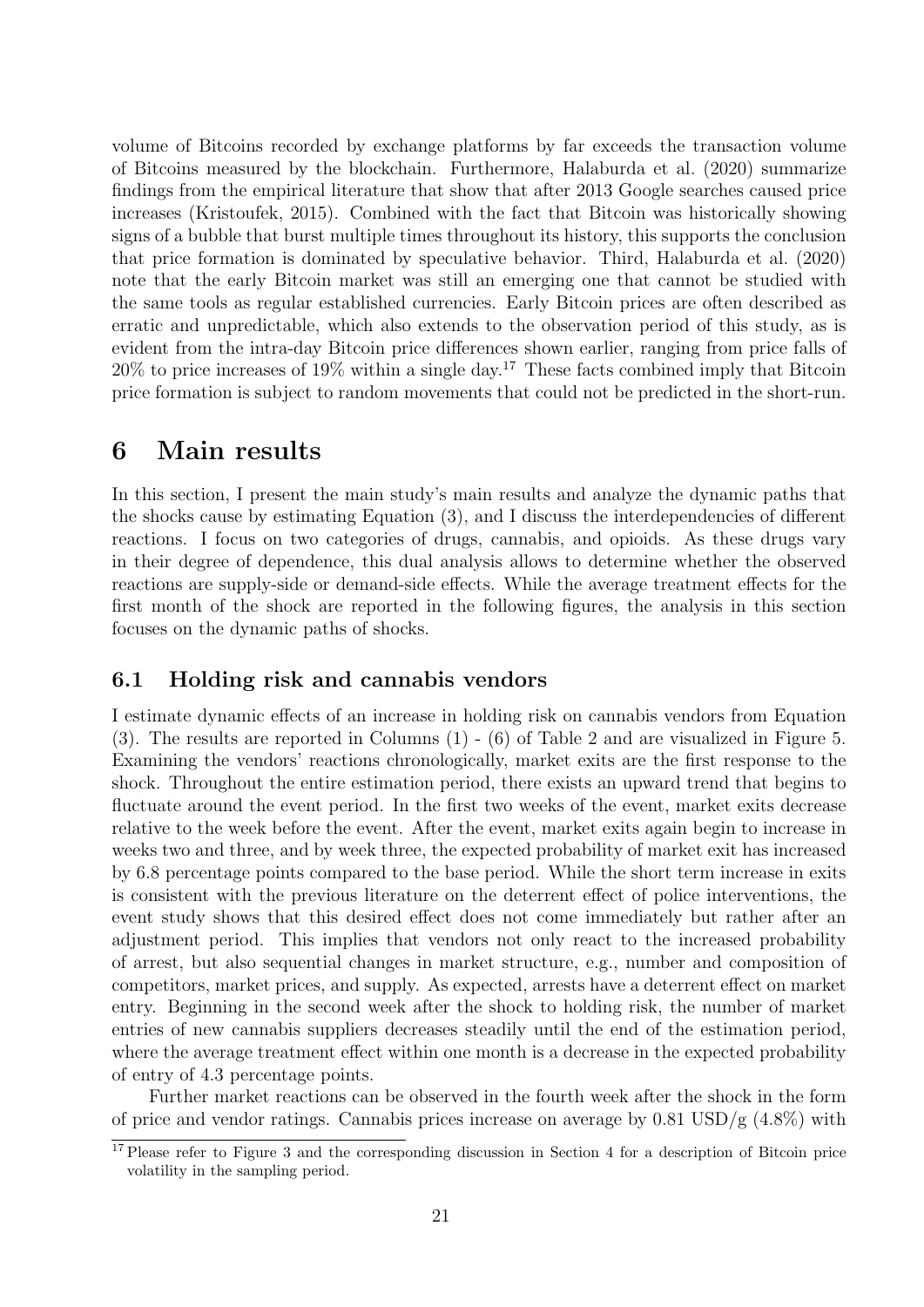<span id="page-28-0"></span>

Figure 5: Effects of shocks to holding risk on cannabis vendors

Notes: This is a graphical representation of the estimated effects of shocks to holding risk on different outcome variables relative to the event time. Areas shaded in grey represent 95% confidence intervals. The estimates to the corresponding fixed-effects models are tabulated in Table [2.](#page-32-0) All estimates include controls for markets and seasonality. The Linear Probability Model used for the binary response variables in Panels (d) - (f) also includes controls for price, quantity, and number of competitors, as well as controls for shocks to transaction risk up to three weeks prior to the event. Pre-event means refer to the base period four weeks before the shock. Joint significance of pre-trends are based on a F-test for joint significance of the coefficients in three leading periods.

the coefficient being significant at the  $1\%$  level, and the price effect only vanishes by week six. One possible explanation for this price spike could be that with the decreased number of competitors, individual vendors gain more market power, which they translate into price changes. However, adding a control for the number of competitors in a region does not change the coefficients of interest, and the coefficient for the number of competitors is insignificant, as can be seen in Table [12](#page-61-1) of Section [C.2](#page-61-0) in the Appendix. Therefore it seems appropriate to interpret the price changes as reactions to the increased number of arrests.

Simultaneously, ratings of cannabis vendors significantly decrease and remain below the level of the base week until the end of the estimation period. These changes are small in terms of magnitude, however, with the mean ratings dropping only by half a percentage point. Customers can change their ratings for several reasons. First, the quality of the product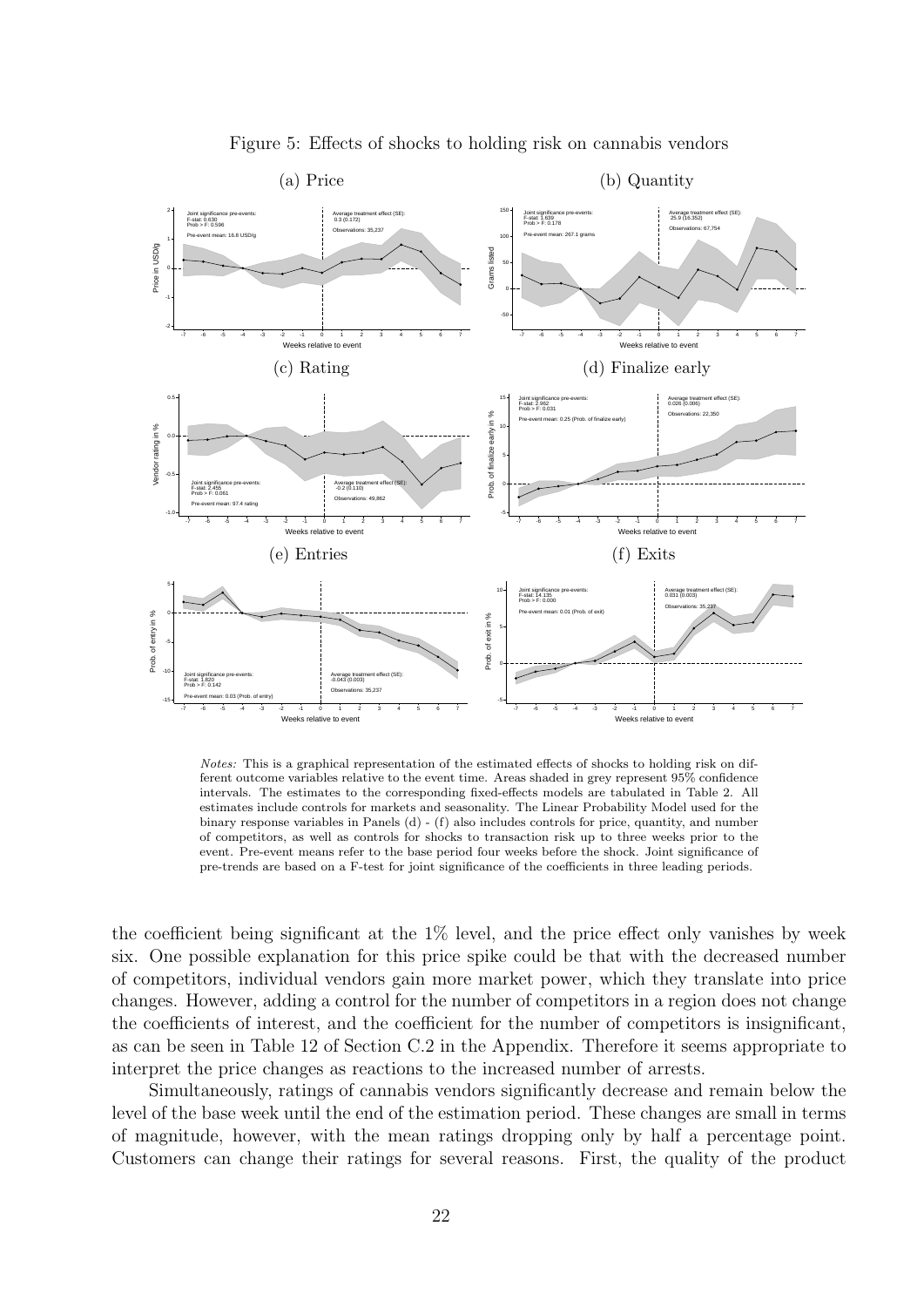received might be sub-par. Lacing drugs with different substances is a constant threat for buyers, regardless of drug-type. Second, the goods might have arrived later than expected. Third, the rating might reflect disapproval of increased prices. Fourth, Décary-Hétu and Quessy-Doré [\(2017\)](#page-46-4) point out that ratings depend on how long a transaction relationship is maintained, and changes in rating might therefore signify a shift to new vendors. The fact that changes in price and rating coincide suggests two possible paths. If the rating is seen as a proxy for quality, then the decrease in ratings suggests that vendors are producing drugs at inferior quality or vendors are lacing drugs. While this would mean a cost reduction, it is not clear why vendors simultaneously increase prices. The more likely explanation is, therefore, that ratings are a reaction to increased prices. In week five, after the event, vendors increase their supply by 78.1 grams on average, which is a 29.3% increase. The fact that this increase occurs just one week after the increase in prices could mean that it is now more attractive for vendors to sell cannabis online, leading them to increase supply.

The question might arise how vendors can increase their supply so fast and why vendors do not supply all their available stock in the first place. This might be the case because vendors keep some drugs for their own consumption, have designated amounts for street and online sales or they simply want to avoid getting in the focus of the police. Also, the increase in supply occurs one week after the increase in prices. It might be possible that vendors are increasing orders from their suppliers, which takes some time. Controlling for market prices, that is, prices of the other vendors active on the market, indeed shows a highly significant and positive coefficient, as can be seen in Table [13](#page-62-0) in the Appendix. In the same specification, the dynamic effect of supplies remains positive and significant at the 10% level, which suggests that at least part of the quantity reaction can be traced back to an increase in holding risk directly. The use of finalize early as an alternative payment option increases steadily throughout the estimation period with no observable change around the event timing. This reveals that requiring customers to finalize transactions early is not a typical response to an increased risk of being arrested. In order to test the for pre-trends, T-tests of joint significance of three leading periods before the event are conducted, the results of which can be found in Figure [5.](#page-28-0) In the case of price, quantity, and entries, the null hypothesis of insignificant preevent coefficients cannot be rejected at conventional significance levels, giving strong support to the causal interpretation of the findings presented in this study. For ratings, there is one small yet significant coefficient for the week before the event. There are significant coefficients before the event in terms of market exits, but the fluctuation observed is much larger in terms of magnitude in the post-event period.

#### <span id="page-29-0"></span>6.2 Holding risk and opioid vendors

Although opioid sellers, very much like cannabis sellers, reacted with higher prices, more market exits and fewer entries, and received lower ratings, the dynamics vary quite a lot, as can be seen in Figure [6](#page-31-0) and Columns (7) - (12) of Table [2.](#page-32-0) The first response of opioid vendors is a decrease in market exits relative to the week before the shock, followed by an adjustment period. By week two, coefficients for market exits have exceeded pre-event levels. Entry deterrence seems to take effect in week one already, one week earlier than for cannabis vendors. In the period one to two weeks of the shocks, opioid sellers significantly increase prices by 4.2%, only to drop back to pre-event levels in the third week, suggesting that holding risk is translated into a short-term risk premium.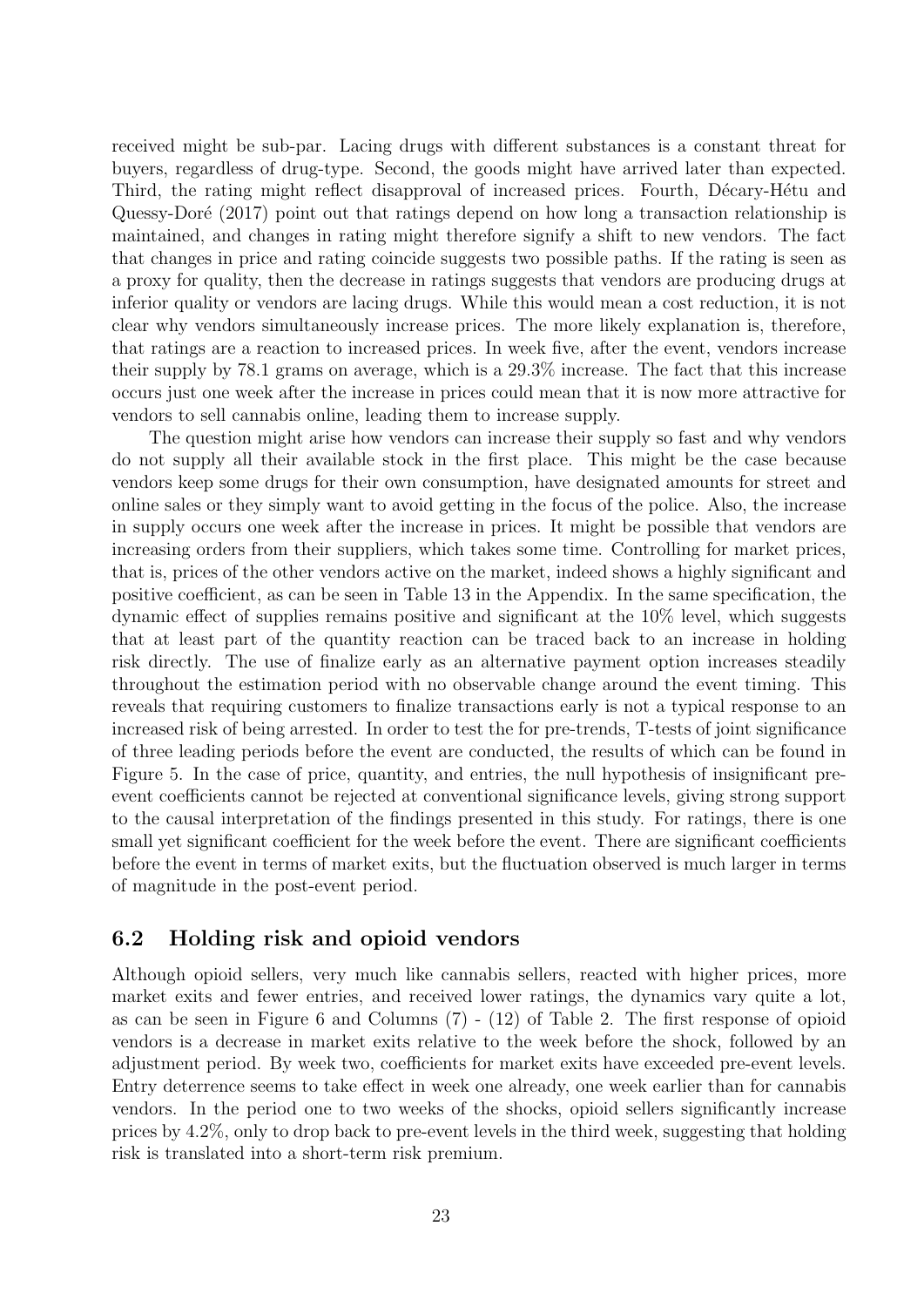I offer three potential explanations as to why opioid sellers react faster than cannabis vendors who only adapt their prices to these shocks by week four. First, it is possible that opioid sellers are more likely associated with larger crime organizations, while it might be more common for cannabis vendor accounts to be run by a single person. Larger organizations mean access to a more extensive network, and opioid dealers might therefore have better and faster insight into who gets arrested and when. Indeed judging from the summary statistics reported in Table [1,](#page-19-0) we see that the average opioid vendor has products worth around 18,000 USD listed, while the average cannabis seller's offer sums up to approximately 7,700 USD. Second, opioid vendors might expect to be higher on the priority list of law enforcement agencies, as their product is widely considered more dangerous for the general public. The perceived risk from an increased level of arrests might therefore be relatively higher for opioid sellers, explaining the faster responses. Third, the summary statistics reveal that there are almost twice as many cannabis sellers as opioid vendors. Together with inelastic demand due to the physical dependence caused by opioids, opioid vendors likely have higher degrees of market power than cannabis vendors. This, in turn, makes it easier for them to pass on the added risk via prices. Indeed, Table [12](#page-61-1) in Section [C.2](#page-61-0) of the Appendix shows that the number of competitors is positively correlated with opioid prices, where the coefficient is weakly significant at the 10% level. However, the main coefficient of interest stays positive and significant, which suggests that part of the price effect observed in weeks one and two can be directly traced back to the increased number of arrests.

Interestingly, a drop in user ratings by half a percentage point occurs around the same time as in the case of cannabis. In the case of opioids, it is unlikely to be linked to the increase in prices as the ratings fall three weeks after the prices spikes. Although there appears to be a drop in quantity supplied in week one, the coefficient is statistically insignificant, suggesting that in contrast to cannabis vendors, opioid sellers do not respond to more holding risk with quantity changes.

I offer three explanations for these differences. First, it could be the case that it is more likely to find only a single person behind a cannabis seller's account. Such people might have some part of their stock reserved for their own consumption or local sales that they now want to sell as fast as possible, while for opioid sellers this might be less common. Second, there might be differences in risk aversion, where opioid sellers are less risk-averse and therefore do not change their offers. Third, the quantity reactions observed might actually come from changes on the demand side. Buyers might become hesitant to use cryptomarkets whenever news about arrests become available. Then the increase in scraped cannabis listings could in part be explained by lower demand. This is because fewer sales result in fewer listings getting removed from platforms. As opioids are substances that cause physical addiction, consumers will have a much higher time preference. This means they are much less willing to wait another week to see if the arrest risk goes down again, compared to cannabis buyers who can more easily delay their purchase decision. In this sense, cannabis buyers will reduce demand, explaining the positive coefficients after the shock, while the demand for opioids remains constant. Finally, the finalize early option increases over time with a small increase around the event timing, and the general trend is hardly interrupted. Inspecting the weeks before the shock, it is evident that most estimates have insignificant pre-trends, with the only exception of market exits and finalize early, which show some upward trends before the event. Generally, the insignificant pre-event coefficients give weight to a causal interpretation of these findings.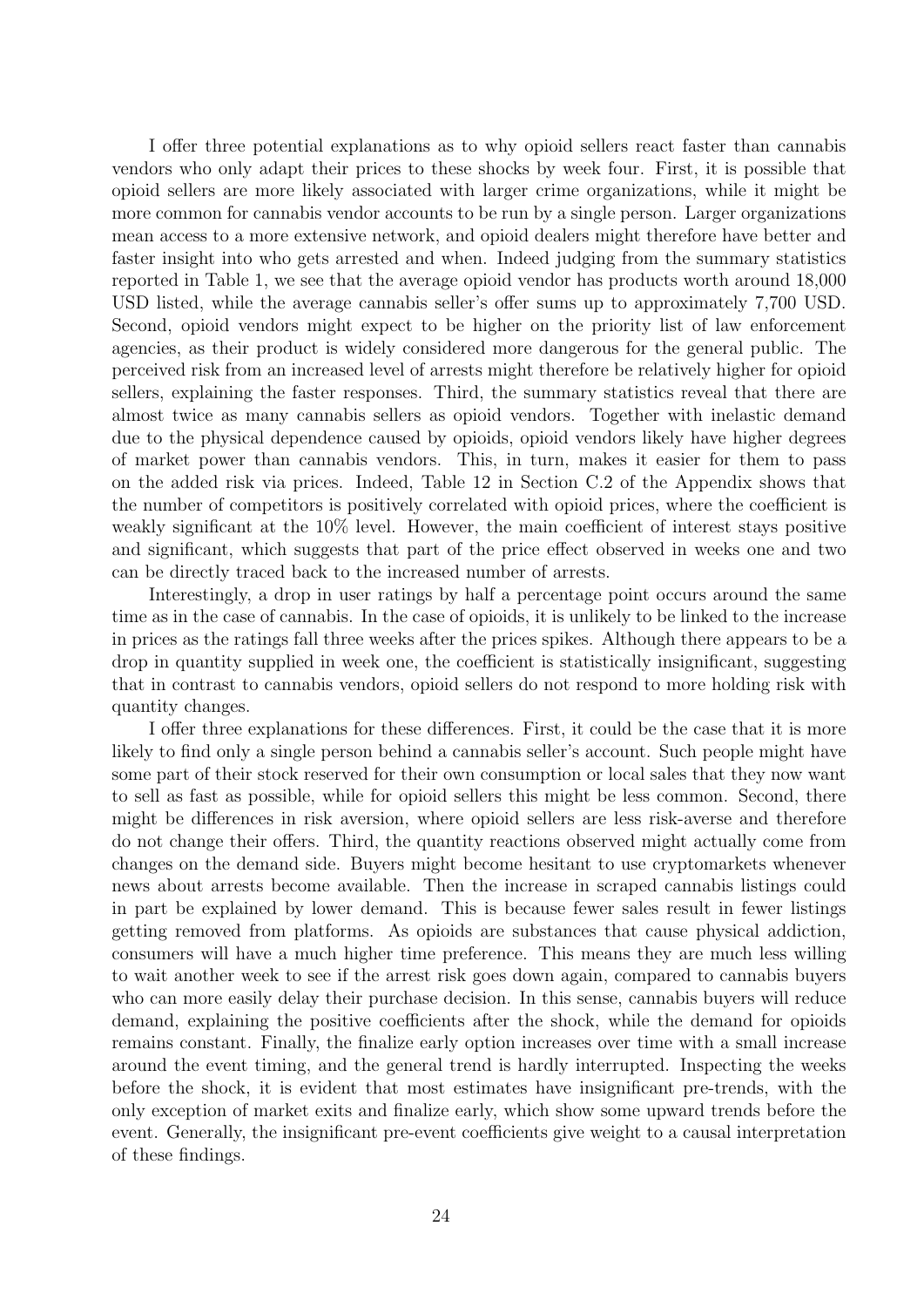<span id="page-31-0"></span>

Figure 6: Effects of shocks to holding risk on opioid vendors

Notes: This is a graphical representation of the estimated effects of shocks to holding risk on different outcome variables relative to the event time. Areas shaded in grey represent 95% confidence intervals. The estimates to the corresponding fixed-effects models are tabulated in Table [2.](#page-32-0) All estimates include controls for markets and seasonality. The Linear Probability Model used for the binary response variables in Panels (d) - (f) also includes controls for price, quantity, and number of competitors, as well as controls for shocks to transaction risk up to three weeks prior to the event. Pre-event means refer to the base period four weeks before the shock. Joint significance of pre-trends are based on a F-test for joint significance of the coefficients in three leading periods.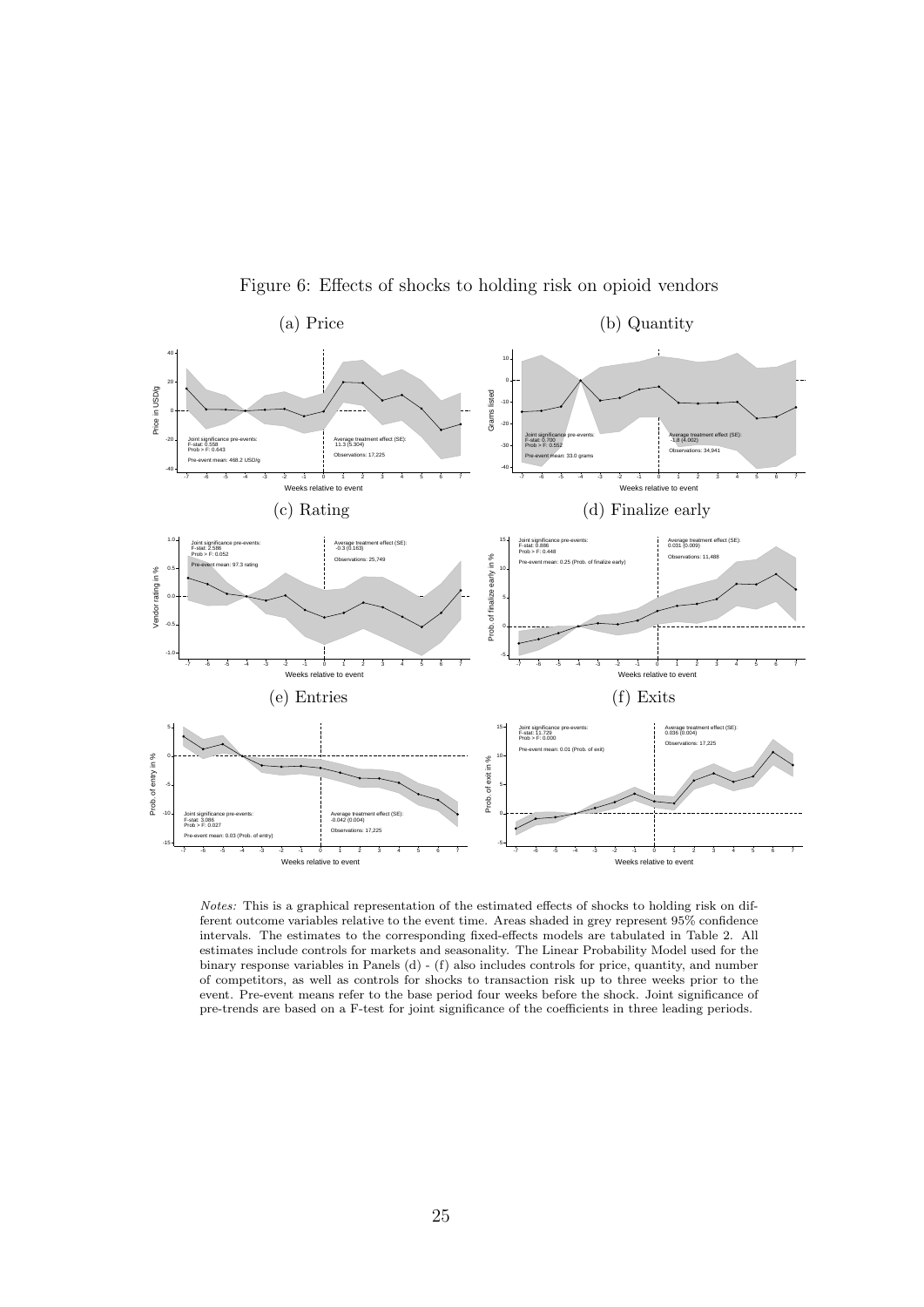|                          | Cannabis         |                    |                       |                       |                        | Opioids               |                       |                      |                     |                        |                        |                       |
|--------------------------|------------------|--------------------|-----------------------|-----------------------|------------------------|-----------------------|-----------------------|----------------------|---------------------|------------------------|------------------------|-----------------------|
|                          | (1)<br>Price     | (2)<br>Quantity    | (3)<br>Rating         | (4)<br>Finalize early | (5)<br>Entry           | (6)<br>Exit           | (7)<br>Price          | (8)<br>Quantity      | (9)<br>Rating       | (10)<br>Finalize early | (11)<br>Entry          | (12)<br>Exit          |
|                          | USD/g            | Grams              | Percent               | Probability           | Probability            | Probability           | USD/g                 | Grams                | Percent             | Probability            | Probability            | Probability           |
| Pre-event weeks:<br>$-7$ | 0.283            | 25.928             | $-0.059$              | $-0.023***$           | $0.019***$             | $-0.021***$           | $15.441**$            | $-14.390$            | 0.326               | $-0.030***$            | $0.034***$             | $-0.026***$           |
|                          | (0.282)          | (21.870)           | (0.094)               | (0.008)               | (0.006)                | (0.004)               | (7.045)               | (11.810)             | (0.200)             | (0.011)                | (0.008)                | (0.006)               |
| -6                       | 0.229            | 9.031              | $-0.050$              | $-0.008$              | $0.014**$              | $-0.012***$           | 1.066                 | $-13.966$            | 0.218               | $-0.022**$             | 0.012                  | $-0.009$              |
|                          | (0.232)          | (22.223)           | (0.105)               | (0.007)               | (0.006)                | (0.004)               | (6.911)               | (13.057)             | (0.195)             | (0.010)                | (0.009)                | (0.006)               |
| -5                       | 0.085            | 10.528             | $-0.007$              | $-0.004$              | $0.036***$             | $-0.007**$            | 0.937                 | $-12.018$            | 0.045               | $-0.012*$              | $0.021***$             | $-0.006$              |
|                          | (0.182)          | (18.836)           | (0.078)               | (0.005)               | (0.005)                | (0.003)               | (4.907)               | (9.378)              | (0.102)             | (0.006)                | (0.008)                | (0.005)               |
| -3                       | $-0.170$         | $-27.575$          | $-0.068$              | $0.008*$              | $-0.007$               | 0.003                 | 0.793                 | $-9.238$             | $-0.074$            | 0.005                  | $-0.016***$            | $0.010**$             |
|                          | (0.183)          | (14.379)           | (0.086)               | (0.005)               | (0.004)                | (0.003)               | (5.004)               | (7.794)              | (0.119)             | (0.007)                | (0.006)                | (0.004)               |
| -2                       | $-0.199$         | $-18.623$          | $-0.126$              | $0.021***$            | $-0.001$               | $0.016***$            | 1.376                 | $-8.013$             | 0.017               | 0.003                  | $-0.019**$             | $0.020***$            |
|                          | (0.252)          | (26.573)           | (0.125)               | (0.007)               | (0.005)                | (0.004)               | (6.056)               | (7.875)              | (0.202)             | (0.010)                | (0.007)                | (0.006)               |
| $-1$                     | 0.001            | 22.493             | $-0.306**$            | $0.023***$            | $-0.004$               | $0.029***$            | $-3.665$              | $-4.128$             | $-0.241$            | 0.010                  | $-0.017**$             | $0.034***$            |
|                          | (0.252)          | (25.035)           | (0.144)               | (0.008)               | (0.005)                | (0.005)               | (6.037)               | (6.500)              | (0.239)             | (0.010)                | (0.007)                | (0.006)               |
| Post-event weeks:        |                  |                    |                       |                       |                        |                       |                       |                      |                     |                        |                        |                       |
|                          | $-0.159$         | 2.817              | $-0.216$              | $0.031***$            | $-0.006$               | $0.009**$             | $-0.346$              | $-2.840$             | $-0.374$            | $0.027***$             | $-0.021***$            | $0.021***$            |
|                          | (0.221)          | (20.986)           | (0.138)               | (0.009)               | (0.005)                | (0.004)               | (6.398)               | (7.113)              | (0.245)             | (0.012)                | (0.008)                | (0.005)               |
| -1                       | 0.203            | $-17.168$          | $-0.242$ <sup>*</sup> | $0.033***$            | $-0.012**$             | $0.013***$            | $19.867***$           | $-10.246$            | $-0.292$            | $0.036**$              | $-0.029***$            | $0.018***$            |
|                          | (0.230)          | (27.457)           | (0.143)               | (0.010)<br>$0.042***$ | (0.005)                | (0.005)<br>$0.048***$ | (7.085)               | (10.352)             | (0.219)             | (0.014)<br>$0.039**$   | (0.008)<br>$-0.038***$ | (0.006)<br>$0.057***$ |
| $\overline{2}$           | 0.326<br>(0.286) | 36.614<br>(29.206) | $-0.221$<br>(0.147)   | (0.012)               | $-0.030***$<br>(0.006) | (0.005)               | $19.424**$<br>(7.989) | $-10.584$<br>(9.670) | $-0.110$<br>(0.234) | (0.017)                | (0.008)                | (0.008)               |
| 3                        | 0.314            | 24.217             | $-0.145$              | $0.051***$            | $-0.033***$            | $0.068***$            | 7.267                 | $-10.340$            | $-0.193$            | $0.047***$             | $-0.039***$            | $0.070***$            |
|                          | (0.242)          | (26.257)           | (0.174)               | (0.013)               | (0.006)                | (0.006)               | (8.602)               | (9.988)              | (0.271)             | (0.017)                | (0.008)                | (0.009)               |
| $\overline{4}$           | $0.812***$       | $-1.482$           | $-0.335*$             | $0.073***$            | $-0.048***$            | $0.052***$            | 11.058                | $-9.848$             | $-0.362$            | $0.074***$             | $-0.046***$            | $0.055***$            |
|                          | (0.285)          | (22.261)           | (0.171)               | (0.015)               | (0.006)                | (0.006)               | (8.961)               | (11.444)             | (0.269)             | (0.019)                | (0.009)                | (0.008)               |
| 5                        | $0.575*$         | $78.124***$        | $-0.632***$           | $0.075***$            | $-0.056***$            | $0.056***$            | 1.612                 | $-17.468$            | $-0.544$ **         | $0.073***$             | $-0.066***$            | $0.064***$            |
|                          | (0.327)          | (30.078)           | (0.162)               | (0.017)               | (0.006)                | (0.006)               | (9.933)               | (11.791)             | (0.258)             | (0.022)                | (0.010)                | (0.009)               |
| 6                        | $-0.170$         | $71.672***$        | $-0.419***$           | $0.090***$            | $-0.076***$            | $0.094***$            | $-13.178$             | $-16.714$            | $-0.292$            | $0.091***$             | $-0.076***$            | $0.106***$            |
|                          | (0.344)          | (26.789)           | (0.155)               | (0.019)               | (0.007)                | (0.007)               | (10.248)              | (11.657)             | (0.263)             | (0.024)                | (0.010)                | (0.011)               |
|                          | $-0.567$         | 37.718             | $-0.354**$            | $0.092***$            | $-0.099***$            | $0.091***$            | $-9.241$              | $-12.349$            | 0.107               | $0.064**$              | $-0.101***$            | $0.084***$            |
|                          | (0.366)          | (24.628)           | (0.170)               | (0.021)               | (0.008)                | (0.008)               | (11.015)              | (11.095)             | (0.263)             | (0.028)                | (0.011)                | (0.010)               |
| Constant                 | $1.422***$       | $-228.897**$       | 0.162                 | 0.073                 | $0.105***$             | $-0.016$              | 5.938                 | $-18.971$            | $-0.557$            | 0.049                  | $0.118***$             | 0.023                 |
|                          | (0.483)          | (116.506)          | (0.278)               | (0.089)               | (0.017)                | (0.022)               | (11.700)              | (13.500)             | (0.954)             | (0.130)                | (0.029)                | (0.028)               |
| Market controls          | Yes              | Yes                | Yes                   | Yes                   | Yes                    | Yes                   | Yes                   | Yes                  | Yes                 | Yes                    | Yes                    | Yes                   |
| Market price             | No               | No                 | $\rm No$              | Yes                   | Yes                    | Yes                   | No                    | No                   | No                  | Yes                    | Yes                    | Yes                   |
| Market supply            | No               | No.                | No                    | Yes                   | Yes                    | Yes                   | No                    | No                   | No.                 | Yes                    | Yes                    | Yes                   |
| Number competitors       | No               | No                 | No                    | Yes                   | Yes                    | Yes                   | No                    | No                   | No.                 | Yes                    | Yes                    | Yes                   |
| Volatility shocks        | No               | No.                | No                    | Yes                   | Yes                    | Yes                   | No                    | No.                  | No.                 | Yes                    | Yes                    | Yes                   |
|                          |                  |                    |                       |                       |                        |                       |                       |                      |                     |                        |                        |                       |
| Observations             | 35,237           | 67,754             | 49,862                | 22,350                | 35,237                 | 35,237                | 17,225                | 34,941               | 25,749              | 11,488                 | 17,225                 | 17,225                |
| Mean of dep. var.        | 16.79            | 267.12             | 97.38                 | 0.25                  | 0.03                   | 0.01                  | 468.20                | 32.98                | 97.27               | 0.25                   | 0.03                   | 0.01                  |
| R-squared                | 0.004            | 0.005              | 0.003                 | 0.089                 | 0.034                  | 0.055                 | 0.006                 | 0.011                | 0.008               | 0.084                  | 0.034                  | 0.054                 |

Table 2: Dynamic effects of shocks to holding risk

<span id="page-32-0"></span>Notes: The fourth week before the event is used as the base period. Market controls are binary variables that indicate if the vendor was active on the eight observed markets. Market price is a control for the average price of other vendors in week t. Market supply is a control for the average quantity offered by other vendors in week t. Number competitors controls for the number of vendors selling in the same product category. *Volatility shocks* are four control variables for the weekly standard deviation of Bitcoin prices in the weeks 0 to -3. The mean of the dependent variable refers to the base period. Robust standard errors are clustered on the vendor level and shown in parentheses. Stars indicate statistical significance levels: \* p  $< 0.10$  \*\* p  $< 0.05$  \*\*\* p  $< 0.01$ .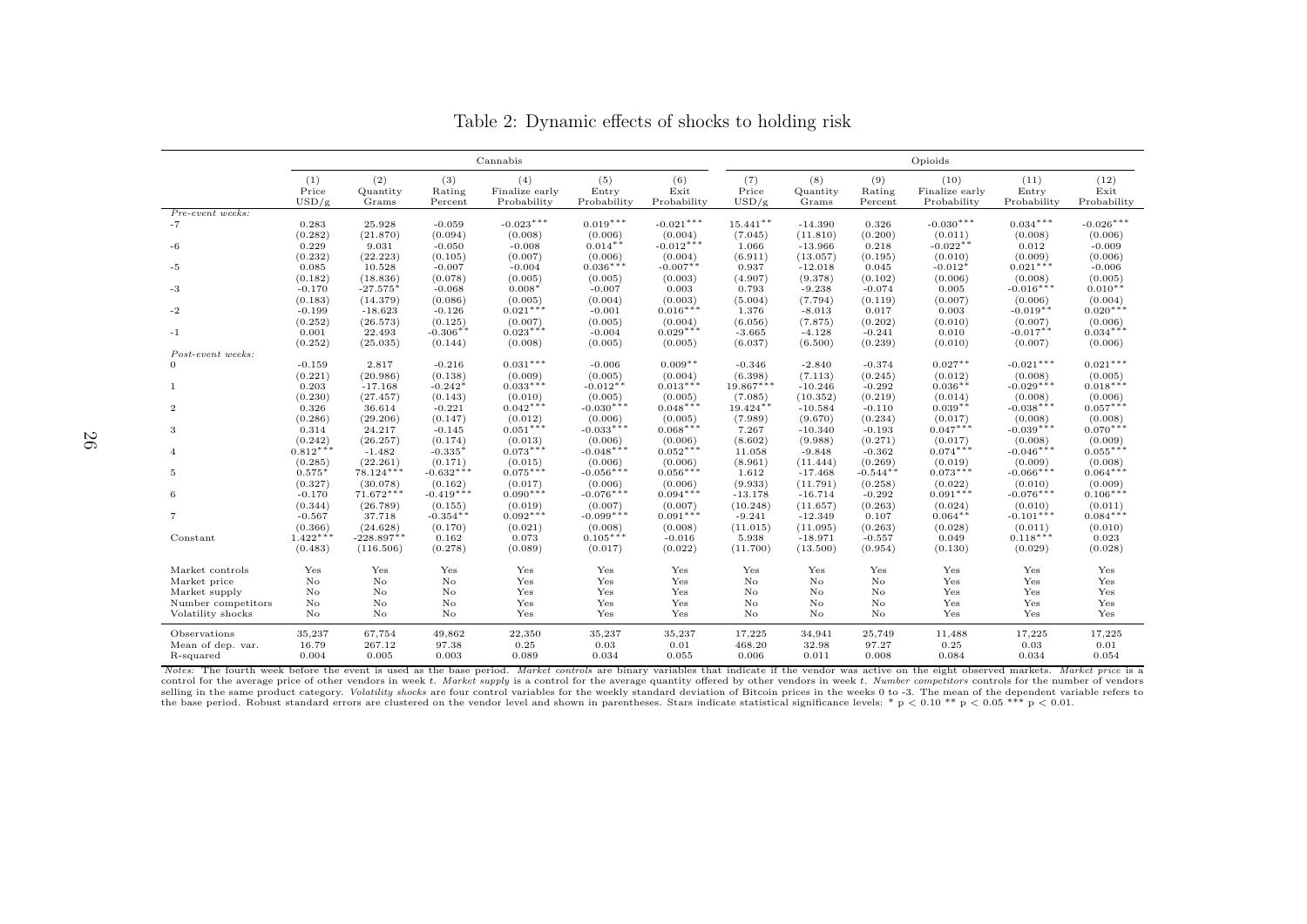#### <span id="page-33-0"></span>6.3 Transaction risk and cannabis vendors

Turning to transaction risk shocks, i.e., increases in Bitcoin price volatility, the estimated effects on the cannabis market can be observed in Figure [7](#page-33-1) and Columns (1) - (6) of Table [3.](#page-36-0) Transaction risk has an immediate effect on entries and exits of cannabis vendors. The average treatment effects are a decrease of expected entry probability by 6.4 percentage points and an increase in exit probability by two percentage points. Although both market entries and exits show some trend throughout the estimation period, there are significant jumps after the shock.

<span id="page-33-1"></span>

Figure 7: Effects of shocks to transaction risk on cannabis vendors

Notes: This is a graphical representation of the estimated effects of shocks to transaction risk on different outcome variables relative to the event time. Areas shaded in grey represent 95% confidence intervals. The estimates to the corresponding fixed-effects models are tabulated in Table [3.](#page-36-0) All estimates include controls for markets and seasonality. The Linear Probability Model used for the binary response variables in Panels  $(d)$  -  $(f)$  also includes controls for price, quantity, and number of competitors, as well as controls for shocks to holding risk up to three weeks prior to the event. Pre-event means refer to the base period four weeks before the shock. Joint significance of pre-trends are based on a F-test for joint significance of the coefficients in three leading periods.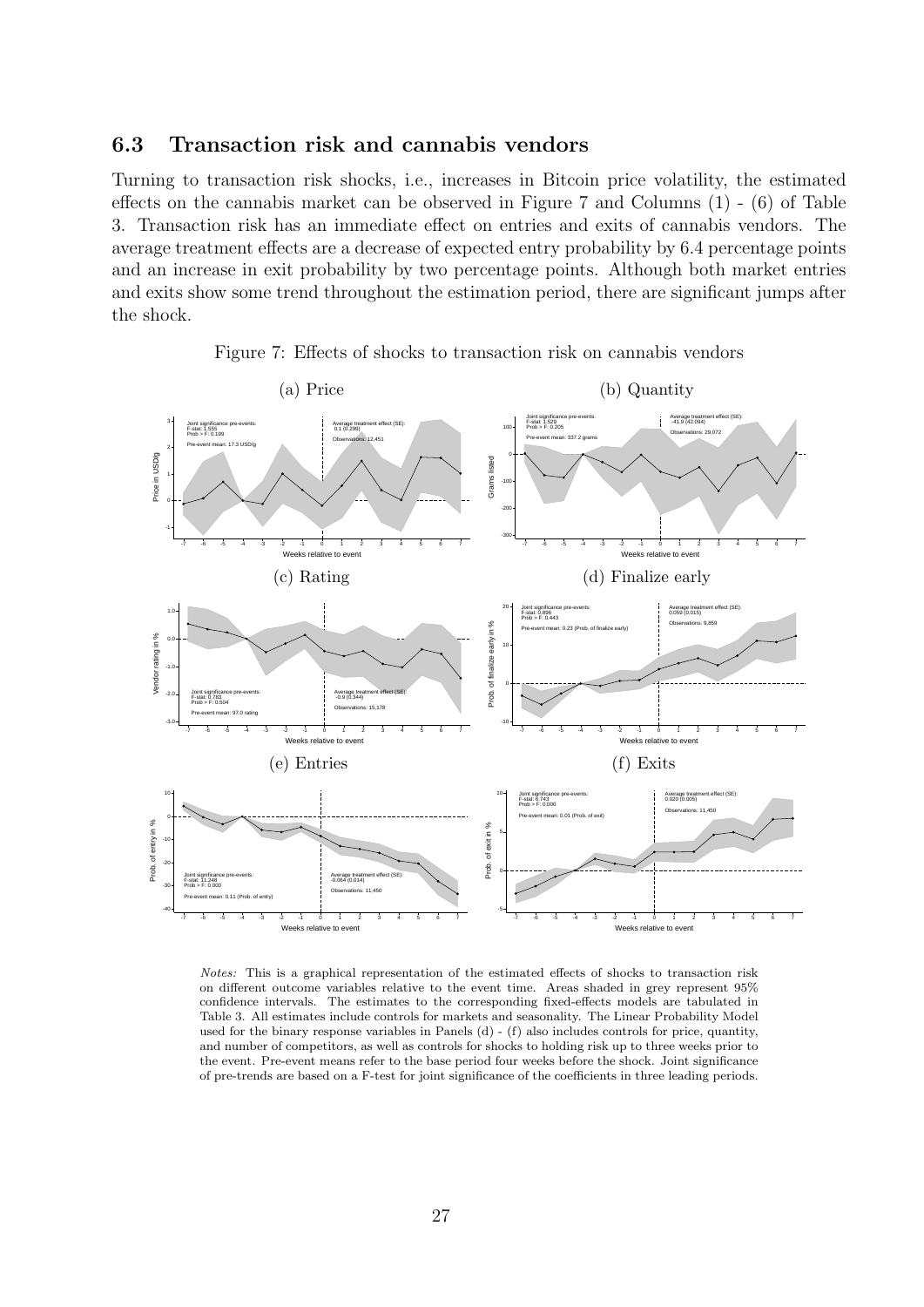After two weeks of an increase in transaction risk, cannabis vendors react with an increase in prices. This spike vanishes in the third week but again becomes significant in weeks five and six after the event, suggesting that the market goes through an adjustment process after the shock in uncertainty. In terms of magnitude, the prices increased between 8.7 and 9.5%, making them almost twice as large as the price reactions to arrest shocks. Again, the likely explanation is that vendors pass the risk on to the buyer with a risk premium.

The expected probability of making use of the finalize early requirement again shows an upward trend with a small spike at the event timing compared with the three leading periods. This increase amounts to 5.9 percentage points on average, which is a sizeable increase. It is likely that vendors use early finalization as a tool to mitigate Bitcoin volatility. However, the vendors' favored option seems to be an increase in price.

As observed for shocks in holdings risk, one week after prices increase, there are significant reductions in vendor ratings of 0.9 percentage points in week three and 1.4 in week seven. As ratings are given after the transaction was finalized, the one week delay observed corresponds with the average transaction duration of six days reported by [Janze](#page-47-4) [\(2017\)](#page-47-4). Therefore, it seems likely that the drops in rating are responses to price premiums.

Quantities of cannabis offered are, on average, lower in the post-event period and show a large variation. The corresponding post-event coefficients are insignificant, except for a decrease of 136 grams in week three, which is significant at the 10% level. After inspecting the pre-event periods, one sees that pre-trends for the price, quantity, and rating are again insignificant, market entries and exits behave stable in the three weeks leading up to the event and only finalize early shows an obvious pre-trend.

#### <span id="page-34-0"></span>6.4 Transaction risk and opioid vendors

Figure [8](#page-35-0) and Columns (7) - (12) of Table [3](#page-36-0) illustrate the effects of price volatility shocks on the opioid market. Chronologically, the first reaction to an increase in transaction risk can be seen in entry deterrence and market exits of opioid vendors. With clear jumps in the event week, market entries are on average lower by 4.8% and exits increase by 2.3% when comparing the month before and after the event. Vendor ratings decrease by half a percentage point compared to the base period, yet the effect is statistically insignificant. One week after the Bitcoin price shock, opioid vendors react by increasing their prices by 9% on average, with corresponding coefficients being significant at the 1% level. Interestingly, this risk premium is not accompanied by a strong adjustment process, like in the case of cannabis, and persists through the entire estimation period.

While the mean opioid quantity is unaffected by volatility shocks, it is noticeable that the standard errors of post-event coefficients are increasing. The use of the finalize early requirement shows a general upward trend, without a kink after the shock to transaction risk. Considering pre-trends, the weeks leading up to the event do not show significant coefficients for the price, quantity or ratings. Coefficients for entries and exits are statistically significant in some periods. Overall, a break of the trend is evident after the shock in both cases.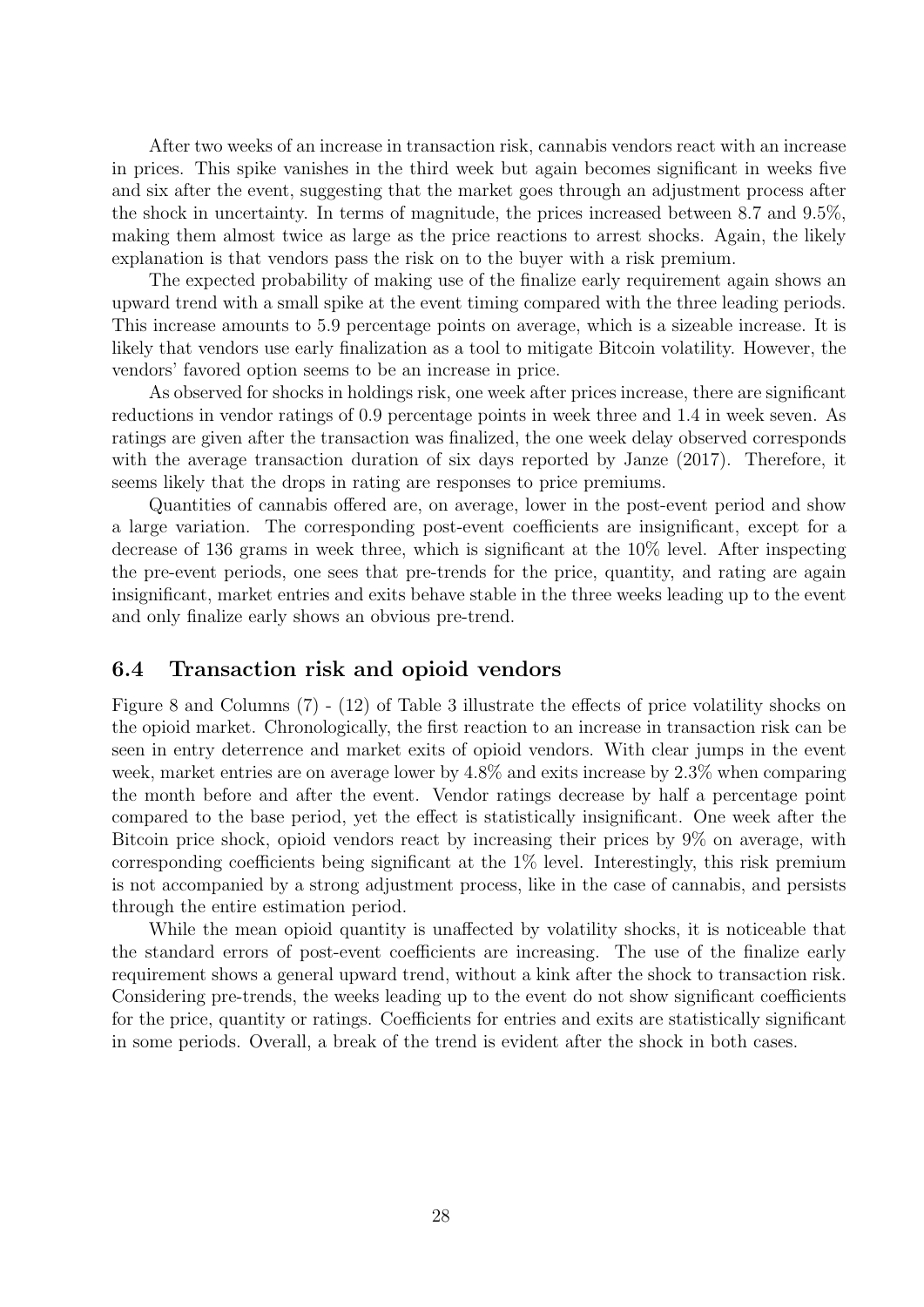<span id="page-35-0"></span>

Figure 8: Effects of shocks to transaction risk on opioid vendors

Notes: This is a graphical representation of the estimated effects of shocks to transaction risk on different outcome variables relative to the event time. Areas shaded in grey represent 95% confidence intervals. The estimates to the corresponding fixed-effects models are tabulated in Table [3.](#page-36-0) All estimates include controls for markets and seasonality. The Linear Probability Model used for the binary response variables in Panels (d) - (f) also includes controls for price, quantity, and number of competitors, as well as controls for shocks to holding risk up to three weeks prior to the event. Pre-event means refer to the base period four weeks before the shock. Joint significance of pre-trends are based on a F-test for joint significance of the coefficients in three leading periods.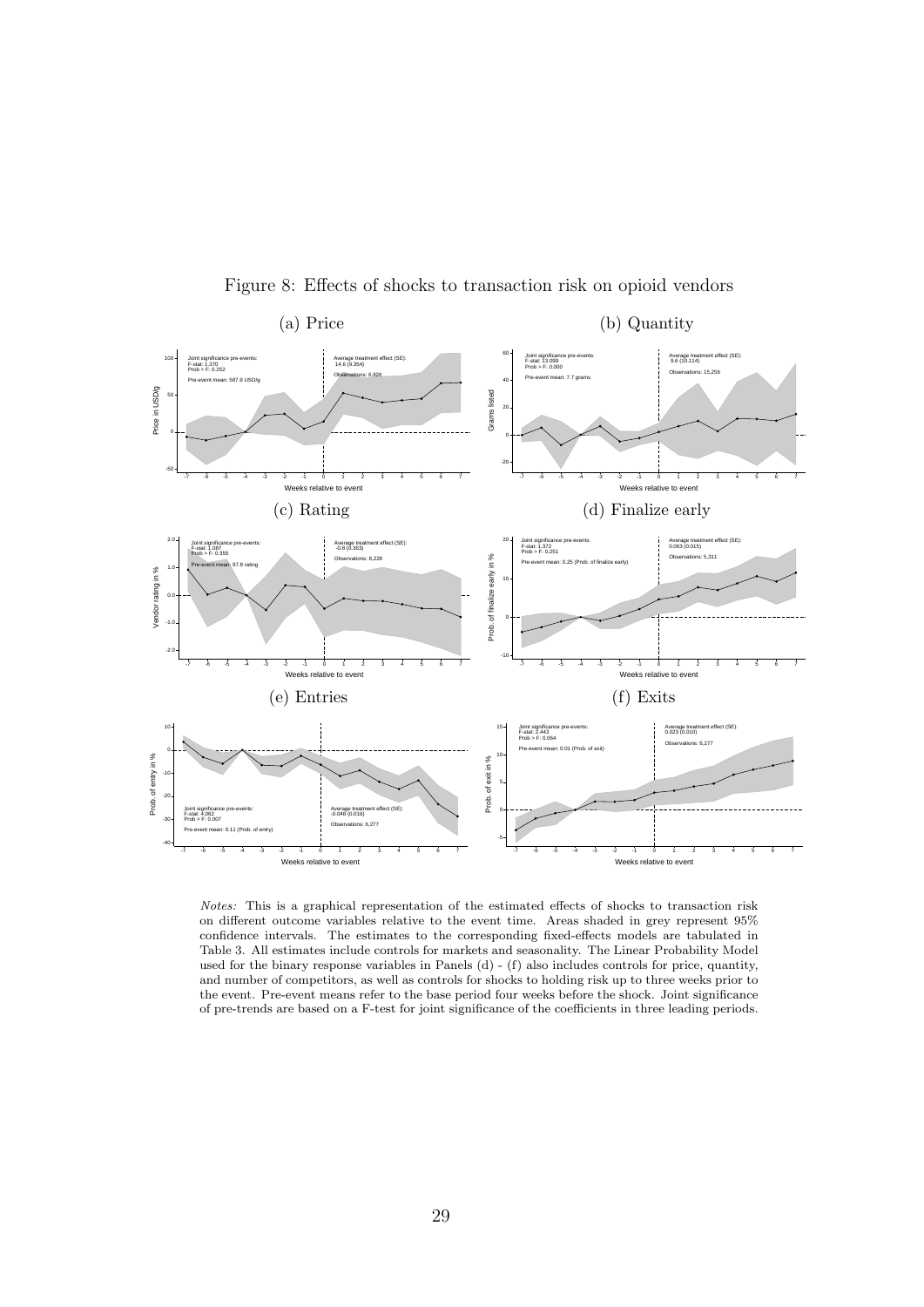|                    |                       |                          |                          | Cannabis                             |                             |                            | Opioids                 |                          |                          |                                       |                              |                             |  |
|--------------------|-----------------------|--------------------------|--------------------------|--------------------------------------|-----------------------------|----------------------------|-------------------------|--------------------------|--------------------------|---------------------------------------|------------------------------|-----------------------------|--|
|                    | (1)<br>Price<br>USD/g | (2)<br>Quantity<br>Grams | (3)<br>Rating<br>Percent | (4)<br>Finalize early<br>Probability | (5)<br>Entry<br>Probability | (6)<br>Exit<br>Probability | (7)<br>Price<br>USD/g   | (8)<br>Quantity<br>Grams | (9)<br>Rating<br>Percent | (10)<br>Finalize early<br>Probability | (11)<br>Entry<br>Probability | (12)<br>Exit<br>Probability |  |
| Pre-event weeks:   |                       |                          |                          |                                      |                             |                            |                         |                          |                          |                                       |                              |                             |  |
| $-7$               | $-0.121$              | 3.027                    | $0.536*$                 | $-0.032*$                            | $0.046***$                  | $-0.030***$                | $-6.642$                | $-0.237$                 | $0.924**$                | $-0.039*$                             | $0.035***$                   | $-0.037***$                 |  |
|                    | (0.214)               | (17.193)                 | (0.317)                  | (0.016)                              | (0.009)                     | (0.006)                    | (8.728)                 | (2.564)                  | (0.389)                  | (0.021)                               | (0.014)                      | (0.011)                     |  |
| $-6$               | 0.087                 | $-77.815$                | 0.344                    | $-0.055***$                          | $-0.003$                    | $-0.021***$                | $-11.282$               | 5.135                    | 0.023                    | $-0.026$                              | $-0.031$                     | $-0.016*$                   |  |
| -5                 | (0.706)<br>0.710      | (53.433)<br>$-86.449**$  | (0.363)<br>0.226         | (0.018)<br>$-0.026***$               | (0.016)<br>$-0.033*$        | (0.007)<br>$-0.008$        | (16.903)<br>$-5.625$    | (4.760)<br>$-7.582$      | (0.592)<br>0.268         | (0.018)<br>$-0.012$                   | (0.021)<br>$-0.059**$        | (0.008)<br>$-0.006$         |  |
|                    | (0.571)               | (44.007)                 | (0.265)                  | (0.009)                              | (0.018)                     | (0.006)                    | (12.899)                | (8.835)                  | (0.525)                  | (0.011)                               | (0.024)                      | (0.011)                     |  |
| $-3$               | $-0.124$              | $-29.024$                | $-0.489$                 | $-0.006$                             | $-0.059***$                 | $0.015***$                 | $22.610*$               | $6.291*$                 | $-0.536$                 | $-0.010$                              | $-0.065***$                  | $0.015***$                  |  |
|                    | (0.432)               | (29.951)                 | (0.426)                  | (0.010)                              | (0.015)                     | (0.004)                    | (13.193)                | (3.595)                  | (0.626)                  | (0.010)                               | (0.019)                      | (0.007)                     |  |
| $-2$               | $1.014*$              | $-66.091$                | $-0.175$                 | 0.007                                | $-0.067***$                 | $0.009*$                   | 24.717*                 | $-4.945$                 | 0.360                    | 0.003                                 | $-0.069***$                  | 0.015                       |  |
|                    | (0.568)               | (45.774)                 | (0.321)                  | (0.014)                              | (0.018)                     | (0.005)                    | (14.856)                | (3.853)                  | (0.599)                  | (0.017)                               | (0.025)                      | (0.009)                     |  |
| $-1$               | 0.405                 | $-2.008$                 | 0.135                    | 0.009                                | $-0.046***$                 | 0.005                      | 4.393                   | $-2.463$                 | 0.301                    | 0.021                                 | $-0.025$                     | $0.018*$                    |  |
|                    | (0.436)               | (49.617)                 | (0.250)                  | (0.012)                              | (0.010)                     | (0.004)                    | (11.182)                | (2.519)                  | (0.305)                  | (0.015)                               | (0.017)                      | (0.009)                     |  |
| Post-event weeks:  |                       |                          |                          |                                      |                             |                            |                         |                          |                          |                                       |                              |                             |  |
|                    | $-0.190$              | $-64.773$                | $-0.447$                 | $0.037***$                           | $-0.085***$                 | $0.024***$                 | 14.218                  | 2.071                    | $-0.486$                 | $0.046**$                             | $-0.063***$                  | $0.031***$                  |  |
|                    | (0.447)               | (80.536)                 | (0.381)                  | (0.015)<br>$0.053***$                | (0.014)                     | (0.006)                    | (15.473)<br>$53.046***$ | (3.320)                  | (0.525)                  | (0.019)                               | (0.019)                      | (0.011)<br>$0.035***$       |  |
| -1                 | 0.560                 | $-86.775$                | $-0.625$<br>(0.390)      | (0.018)                              | $-0.128***$<br>(0.019)      | $0.024***$<br>(0.007)      |                         | 6.282                    | $-0.113$<br>(0.585)      | $0.054***$                            | $-0.112***$<br>(0.028)       |                             |  |
| $\overline{2}$     | (0.619)<br>$1.496***$ | (55.815)<br>$-47.798$    | $-0.444$                 | $0.066***$                           | $-0.141***$                 | $0.024***$                 | (14.577)<br>$46.563***$ | (10.716)<br>10.165       | $-0.204$                 | (0.020)<br>$0.077***$                 | $-0.088***$                  | (0.012)<br>$0.042***$       |  |
|                    | (0.560)               | (54.281)                 | (0.467)                  | (0.018)                              | (0.018)                     | (0.007)                    | (13.769)                | (14.075)                 | (0.547)                  | (0.019)                               | (0.028)                      | (0.015)                     |  |
| 3                  | 0.395                 | $-136.303*$              | $-0.907*$                | $0.047***$                           | $-0.158***$                 | $0.046***$                 | $40.256**$              | 2.561                    | $-0.212$                 | $0.070***$                            | $-0.137***$                  | $0.048***$                  |  |
|                    | (0.617)               | (81.492)                 | (0.513)                  | (0.021)                              | (0.020)                     | (0.010)                    | (18.009)                | (7.204)                  | (0.622)                  | (0.022)                               | (0.029)                      | (0.016)                     |  |
| $\overline{4}$     | 0.023                 | $-40.651$                | $-1.034**$               | $0.072***$                           | $-0.192***$                 | $0.050***$                 | $43.141**$              | 11.848                   | $-0.327$                 | $0.087***$                            | $-0.169***$                  | $0.064***$                  |  |
|                    | (0.602)               | (75.037)                 | (0.481)                  | (0.020)                              | (0.020)                     | (0.009)                    | (17.024)                | (13.813)                 | (0.604)                  | (0.022)                               | (0.029)                      | (0.017)                     |  |
| 5                  | $1.635**$             | $-12.616$                | $-0.383$                 | $0.111***$                           | $-0.204***$                 | $0.041***$                 | $45.344**$              | 11.557                   | $-0.477$                 | $0.106***$                            | $-0.132***$                  | $0.073***$                  |  |
|                    | (0.673)               | (67.249)                 | (0.477)                  | (0.024)                              | (0.021)                     | (0.009)                    | (18.189)                | (17.385)                 | (0.622)                  | (0.026)                               | (0.033)                      | (0.021)                     |  |
| 6                  | $1.609*$              | $-107.646$               | $-0.543$                 | $0.108***$                           | $-0.280***$                 | $0.066***$                 | $66.442***$             | 10.259                   | $-0.496$                 | $0.092***$                            | $-0.234***$                  | $0.080***$                  |  |
|                    | (0.735)               | (68.093)                 | (0.524)                  | (0.028)                              | (0.030)                     | (0.014)<br>$0.068***$      | (20.456)                | (11.193)                 | (0.727)                  | (0.030)                               | (0.041)                      | (0.023)<br>$0.089***$       |  |
| $\overline{7}$     | 1.024                 | 5.307                    | $-1.421**$<br>(0.641)    | $0.124***$<br>(0.031)                | $-0.335***$<br>(0.029)      | (0.012)                    | 67.266***               | 15.160                   | $-0.792$<br>(0.709)      | $0.115***$<br>(0.032)                 | $-0.287***$<br>(0.042)       | (0.022)                     |  |
| Constant           | (0.767)<br>0.054      | (62.820)<br>$-72.001$    | $-0.838$                 | 0.002                                | $0.351***$                  | 0.004                      | (20.430)<br>$-14.039$   | (19.050)<br>$-11.845$    | $-2.069*$                | 0.112                                 | $0.269***$                   | $0.043**$                   |  |
|                    | (0.958)               | (96.728)                 | (0.829)                  | (0.126)                              | (0.037)                     | (0.012)                    | (36.102)                | (9.195)                  | (1.250)                  | (0.137)                               | (0.046)                      | (0.021)                     |  |
|                    |                       |                          |                          |                                      |                             |                            |                         |                          |                          |                                       |                              |                             |  |
| Market controls    | Yes                   | Yes                      | Yes                      | Yes                                  | Yes                         | Yes                        | Yes                     | Yes                      | Yes                      | Yes                                   | Yes                          | Yes                         |  |
| Market price       | No                    | No.                      | No                       | Yes                                  | Yes                         | Yes                        | No                      | No                       | No                       | Yes                                   | Yes                          | Yes                         |  |
| Market supply      | No                    | No                       | No                       | Yes                                  | Yes                         | Yes                        | No                      | No                       | No                       | Yes                                   | Yes                          | Yes                         |  |
| Number competitors | No                    | No                       | No                       | Yes                                  | Yes                         | Yes                        | No                      | No                       | $\rm No$                 | Yes                                   | Yes                          | Yes                         |  |
| Arrest shocks      | No.                   | No.                      | No                       | Yes                                  | Yes                         | Yes                        | No                      | No                       | No                       | Yes                                   | Yes                          | Yes                         |  |
| Observations       | 12,451                | 29,072                   | 15,178                   | 9,859                                | 11,450                      | 11,450                     | 6,826                   | 15,256                   | 8,228                    | 5,311                                 | 6,277                        | 6,277                       |  |
| Mean of dep. var.  | 17.25                 | 337.20                   | 96.99                    | 0.23                                 | 0.11                        | 0.01                       | 587.87                  | 7.70                     | 97.80                    | 0.25                                  | 0.11                         | 0.01                        |  |
| R-squared          | 0.008                 | 0.002                    | 0.007                    | 0.046                                | 0.123                       | 0.038                      | 0.017                   | 0.002                    | 0.010                    | 0.066                                 | 0.103                        | 0.032                       |  |
|                    |                       |                          |                          |                                      |                             |                            |                         |                          |                          |                                       |                              |                             |  |

Table 3: Dynamic effects of shocks to transaction risk

Notes: The fourth week before the event is used as the base period. Market controls are binary variables that indicate if the vendor was active on the eight observed markets. Market price is a control for the average price of other vendors in week t. Market supply is a control for the average quantity offered by other vendors in week t. Number competitors controls for the number of vendors selling in the same product category. Arrest shocks are four control variables for the weekly number of arrests in the weeks 0 to -3. The mean of the dependent variable refers to the base period. Robust standard errors are clustered on the vendor level and shown in parentheses. Stars indicate statistical significance levels: \*  $p < 0.10$  \*\*  $p < 0.05$  \*\*\*  $p < 0.01$ .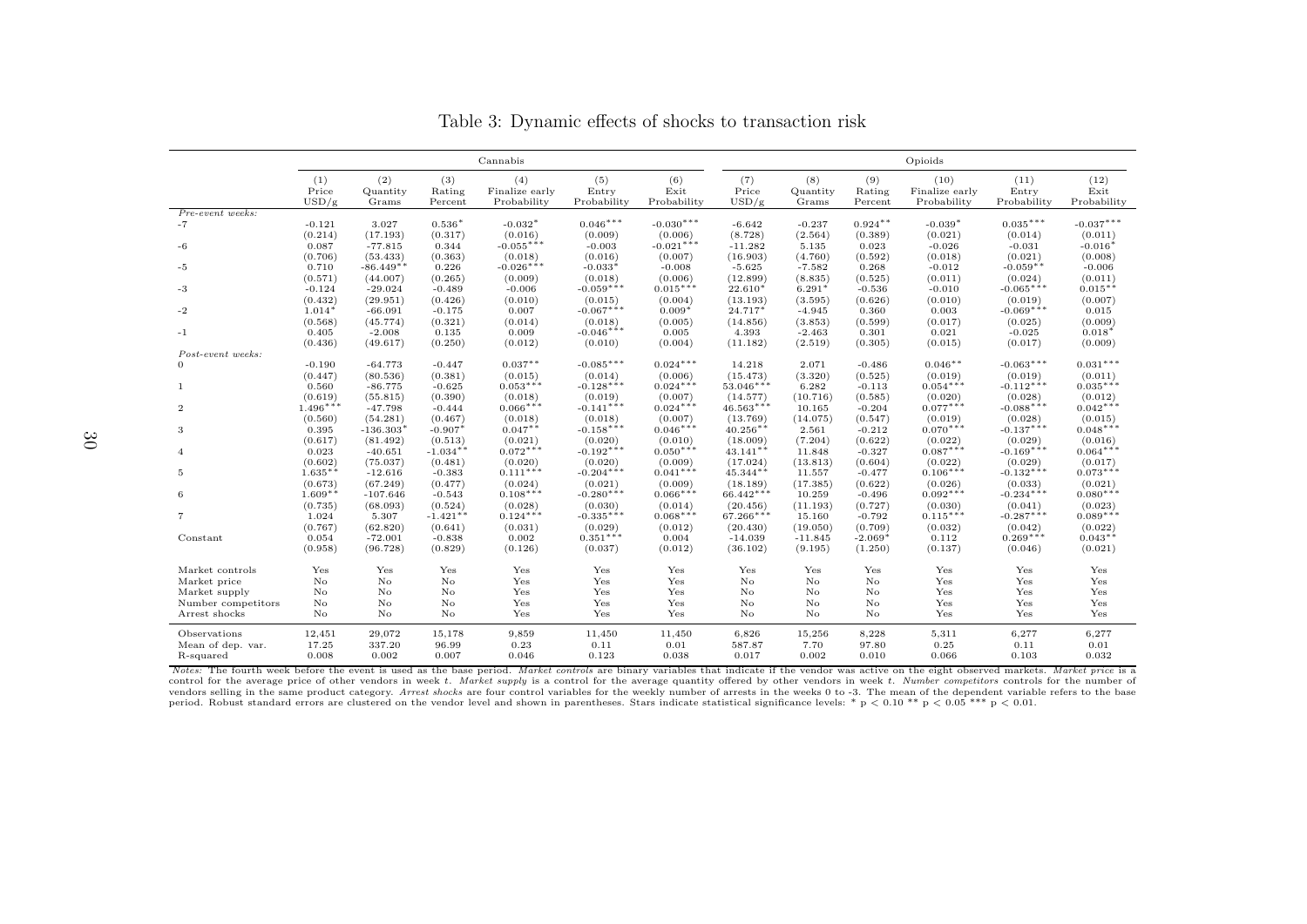# 7 Heterogeneity analysis

The main results show the dynamic effects of production shocks and the responses of cannabis and opioid vendors. This section aims to further look into heterogeneous treatment effects that go beyond the division into drug categories by examining the differences between exiting and remaining vendors, determining regional effects, and presenting heterogeneous effects for different vendor sizes.

#### 7.1 Exiting vendors

When analyzing the deterrent effects of police intervention, it is worthwhile to determine which types of vendors are deterred and how they differ from those who remain in the market. The previous section shows that holding risk leads to a break in the previous trend in the probability of market exits. After the shock, the expected probability of leaving the market continues to increase but fluctuates heavily throughout the following weeks.

<span id="page-37-0"></span>

Figure 9: Holding risk: characteristics of exiting vendors

Notes: The figures compare vendors that leave the market after a shock to holding risk to those who remain in the market. The variables are shown separately for the pre-event and post-event period to give an interpretation of whether the difference between remaining and exiting vendors has been prevalent before the event or occurred thereafter. Error bars indicate 95% confidence intervals. One observation accounts for one vendor and week.

Figure [9](#page-37-0) shows the average prices, quantities, and ratings of vendors that leave the market within the seven weeks of a shock and compares it to the vendors who remain in the market during this period. The figure also shows the average characteristics of these vendors before and after the event to show whether differences have been prevalent before the shock or developed as a potential reaction to the shock. For cannabis vendors, it is evident from Panels (a) - (c) that, on average, exiting vendors have significantly lower prices, sell at higher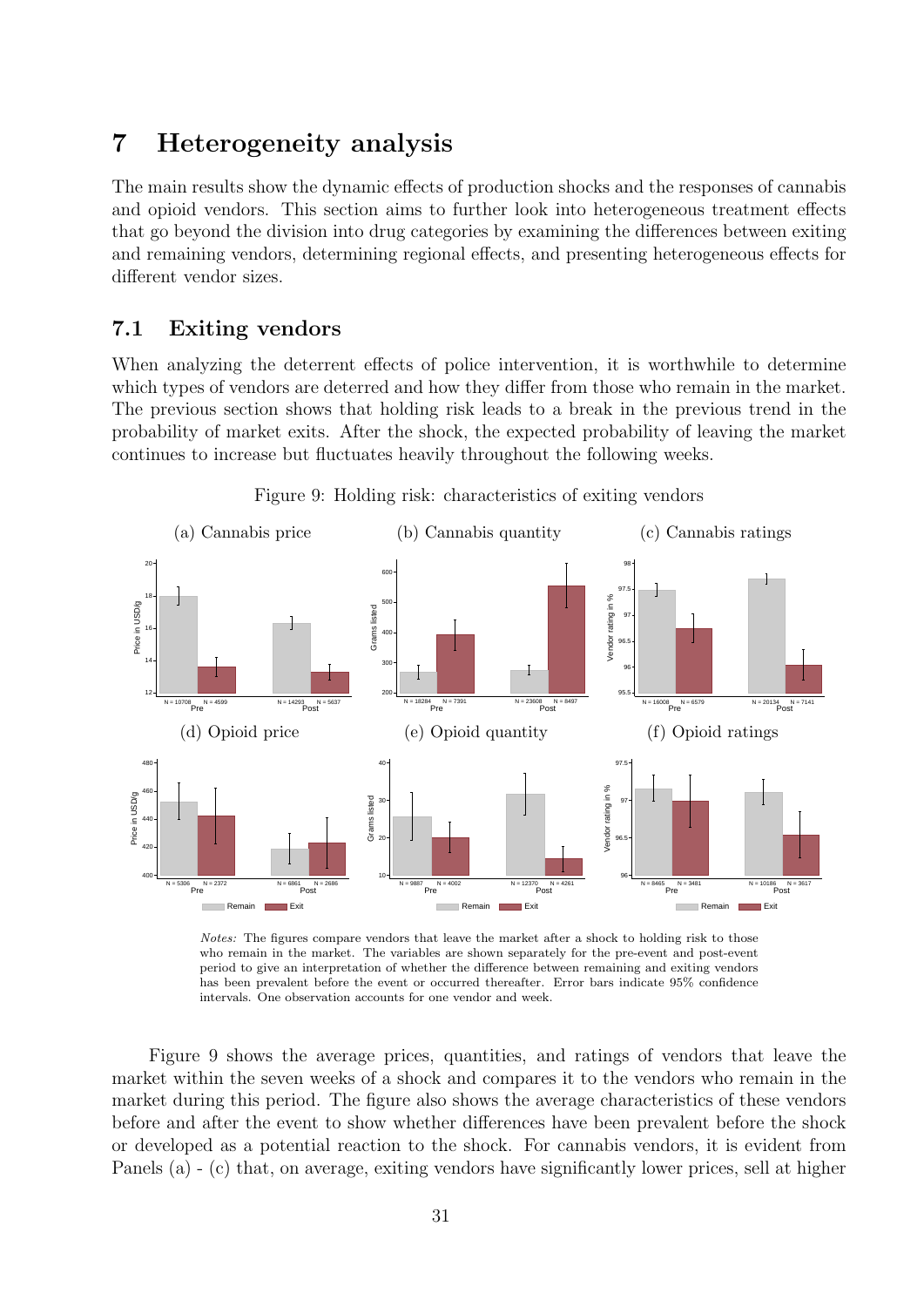quantities, and gain lower ratings than remaining cannabis vendors. The remaining cannabis vendors do not significantly change their supply after the shock, but deterred cannabis vendors greatly increase their average quantity from 390 to 560 grams. This suggests that the late supply effect observed after a shock to holding risk indeed comes from exiting vendors clearing their stock before they go out of business. Still, it is astonishing that the average deterred vendor has a significantly larger amount of cannabis on offer. As expected, vendors with lower ratings have a harder time adjusting to the increased risk, because arrest risk might also reduce demand. In times of high uncertainty, it is reasonable for customers to stick to known and well-reputed vendors. Exiting vendors even lose rating after events, which might be a response to announcing or observing the exit, or it might reflect the fact that some vendors commit exit scams. Exiting opioid vendors in Panels (d) - (f), on the other hand, do not significantly vary in terms of price, but they have significantly lower quantities on offer and have lower ratings. Exiting opioid vendors seem to behave quite differently to cannabis vendors, as they reduce quantities before leaving the market. This could mean that they are more likely to possess the means to shift distribution to street sales.

<span id="page-38-0"></span>

Figure 10: Transaction risk: characteristics of exiting vendors

Notes: The figures compare vendors that leave the market after a shock to transaction risk to those who remain in the market. The variables are shown separately for the pre-event and post-event period to give an interpretation of whether the difference between remaining and exiting vendors has been prevalent before the event or occurred thereafter. Error bars indicate 95% confidence intervals. One observation accounts for one vendor and week.

The main results show that transaction risk significantly increases market exits in the week of the shock. Panels (a) - (c) of Figure [10](#page-38-0) show the characteristics of cannabis vendors that quit in the period after a shock to transaction risk. Exiting vendors have lower prices, supply more, and have lower ratings than remaining sellers. All these differences existed before the shock, but the gap between the two groups has increased for quantity and ratings. This implies that whether a vendor leaves after an arrest shock or a volatility shock, there is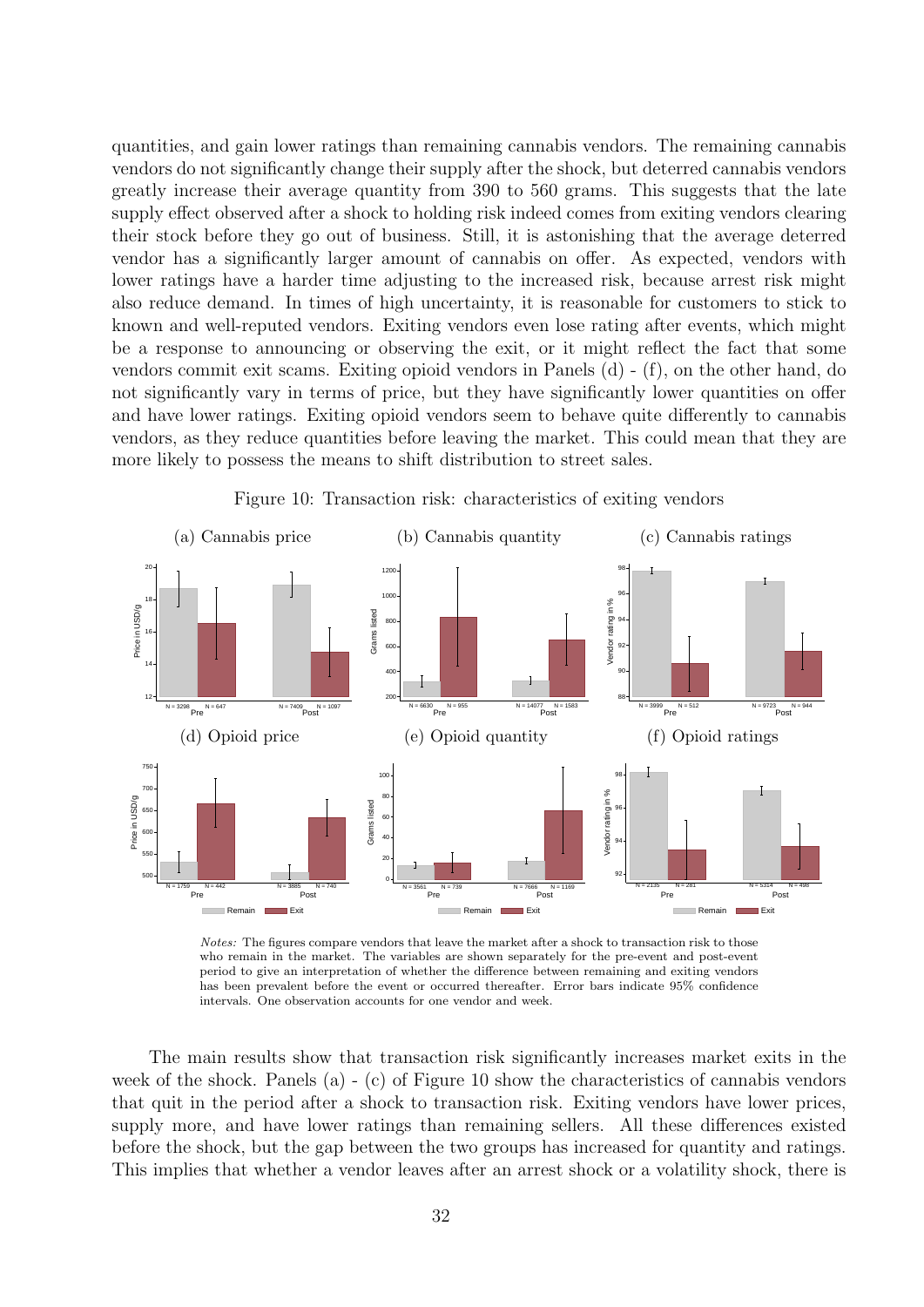no difference in the exiting dynamics. Cannabis vendors increase the supply to get rid of all their stock, although their ratings do not drop compared to the pre-event period like it was the case for holding risk.

Opioid vendors are described in Panels  $(d)$  -  $(f)$ . On average, they charge significantly higher prices than remaining vendors, have higher quantities, and lower reputation. Mean quantities sharply increase from 16 to 67 grams in the post-event period. This result contrasts with the earlier finding of decreasing quantities in the case of holding risk. The transaction risk might induce vendors to quit because costs are exceeding revenues, and therefore a slow exit with selling remaining quantities is possible. In case of arrests, opioid vendors might fear that there are long-lasting consequences as they move up on the priority list of law enforcement agencies, and hence an immediate reduction in quantity is preferred.

#### 7.2 Regional effects

Tables [4](#page-53-0) and [5](#page-54-0) in Section [C.1](#page-53-1) summarize the heterogeneous effects of shocks to holding risk, where I divide the sample into regions based on the location vendors ship to and from. While some vendors choose to disclose which country they are active in, most vendors can only be traced to their continent. As the sample only includes English language markets, vendors are divided into European, North American, Australian, and worldwide.

After a shock in arrests, the increase in cannabis prices in the baseline model is driven by the European region, with positive but insignificant post-event coefficients for North America and Australia. Vendors who claim to supply worldwide significantly decrease their prices after the event, with the two leading periods also being significant. The increases in cannabis supply also mainly come from Europe and North America, where the coefficients in North America stay insignificant, however. Europe, North America, and Australia show increasing prices in the post-event period, that peak in the fourth week after the event, although coefficients are only significant at the 5% level for Europe. These regions all show positive quantity reactions one to two weeks later, which supports the interpretation that short-term cannabis supply reactions follow price changes rather than being a delayed reaction to the police intervention.

In terms of opioid prices, vendors in Europe, North America, and Australia increase prices in a similar time frame. Price increases happen clearly after the event, and most preevent coefficients are insignificant throughout regions. Vendors in these regions increase prices one week after the event, where the increase is strongest and sustained for longer in Australia. Again, worldwide vendors react with a decrease in price, where the coefficients are lowest in weeks two and three after the event and significance levels of 5%. Worldwide sellers differ in some characteristics. As indicating the countries the vendor ships to is a trust-building measure that likely benefits sales, not revealing one's country of operation might imply some sort of risk-aversion. Observing the means of dependent variables in these regressions reveals that worldwide vendors are on average selling lower quantities at lower prices and have a lower reputation. The negative price reaction to arrests could be explained by a higher degree of risk-aversion or the fact that worldwide sellers are at greater risk of being detected as their goods pass through border customs more frequently. Finally, these vendors could anticipate a decline in demand. Judging from the fact that these are, on average, small vendors that have few regular customers and low ratings, their only chance to stay competitive is by lowering their prices. When it comes to opioid quantities, coefficients are negative but insignificant across all regions. This is at odds with the findings for cannabis, which could imply that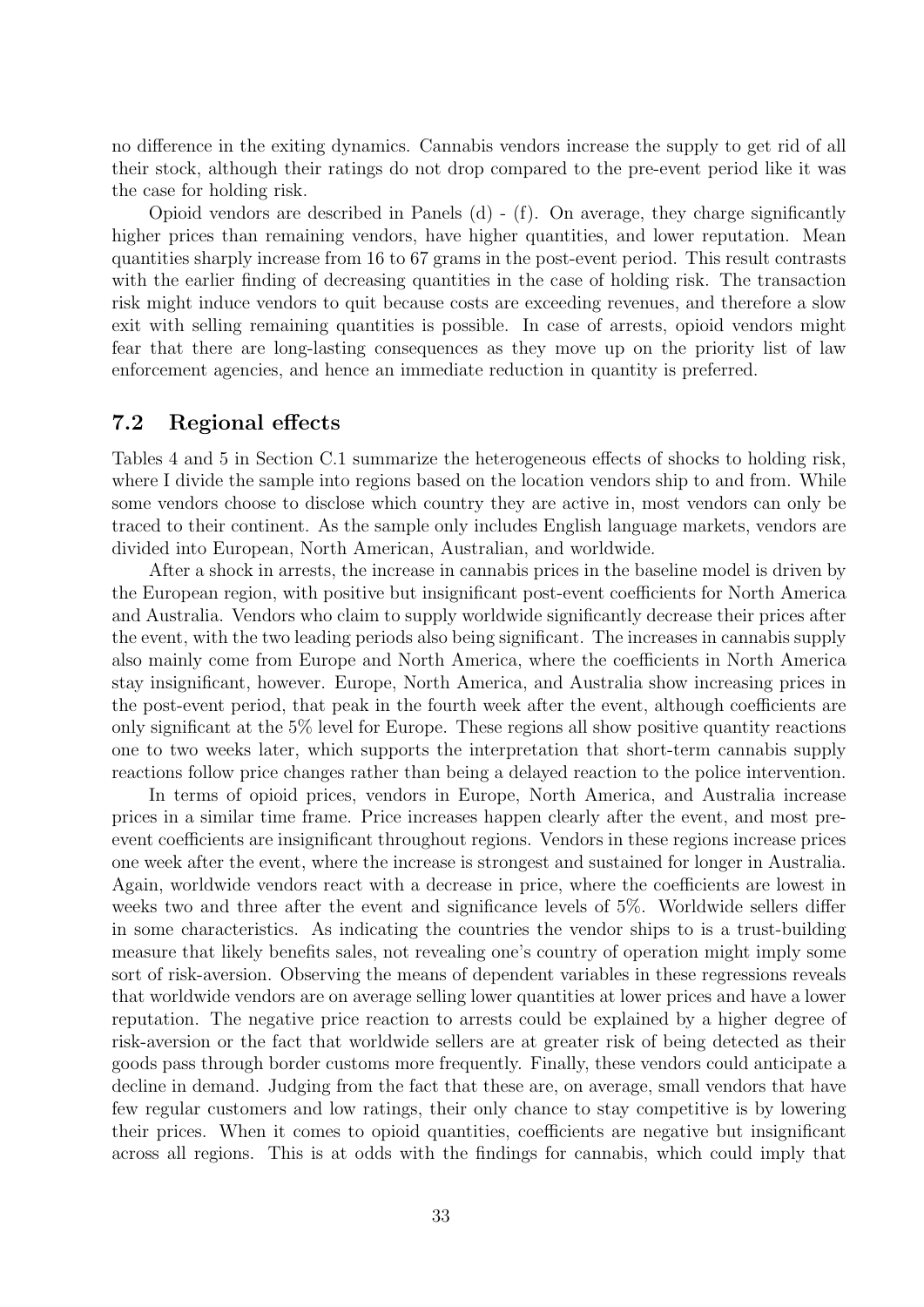opioid supply can not be adjusted to price stimuli as easily as it is the case for cannabis products.

Heterogeneous effects of shocks to transaction risk for geographic subsamples are shown in Tables [6](#page-55-0) and [7.](#page-56-0) The increases in cannabis price in the baseline model are driven by increases in Europe and North America. In the European subsample, coefficients are positive and highly significant for the whole post-event period. Vendors from Australia and worldwide sellers significantly decrease their prices after the Bitcoin shock, although some pre-trends exist in both cases. Regarding the quantity of cannabis products supplied, the negative coefficient in week three found in the full sample is strongest in North America. Australia proves again to be an outlier in these estimates. While the other regions yield negative coefficients after an increase in Bitcoin volatility, coefficients in Australia are positive throughout the post-event period, which can be explained by a general growth trend in cannabis listings in Australia. European, North American, and Australian opioid sellers increase their prices sharply after an increase in Bitcoin volatility, while the grams of opioids listed remain largely constant in all regions.

#### 7.3 Vendor size

The heterogeneous responses to shocks in holding risk by vendor size are shown in Tables [8](#page-57-0) and [9.](#page-58-0) The Tables report the results of sub-sample regressions, where vendors are divided into quartiles based on the distribution of the mean amount of drugs they offered in a week. The increase in cannabis price is strongest for small vendors in the first quartile of the distribution. Here, the increase in price relative to the pre-event period peaks at 14.3% in week four, significant at the 1% level. Post-event coefficients remain positive yet mostly insignificant in the second and third quartile. The responses in terms of cannabis supply vary greatly across quartiles. While vendors in quartiles two through four significantly increase their supply after a shock to holding risk, vendors in the first quartile significantly decrease the quantity of cannabis offered.

For opioids, the estimated price effects are also strongest for vendors in the lower two quartiles of vendor size. The coefficients of weeks one to four remain positive across all size categories, yet only significant in quartiles one and two. While there were no significant quantity responses after a shock in holding risk in the baseline specification, there are negative post-event coefficients for vendors in quartiles two through four. Timing-wise, medium-sized vendors significantly reduce their supply in weeks one and four, with some fluctuations in the whole estimation period, suggesting an adjustment process. The largest vendors reduce their supply throughout the whole period, with coefficients becoming significant at the 10% level in week five. While in the main specification estimated effects on opioid quantities are insignificant across the estimation period, medium-sized vendors reduce their supply one week after their event. This finding might suggest that smaller opioid vendors pass on the added risk to consumers in the form of a risk premium, while larger opioid sellers may have the infrastructure to move sales to traditional distribution channels, i.e., street sales. There also seems to exist a systematic difference in reactions to police intervention between cannabis and opioid vendors, where cannabis vendors generally increase supply, while opioid vendors reduce supply.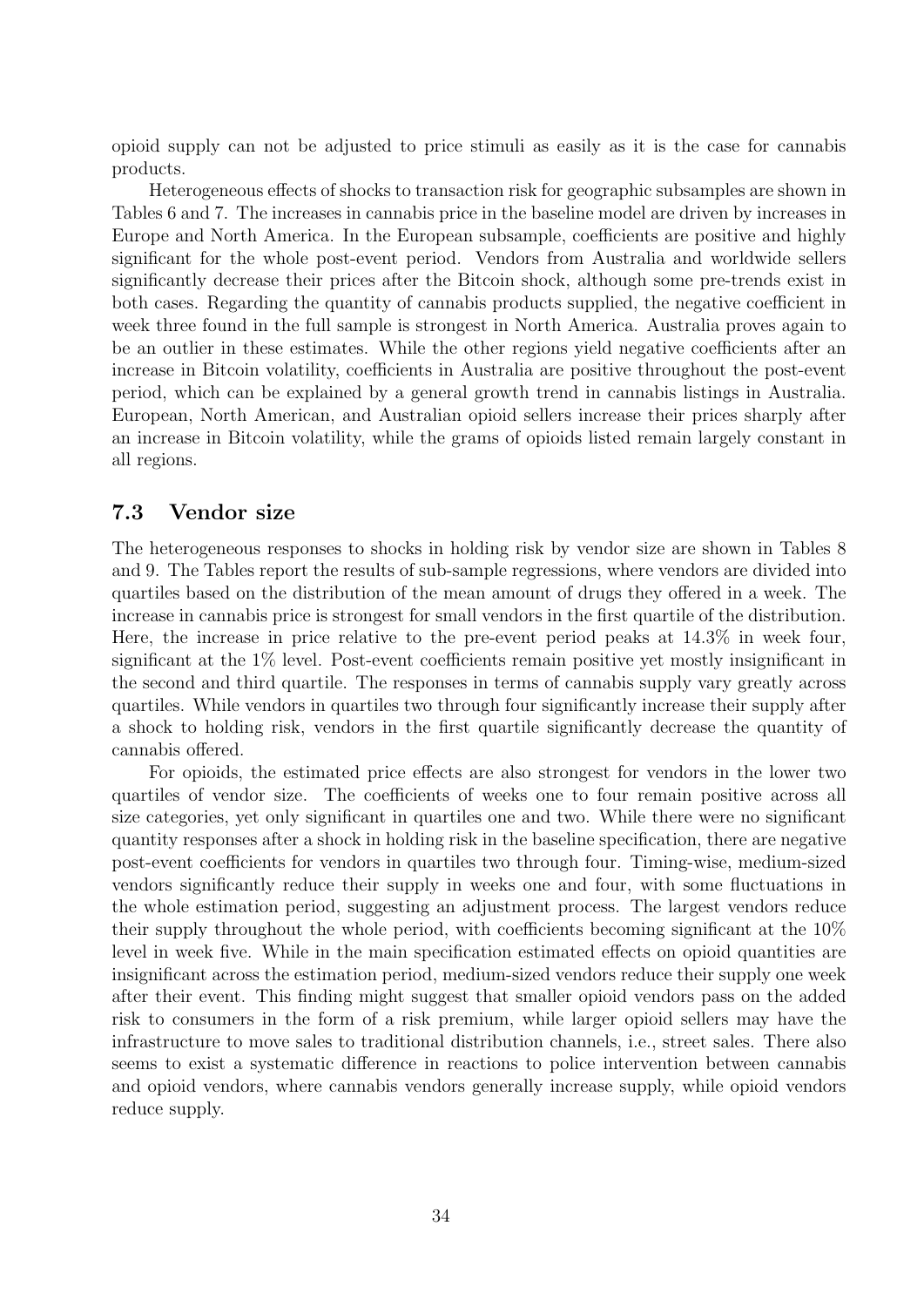Tables [10](#page-59-0) and [11](#page-60-0) tabulate the effects of volatility shocks by vendor size. In terms of cannabis price, the estimated effects are again strongest in the first quartile. The smallest vendors increased prices by 14.7% on average, while larger vendors showed insignificant responses. The decreases in cannabis supply are uniform across vendor sizes.

After volatility shocks, opioid vendors increase their prices throughout all quartiles. Only for the vendors in the first quartile, the estimated price response is negative yet insignificant. Larger vendors increased their prices in response to the higher transaction risk, where estimated coefficients are statistically significant at the 5% level. As for the quantity responses to increases in transaction risk, coefficients remain insignificant across all quartiles, supporting the main result that volatility only affects opioid prices but not the quantity listed. Analyzing responses by vendor size generally reveals that price reactions mainly stem from smaller vendors, which indicates that the added risk is a less credible threat to larger vendors who might have a more diversified operation that is not as dependent on one distribution channel.

## 8 Robustness

In a first robustness check to the main findings, I add different control variables to the dynamic model in Equation [\(3\)](#page-23-0). Tables [12](#page-61-0) - [23](#page-72-0) in Section [C.2](#page-61-1) of the Appendix tabulate the estimation results. The added controls include the level of market prices, market supply, number of competitors, as well as controls for Bitcoin volatility in standard deviations in case of holding risk events and number of arrests in case of transaction risk events for the event week and the three leading weeks. These last variables have the purpose of disentangling the effects in situations where holding risk and transaction risk events are close to each other.

Columns (2) and (9) represent the specifications reported in the main findings for cannabis and opioids, while baseline specifications for binary variables are shown in Columns (7) and (14). Using different sets of control variables does not change the signs of post-event coefficients for any outcome variable or production risk. Only in the case of cannabis quantity, the coefficient for week five after shocks to holding risk becomes insignificant if controls for the supply of other vendors and number of competitors are added. The general results are not changed in either direction of effect or timing of reactions.

As a second robustness check to the main results, the baseline models are estimated with varying event definitions. In terms of holding risk, I vary the threshold level at which I define an event, the results of which can be found in Tables [24](#page-73-0) - [26](#page-75-0) in Appendix [C.2.](#page-61-1) Price reactions remain positive and similar in timing for both cannabis and opioid vendors. The magnitude of the effect also increases the higher the threshold is set. This makes intuitive sense, as stronger shocks should also have stronger responses. Alternatively, this could also mean that the effects observed are driven by events with the highest number of arrests. Estimated quantity reactions remain positive for cannabis users and coefficients for the fifth event week remain significant at least at the 5% level. Again higher thresholds come with higher coefficients, supporting the main findings, as stronger impulses translate into stronger responses. For opioids, changing the threshold level for arrest shocks does not change the signs of coefficients, which are negative in all specifications and periods except for a negative week six coefficient that is significant at the 10% level when specifying an event threshold of five arrests. The low significance and late timing suggest that these effects can hardly be traced back to the event. In terms of ratings, again, varying thresholds does not change the signs or significance of coefficients for cannabis sellers. For opioid sellers, the directions of effects are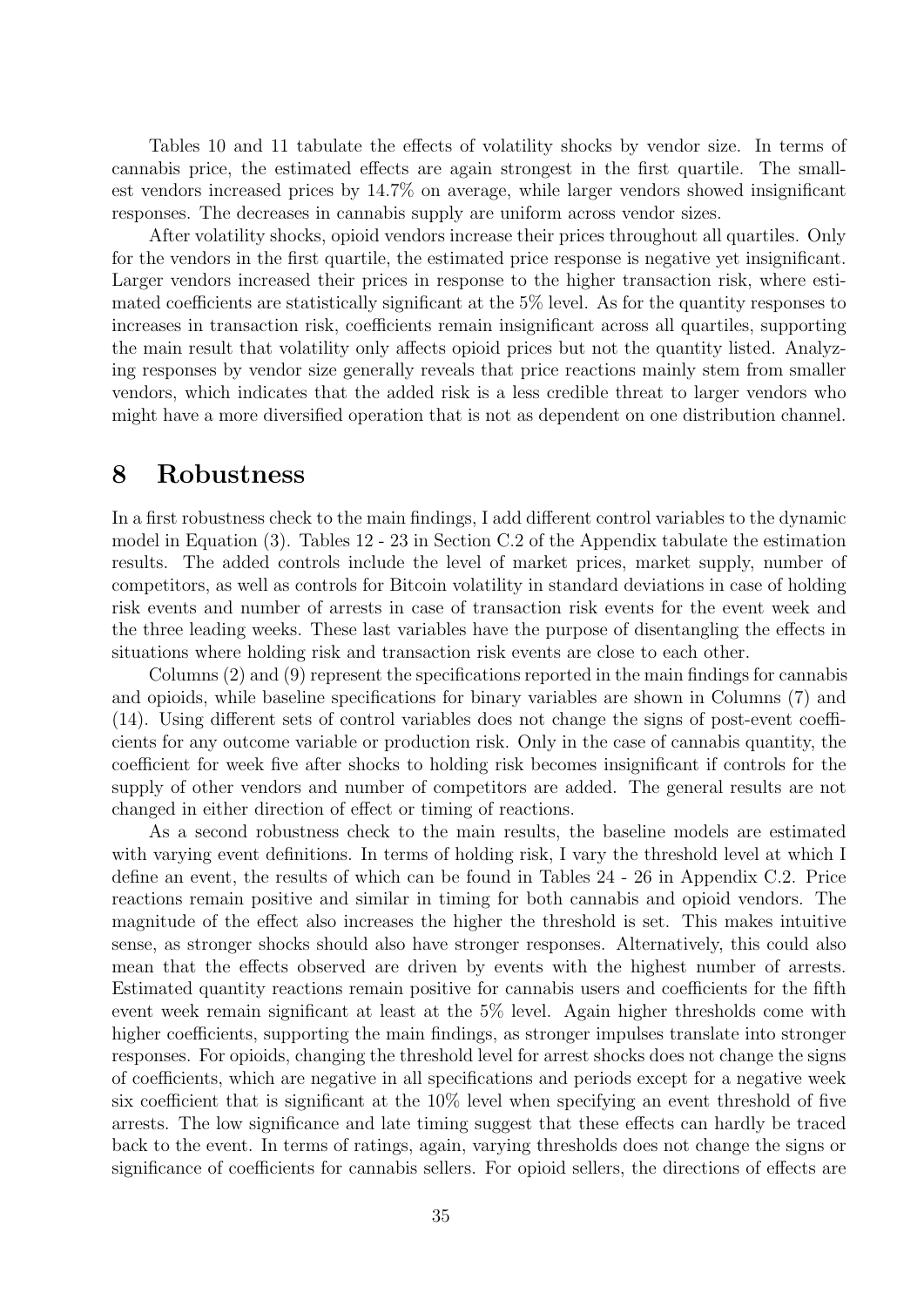the same, but higher cut-off levels see higher levels of significance. In both cases, increasing the threshold also increases the window in which significant coefficients can be found. Importantly this analysis shows that pre-event coefficients are consistently insignificant, giving credibility to the event study design.

Tables [27](#page-76-0) - [29](#page-78-0) show the differences in event definitions for the transaction risk. The first four model definitions of Bitcoin volatility use the standard deviations of the Bitcoin price within a week, varying only in the threshold level that defines an event.  $Peak > 25$  looks at all local maxima in Bitcoin volatility, where volatility is defined in standard deviations of the Bitcoin price. Each maximum that is larger than 25 standard deviations is chosen as an event. This definition aims to rule out events in adjacent periods. The last definition uses four exogenous shocks in Bitcoin volatility that are compiled from media reports.<sup>[18](#page-42-0)</sup> The price increase following a volatility shock is observable across all possible event definitions for cannabis and opioids. The only specification which yields insignificant post-event coefficients for cannabis prices is the one where events are defined by newspaper articles. The declines in cannabis supply around week three are mainly driven by weeks with very high volatility, which again supports the link between price volatility and vendor responses shown in this study. For the  $Peak \geq 25$  and the Exogenous definitions, there is a significant increase in quantity in the week of the event. As in both cases, there are significant coefficients within the three leading weeks before the event, I do not interpret this as a threat to the main findings. Quantity responses of opioid vendors are insignificant across all definitions, which shows that the main findings are robust in terms of event definition. In vendors' ratings, varying the event definition does not change signs of coefficients in 11 out of 12 specifications.

The third robustness check identifies whether results change significantly if a conditional logistic regression model is used instead of the linear probability model for estimating the effects on the binary outcome variables market-entry, market-exit, and requirement of early finalization. Table [30](#page-79-0) shows that for shocks to holding risk, finalize early, entry and exit decisions coefficients do not change the direction of effect across models and the general trends are comparable. For transaction risk, Table [31](#page-80-0) confirms that the choice of the model does not greatly alter signs, although in the logistic regression model, finalize early coefficients remain insignificant throughout. These robustness checks give weight to the main findings discussed in this study. The findings in this section show that the models have been correctly specified and are not sensitive to the addition of further controls. It was shown that the choice of event definition does not significantly change the signs of effects as well as the timings of reactions. Furthermore, this gives support to the choice of event definitions used in the main findings, where the only choice criterion has been that pre-trends remain stable.

<span id="page-42-0"></span><sup>&</sup>lt;sup>18</sup> One of the largest Bitcoin exchanges Mt. Gox suspended exchanges due to security issues on 07.02.2014 [\(Hajdarbegovic, 2014\)](#page-46-0). Mt. Gox released news about filing for bankruptcy and stolen Bitcoins on 28.02.2014 [\(British Broadcasting Corporation, 2014\)](#page-45-0). The U.S. tax agency IRS released news that cryptocurrencies are to be treated as property instead of currencies on 25.03.2014 [\(Internal Revenue Service, 2014\)](#page-47-0). The U.S. Consumer Financial Protection Bureau issued a warning concerning the risks of cryptocurrencies on 11.08.2014 [\(Consumer Financial Protection Bureau, 2014\)](#page-46-1).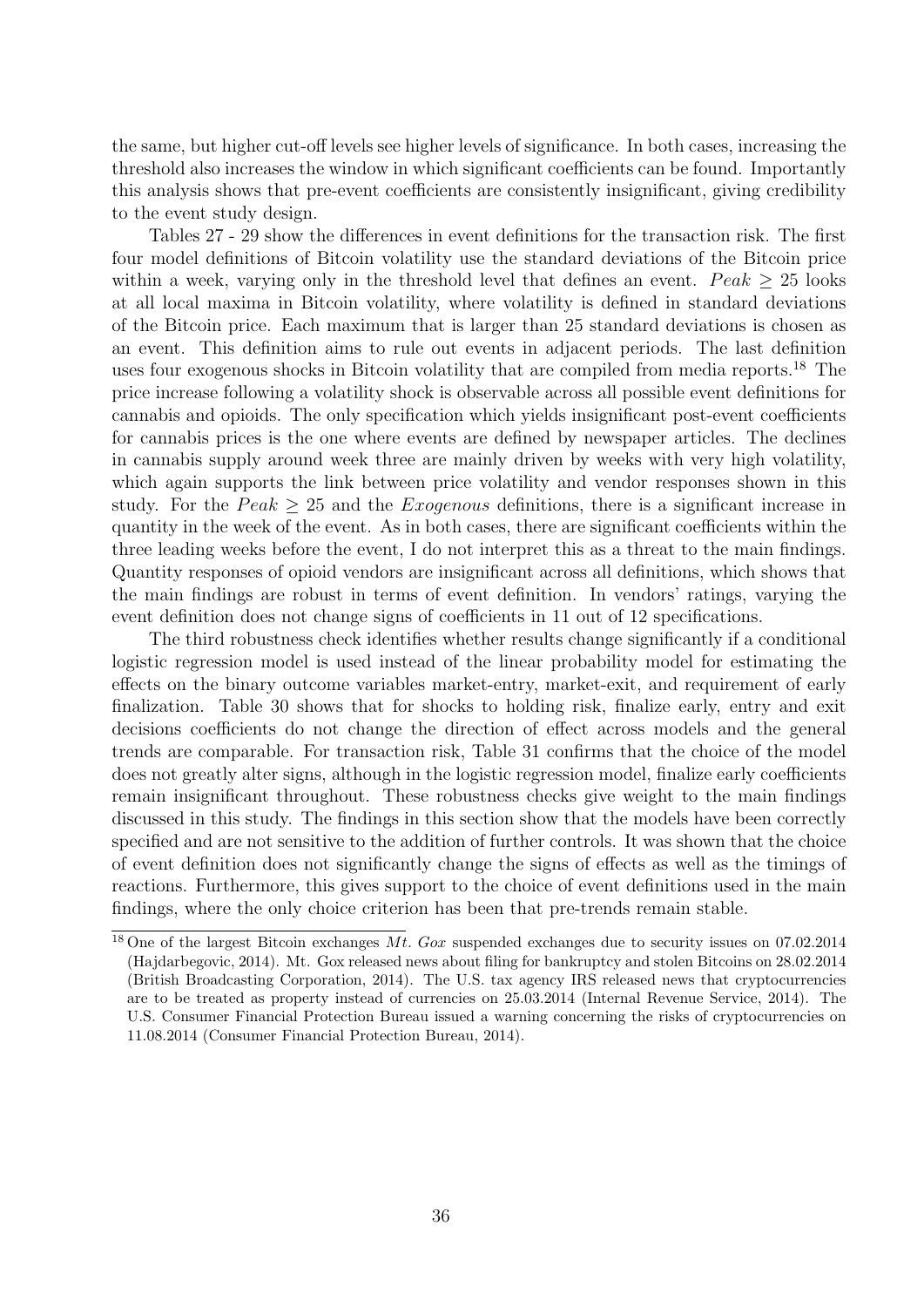# 9 Conclusion

I analyze the supply-side responses of production risk in a cryptomarket setting, where two primary sources of risk are established. Holding risk depends on the amount of goods currently held in stock, and transaction risk affects the value of all pending transactions. While reactions to both types of risk are generally similar, I find that only for holding risk there are significant quantity responses while the added risk premium and entry deterrence is higher for transaction risk.

I confirm results from previous studies that cryptomarket vendors significantly react to increased police activity, where I extend the literature by some novel contributions. Previous research focuses on the effects of single international police interventions like Operation Onymous. In contrast, I observe general police activity in the form of darknet market-related arrests in an event study design that supports a causal interpretation of results. Exploring multiple possible outcomes and their dynamic paths, I show that police intervention does not merely act as an entry deterrent but that the market significantly responds by an increase in price and quantity, with ratings dropping likely as a result of higher prices. Heterogeneity analysis for cannabis and opioid vendors provides evidence that sellers of these categories react differently in terms of response timing. While opioid vendors react faster than cannabis vendors, cannabis sellers show a delayed increase in quantity sold, which is interpreted as a reaction to the prior increase in market price.

My analysis broadens the understanding of cryptomarkets by identifying another source of risk for cryptomarket vendors that has, to my knowledge, not been discussed in the academic literature before. I show that darknet vendors change behavior after an increase in volatility of Bitcoin prices, the main currency used at the time on cryptomarkets. Following an increase in Bitcoin volatility, vendors are more likely to leave a market, and new vendors are effectively deterred. Interestingly, high levels of transaction risk are a stronger entry deterrent than holding risk, while for existing vendors, an increase in police activity leads to a higher share of market exits than Bitcoin volatility. After a shock to transaction risk, vendors respond with a price increase, where opioid vendors act one week faster than cannabis vendors and keep the prices on a higher level for an extended period. The finalize early tool is not a viable solution to either of these risks, as vendors do not significantly increase their use after a shock. I explain this by the fact that finalizing early requires high levels of trust by consumers, limiting the use to established and trusted vendors.

The results of this study may apply outside the setting of cryptomarkets. As the structure of markets and websites are similar to clear web marketplaces, this work also provides insights into how vendors react to holding and transaction risk in these markets. Results may even be applied to general economic activity where holding risk can be replaced with inventory cost and transaction risk with exchange rate volatility.

It is important to discuss two limitations to this study. First, in 2014-2015, cryptomarktes were a relatively recent phenomenon with platforms in their current form operating since 2011, which places the observation period of this thesis in the early period of cryptomarkets that goes together with strong growth trends and learning periods. While cryptomarket use is still growing, the learning effects might have led to vendors' adjustment to the setting-specific risk, which warrants further research with newer data. Second, the most crucial assumption made is that demand remains constant after a shock in holding or transaction risk, for which there does not exist a satisfactory way of validation given the available data.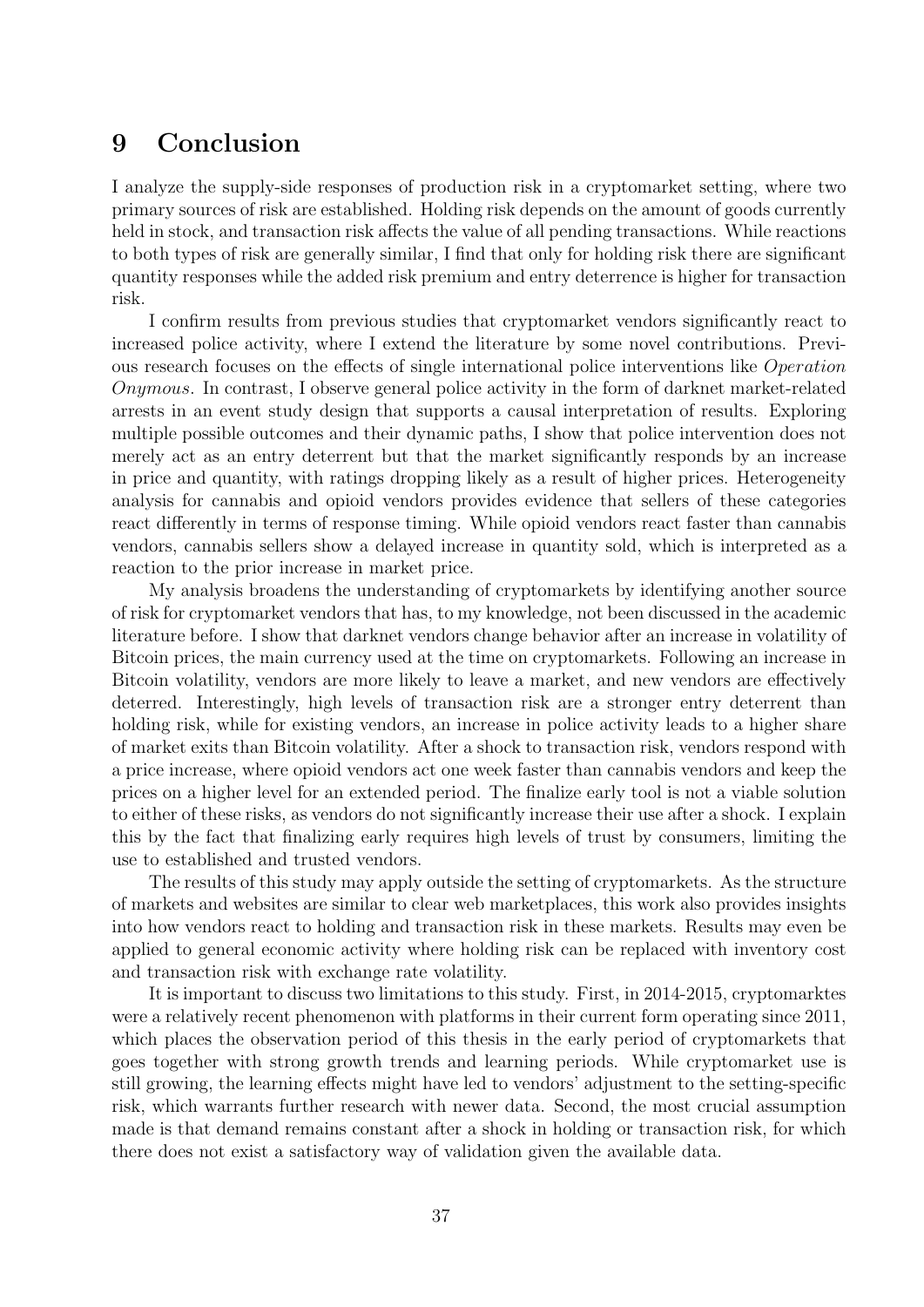Policymakers might be interested in this thesis's findings to learn about the effects and possible negative externalities of police intervention. There exists a deterring short-run effect of police intervention, yet against the backdrop of generally increasing numbers of sellers and buyers in the cryptomarket system, this means that police interventions fail to shut down long term growth trends. I show that increasing the level of arrests also leads to short-run increases in price. As vendors are effectively passing on the added risk to buyers in the form of higher prices, consumers' welfare will go down. As the substances sold have varying degrees of physical dependence, consumers might not be able to decrease demand, leaving remaining vendors unaffected, which implies that police intervention fails to hit the intended target. Furthermore, the data suggest that police interventions are just one of several comparable sources of risks on darknet markets that vendors are well aware of and are constantly adjusting to. The immediate price reactions hint towards the fact that criminals have found a way to pass on the increased risk, while the intended decrease in vendor-level quantity is not observable, where in the case of cannabis arrests even lead to a short-run increase.

My research can easily be extended to more recent years by starting one's own scraping procedures, given that cryptomarkets can be accessed by everyone. As this study focuses on short-run responses, a more extended observation period could give valuable information on the long-term effects of production risk on cryptomarkets.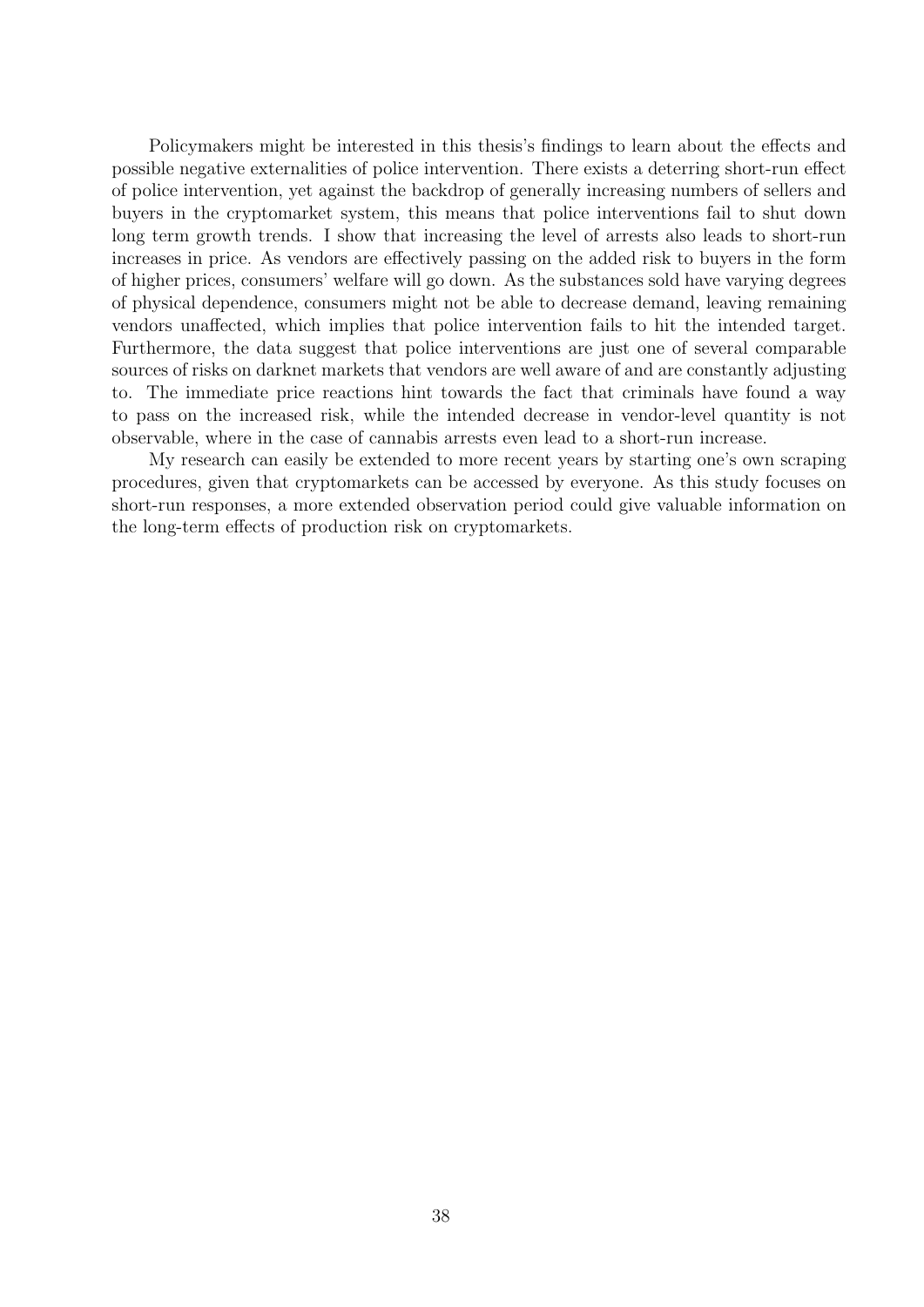# References

- Aldridge, J. and Décary-Hétu, D. (2014). Not an 'Ebay for drugs': The cryptomarket 'Silk Road' as a paradigm shifting criminal innovation. Available at SSRN 2436643 (2014).
- Aldridge, J. and Décary-Hétu, D. (2016). Cryptomarkets and the future of illicit drug markets. Internet and drug markets, EMCDDA insights, Publications Office of the European Union, Luxembourg, 23-30.
- Barratt, M. and Aldridge, J. (2016). Everything you always wanted to know about drug cryptomarkets<sup>\*</sup> (\*but were afraid to ask), *International Journal of Drug Policy* 35: 1–6.
- Becker, G. S. (1968). Crime and punishment: An economic approach, *Journal of Political* Economy **76** $(2)$ : 169–217.
- Bhaskar, V., Linacre, R. and Machin, S. (2019). The economic functioning of online drugs markets, Journal of Economic Behavior & Organization 159: 426–441.
- Böheim, R., Hackl, F. and Leitner, M. (2019). The impact of price adjustment costs on price dispersion in e-commerce, CESifo Working Paper Series, Vol. 7510 .
- Borusyak, K. and Jaravel, X. (2016). Revisiting event study designs. Available at SSRN 2826228 (2017).
- Boscarino, J. A., Rukstalis, M., Hoffman, S. N., Han, J. J., Erlich, P. M., Gerhard, G. S. and Stewart, W. F. (2010). Risk factors for drug dependence among out-patients on opioid therapy in a large US health-care system, Addiction 105(10): 1776–1782.
- Branwen, G. (2013). Darknet market mortality risks, [https://www.gwern.net/DNM-survi](https://www.gwern.net/DNM-survival) [val](https://www.gwern.net/DNM-survival). 09.04.2020.
- Branwen, G. (2015a). Darknet market arrests, 2011–2015, [https://www.gwern.net/DNM-a](https://www.gwern.net/DNM-arrests) [rrests](https://www.gwern.net/DNM-arrests). 08.01.2020.
- <span id="page-45-1"></span>Branwen, G., Christin, N., Décary-Hétu, D., Andersen, R. M., StExo, Presidente, E., Anonymous, Lau, D., Sohhlz, D. K., Cakic, V., Buskirk, V., Whom, McKenna, M. and Goode, S. (2015b). Dark Net Market archives, 2011-2015, <https://www.gwern.net/DNM-archives>.  $(2019-09-01)$ .
- <span id="page-45-0"></span>British Broadcasting Corporation (2014). MtGox bitcoin exchange files for bankruptcy, [http](https://www.bbc.com/news/technology-25233230) [s://www.bbc.com/news/technology-25233230](https://www.bbc.com/news/technology-25233230). 05.01.2020.
- Buxton, J. and Bingham, T. (2015). The rise and challenge of dark net drug markets. Global Drug Policy Observatory, Swansea.
- Christin, N. (2013). Traveling the Silk Road: A measurement analysis of a large anonymous online marketplace, Proceedings of the 22nd International Conference on World Wide Web, WWW '13, Association for Computing Machinery, New York, 213–224.
- CoinMarketCap (2020). Historical data for Bitcoin, [https://coinmarketcap.com/currenci](https://coinmarketcap.com/currencies/bitcoin) [es/bitcoin](https://coinmarketcap.com/currencies/bitcoin). 24.02.2020.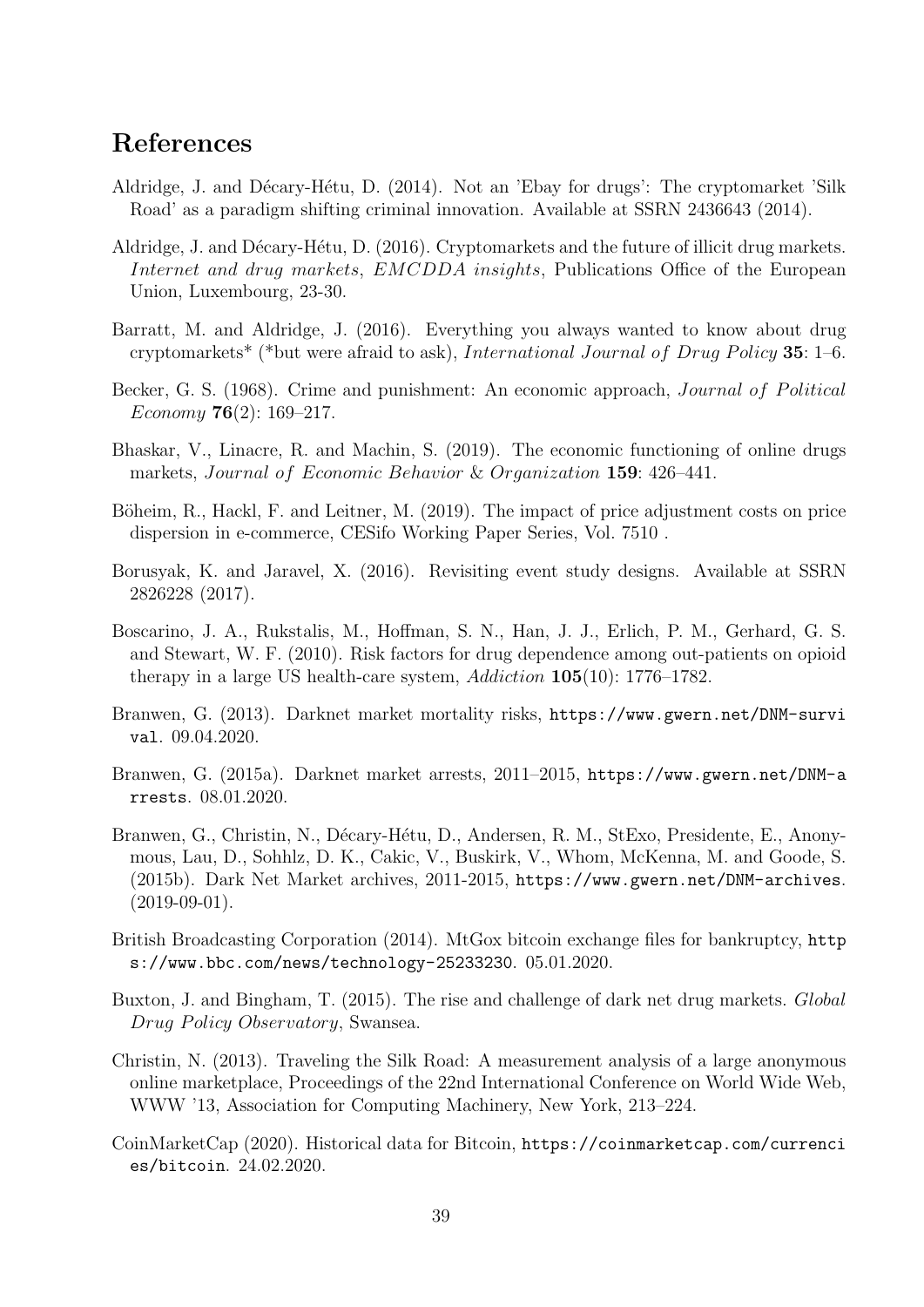- <span id="page-46-1"></span>Consumer Financial Protection Bureau (2014). CFPB warns consumers about bitcoin, [https://www.consumerfinance.gov/about-us/newsroom/cfpb-warns-consumers](https://www.consumerfinance.gov/about-us/newsroom/cfpb-warns-consumers-about-bitcoin) [-about-bitcoin](https://www.consumerfinance.gov/about-us/newsroom/cfpb-warns-consumers-about-bitcoin). 05.01.2020.
- De Balthasar, T. and Hernandez-Castro, J. (2017). An analysis of Bitcoin laundry services, in H. Lipmaa, A. Mitrokotsa and R. Matulevičius (eds), Secure IT Systems. NordSec 2017. Lecture Notes in Computer Science, Vol. 10674, Springer. 297-312.
- Décary-Hétu, D. and Giommoni, L. (2017). Do police crackdowns disrupt drug cryptomarkets? A longitudinal analysis of the effects of Operation Onymous, Crime, Law and Social Change  $67(1)$ : 55–75.
- Décary-Hétu, D. and Quessy-Doré, O. (2017). Are repeat buyers in cryptomarkets loyal customers? Repeat business between dyads of cryptomarket vendors and users, American Behavioral Scientist 61(11): 1341–1357.
- Decker, C. and Wattenhofer, R. (2014). Bitcoin transaction malleability and MtGox, in M. Kutyłowski and J. Vaidya (eds), Computer Security - ESORICS 2014. Lecture Notes in Computer Science, Vol. 8713, Springer.
- Duxbury, S. W. and Haynie, D. L. (2018). The network structure of opioid distribution on a darknet cryptomarket, Journal of Quantitative Criminology 34: 921–941.
- EMCDDA (2020). Penalties for drug law offences in europe at a glance. European monitoring centre for drugs and drug addiction., [https://www.emcdda.europa.eu/publications/to](https://www.emcdda.europa.eu/publications/topic-overviews/content/drug-law-penalties-at-a-glance_en) [pic-overviews/content/drug-law-penalties-at-a-glance\\_en](https://www.emcdda.europa.eu/publications/topic-overviews/content/drug-law-penalties-at-a-glance_en). 27.07.2020.
- Espinosa, R. (2019). Scamming and the reputation of drug dealers on darknet markets, International Journal of Industrial Organization 67: 102523.
- Europol (2017). Drugs and the darknet. perspectives for enforcement, research and policy, <https://www.europol.europa.eu>. 03.10.2020.
- Glaser, F., Zimmermann, K., Haferkorn, M., Weber, M. C. and Siering, M. (2014). Bitcoin asset or currency? Revealing users' hidden intentions, ECIS 2014, Tel Aviv.
- <span id="page-46-0"></span>Hajdarbegovic, N. (2014). Price drops as Mt. Gox blames bitcoin flaw for withdrawal delays, [https://www.coindesk.com/price-drops-mt-gox-blames-bitcoin-fla](https://www.coindesk.com/price-drops-mt-gox-blames-bitcoin-flaw-withdrawal-delays) [w-withdrawal-delays](https://www.coindesk.com/price-drops-mt-gox-blames-bitcoin-flaw-withdrawal-delays). 04.01.2020.
- Halaburda, H., Haeringer, G., Gans, J. S. and Gandal, N. (2020). The microeconomics of cryptocurrencies, NBER Working Paper 27477.
- Hill, K. (2014). Winklevosses, Bitcoin community shocked by arrest of BitInstant CEO Charlie Shrem, [https://www.forbes.com/sites/kashmirhill/2014/01/27/winklevoss](https://www.forbes.com/sites/kashmirhill/2014/01/27/winklevosses-bitcoin-community-shocked-by-arrest-of-bitinstant-ceo-charlie-shrem/?sh=419c80bd242d) [es-bitcoin-community-shocked-by-arrest-of-bitinstant-ceo-charlie-shrem/?sh](https://www.forbes.com/sites/kashmirhill/2014/01/27/winklevosses-bitcoin-community-shocked-by-arrest-of-bitinstant-ceo-charlie-shrem/?sh=419c80bd242d) [=419c80bd242d](https://www.forbes.com/sites/kashmirhill/2014/01/27/winklevosses-bitcoin-community-shocked-by-arrest-of-bitinstant-ceo-charlie-shrem/?sh=419c80bd242d). 04.08.2020.
- Holt, T. J., Smirnova, O., Chua, Y. T. and Copes, H. (2015). Examining the risk reduction strategies of actors in online criminal markets, *Global Crime* 16(2): 81–103.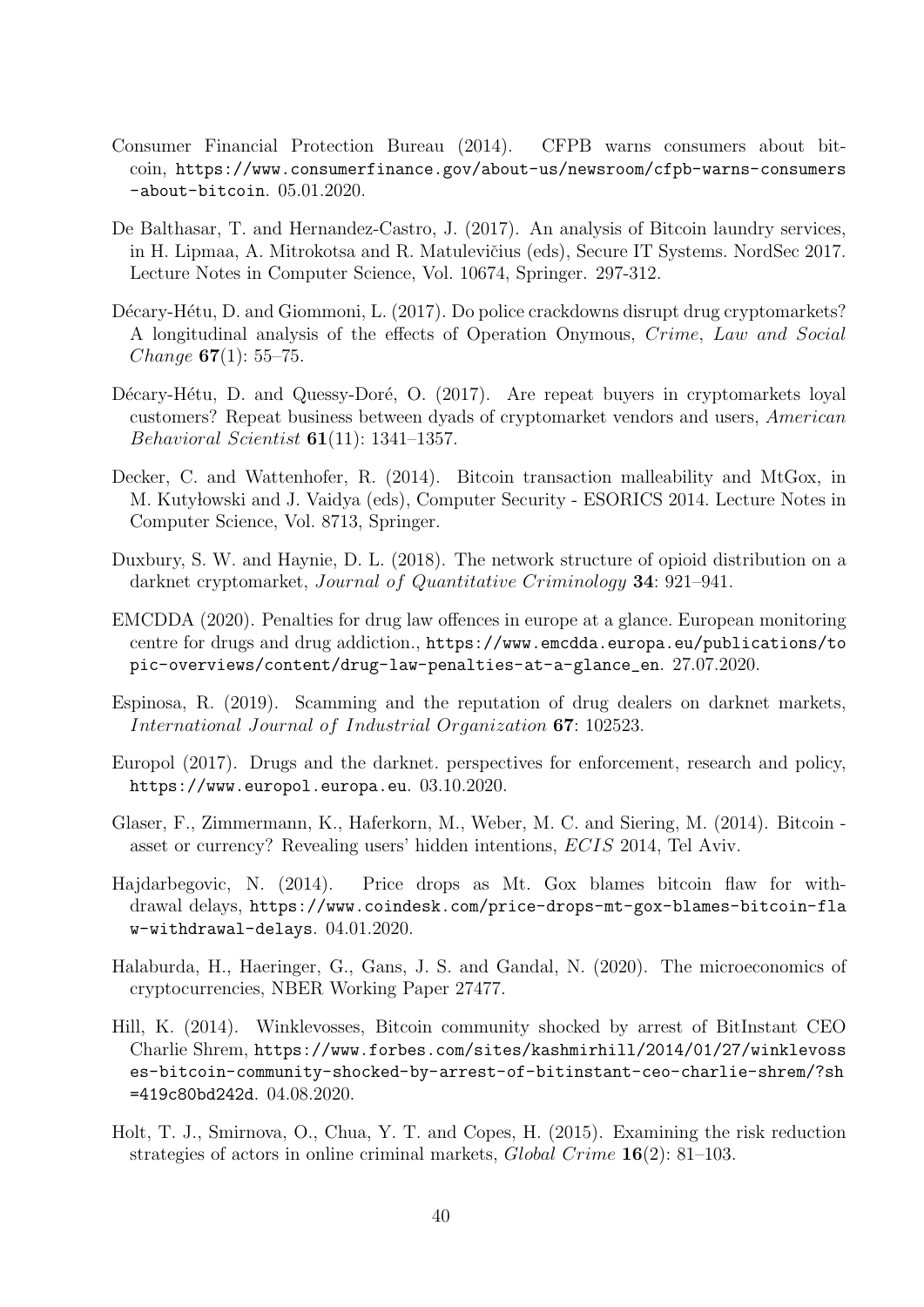- <span id="page-47-0"></span>Internal Revenue Service (2014). IRS virtual currency guidance: Virtual currency is treated as property for U.S. federal tax purposes, [https://www.irs.gov/newsroom/irs-virtual](https://www.irs.gov/newsroom/irs-virtual-currency-guidance) [-currency-guidance](https://www.irs.gov/newsroom/irs-virtual-currency-guidance). 05.01.2020.
- Janze, C. (2017). Are cryptocurrencies criminals best friends? Examining the co-evolution of Bitcoin and darknet markets, Americas Conference on Information Systems (AMCIS), August 2017 .
- Ju, L., Lu, T. J. and Tu, Z. (2016). Capital flight and Bitcoin regulation, International *Review of Finance* **16**(3): 445–455.
- Kim, Y. and Peterson, R. A. (2017). A meta-analysis of online trust relationships in ecommerce, Journal of Interactive Marketing 38: 44–54.
- Kristoufek, L. (2015). What are the main drivers of the Bitcoin price? Evidence from wavelet coherence analysis., PLoS ONE 10(4): e0123923 .
- Kruithof, K., Aldridge, J., Décary-Hétu, D., Sim, M., Dujso, E. and Hoorens, S. (2016). Internet-facilitated drugs trade: An analysis of the size, scope and the role of the Netherlands, RAND Corporation. [https://www.rand.org/pubs/research\\_reports/RR1607.ht](https://www.rand.org/pubs/research_reports/RR1607.html) [ml](https://www.rand.org/pubs/research_reports/RR1607.html). 07.01.2020.
- Lach, S. and Tsiddon, D. (1996). Staggering and synchronization in price-setting: Evidence from multiproduct firms, American Economic Review 86: 1175–96.
- Ladegaard, I. (2018). We know where you are, what you are doing and we will catch you: Testing deterrence theory in digital drug markets, The British Journal of Criminology 58(2): 414–433.
- Leland, H. E. (1972). Theory of the firm facing uncertain demand, American Economic Review 62(3): 278–291.
- Lopez-Quintero, C., de los Cobos, J. P., Hasin, D. S., Okuda, M., Wang, S., Grant, B. F. and Blanco, C. (2011). Probability and predictors of transition from first use to dependence on nicotine, alcohol, cannabis, and cocaine: Results of the national epidemiologic survey on alcohol and related conditions (nesarc), Drug and Alcohol Dependence  $115(1)$ : 120 – 130.
- Macrotrends LLC (2021). Euro dollar exchange rate (eur usd) historical chart, [https://www.](https://www.macrotrends.net/2548/euro-dollar-exchange-rate-historical-chart) [macrotrends.net/2548/euro-dollar-exchange-rate-historical-chart](https://www.macrotrends.net/2548/euro-dollar-exchange-rate-historical-chart). 09.03.2021.
- Moeller, K., Munksgaard, R. and Demant, J. (2017). Flow my FE the vendor said: Exploring violent and fraudulent resource exchanges on cryptomarkets for illicit drugs, American Behavioral Scientist 61(11): 1427–1450.
- Moore, T. and Christin, N. (2013). Beware the middleman: Empirical analysis of Bitcoinexchange risk, in A.-R. Sadeghi (ed.), Financial Cryptography and Data Security, Springer, Berlin, Heidelberg, pp. 25–33.
- Mounteney, J., Oteo, A. and Griffiths, P. (2016). The internet and drug markets: Shining a light on these complex and dynamic systems, in: The internet and drug markets, European Monitoring Centre for Drugs and Drug Addiction (EMCDDA), Lisbon.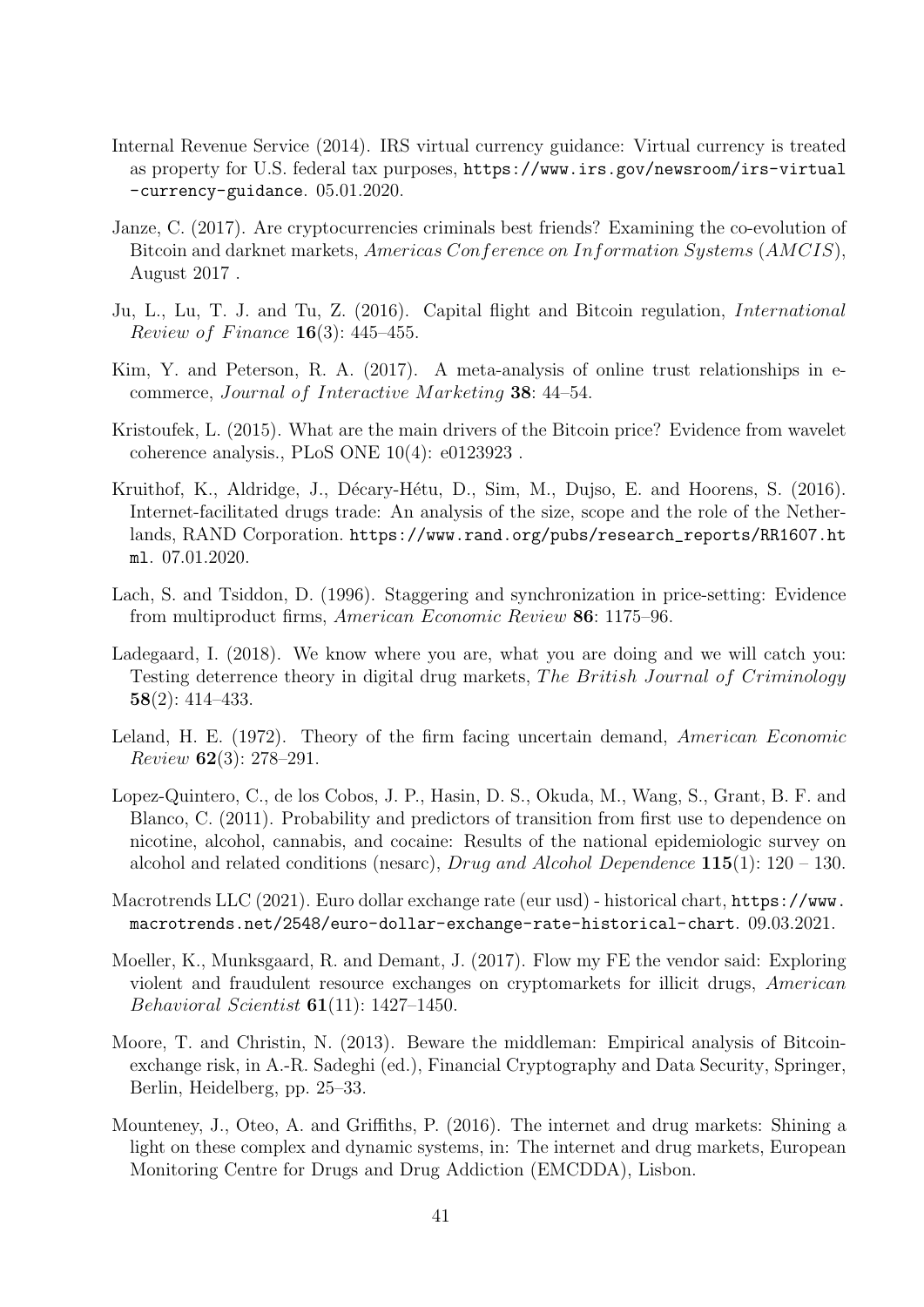- Nagin, D. S. (1998). Criminal deterrence research at the outset of the twenty-first century, Crime and Justice 23: 1–42.
- Nagin, D. S. (2013). Deterrence in the twenty-first century, Crime and Justice 42: 199–263.
- Nakamoto, S. (2008). Bitcoin: A peer-to-peer electronic cash system, https://pdos.csail.mit.edu/6.824/papers/bitcoin.pdf.
- O'Driscoll, A. (2018). How to buy and pay with Bitcoin anonymously, [https://www.compar](https://www.comparitech.com/crypto/buy-pay-with-bitcoin-anonymously) [itech.com/crypto/buy-pay-with-bitcoin-anonymously](https://www.comparitech.com/crypto/buy-pay-with-bitcoin-anonymously). 02.09.2020.
- Paquet-Clouston, M., Décary-Hétu, D. and Morselli, C. (2018). Assessing market competition and vendors' size and scope on AlphaBay, *International Journal of Drug Policy*  $54$ : 87 – 98.
- Patterson, E. (2021). Penalties and sentencing, [https://drugabuse.com/addiction/drug](https://drugabuse.com/addiction/drug-abuse/penalties/) [-abuse/penalties/](https://drugabuse.com/addiction/drug-abuse/penalties/). 08.03.2021.
- Phelps, A. and Watt, A. (2014). I shop online recreationally! Internet anonymity and Silk Road enabling drug use in Australia, *Digital Investigation*  $11(4)$ : 261 – 272.
- Reiman, A., Welty, M. and Solomon, P. (2017). Cannabis as a substitute for opioid-based pain medication: Patient self-report, Cannabis and Cannabinoid Research 2(1): 160–166.
- Reuter, P. and Kleiman, M. A. R. (1986). Risks and prices: An economic analysis of drug enforcement, Crime and Justice 7: 289–340.
- Rhumorbarbe, D., Staehli, L., Broséus, J., Rossy, Q. and Esseiva, P. (2016). Buying drugs on a darknet market: A better deal? Studying the online illicit drug market through the analysis of digital, physical and chemical data, Forensic Science International 267: 173-182.
- Sandmo, A. (1971). On the theory of the competitive firm under price uncertainty, American *Economic Review* **61**(1): 65–73.
- Tzvetkova, M., Pardal, M., Disley, E., Rena, A., Talic, S. and Forberger, S. (2016). Strategies for a risky business: How drug dealers manage customers, suppliers and competitors in italy, slovenia and germany, *International Journal of Drug Policy* 31: 90–98.
- Van Buskirk, J., Bruno, R., Dobbins, T., Breen, C., Burns, L., Naicker, S. and Roxburgh, A. (2017). The recovery of online drug markets following law enforcement and other disruptions, Drug and Alcohol Dependence 173: 159–162.
- Van Slobbe, J. (2016). The drug trade on the deep web: a law enforcement perspective, in: The internet and drug markets, European Monitoring Centre for Drugs and Drug Addiction (EMCDDA), Lisbon.
- Wambach, A. (1999). Bertrand competition under cost uncertainty, International Journal of Industrial Organization  $17(7)$ : 941 – 951.
- Winstock, A., Barratt, M., Maier, L., Aldridge, A., Zhuparris, A., Davies, E., Hughes, C., Johnson, M., Kowalski, M. and Ferris, J. (2019). Global Drug Survey (GDS) 2019 Key findings report, <https://www.globaldrugsurvey.com/gds-2019>.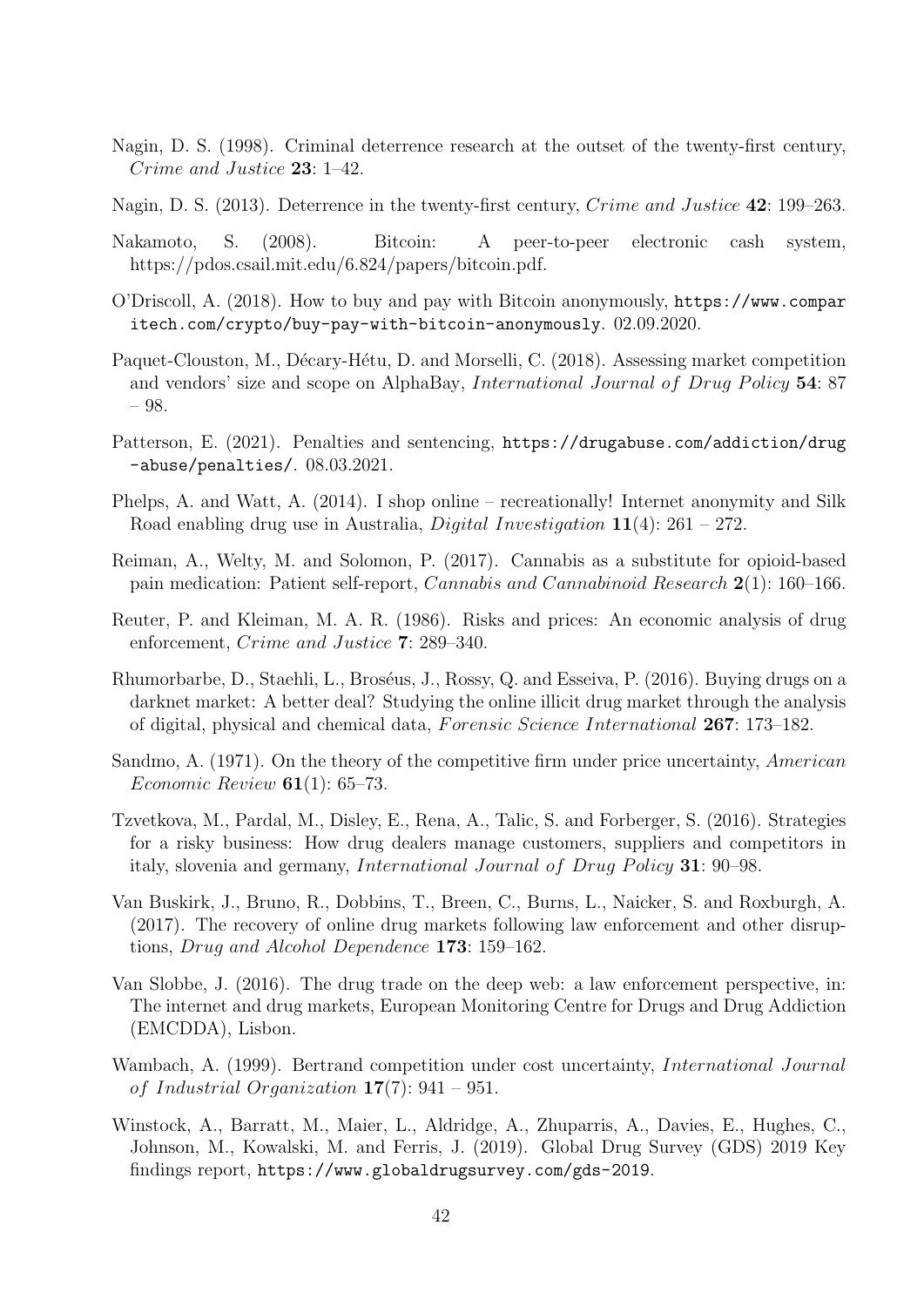# Appendices

# A Data Pre-processing

The data provided by [Branwen et al.](#page-45-1) [\(2015b\)](#page-45-1) offers a unique look into the supply side of the online drug trade, and I am grateful that the authors made the dataset publicly available for research purposes. Still, the raw data required an extensive amount of pre-processing in order to be useable for this study. This section describes how data was cleaned, explains how variables were constructed, and discusses the relevant assumptions made in the process.

## A.1 Data cleaning

The dataset contains several outliers that need to be accounted for. First, flooding the market with countless identical offers is a common advertising practice observed on the eight markets. This behavior potentially leads to an overestimation of supplied quantities. In order to address this problem, I aggregate the number of listings at the vendor-day level, mark vendor-days above the 99th percentile of listings as spam, and omit these observations.

Second, vendors sometimes used listings purely to inform their customers. The description would then include a message about new products or information about when vendors are on holiday. In many cases, vendors used unrealistically high prices, presumably so that no one can remove the message by starting a transaction or in order to appear on top of the listings when sorting for price in descending order. I address both of these issues by omitting vendor-days where prices are above their 99th percentile. Some vendors seem to confuse microgram with milligram, resulting in absurdly high USD/g prices, or vendors ask outright unbelievably high prices compared to street prices.

In order to further detect outliers in terms of price, I use data on retail prices of drugs between 2014 and 2015 provided by the United Nations Office on Drugs and Crime (2015) as a rough guideline.[19](#page-49-0) Maximum prices for cannabis-type drugs in 2015 are reported as  $63.5 \text{ USD/g (USA, 2015), } 49.5 \text{ USD/g (Western and Central Europe, 2014), and } 45.1 \text{ USD/g}$ (Oceania, 2014). Maximum prices for opioids are 450 USD/g (USA, 2014), 266.3 USD/g (Western and Central Europe, 2014), and 827.81 USD/g (Oceania, 2014). Taking the US prices as the basic level, I allow for additional headroom by multiplying this threshold by five in order to set a limit for reasonable prices. Therefore, 300 USD/g for cannabis and 2250  $\text{USD/g}$  for opioids are chosen as upper price limits. All prices above these thresholds are considered outliers and are treated as missing values. Inspecting the descriptions of these products confirms that these are mostly messages, sold-out listings, or outright unrealistic prices that hint towards an error on the side of the vendor.

Third, the scraping process was incomplete on some days. The scraping process can stop due to multiple reasons, most likely because the internet connection or the market server timed out [\(Branwen et al., 2015b\)](#page-45-1), where the latter is a common occurrence for darknet markets. Even though I am mostly interested in vendor level data, this is important because, on days where markets have been successfully scraped, a quantity of 0 is assigned if a vendor was not listing any products. I assume that incomplete scrapes occur randomly and that the scraped

<span id="page-49-0"></span> $19$  The price data from was retrieved from the United Nations' Retail drug price and purity level available at https://dataunodc.un.org/data/drugs/Retail drug price and purity level.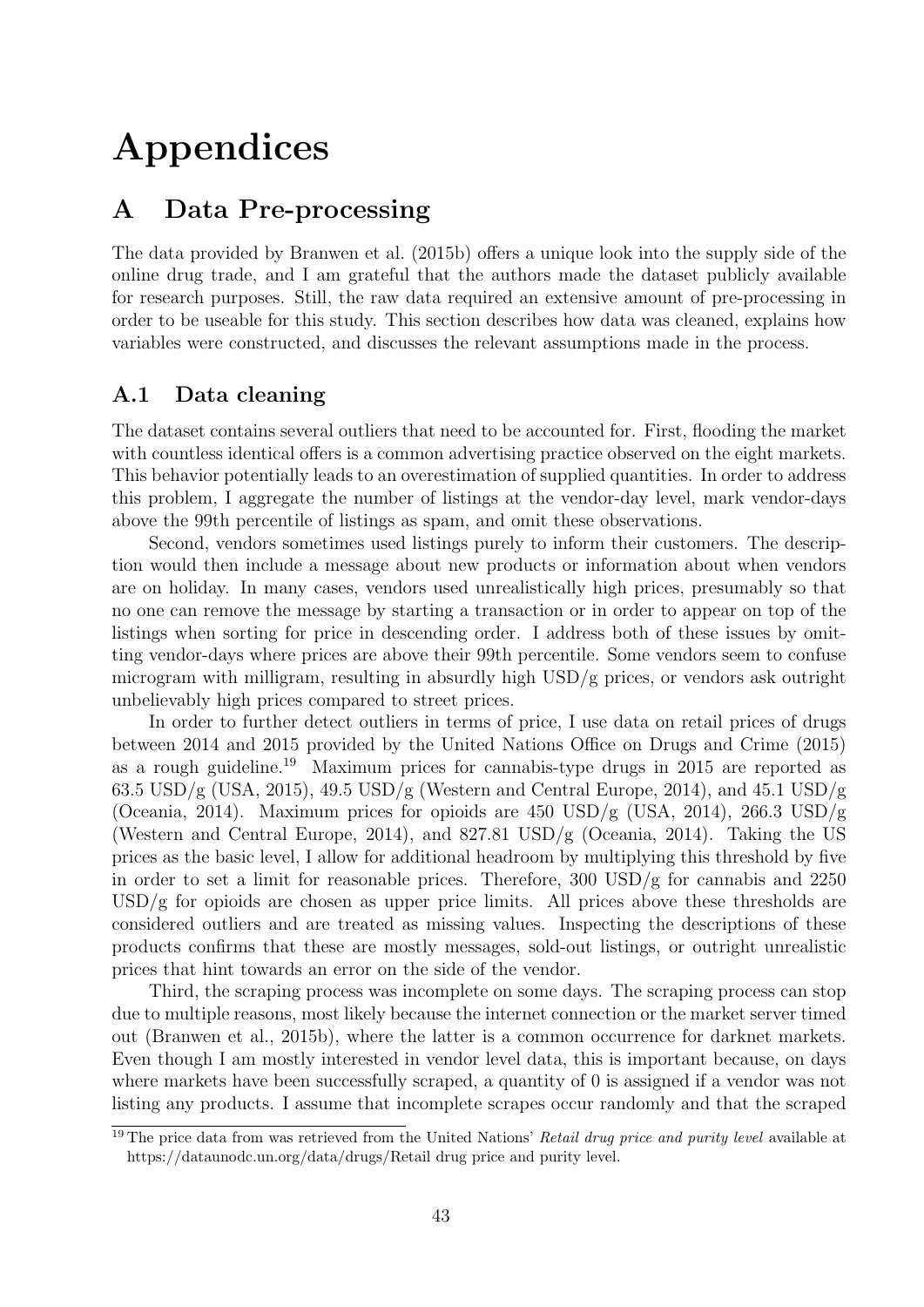listings I retrieve are also selected randomly, rather than in a specific order. Therefore, price and rating are still representative, but a missing value must be assigned to quantity for days of incomplete scrapes. I identify incomplete scrapes by looking at the number of listings per day and market. A market-day combination counts as an incomplete scrape if the number of listings is at least 15% lower than the average amount over a window of  $\pm$  15 days.

<span id="page-50-0"></span>

Figure 11: Scraped weeks

Notes: This figure shows availability of samples across markets and weeks, where red squares indicate that there exists at least one scrape of a certain market in this week.

Another related problem was that scrapes do not exist for each market-day combination, which can be a major issue in analyzing a vendor panel. To see why, suppose a vendor is active on two markets, where she offers consistently high quantities on market A and low quantities on market B and her real supply amounts to the sum quantities sold on A and B. However, if only market B is scraped on a particular day, it would seem as if she now reduced supply even though, in reality, she offered the same amount. The best tool available to tackle this issue is to aggregate data on week level in order to mitigate the impact of these fluctuations and to control for which market was scraped in each week. Figure [11](#page-50-0) shows the weeks for which there exists at least one scrape per server. While  $Aqora$  and  $Dream$  Market are active across the entirety of the observation period, Evolution and Silk Road 2.0 are closed within the sampling period, and the rest only enters the darknet (or starts getting scraped) in the last quarter of 2014.

#### A.2 Construction of variables

Section [4](#page-17-0) describes the general construction of outcome variables in the dataset, while this section gives additional information that went into the design of the vendor panel. In order to estimate category-wise treatment effects, it was necessary to construct drug categories that are applicable across markets. Unfortunately, there are no uniform categories across markets, so I choose the eleven categories from *Alphabay*, which happen to be the most common ones across markets. I divide the listings into benzodiazepine, cannabis, dissociatives, ecstasy, opioids, fentanyl, prescription drugs, psychedelics, steroids, stimulants, weight loss, and other, although in the final study, I only analyze cannabis and opioids. Most other categories are too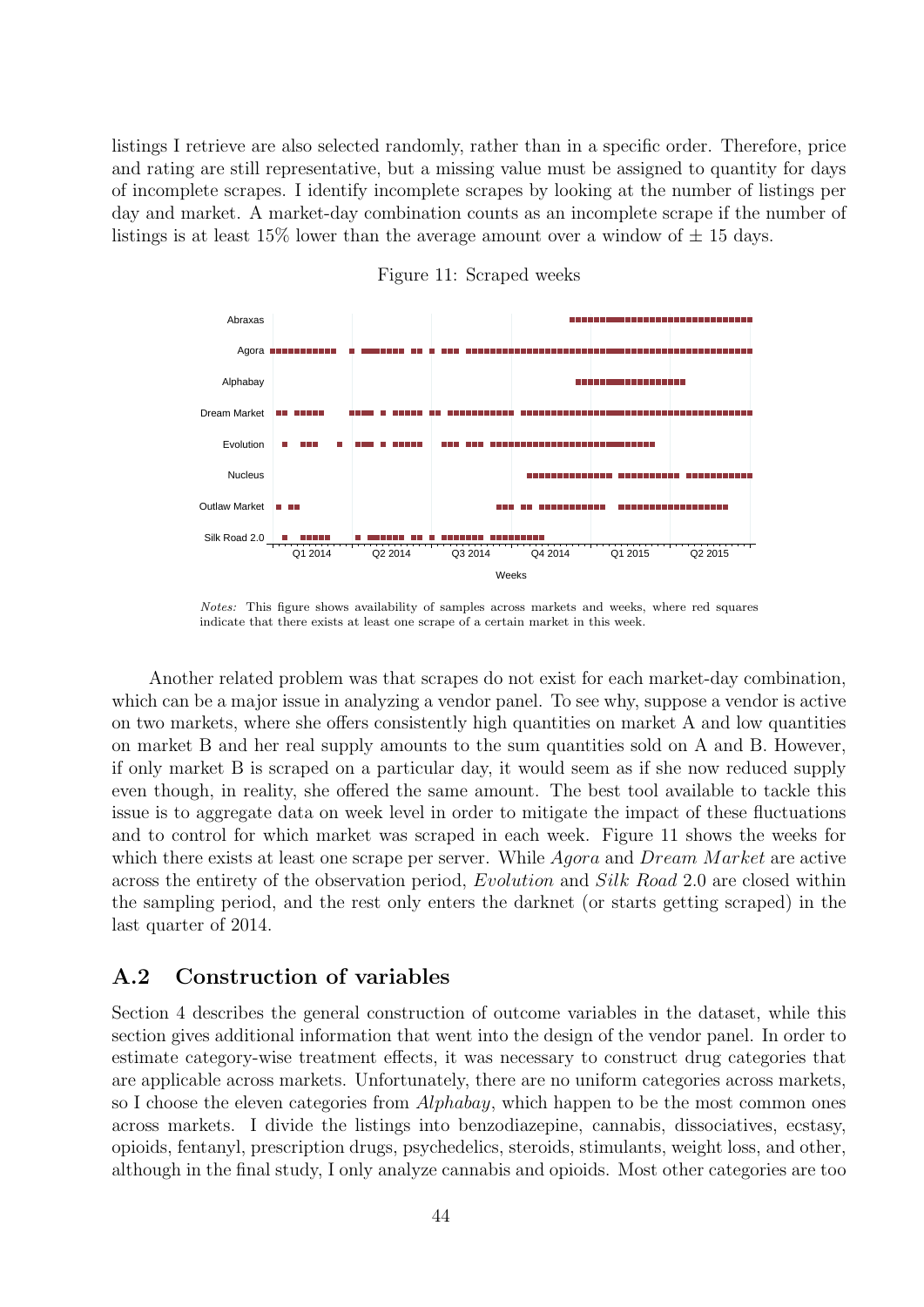small and show too much variance across time to be considered here. Fentanyl was removed from the opioid category as amounts were consistently listed for unreasonably high prices given the amount sold. In order to classify listings the same way across markets, I generate a dictionary with keywords that occur most frequently in product descriptions. To classify products, this process is repeated for each category, and keywords are checked manually for relevance before the list is applied to each marketplace.

Similar to categories, I establish a dictionary of country names for each region. I choose the location of the vendor as the definition of region. In case there is no information on the vendor's home country, I use information on the accepted countries of destination. Constructing a vendor panel of multiple markets makes it necessary to match vendors across servers. I use the vendor's online pseudonym and apply case insensitive matching. Ignoring differences between lower and upper case characters is a strong choice that I take because different servers might allow for different naming rules or conventions. Finally, I remove all  $#$  characters from names, as they are sometimes used to format names.

As far as quantities are concerned, I choose not to use the standard approach in the literature of using the number of listings as a proxy. The more accurate way is to use the exact amount of grams or milliliters that a listing contains. This approach allows for more accurate analysis because vendors often vary the weight of drugs on the listing level rather than making new listings. In any case, if the vendor chooses to increase listings, she automatically increases the amount of grams as well, which results in a more reliable measure of quantity.

Unfortunately, the scraping procedure does not extract this weight information. I extract information about quantity measured in gram or milliliter units from the descriptions of listings. An exemplary listing description would read "50 Pills Xanax x 1 mg". I first search for regular expressions that contain a number as well as a related keyword, where the algorithm would find, in this case, "1" and "Mg". I then search for common quantity multipliers like "50 Pills" in order to correctly assign a quantity of 0.05 grams. I used different methods to check whether this algorithm works as intended.

For most markets, about 80% of cannabis and 90% of opioid listings have information about quantity in their product description. Outlaw Market and Silkroad 2.0 are outliers for both categories with cannabis rates of  $10\%$  and  $21\%$ , and opioid rates of  $57\%$  and  $51\%$ , respectively. Markets use different ways to express vendor ratings by either giving 1 out of 5 points or a percentage. To construct a variable that can be used in the aggregated sample, I normalize all ratings between 0 and 1 in each market.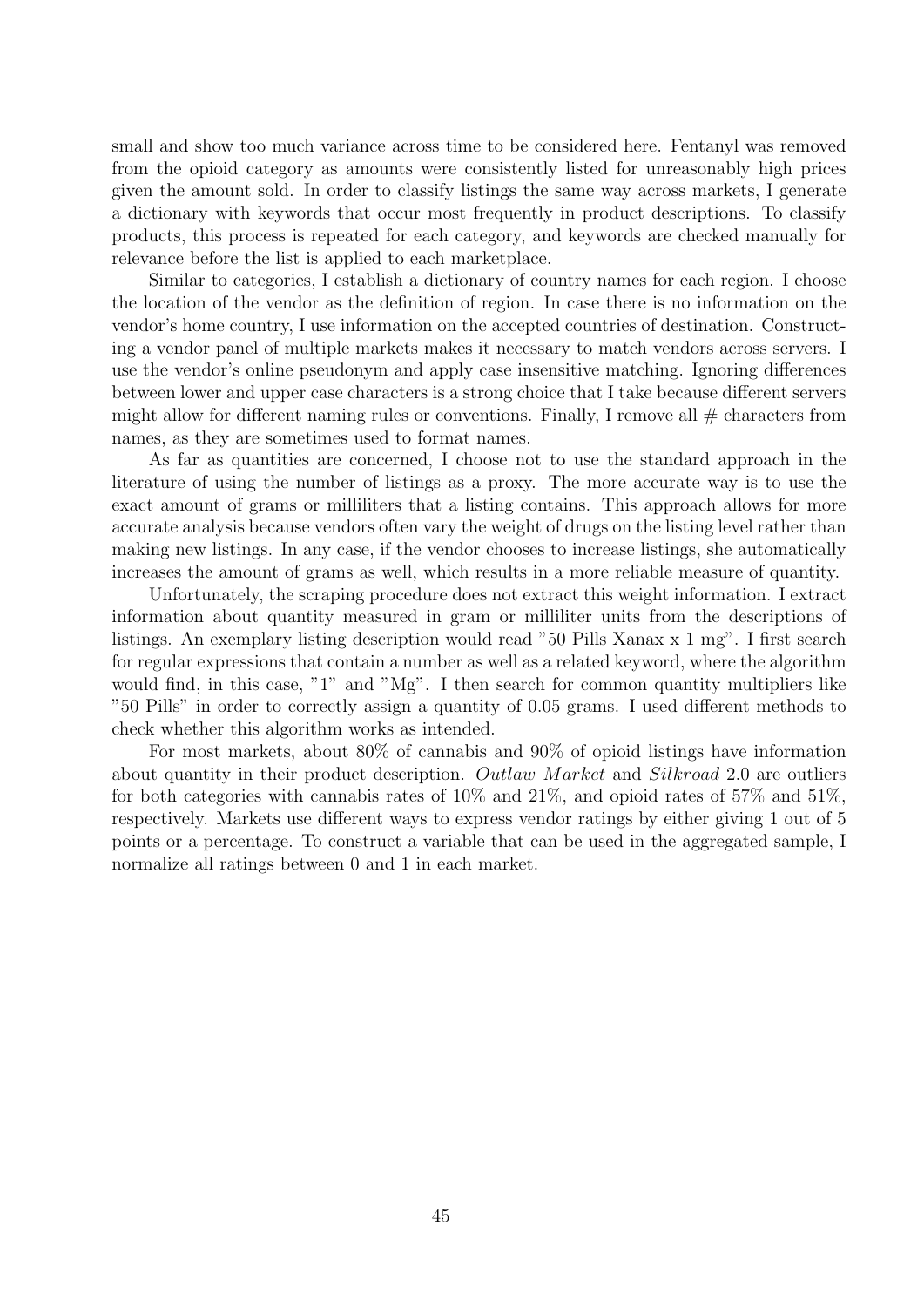## B Event definitions finalize early

The finalize early variable is only available on Evolution and Nucleus markets and can only be observed as of August 2014 (2014w33), which requires different event definitions compared to the other outcome variables that are spread out over the observation period. Using threshold values of seven weekly arrests and a Bitcoin volatility of 35 standard deviations would only leave four out of six holding risk events and zero transaction risk events as Bitcoin volatility was highest in early 2014. To make the analysis comparable, I lower the threshold for holding risk events to five arrests and the threshold for transaction risk events to 20 standard deviations. This procedure leads to six arrest events and four volatility events, shown in Panels (a) and (c) of Figure [12,](#page-52-0) where grey-dashed lines indicate periods where the finalize early variable cannot be observed. The interpretation of Panels (b) and (d) is analogous to the discussion in Section [5.](#page-22-0)

<span id="page-52-0"></span>

Figure 12: Event definitions for finalize early

Notes: This figure visualizes the criteria for the event definitions. Panels (a) and (c) show the development of arrests and Bitcoin volatility over the observation period. Using the cut-off levels shown as red lines, I define six shocks to holding risk and four shocks to transaction risk. Panels (b) and (d) aggregate these events by taking the mean over arrests and volatility relative to the event timing for a period of seven weeks before and after the shock.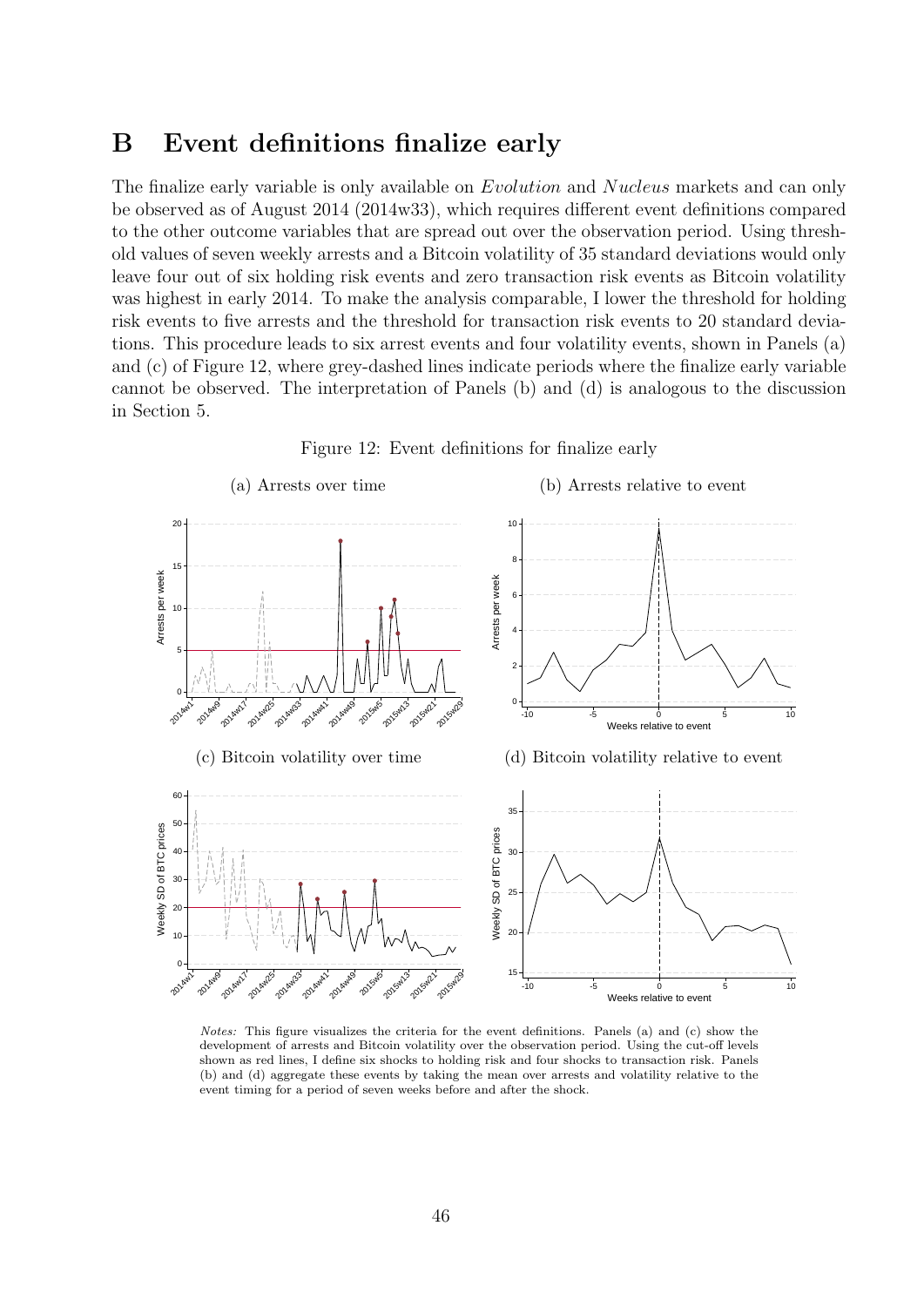# <span id="page-53-1"></span><span id="page-53-0"></span>C Additional tables and graphs

## C.1 Heterogeneous effects

|                   |                 |               | Cannabis         |                  |                  |                 |               | Opioids          |                  |                   |
|-------------------|-----------------|---------------|------------------|------------------|------------------|-----------------|---------------|------------------|------------------|-------------------|
|                   | (1)<br>Baseline | (2)<br>Europe | (3)<br>N.America | (4)<br>Australia | (5)<br>Worldwide | (6)<br>Baseline | (7)<br>Europe | (8)<br>N.America | (9)<br>Australia | (10)<br>Worldwide |
| Pre-event weeks:  |                 |               |                  |                  |                  |                 |               |                  |                  |                   |
| $-7$              | 0.283           | 0.133         | $-0.257$         | 2.848*           | 0.269            | $15.441**$      | 11.592        | 17.934           | $-4.147$         | $56.670***$       |
|                   | (0.282)         | (0.305)       | (0.491)          | (1.494)          | (1.149)          | (7.045)         | (10.562)      | (11.857)         | (29.318)         | (15.199)          |
| $-6$              | 0.229           | 0.069         | $-0.281$         | $3.232**$        | 1.190            | 1.066           | $-7.649$      | 9.207            | $-21.096$        | 35.725**          |
|                   | (0.232)         | (0.280)       | (0.377)          | (1.285)          | (0.941)          | (6.911)         | (10.738)      | (12.431)         | (31.518)         | (14.289)          |
| $-5$              | 0.085           | $-0.013$      | 0.025            | 0.673            | 0.611            | 0.937           | 2.388         | 2.755            | $-50.064**$      | $27.657***$       |
|                   | (0.182)         | (0.244)       | (0.264)          | (0.928)          | (1.199)          | (4.907)         | (7.400)       | (8.283)          | (22.699)         | (9.592)           |
| $-3$              | $-0.170$        | $-0.219$      | $-0.125$         | 1.886*           | $-1.451$         | 0.793           | $-11.449$     | 8.804            | $-0.367$         | 2.967             |
|                   | (0.183)         | (0.234)       | (0.265)          | (1.134)          | (1.527)          | (5.004)         | (7.430)       | (8.603)          | (20.556)         | (14.384)          |
| $-2$              | $-0.199$        | $-0.290$      | $-0.365$         | 0.915            | $-1.978***$      | 1.376           | $-17.745*$    | 15.482           | 15.348           | $-3.867$          |
|                   | (0.252)         | (0.281)       | (0.478)          | (1.247)          | (0.670)          | (6.056)         | (9.494)       | (9.630)          | (30.470)         | (13.629)          |
| $-1$              | 0.001           | $-0.041$      | 0.080            | 0.634            | $-1.956***$      | $-3.665$        | $-3.236$      | 8.476            | 15.389           | $-9.956$          |
| Post-event weeks: | (0.252)         | (0.311)       | (0.457)          | (1.236)          | (0.505)          | (6.037)         | (8.913)       | (11.031)         | (22.770)         | (10.708)          |
| 0                 | $-0.159$        | $-0.077$      | $-0.082$         | 0.989            | $-3.847***$      | $-0.346$        | 8.032         | $-0.090$         | 23.894           | $-8.641$          |
|                   | (0.221)         | (0.331)       | (0.365)          | (1.219)          | (0.760)          | (6.398)         | (9.706)       | (11.306)         | (30.183)         | (16.224)          |
| $\mathbf{1}$      | 0.203           | $-0.145$      | 0.351            | 1.343            | $-3.425***$      | $19.867***$     | $22.403*$     | 19.779*          | 63.040*          | $-13.166$         |
|                   | (0.230)         | (0.255)       | (0.417)          | (1.140)          | (1.261)          | (7.085)         | (11.600)      | (11.874)         | (33.465)         | (19.820)          |
| $\overline{2}$    | 0.326           | 0.096         | 0.332            | $-0.042$         | $-2.292*$        | $19.424***$     | 15.020        | 25.078*          | $72.826**$       | $-39.961**$       |
|                   | (0.286)         | (0.427)       | (0.500)          | (1.119)          | (1.215)          | (7.989)         | (12.049)      | (15.168)         | (34.725)         | (15.697)          |
| 3                 | 0.314           | 0.159         | 0.077            | 0.453            | $-1.536$         | 7.267           | 15.131        | 4.392            | 59.192           | $-43.244$ **      |
|                   | (0.242)         | (0.265)       | (0.455)          | (1.158)          | (1.179)          | (8.602)         | (11.792)      | (16.769)         | (37.131)         | (20.231)          |
| $\overline{4}$    | $0.812***$      | $0.783**$     | 0.502            | 1.246            | $-1.860$         | 11.058          | 22.288*       | $-4.836$         | 95.323**         | $-41.200$         |
|                   | (0.285)         | (0.323)       | (0.523)          | (1.312)          | (1.329)          | (8.961)         | (12.140)      | (16.621)         | (41.132)         | (25.052)          |
| 5                 | $0.575*$        | 0.081         | 0.632            | 0.438            | $-1.298$         | 1.612           | 0.324         | $-10.817$        | 61.359           | $-30.321$         |
|                   | (0.327)         | (0.289)       | (0.632)          | (1.448)          | (1.691)          | (9.933)         | (14.530)      | (18.726)         | (46.094)         | (21.937)          |
| 6                 | $-0.170$        | $-0.557*$     | $-0.022$         | $-0.177$         | $-2.625$         | $-13.178$       | $-16.164$     | $-25.733$        | 0.425            | $-33.205$         |
|                   | (0.344)         | (0.296)       | (0.696)          | (1.469)          | (1.669)          | (10.248)        | (12.313)      | (20.273)         | (51.162)         | (26.675)          |
| $\overline{7}$    | $-0.567$        | $-0.144$      | $-1.276*$        | $-2.924*$        | $-1.237$         | $-9.241$        | $-5.716$      | $-9.300$         | $-24.888$        | $-42.795$         |
|                   | (0.366)         | (0.390)       | (0.734)          | (1.495)          | (1.583)          | (11.015)        | (11.964)      | (20.606)         | (66.999)         | (26.385)          |
| Constant          | $1.422***$      | 0.834         | $2.883**$        | $-0.552$         | $4.263**$        | 5.938           | 11.476        | $-18.484$        | 51.974           | $-15.293$         |
|                   | (0.483)         | (0.514)       | (1.127)          | (1.405)          | (1.949)          | (11.700)        | (11.063)      | (27.454)         | (47.521)         | (35.259)          |
| Market controls   | Yes             | Yes           | Yes              | Yes              | Yes              | Yes             | Yes           | Yes              | Yes              | Yes               |
| Observations      | 35,237          | 13,463        | 14,229           | 2,145            | 2,324            | 17,225          | 5,347         | 6,982            | 1,367            | 1,311             |
| Mean of dep. var. | 16.79           | 13.79         | 19.18            | 20.94            | 16.37            | 468.20          | 330.44        | 567.98           | 782.77           | 303.90            |
| R-squared         | 0.004           | 0.006         | 0.010            | 0.068            | 0.050            | 0.006           | 0.020         | 0.011            | 0.057            | 0.225             |

Table 4: Heterogeneous effects of shocks to holding risk by region. Dep.var.: Price in USD/g

Notes: The fourth week before the event is used as the base period. Market controls are binary variables that indicate if the vendor was active on the eight observed markets. The mean of the dependent variable refers to the base period. Robust standard errors are clustered on the vendor level and shown inparentheses. Stars indicate statistical significance levels: \* p  $< 0.10$  \*\* p  $< 0.05$  \*\*\* p  $< 0.01$ .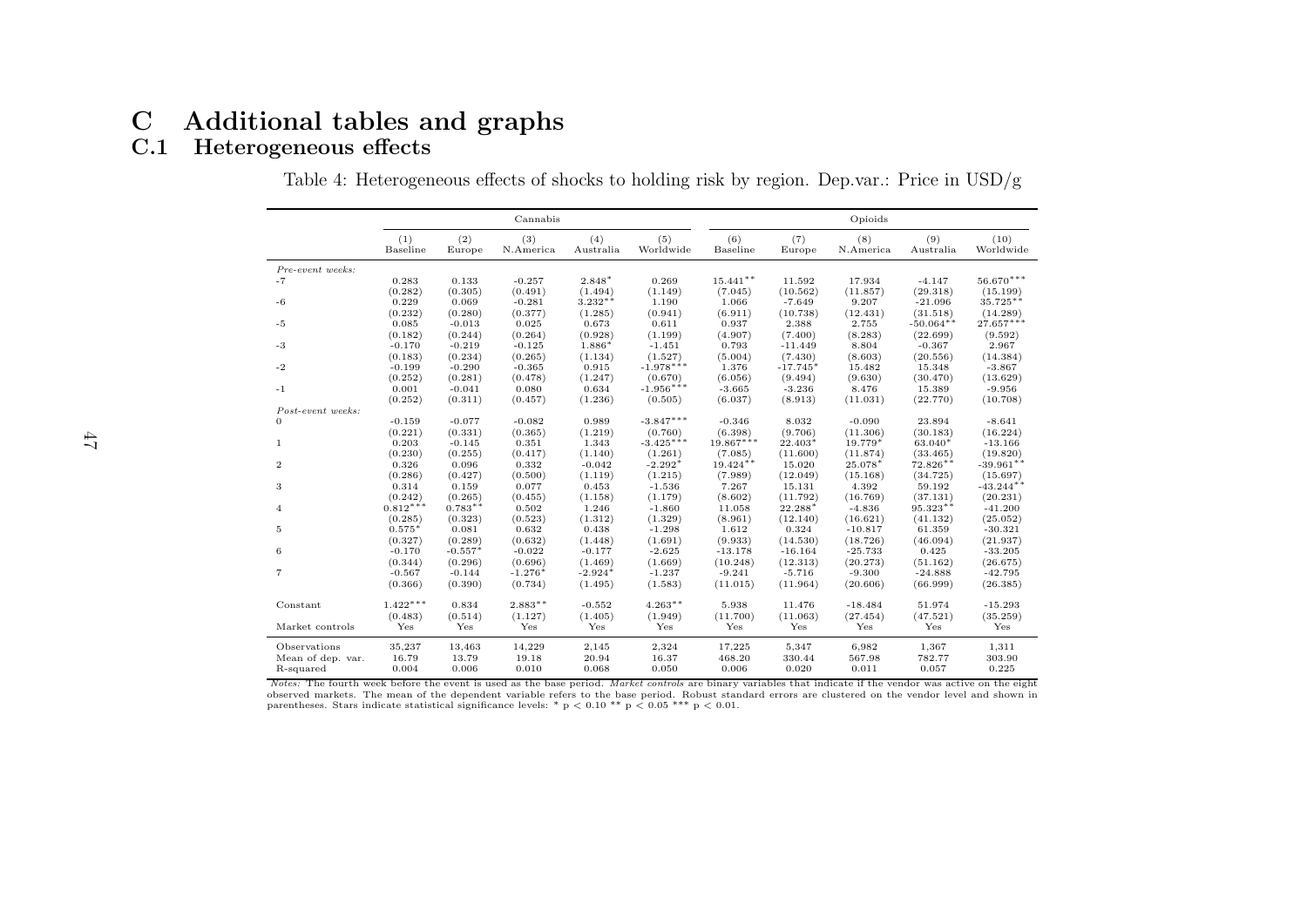|                   |                      |                    | Cannabis           |                   |                         |                      |                       | Opioids              |                  |                   |
|-------------------|----------------------|--------------------|--------------------|-------------------|-------------------------|----------------------|-----------------------|----------------------|------------------|-------------------|
|                   | (1)<br>Baseline      | (2)<br>Europe      | (3)<br>N.America   | (4)<br>Australia  | (5)<br>Worldwide        | (6)<br>Baseline      | (7)<br>Europe         | (8)<br>N.America     | (9)<br>Australia | (10)<br>Worldwide |
| Pre-event weeks:  |                      |                    |                    |                   |                         |                      |                       |                      |                  |                   |
| $-7$              | 25.928               | $38.966**$         | 20.373             | 6.911             | 48.199                  | $-14.390$            | $-26.509$             | $-15.850$            | $-1.511$         | $-10.391$         |
|                   | (21.870)             | (18.148)           | (49.555)           | (5.510)           | (37.226)                | (11.810)             | (27.367)              | (19.101)             | (1.035)          | (11.462)          |
| $-6$              | 9.031                | 24.720             | $-39.333$          | $-6.190$          | $81.181*$               | $-13.966$            | $-16.739$             | $-16.901$            | $-0.608$         | $-17.181$         |
|                   | (22.223)             | (20.944)           | (48.807)           | (4.347)           | (46.368)                | (13.057)             | (27.264)              | (23.212)             | (0.659)          | (20.183)          |
| $-5$              | 10.528               | $31.640***$        | $-27.909$          | $-1.397$          | 57.564                  | $-12.018$            | $-19.865$             | $-10.986$            | 0.064            | $-9.042$          |
|                   | (18.836)             | (11.051)           | (41.587)           | (2.672)           | (44.607)                | (9.378)              | (26.943)              | (12.753)             | (0.270)          | (5.507)           |
| $-3$              | $-27.575*$           | $-53.036**$        | $-34.847$          | $-5.656*$         | 114.846                 | $-9.238$             | $-37.290$             | 1.236                | 0.290            | $-1.925$          |
|                   | (14.379)             | (26.071)           | (23.374)           | (3.112)           | (97.746)                | (7.794)              | (28.817)              | (3.020)              | (0.246)          | (19.533)          |
| $-2$              | $-18.623$            | $-47.555$          | $-22.001$          | $-10.876***$      | 192.919*                | $-8.013$             | $-18.117$             | $-3.402$             | 0.054            | $-0.018$          |
|                   | (26.573)             | (38.890)           | (50.440)           | (3.315)           | (101.442)               | (7.875)              | (20.605)              | (10.795)             | (0.294)          | (18.021)          |
| $-1$              | 22.493               | 20.113             | 23.833             | $-2.888$          | $114.449**$             | $-4.128$             | 1.927                 | $-7.938$             | $-0.463**$       | $4.158*$          |
|                   | (25.035)             | (20.428)           | (57.122)           | (5.881)           | (57.307)                | (6.500)              | (13.353)              | (10.700)             | (0.200)          | (2.220)           |
| Post-event weeks: |                      |                    |                    |                   |                         |                      |                       |                      |                  |                   |
| $\Omega$          | 2.817                | $-5.972$           | 1.850              | $-3.377$          | 65.272                  | $-2.840$             | 10.370                | $-7.865$             | $-0.460$         | 0.726             |
|                   | (20.986)             | (17.420)           | (49.096)           | (9.312)           | (53.036)                | (7.113)              | (16.720)              | (10.282)             | (0.349)          | (10.245)          |
| 1                 | $-17.168$            | $-27.864$          | $-42.916$          | $-4.307$          | 149.600*                | $-10.246$            | $-19.159$             | $-5.964$             | 0.233            | 13.217*           |
| $\overline{2}$    | (27.457)<br>36.614   | (22.212)<br>29.638 | (62.439)<br>34.063 | (11.530)<br>3.367 | (80.770)<br>$176.511**$ | (10.352)             | (33.682)<br>$-31.344$ | (9.883)<br>0.398     | (0.475)<br>0.307 | (7.689)<br>10.002 |
|                   | (29.206)             | (34.771)           | (61.328)           | (13.221)          | (88.375)                | $-10.584$<br>(9.670) | (30.879)              | (9.808)              | (0.393)          |                   |
|                   | 24.217               |                    |                    | 4.662             | 187.184*                | $-10.340$            | $-26.665$             | $-1.285$             | $-0.773$         | (8.305)           |
| 3                 |                      | 26.321<br>(31.663) | 8.248<br>(54.007)  | (16.531)          | (106.880)               | (9.988)              |                       |                      | (0.882)          | 8.275             |
| $\overline{4}$    | (26.257)<br>$-1.482$ | $-17.198$          | $-13.807$          | $-10.514$         | 100.863                 | $-9.848$             | (31.097)<br>$-16.553$ | (10.640)<br>$-5.366$ | $-0.648$         | (7.880)<br>7.541  |
|                   | (22.261)             | (23.447)           | (46.805)           | (19.102)          | (116.648)               | (11.444)             | (34.731)              | (12.016)             | (0.432)          | (10.016)          |
| 5                 | $78.124***$          | 59.055             | 70.597             | $-5.321$          | 253.213                 | $-17.468$            | $-36.654$             | $-6.666$             | 0.199            | 8.359             |
|                   | (30.078)             | (41.611)           | (56.953)           | (20.213)          | (178.210)               | (11.791)             | (38.264)              | (11.948)             | (0.453)          | (7.704)           |
| 6                 | $71.672***$          | $74.562**$         | 86.475             | 0.720             | 10.315                  | $-16.714$            | $-38.327$             | $-11.033$            | 0.512            | 5.398             |
|                   | (26.789)             | (29.804)           | (56.582)           | (18.853)          | (116.582)               | (11.657)             | (38.035)              | (11.566)             | (0.694)          | (10.574)          |
| $\overline{7}$    | 37.718               | $44.305**$         | 67.836             | $-0.261$          | $-156.973$              | $-12.349$            | $-15.941$             | $-10.784$            | 0.976            | $-1.338$          |
|                   | (24.628)             | (19.383)           | (46.297)           | (21.908)          | (247.740)               | (11.095)             | (33.193)              | (13.050)             | (0.706)          | (12.568)          |
|                   |                      |                    |                    |                   |                         |                      |                       |                      |                  |                   |
| Constant          | $-228.897**$         | $-135.907***$      | $-464.476$         | $-33.300$         | $-115.038$              | $-18.971$            | 10.036                | $-15.494***$         | $-0.696$         | $-33.440*$        |
|                   | (116.506)            | (48.374)           | (369.063)          | (33.926)          | (83.865)                | (13.500)             | (27.572)              | (5.624)              | (0.702)          | (17.893)          |
| Market controls   | Yes                  | Yes                | Yes                | Yes               | Yes                     | Yes                  | Yes                   | Yes                  | Yes              | Yes               |
| Observations      | 67,754               | 23,971             | 26,237             | 4,429             | 4,519                   | 34,941               | 8,944                 | 15,678               | 2,821            | 2,504             |
| Mean of dep. var. | 267.12               | 198.32             | 404.73             | 60.47             | 101.04                  | 32.98                | 51.30                 | 30.03                | 4.35             | 31.28             |
| R-squared         | 0.005                | 0.003              | 0.018              | 0.024             | 0.009                   | 0.011                | 0.007                 | 0.004                | 0.063            | 0.040             |

Table 5: Heterogeneous effects of shocks to holding risk by region. Dep.var.: Quantity in grams

<span id="page-54-0"></span>Notes: The fourth week before the event is used as the base period. Market controls are binary variables that indicate if the vendor was active on the eight observed markets. The mean of the dependent variable refers to the base period. Robust standard errors are clustered on the vendor level and shown in parentheses. Stars indicate statistical significance levels: \*  $p < 0.10$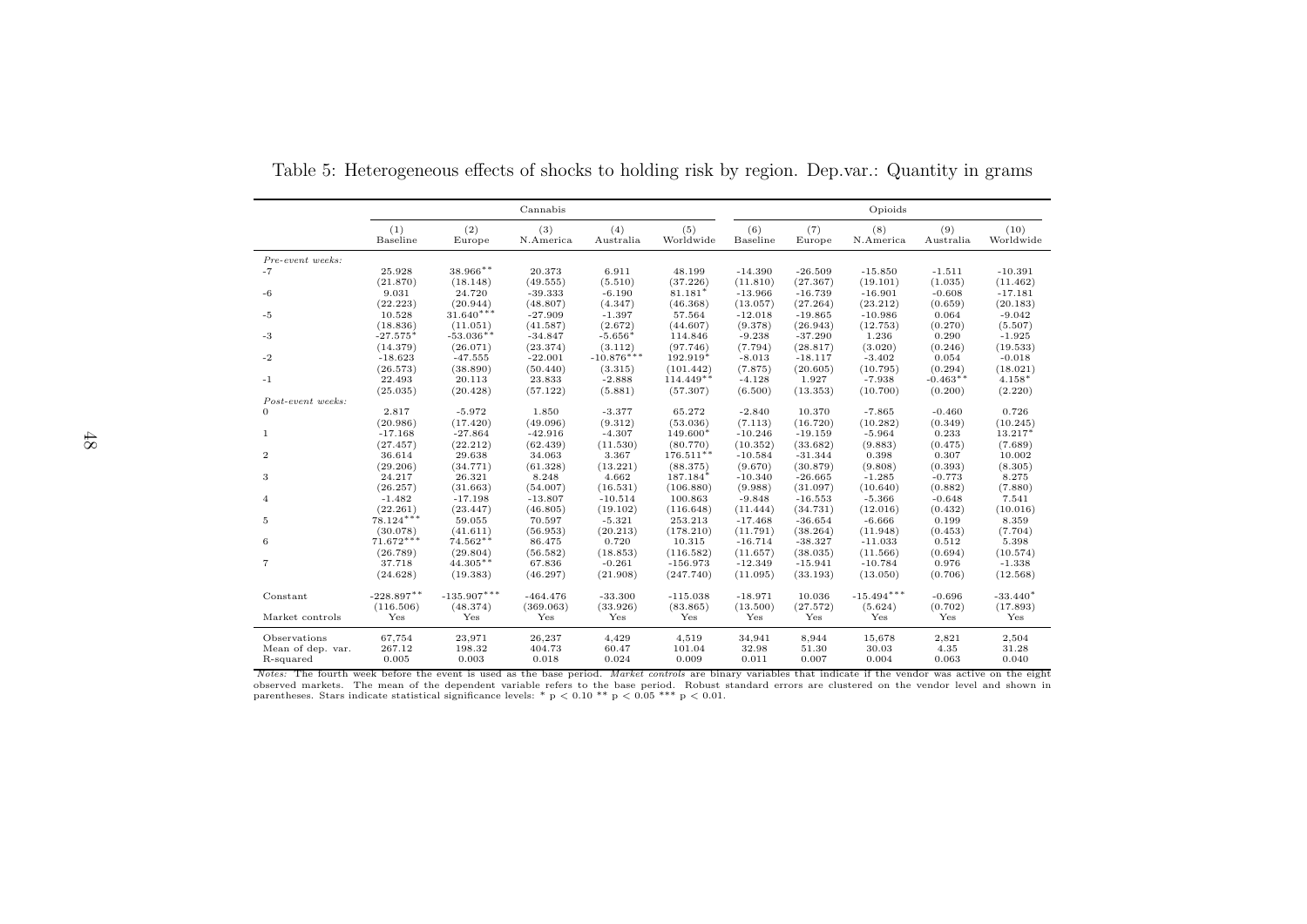|                   |                       |                       | Cannabis         |                     |                     |                         |                         | Opioids            |                          |                       |
|-------------------|-----------------------|-----------------------|------------------|---------------------|---------------------|-------------------------|-------------------------|--------------------|--------------------------|-----------------------|
|                   | (1)<br>Baseline       | (2)<br>Europe         | (3)<br>N.America | (4)<br>Australia    | (5)<br>Worldwide    | (6)<br>Baseline         | (7)<br>Europe           | (8)<br>N.America   | (9)<br>Australia         | (10)<br>Worldwide     |
| Pre-event weeks:  |                       |                       |                  |                     |                     |                         |                         |                    |                          |                       |
| $-7$              | $-0.121$              | $-0.938**$            | 0.264            | $2.947**$           | $-3.360$            | $-6.642$                | $-11.777$               | $-10.986$          | $-92.044***$             | $-43.034$             |
|                   | (0.214)               | (0.407)               | (0.305)          | (1.432)             | (2.474)             | (8.728)                 | (16.121)                | (12.314)           | (20.211)                 | (30.805)              |
| -6                | 0.087                 | $-0.042$              | 0.112            | 2.469               | 0.399               | $-11.282$               | $-12.818$               | $-2.753$           | 1.677                    | $-163.115***$         |
|                   | (0.706)               | (0.906)               | (1.176)          | (4.330)             | (4.553)             | (16.903)                | (35.660)                | (24.976)           | (53.623)                 | (38.954)              |
| $-5$              | 0.710                 | $1.350**$             | 0.974            | 0.672               | $-8.794***$         | $-5.625$                | $-5.673$                | $-21.713$          | 4.467                    | $-204.429**$          |
|                   | (0.571)               | (0.658)               | (1.027)          | (1.808)             | (2.205)             | (12.899)                | (17.920)                | (22.395)           | (62.751)                 | (82.601)              |
| $-3$              | $-0.124$              | 0.569                 | $-0.989$         | 2.011               | 2.940               | $22.610*$               | 29.180                  | 24.198             | $108.009***$             | $-109.302***$         |
|                   | (0.432)               | (0.612)               | (0.656)          | (3.304)             | (3.761)             | (13.193)                | (29.030)                | (19.498)           | (28.581)                 | (36.425)              |
| $-2$              | $1.014*$              | $1.536**$             | $1.798*$         | $-3.063$            | $-4.833$            | 24.717*                 | 32.886                  | 15.796             | 64.027                   | $-132.634*$           |
|                   | (0.568)               | (0.625)               | (1.021)          | (2.215)             | (3.128)             | (14.856)                | (24.969)                | (26.480)           | (49.943)                 | (75.131)              |
| $-1$              | 0.405                 | $1.151*$              | 0.964            | $-2.897**$          | $-0.599$            | 4.393                   | 49.141**                | 3.765              | 21.926                   | 22.100                |
|                   | (0.436)               | (0.631)               | (0.739)          | (1.224)             | (1.134)             | (11.182)                | (20.190)                | (17.997)           | (30.645)                 | (18.289)              |
| Post-event weeks: |                       |                       |                  |                     |                     |                         |                         |                    |                          |                       |
| $\mathbf{0}$      | $-0.190$              | $1.242*$              | $-0.002$         | $-4.426***$         | $-5.561***$         | 14.218                  | $48.343*$               | 16.574             | $105.192***$             | $-47.076$             |
|                   | (0.447)               | (0.732)               | (0.748)          | (1.397)             | (1.625)             | (15.473)                | (27.201)                | (23.555)           | (29.491)                 | (37.898)              |
| $\mathbf{1}$      | 0.560                 | $3.017***$            | 0.406            | $-5.230**$          | $-5.373$            | $53.046***$             | 77.897***               | 32.252             | $168.721***$             | $-123.037*$           |
|                   | (0.619)<br>$1.496***$ | (0.979)<br>$3.225***$ | (0.979)          | (2.261)             | (5.291)             | (14.577)                | (26.466)                | (23.907)           | (49.218)                 | (70.367)              |
| $\mathbf{2}$      |                       |                       | 1.123            | $-1.592$            | 3.666               | $46.563***$             | $64.155***$             | 38.905*            | $189.141***$             | 53.034                |
|                   | (0.560)               | (0.870)               | (0.894)          | (1.856)             | (5.007)             | (13.769)                | (22.844)<br>$91.620***$ | (22.259)           | (49.214)<br>$219.709***$ | (56.303)              |
| 3                 | 0.395                 | $2.447***$            | 0.727            | $-7.120$            | $-1.696$            | $40.256**$              |                         | 28.640             |                          | $116.290*$            |
|                   | (0.617)               | (0.910)<br>$1.919*$   | (0.992)          | (4.421)             | (3.345)             | (18.009)                | (32.783)                | (28.131)           | (36.433)                 | (55.690)              |
| 4                 | 0.023                 |                       | 0.317<br>(0.932) | $-5.110$<br>(3.148) | $-5.573$<br>(4.866) | $43.141**$              | $101.300***$            | 18.678             | 261.702***               | $-29.972$<br>(57.318) |
|                   | (0.602)<br>$1.635**$  | (1.033)<br>$3.755***$ | 1.418            | $-2.828$            | $-0.486$            | (17.024)<br>45.344**    | (33.473)<br>83.307***   | (25.631)<br>28.439 | (35.094)<br>$291.769***$ | 33.602                |
| $\,$ 5            | (0.673)               | (1.136)               | (1.029)          |                     | (6.029)             |                         | (29.408)                | (28.627)           |                          | (53.918)              |
| 6                 | $1.609**$             | $4.013***$            | 1.029            | (3.433)<br>$-2.059$ | $-1.573$            | (18.189)<br>$66.442***$ | $92.114**$              | 49.763             | (53.202)<br>$368.043***$ | $-39.492$             |
|                   | (0.735)               | (1.054)               | (1.198)          | (5.463)             | (3.872)             | (20.456)                | (35.482)                | (31.401)           | (45.830)                 | (103.753)             |
| $\overline{7}$    | 1.024                 | $3.379***$            | 0.529            | $-0.878$            | $-1.335$            | $67.266***$             | $107.500***$            | 33.404             | $382.247***$             | 51.389                |
|                   | (0.767)               | (1.133)               | (1.296)          | (4.152)             | (3.427)             | (20.430)                | (40.064)                | (30.794)           | (35.431)                 | (78.621)              |
|                   |                       |                       |                  |                     |                     |                         |                         |                    |                          |                       |
| Constant          | 0.054                 | $-0.826$              | $-1.564$         | 7.306*              | 2.744               | $-14.039$               | $-60.493$               | $-41.172$          | 0.993                    | $-52.640$             |
|                   | (0.958)               | (1.736)               | (1.256)          | (4.336)             | (2.176)             | (36.102)                | (60.516)                | (68.416)           | (128.053)                | (59.755)              |
| Market controls   | Yes                   | Yes                   | Yes              | Yes                 | Yes                 | Yes                     | Yes                     | Yes                | Yes                      | Yes                   |
|                   |                       |                       |                  |                     |                     |                         |                         |                    |                          |                       |
| Observations      | 12,451                | 4,104                 | 6,011            | 733                 | 416                 | 6,826                   | 1,977                   | 3,099              | 441                      | 246                   |
| Mean of dep. var. | 17.25                 | 17.76                 | 17.66            | 13.50               | 21.06               | 587.87                  | 476.00                  | 654.81             | 1363.56                  | 454.26                |
| R-squared         | 0.008                 | 0.020                 | 0.007            | 0.148               | 0.034               | 0.017                   | 0.043                   | 0.015              | 0.375                    | 0.265                 |

<span id="page-55-0"></span>Table 6: Heterogeneous effects of shocks to transaction risk by region. Dep.var.: Price in USD/g

Notes: The fourth week before the event is used as the base period. Market controls are binary variables that indicate if the vendor was active on the eight observed markets. The mean of the dependent variable refers to the base period. Robust standard errors are clustered on the vendor level and shown in parentheses. Stars<br>indicate statistical significance levels: \* p < 0.01 \*\* p < 0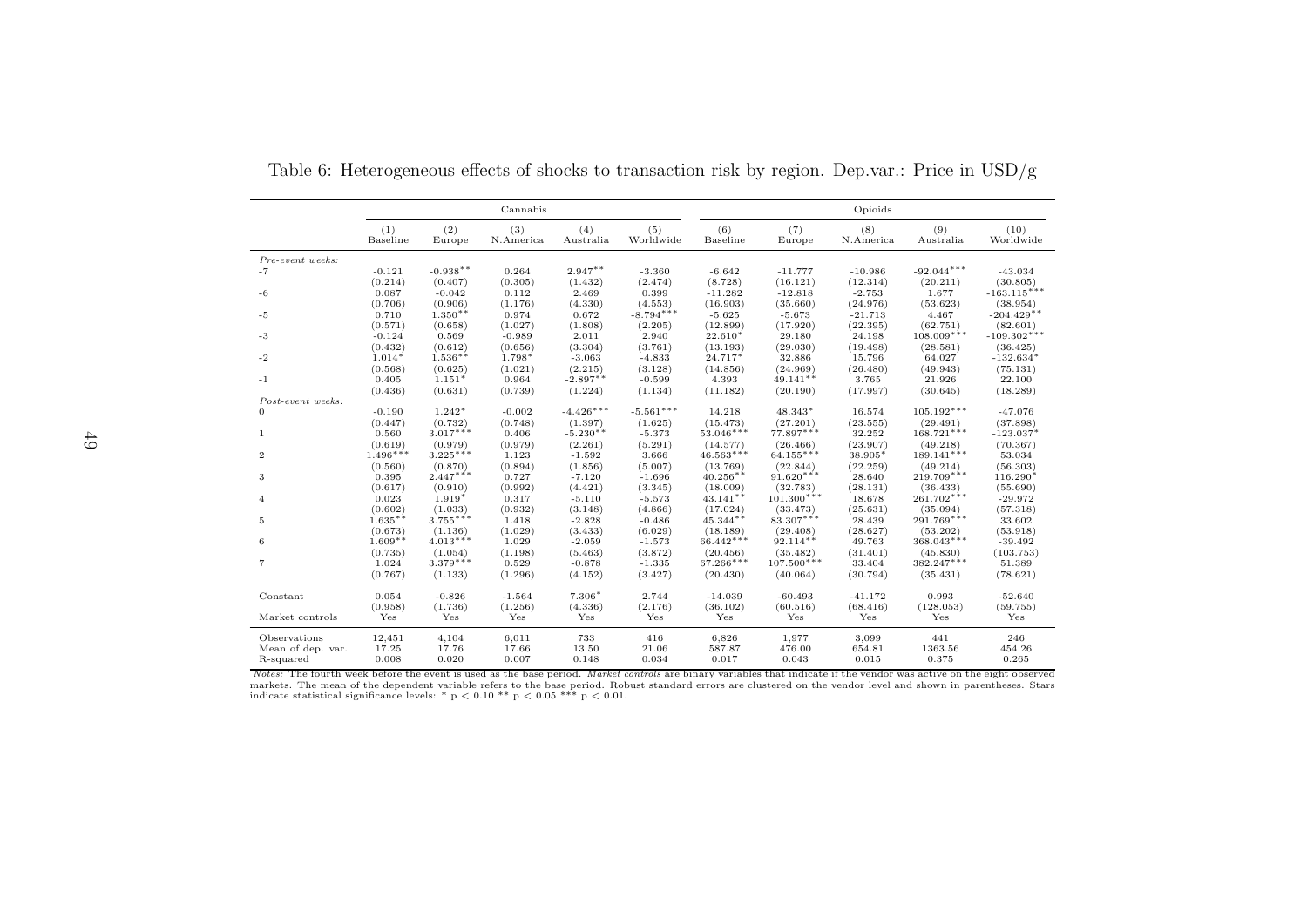|                   |                 |               | Cannabis         |                        |                  |                 |               | Opioids          |                          |                   |
|-------------------|-----------------|---------------|------------------|------------------------|------------------|-----------------|---------------|------------------|--------------------------|-------------------|
|                   | (1)<br>Baseline | (2)<br>Europe | (3)<br>N.America | (4)<br>Australia       | (5)<br>Worldwide | (6)<br>Baseline | (7)<br>Europe | (8)<br>N.America | (9)<br>${\bf Australia}$ | (10)<br>Worldwide |
| Pre-event weeks:  |                 |               |                  |                        |                  |                 |               |                  |                          |                   |
| $-7$              | 3.027           | $-16.665$     | 6.807            | $-17.357**$            | $-15.479$        | $-0.237$        | $-4.732$      | 0.436            | $0.344***$               | $-0.659$          |
|                   | (17.193)        | (23.542)      | (31.927)         | (7.468)                | (32.628)         | (2.564)         | (5.214)       | (4.739)          | (0.072)                  | (1.643)           |
| $-6$              | $-77.815$       | $-130.019$    | $-94.665$        | 4.580                  | 71.204           | 5.135           | $-1.088$      | 12.660           | $0.342**$                | $3.689**$         |
|                   | (53.433)        | (114.812)     | (84.388)         | (23.461)               | (79.141)         | (4.760)         | (8.330)       | (8.180)          | (0.150)                  | (1.517)           |
| $-5$              | $-86.449**$     | $-107.373$    | $-143.320**$     | $11.552*$              | $84.413***$      | $-7.582$        | 4.472         | $-16.731$        | $0.624***$               | 2.109             |
|                   | (44.007)        | (105.429)     | (59.046)         | (6.656)                | (23.729)         | (8.835)         | (6.645)       | (17.166)         | (0.134)                  | (2.890)           |
| $-3$              | $-29.024$       | $-45.654$     | $-32.910$        | $27.031*$              | 42.405           | $6.291*$        | 1.786         | $16.262***$      | 0.090                    | $3.816***$        |
|                   | (29.951)        | (43.407)      | (59.896)         | (15.841)               | (65.395)         | (3.595)         | (8.872)       | (5.755)          | (0.108)                  | (1.075)           |
| $-2$              | $-66.091$       | $-29.368$     | $-119.014**$     | $32.504***$            | 54.885*          | $-4.945$        | 6.387         | $-6.953$         | $0.288**$                | 1.986*            |
|                   | (45.774)        | (119.091)     | (53.429)         | (9.900)<br>$25.530***$ | (30.571)         | (3.853)         | (6.742)       | (6.306)          | (0.112)                  | (0.989)           |
| $-1$              | $-2.008$        | 40.205        | $-20.718$        |                        | $-1.672$         | $-2.463$        | 3.848         | $-3.642$         | $-0.127$                 | 0.141             |
| Post-event weeks: | (49.617)        | (130.294)     | (56.336)         | (8.723)                | (67.599)         | (2.519)         | (4.725)       | (4.798)          | (0.092)                  | (0.566)           |
| $\mathbf{0}$      | $-64.773$       | $-104.130$    | $-42.430$        | $51.563***$            | $-150.177*$      | 2.071           | 2.178         | 7.469            | 0.097                    | 0.924             |
|                   | (80.536)        | (226.939)     | (39.343)         | (15.543)               | (76.781)         | (3.320)         | (8.570)       | (5.049)          | (0.142)                  | (1.164)           |
| 1                 | $-86.775$       | $-88.246$     | $-103.002$       | $50.717***$            | $-121.613***$    | 6.282           | 4.890         | 14.337           | 0.098                    | 4.156             |
|                   | (55.815)        | (141.925)     | (63.784)         | (10.475)               | (42.578)         | (10.716)        | (11.052)      | (21.381)         | (0.197)                  | (3.501)           |
| $\overline{2}$    | $-47.798$       | $-40.504$     | $-54.662$        | $31.732***$            | 34.067           | 10.165          | 8.453         | 20.851           | $-0.188$                 | 0.034             |
|                   | (54.281)        | (140.847)     | (56.092)         | (8.368)                | (63.634)         | (14.075)        | (13.049)      | (29.022)         | (0.247)                  | (0.778)           |
| 3                 | $-136.303*$     | $-112.863$    | $-185.865***$    | $61.867***$            | $-115.048$       | 2.561           | 4.226         | 11.808           | $-0.468$                 | $-0.379$          |
|                   | (81.492)        | (226.335)     | (60.404)         | (20.770)               | (69.179)         | (7.204)         | (12.380)      | (14.335)         | (0.285)                  | (1.095)           |
| $\overline{4}$    | $-40.651$       | $-9.677$      | $-36.830$        | 85.950***              | $-99.832$        | 11.848          | 8.227         | 26.185           | $-0.230$                 | 4.854             |
|                   | (75.037)        | (194.873)     | (75.852)         | (20.024)               | (72.736)         | (13.813)        | (17.024)      | (27.406)         | (0.280)                  | (3.502)           |
| 5                 | $-12.616$       | 69.372        | $-78.299$        | $53.604***$            | $-5.746$         | 11.557          | 0.895         | 29.063           | $-0.170$                 | 0.786             |
|                   | (67.249)        | (132.884)     | (115.460)        | (11.283)               | (77.301)         | (17.385)        | (13.662)      | (35.484)         | (0.304)                  | (0.941)           |
| 6                 | $-107.646$      | $-17.213$     | $-188.800*$      | $68.289***$            | $-60.673$        | 10.259          | 3.271         | 27.930           | 0.012                    | 2.512             |
|                   | (68.093)        | (147.341)     | (108.902)        | (10.221)               | (41.165)         | (11.193)        | (14.454)      | (22.444)         | (0.367)                  | (1.923)           |
| $\overline{7}$    | 5.307           | 68.768        | 1.662            | 89.993***              | $-62.389$        | 15.160          | 13.804        | 31.303           | $-0.623$                 | 4.503             |
|                   | (62.820)        | (140.085)     | (92.928)         | (19.938)               | (52.059)         | (19.050)        | (20.865)      | (38.180)         | (0.403)                  | (4.127)           |
| Constant          | $-72.001$       | $-131.703$    | $-114.193$       | $-62.594*$             | $-5.089$         | $-11.845$       | $-19.310$     | $-21.621$        | 0.114                    | $-3.559**$        |
|                   | (96.728)        | (173.993)     | (186.240)        | (33.812)               | (31.164)         | (9.195)         | (17.382)      | (22.783)         | (0.166)                  | (1.391)           |
| Market controls   | Yes             | Yes           | Yes              | Yes                    | Yes              | Yes             | Yes           | Yes              | Yes                      | Yes               |
| Observations      | 29,072          | 10,134        | 12,117           | 1,926                  | 852              | 15,256          | 3,870         | 7,347            | 1,214                    | 497               |
| Mean of dep. var. | 337.20          | 405.74        | 450.67           | 74.78                  | 18.05            | 7.70            | 9.09          | 9.47             | 0.91                     | 3.62              |
| R-squared         | 0.002           | 0.003         | 0.003            | 0.086                  | 0.031            | 0.002           | 0.008         | 0.003            | 0.153                    | 0.043             |

<span id="page-56-0"></span>Table 7: Heterogeneous effects of shocks to transaction risk by region. Dep.var.: Quantity in grams

Notes: The fourth week before the event is used as the base period. Market controls are binary variables that indicate if the vendor was active on the eight observed markets. The mean of the dependent variable refers to the base period. Robust standard errors are clustered on the vendor level and shown in parentheses. Stars indicate statistical significance levels: \*  $p < 0.10$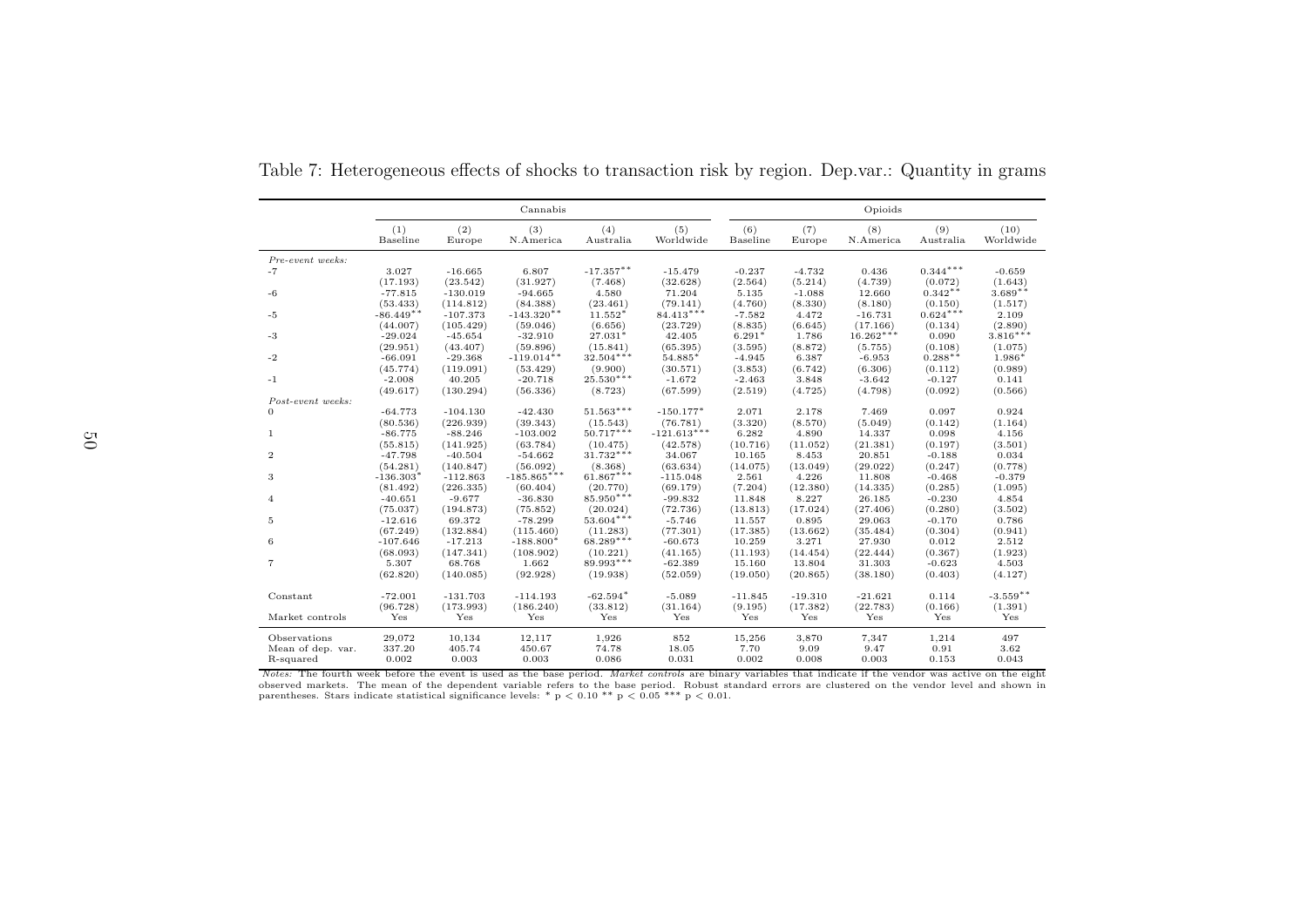|                   |                  |                    | Cannabis             |                    |                    |                        |                       | Opioids                |                    |                     |
|-------------------|------------------|--------------------|----------------------|--------------------|--------------------|------------------------|-----------------------|------------------------|--------------------|---------------------|
|                   | (1)<br>Baseline  | (2)<br>1. quartile | (3)<br>2. quartile   | (4)<br>3. quartile | (5)<br>4. quartile | (6)<br>Baseline        | (7)<br>1. quartile    | (8)<br>2. quartile     | (9)<br>3. quartile | (10)<br>4. quartile |
| Pre-event weeks:  |                  |                    |                      |                    |                    |                        |                       |                        |                    |                     |
| $-7$              | 0.283            | $-0.095$           | 0.641                | $0.915*$           | $-0.368$           | $15.441**$             | 0.715                 | 0.659                  | 32.871**           | 15.937**            |
|                   | (0.282)          | (0.975)            | (0.521)              | (0.478)            | (0.496)            | (7.045)                | (18.701)              | (19.190)               | (14.876)           | (7.301)             |
| $-6$              | 0.229            | 0.094              | 0.288                | $0.936**$          | $-0.295$           | 1.066                  | $-7.745$              | $-18.447$              | 21.455             | $12.613*$           |
|                   | (0.232)          | (0.880)            | (0.487)              | (0.403)            | (0.361)            | (6.911)                | (24.284)              | (13.951)               | (15.448)           | (6.593)             |
| $-5$              | 0.085            | $-0.008$           | 0.199                | 0.343              | $-0.335*$          | 0.937                  | 9.348                 | 4.093                  | 6.394              | 8.700*              |
|                   | (0.182)          | (0.827)            | (0.402)              | (0.264)            | (0.194)            | (4.907)                | (15.265)              | (11.284)               | (10.644)           | (4.836)             |
| $-3$              | $-0.170$         | $-1.801**$         | 0.375                | $-0.109$           | 0.119              | 0.793                  | $47.248***$           | $-26.215**$            | $-0.351$           | $-6.987$            |
|                   | (0.183)          | (0.860)            | (0.382)              | (0.278)            | (0.235)            | (5.004)                | (16.461)              | (10.276)               | (12.195)           | (5.188)             |
| $-2$              | $-0.199$         | $-1.840**$         | 0.199                | 0.572              | $-0.223$           | 1.376                  | $48.495***$           | $-11.357$              | 14.487             | $-13.178*$          |
|                   | (0.252)          | (0.793)            | (0.528)              | (0.588)            | (0.272)            | (6.056)                | (17.411)              | (11.471)               | (15.430)           | (6.886)             |
| $-1$              | 0.001            | $-1.526*$          | 0.436                | 0.537              | $-0.133$           | $-3.665$               | 10.257                | $-3.781$               | 9.335              | $-15.561***$        |
|                   | (0.252)          | (0.853)            | (0.412)              | (0.647)            | (0.243)            | (6.037)                | (14.225)              | (14.808)               | (15.281)           | (5.079)             |
| Post-event weeks: |                  |                    |                      |                    |                    |                        |                       |                        |                    |                     |
| $\overline{0}$    | $-0.159$         | $-0.281$           | 0.469                | $-0.203$           | $-0.055$           | $-0.346$               | 22.334                | 10.300                 | 2.955              | $-10.005$           |
| 1                 | (0.221)<br>0.203 | (0.943)<br>0.734   | (0.411)<br>$1.023**$ | (0.450)<br>0.073   | (0.234)<br>0.277   | (6.398)<br>$19.867***$ | (14.604)<br>83.804*** | (13.184)<br>$41.622**$ | (16.685)<br>17.547 | (7.284)<br>1.328    |
|                   | (0.230)          | (0.992)            | (0.516)              | (0.430)            | (0.218)            | (7.085)                | (18.165)              | (16.131)               | (17.732)           | (6.647)             |
| $\mathbf{2}$      | 0.326            | $1.995**$          | 0.775                | 0.795              | $-0.268$           | 19.424**               | 99.830***             | $50.417***$            | 18.098             | 4.031               |
|                   | (0.286)          | (0.866)            | (0.616)              | (0.656)            | (0.301)            | (7.989)                | (17.486)              | (16.852)               | (21.335)           | (6.957)             |
| 3                 | 0.314            | $3.325***$         | 0.494                | 0.202              | $-0.181$           | 7.267                  | $77.807***$           | $42.693**$             | 4.620              | 6.785               |
|                   | (0.242)          | (0.896)            | (0.554)              | (0.408)            | (0.367)            | (8.602)                | (15.831)              | (18.379)               | (22.721)           | (8.119)             |
| $\overline{4}$    | $0.812***$       | $4.932***$         | 0.813                | 0.642              | $-0.051$           | 11.058                 | 87.099***             | 47.157**               | 15.034             | 4.575               |
|                   | (0.285)          | (1.072)            | (0.678)              | (0.462)            | (0.416)            | (8.961)                | (19.063)              | (18.888)               | (22.811)           | (9.187)             |
| 5                 | $0.575*$         | $2.276***$         | 1.276                | $0.830*$           | $-0.329$           | 1.612                  | 56.788**              | 29.494                 | $-2.697$           | $-1.954$            |
|                   | (0.327)          | (1.104)            | (0.872)              | (0.476)            | (0.480)            | (9.933)                | (26.108)              | (21.194)               | (23.220)           | (11.255)            |
| 6                 | $-0.170$         | $-0.166$           | 1.062                | 0.527              | $-0.611$           | $-13.178$              | $50.024*$             | 19.712                 | $-27.129$          | $-6.654$            |
|                   | (0.344)          | (1.184)            | (0.905)              | (0.460)            | (0.527)            | (10.248)               | (26.227)              | (20.855)               | (25.683)           | (9.855)             |
| $\overline{7}$    | $-0.567$         | $-1.307$           | 0.089                | $-0.102$           | $-0.662$           | $-9.241$               | $47.111*$             | $-5.571$               | $-28.642$          | 6.693               |
|                   | (0.366)          | (1.567)            | (0.914)              | (0.461)            | (0.539)            | (11.015)               | (28.518)              | (24.378)               | (27.875)           | (8.831)             |
| Constant          | $1.422***$       | $4.256**$          | 0.024                | $3.079***$         | $-0.173$           | 5.938                  | $-27.043$             | $-6.008$               | $-15.438$          | $24.653**$          |
|                   | (0.483)          | (2.122)            | (0.809)              | (1.064)            | (0.563)            | (11.700)               | (32.689)              | (37.564)               | (25.565)           | (10.417)            |
| Market controls   | Yes              | Yes                | Yes                  | Yes                | Yes                | Yes                    | Yes                   | Yes                    | Yes                | Yes                 |
| Observations      | 35,237           | 5,474              | 8,696                | 10,334             | 10,733             | 17,225                 | 2,685                 | 4,105                  | 4,845              | 5,590               |
| Mean of dep. var. | 16.79            | 34.59              | 17.56                | 13.72              | 10.41              | 468.20                 | 1015.82               | 689.95                 | 344.47             | 166.89              |
| R-squared         | 0.004            | 0.058              | 0.009                | 0.012              | 0.006              | 0.006                  | 0.044                 | 0.025                  | 0.013              | 0.023               |

Table 8: Heterogeneous effects of shocks to holding risk by vendor size. Dep.var.: Price in USD/g

<span id="page-57-0"></span>Notes: The fourth week before the event is used as the base period. Market controls are binary variables that indicate if the vendor was active on the eight observed markets. The mean of the dependent variable refers to the base period. Robust standard errors are clustered on the vendor level and shown in parentheses. Stars indicate statistical significance levels: \* p  $<$  0.01 \*\* p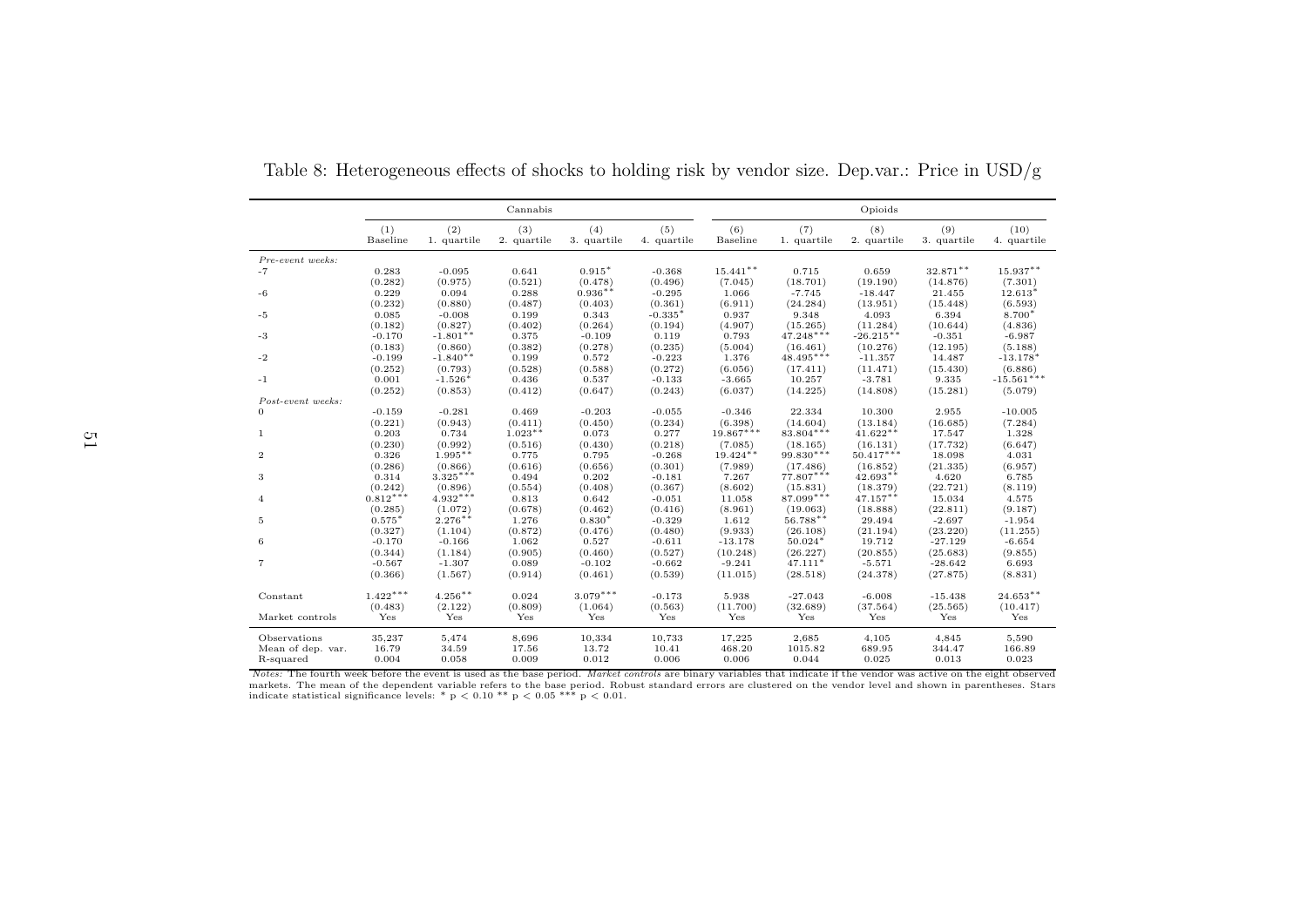|                   |                        |                     | Cannabis             |                    |                      | Opioids             |                     |                     |                     |                       |  |  |
|-------------------|------------------------|---------------------|----------------------|--------------------|----------------------|---------------------|---------------------|---------------------|---------------------|-----------------------|--|--|
|                   | (1)<br>Baseline        | (2)<br>1. quartile  | (3)<br>2. quartile   | (4)<br>3. quartile | (5)<br>4. quartile   | (6)<br>Baseline     | (7)<br>1. quartile  | (8)<br>2. quartile  | (9)<br>3. quartile  | (10)<br>4. quartile   |  |  |
| Pre-event weeks:  |                        |                     |                      |                    |                      |                     |                     |                     |                     |                       |  |  |
| $-7$              | 25.928                 | 0.307               | 1.315                | 4.715              | 89.764               | $-14.390$           | $-0.001$            | $-0.001$            | 0.001               | $-61.449$             |  |  |
|                   | (21.870)               | (0.187)             | (0.878)              | (4.211)            | (109.265)            | (11.810)            | (0.002)             | (0.028)             | (0.142)             | (50.436)              |  |  |
| $-6$              | 9.031                  | $-0.321**$          | $-1.300$             | $-6.424$           | 27.075               | $-13.966$           | $-0.004**$          | $-0.077***$         | $-0.376*$           | $-55.414$             |  |  |
|                   | (22.223)               | (0.146)             | (0.860)              | (4.269)            | (116.505)            | (13.057)            | (0.002)             | (0.026)             | (0.192)             | (56.205)              |  |  |
| $-5$              | 10.528                 | $-0.205**$          | $-1.186**$           | $-1.914$           | 15.349               | $-12.018$           | $-0.001$            | $-0.011$            | $-0.237$            | $-48.205$             |  |  |
|                   | (18.836)               | (0.101)             | (0.471)              | (2.537)            | (102.176)            | (9.378)             | (0.001)             | (0.013)             | (0.168)             | (39.657)              |  |  |
| $-3$              | $-27.575$ <sup>*</sup> | $-0.133$            | $-0.080$             | 0.973              | $-117.878*$          | $-9.238$            | 0.000               | 0.004               | $-0.179$            | $-37.786$             |  |  |
|                   | (14.379)               | (0.100)             | (0.482)              | (2.733)            | (68.550)             | (7.794)             | (0.001)             | (0.020)             | (0.119)             | (32.608)              |  |  |
| $-2$              | $-18.623$              | $-0.382***$         | $-1.134$             | $-7.906**$         | $-82.131$            | $-8.013$            | $-0.002$            | $-0.037$            | $-0.396**$          | $-34.394$             |  |  |
|                   | (26.573)<br>22.493     | (0.125)<br>$-0.126$ | (0.782)<br>$1.638**$ | (3.474)<br>3.617   | (127.340)<br>104.431 | (7.875)<br>$-4.128$ | (0.002)<br>$-0.002$ | (0.029)<br>$-0.017$ | (0.179)<br>$-0.004$ | (33.071)<br>$-20.813$ |  |  |
| $-1$              |                        | (0.130)             | (0.770)              | (3.458)            | (117.582)            | (6.500)             | (0.002)             | (0.021)             | (0.269)             |                       |  |  |
| Post-event weeks: | (25.035)               |                     |                      |                    |                      |                     |                     |                     |                     | (27.432)              |  |  |
| $\Omega$          | 2.817                  | $-0.174$            | 0.724                | 4.947              | 5.454                | $-2.840$            | $-0.002$            | $-0.019$            | $-0.102$            | $-15.739$             |  |  |
|                   | (20.986)               | (0.153)             | (0.732)              | (3.709)            | (103.073)            | (7.113)             | (0.002)             | (0.019)             | (0.193)             | (28.111)              |  |  |
| $\mathbf{1}$      | $-17.168$              | $-0.465***$         | $-1.478$             | $-5.245$           | $-115.080$           | $-10.246$           | $-0.003$            | $-0.088***$         | $-0.477**$          | $-49.071$             |  |  |
|                   | (27.457)               | (0.174)             | (0.919)              | (4.718)            | (136.723)            | (10.352)            | (0.002)             | (0.024)             | (0.239)             | (42.708)              |  |  |
| $\overline{2}$    | 36.614                 | 0.016               | $2.850**$            | $12.876**$         | 120.206              | $-10.584$           | 0.001               | 0.025               | 0.123               | $-55.300$             |  |  |
|                   | (29.206)               | (0.188)             | (1.192)              | (5.688)            | (142.207)            | (9.670)             | (0.003)             | (0.062)             | (0.246)             | (40.825)              |  |  |
| 3                 | 24.217                 | 0.039               | $3.920***$           | $16.477***$        | 45.367               | $-10.340$           | 0.002               | 0.058               | 0.061               | $-51.318$             |  |  |
|                   | (26.257)               | (0.208)             | (1.194)              | (5.375)            | (127.333)            | (9.988)             | (0.003)             | (0.071)             | (0.278)             | (41.750)              |  |  |
| $\overline{4}$    | $-1.482$               | $-0.605***$         | $-0.899$             | $-3.264$           | $-70.536$            | $-9.848$            | $-0.001$            | $-0.091**$          | $-0.509*$           | $-48.407$             |  |  |
|                   | (22.261)               | (0.219)             | (1.016)              | (4.728)            | (109.889)            | (11.444)            | (0.003)             | (0.038)             | (0.269)             | (48.448)              |  |  |
| 5                 | $78.124***$            | $-0.180$            | 1.747                | $12.583**$         | $318.992**$          | $-17.468$           | 0.003               | $-0.043$            | 0.064               | $-83.954*$            |  |  |
|                   | (30.078)               | (0.204)             | (1.133)              | (5.632)            | (148.546)            | (11.791)            | (0.004)             | (0.035)             | (0.291)             | (50.177)              |  |  |
| 6                 | $71.672***$            | 0.261               | $4.859***$           | $26.130***$        | 292.929**            | $-16.714$           | 0.003               | 0.097               | 0.223               | $-76.019$             |  |  |
|                   | (26.789)               | (0.245)             | (1.459)              | (6.500)            | (129.116)            | (11.657)            | (0.004)             | (0.085)             | (0.333)             | (49.845)              |  |  |
| 7                 | 37.718                 | $-0.290$            | 0.926                | 6.974              | 124.888              | $-12.349$           | $-0.002$            | $-0.013$            | $-0.148$            | $-48.060$             |  |  |
|                   | (24.628)               | (0.212)             | (1.298)              | (5.393)            | (124.126)            | (11.095)            | (0.003)             | (0.045)             | (0.295)             | (46.394)              |  |  |
| Constant          | $-228.897**$           | $-0.842**$          | $-2.166$             | $-33.912***$       | $-943.282**$         | $-18.971$           | 0.003               | 0.104               | $-0.812**$          | $-54.344$             |  |  |
|                   | (116.506)              | (0.379)             | (1.783)              | (9.382)            | (451.856)            | (13.500)            | (0.005)             | (0.147)             | (0.327)             | (45.716)              |  |  |
| Market controls   | Yes                    | Yes                 | Yes                  | Yes                | Yes                  | Yes                 | Yes                 | Yes                 | Yes                 | Yes                   |  |  |
| Observations      | 67,754                 | 13,310              | 14,257               | 14,630             | 13,616               | 34,941              | 6,471               | 7,072               | 7,403               | 7,934                 |  |  |
| Mean of dep. var. | 267.12                 | 1.76                | 13.42                | 63.13              | 1204.66              | 32.98               | 0.02                | 0.24                | 2.11                | 137.15                |  |  |
| R-squared         | 0.005                  | 0.018               | 0.015                | 0.023              | 0.020                | 0.011               | 0.012               | 0.017               | 0.020               | 0.043                 |  |  |

Table 9: Heterogeneous effects of shocks to holding risk by vendor size. Dep.var.: Quantity in grams

<span id="page-58-0"></span>Notes: The fourth week before the event is used as the base period. Market controls are binary variables that indicate if the vendor was active on the eight observed markets. The mean of the dependent variable refers to the base period. Robust standard errors are clustered on the vendor level and shown in parentheses. Stars<br>indicate statistical significance levels: \* p < 0.01 \*\* p < 0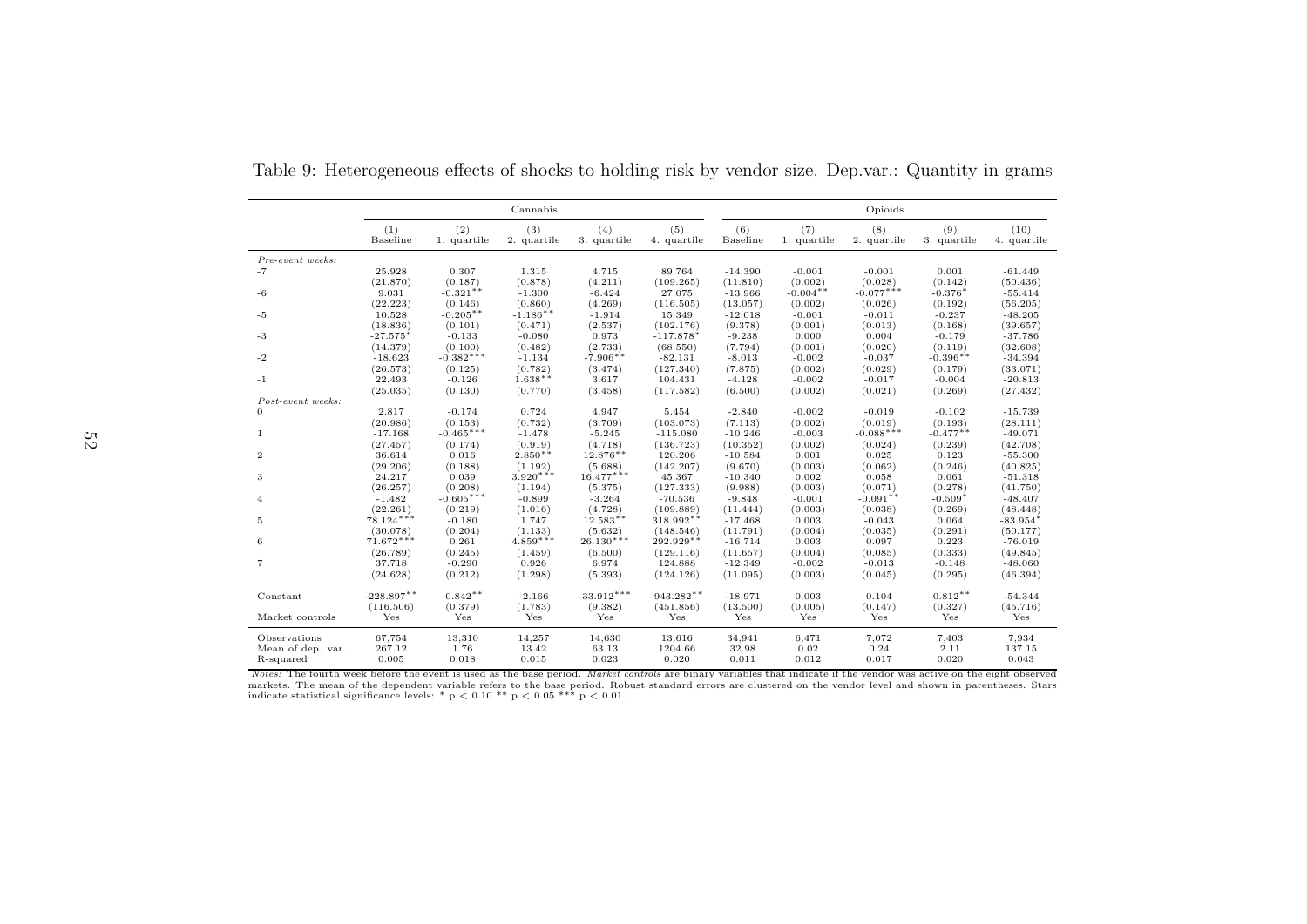|                   |                  |                      | Cannabis            |                    |                    | Opioids           |                          |                    |                    |                      |  |  |
|-------------------|------------------|----------------------|---------------------|--------------------|--------------------|-------------------|--------------------------|--------------------|--------------------|----------------------|--|--|
|                   | (1)<br>Baseline  | (2)<br>1. quartile   | (3)<br>2. quartile  | (4)<br>3. quartile | (5)<br>4. quartile | (6)<br>Baseline   | (7)<br>1. quartile       | (8)<br>2. quartile | (9)<br>3. quartile | (10)<br>4. quartile  |  |  |
| Pre-event weeks:  |                  |                      |                     |                    |                    |                   |                          |                    |                    |                      |  |  |
| $-7$              | $-0.121$         | $-0.591$             | 0.010               | $-0.218$           | 0.022              | $-6.642$          | 14.897                   | $-20.560$          | $-35.107*$         | $-0.370$             |  |  |
|                   | (0.214)          | (0.809)              | (0.315)             | (0.451)            | (0.231)            | (8.728)           | (15.891)                 | (19.748)           | (20.627)           | (9.799)              |  |  |
| $-6$              | 0.087            | 1.743                | 0.541               | $-0.878$           | 0.140              | $-11.282$         | 4.642                    | $-41.654$          | 20.465             | $-9.586$             |  |  |
|                   | (0.706)          | (2.787)              | (0.954)             | (1.465)            | (0.393)            | (16.903)          | (46.881)                 | (47.301)           | (24.290)           | (15.379)             |  |  |
| $-5$              | 0.710            | $3.453*$             | $-1.061$            | 1.724              | 0.741              | $-5.625$          | $-19.653$                | $-37.836$          | 33.213             | $-21.008$            |  |  |
|                   | (0.571)          | (1.917)              | (0.711)             | (1.335)            | (0.450)            | (12.899)          | (25.924)                 | (33.862)           | (23.460)           | (15.349)             |  |  |
| $-3$              | $-0.124$         | 2.573                | 0.344               | $-1.382**$         | $-0.221$           | $22.610*$         | 20.428                   | 14.726             | $31.761*$          | 8.870                |  |  |
|                   | (0.432)          | (1.869)              | (0.522)             | (0.646)            | (0.361)            | (13.193)          | (37.045)                 | (35.602)           | (16.880)           | (13.272)             |  |  |
| $-2$              | $1.014*$         | $8.521***$           | $-0.112$            | 0.476              | 0.339              | $24.717*$         | $-19.185$                | $-5.720$           | $50.101*$          | 3.780                |  |  |
| $-1$              | (0.568)<br>0.405 | (2.158)<br>$2.641**$ | (0.488)<br>$-0.064$ | (1.115)<br>0.876   | (0.467)<br>0.105   | (14.856)<br>4.393 | (29.183)<br>$-51.694***$ | (39.287)<br>8.522  | (29.769)<br>18.289 | (16.297)<br>$-2.132$ |  |  |
|                   | (0.436)          | (1.233)              | (0.419)             | (1.177)            | (0.333)            | (11.182)          | (17.521)                 | (21.487)           | (24.584)           | (17.558)             |  |  |
| Post-event weeks: |                  |                      |                     |                    |                    |                   |                          |                    |                    |                      |  |  |
| $\Omega$          | $-0.190$         | $-0.156$             | 0.194               | 0.525              | 0.209              | 14.218            | $-42.625$                | $-13.297$          | 22.883             | $-2.153$             |  |  |
|                   | (0.447)          | (1.481)              | (0.638)             | (1.041)            | (0.341)            | (15.473)          | (35.198)                 | (38.687)           | (30.060)           | (18.040)             |  |  |
| $\mathbf{1}$      | 0.560            | $6.454***$           | 0.501               | 0.968              | 0.409              | $53.046***$       | $-0.359$                 | 43.558             | 32.707             | 25.655**             |  |  |
|                   | (0.619)          | (1.936)              | (0.532)             | (1.529)            | (0.421)            | (14.577)          | (28.225)                 | (41.781)           | (27.025)           | (12.582)             |  |  |
| $\overline{2}$    | $1.496***$       | $8.036***$           | $-0.154$            | 0.883              | 0.104              | $46.563***$       | $-1.898$                 | 64.743*            | $60.528**$         | 17.523               |  |  |
|                   | (0.560)          | (2.190)              | (0.521)             | (1.076)            | (0.395)            | (13.769)          | (27.764)                 | (34.608)           | (28.045)           | (13.682)             |  |  |
| 3                 | 0.395            | 2.900                | 0.010               | 0.695              | 0.063              | $40.256**$        | $-30.715$                | 53.394             | 73.803**           | 23.472               |  |  |
|                   | (0.617)          | (2.581)              | (0.646)             | (1.170)            | (0.514)            | (18.009)          | (29.586)                 | (49.920)           | (33.971)           | (18.900)             |  |  |
| $\overline{4}$    | 0.023            | 3.438                | 0.006               | 0.786              | 0.392              | $43.141**$        | $-44.935$                | 52.266             | 31.091             | 21.076               |  |  |
|                   | (0.602)          | (2.160)              | (0.603)             | (1.384)            | (0.464)            | (17.024)          | (33.799)                 | (44.949)           | (37.122)           | (15.950)             |  |  |
| 5                 | $1.635**$        | $6.767***$           | 0.151               | 1.726              | 0.218              | $45.344**$        | $-26.293$                | 59.108             | 58.578             | 14.213               |  |  |
|                   | (0.673)          | (2.511)              | (0.801)             | (1.379)            | (0.508)            | (18.189)          | (40.041)                 | (42.483)           | (43.989)           | (19.716)             |  |  |
| 6                 | $1.609**$        | $8.967***$           | 0.084               | $2.496*$           | 0.650              | $66.442***$       | 29.029                   | 72.911             | $94.645**$         | 31.060               |  |  |
|                   | (0.735)          | (3.083)              | (0.754)             | (1.404)            | (0.576)            | (20.456)          | (32.225)                 | (55.561)           | (44.178)           | (21.722)             |  |  |
| $\overline{7}$    | 1.024            | $8.280***$           | 0.256               | 1.376              | 0.284              | $67.266***$       | $-12.129$                | 95.278*            | 76.749             | 28.164               |  |  |
|                   | (0.767)          | (2.882)              | (0.709)             | (1.755)            | (0.622)            | (20.430)          | (40.081)                 | (55.513)           | (47.899)           | (19.332)             |  |  |
| Constant          | 0.054            | $-5.835$             | 0.426               | 0.735              | 0.542              | $-14.039$         | 158.435                  | $-102.396$         | $-95.756$          | $-1.089$             |  |  |
|                   | (0.958)          | (3.583)              | (1.175)             | (2.070)            | (0.907)            | (36.102)          | (165.998)                | (92.149)           | (77.905)           | (26.307)             |  |  |
| Market controls   | Yes              | Yes                  | Yes                 | Yes                | Yes                | Yes               | Yes                      | Yes                | Yes                | Yes                  |  |  |
| Observations      | 12,451           | 2,490                | 2,275               | 3,542              | 4,144              | 6,826             | 1,192                    | 1,748              | 1,594              | 2,292                |  |  |
| Mean of dep. var. | 17.25            | 43.88                | 13.46               | 12.56              | 8.30               | 587.87            | 1025.57                  | 857.61             | 385.86             | 230.89               |  |  |
| R-squared         | 0.008            | 0.054                | 0.024               | 0.008              | 0.013              | 0.017             | 0.072                    | 0.038              | 0.065              | 0.015                |  |  |

Table 10: Heterogeneous effects of shocks to transaction risk by vendor size. Dep.var.: Price in USD/g

<span id="page-59-0"></span>Notes: The fourth week before the event is used as the base period. Market controls are binary variables that indicate if the vendor was active on the eight observed markets. The mean of the dependent variable refers to the base period. Robust standard errors are clustered on the vendor level and shown in parentheses. Stars indicate statistical significance levels: \* p  $<$  0.01 \*\* p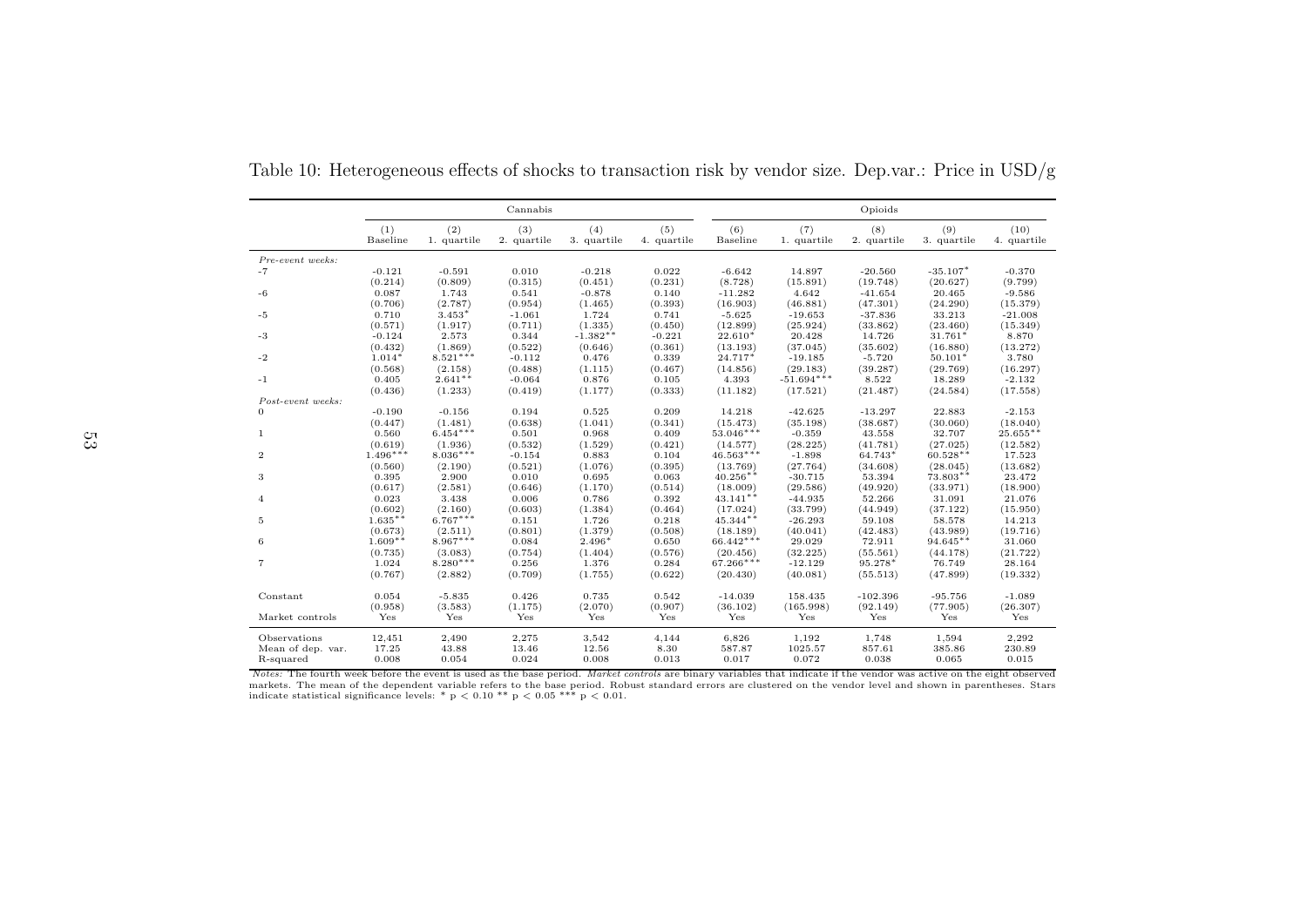|                   |                       |                     | Cannabis              |                        |                         |                   |                    | Opioids            |                    |                      |
|-------------------|-----------------------|---------------------|-----------------------|------------------------|-------------------------|-------------------|--------------------|--------------------|--------------------|----------------------|
|                   | (1)<br>Baseline       | (2)<br>1. quartile  | (3)<br>2. quartile    | (4)<br>3. quartile     | (5)<br>4. quartile      | (6)<br>Baseline   | (7)<br>1. quartile | (8)<br>2. quartile | (9)<br>3. quartile | (10)<br>4. quartile  |
| Pre-event weeks:  |                       |                     |                       |                        |                         |                   |                    |                    |                    |                      |
| $-7$              | 3.027                 | $0.383***$          | $1.458*$              | $3.895*$               | 25.967                  | $-0.237$          | 0.001              | 0.017              | 0.102              | $-1.135$             |
|                   | (17.193)              | (0.145)             | (0.774)               | (2.336)                | (72.977)                | (2.564)           | (0.002)            | (0.012)            | (0.171)            | (12.243)             |
| $-6$              | $-77.815$             | 0.070               | $-0.769$              | $-3.608$               | $-413.366$              | 5.135             | $-0.005$           | 0.034              | 0.237              | 22.558               |
|                   | (53.433)              | (0.496)             | (1.485)               | (5.280)                | (263.840)               | (4.760)           | (0.003)            | (0.036)            | (0.420)            | (22.604)             |
| $-5$              | $-86.449**$           | $-0.147$            | $-0.060$              | $-4.866$               | $-493.413**$            | $-7.582$          | $-0.003$           | 0.031              | $0.479**$          | $-39.294$            |
|                   | (44.007)              | (0.311)             | (1.315)               | (4.840)                | (222.113)               | (8.835)           | (0.003)            | (0.021)            | (0.183)            | (41.983)             |
| $-3$              | $-29.024$             | 0.038               | $-0.062$              | 0.154                  | $-220.970$              | $6.291*$          | $-0.004$           | 0.018              | 0.136              | 26.883               |
|                   | (29.951)              | (0.378)             | (1.028)               | (3.906)                | (142.239)               | (3.595)           | (0.003)            | (0.024)            | (0.378)            | (16.361)             |
| $-2$              | $-66.091$             | $-0.327$            | $-0.699$              | 0.483                  | $-422.665*$             | $-4.945$          | $-0.004$           | 0.037              | 0.427              | $-27.565$            |
|                   | (45.774)              | (0.314)             | (1.645)               | (5.264)                | (239.985)               | (3.853)           | (0.003)            | (0.025)            | (0.283)            | (19.397)             |
| $-1$              | $-2.008$              | 0.050               | 0.375                 | 1.877                  | $-10.440$               | $-2.463$          | $-0.001$           | 0.011              | 0.242              | $-11.431$            |
|                   | (49.617)              | (0.292)             | (1.655)               | (3.921)                | (249.450)               | (2.519)           | (0.002)            | (0.017)            | (0.162)            | (11.189)             |
| Post-event weeks: |                       |                     |                       |                        |                         |                   |                    |                    |                    |                      |
| $\Omega$          | $-64.773$             | $-0.497$            | $-2.856*$             | $-7.226$               | $-380.214$              | 2.071             | $-0.002$           | 0.012              | 0.040              | 9.799                |
|                   | (80.536)              | (0.476)             | (1.718)               | (5.108)                | (411.153)               | (3.320)           | (0.003)            | (0.023)            | (0.382)            | (14.547)             |
| $\mathbf{1}$      | $-86.775$             | $-0.596$            | $-2.366*$             | $-7.014$               | $-580.844**$            | 6.282             | $-0.002$           | 0.005              | 0.215              | 24.734               |
|                   | (55.815)              | (0.379)             | (1.319)               | (5.147)                | (274.963)               | (10.716)          | (0.003)            | (0.023)            | (0.369)            | (47.214)             |
| $\overline{2}$    | $-47.798$             | $-0.192$            | 0.027                 | $-1.383$               | $-323.525$              | 10.165            | $-0.005$           | $-0.001$           | 0.154              | 40.896               |
|                   | (54.281)              | (0.296)             | (1.361)<br>$-3.553**$ | (5.241)<br>$-13.406**$ | (268.709)               | (14.075)          | (0.004)            | (0.023)            | (0.251)            | (62.991)             |
| 3                 | $-136.303*$           | $-0.781*$           |                       |                        | $-727.732*$             | 2.561             | $-0.006*$          | $-0.015$           | $-0.109$           | 6.839                |
| $\overline{4}$    | (81.492)<br>$-40.651$ | (0.403)<br>$-0.462$ | (1.791)<br>$-0.995$   | (5.907)<br>3.955       | (409.022)<br>$-329.670$ | (7.204)<br>11.848 | (0.004)<br>0.001   | (0.026)<br>0.004   | (0.327)<br>0.438   | (28.830)<br>48.775   |
|                   | (75.037)              | (0.502)             | (1.808)               | (6.803)                | (377.281)               | (13.813)          | (0.004)            | (0.029)            | (0.487)            | (61.039)             |
| 5                 | $-12.616$             | $-0.640$            | $-0.869$              | $-0.499$               | $-165.493$              | 11.557            | $-0.003$           | $-0.006$           | 0.197              | 45.547               |
|                   | (67.249)              | (0.498)             | (2.001)               | (7.430)                | (340.839)               | (17.385)          | (0.004)            | (0.028)            | (0.506)            | (76.373)             |
| 6                 | $-107.646$            | $-1.108**$          | $-4.335**$            | $-16.539**$            | $-786.791**$            | 10.259            | $-0.006$           | $-0.024$           | $-0.008$           | 32.996               |
|                   | (68.093)              | (0.454)             | (1.959)               | (7.085)                | (351.747)               | (11.193)          | (0.005)            | (0.028)            | (0.496)            | (47.104)             |
| $\overline{7}$    | 5.307                 | $-0.588$            | $-1.004$              | 3.854                  | $-137.287$              | 15.160            | $-0.000$           | $-0.018$           | 0.332              | 59.508               |
|                   | (62.820)              | (0.484)             | (2.065)               | (8.329)                | (317.269)               | (19.050)          | (0.005)            | (0.034)            | (0.451)            | (85.206)             |
| Constant          | $-72.001$             | $-0.980$            | $-3.946**$            | $-4.996$               | $-259.350$              | $-11.845$         | 0.003              | $-0.057$           | 0.078              | $-31.213$            |
|                   | (96.728)              | (0.696)             | (1.930)               | (8.217)                | (460.122)               | (9.195)           | (0.006)            | (0.036)            | (0.385)            | (36.615)             |
| Market controls   | Yes                   | Yes                 | Yes                   | Yes                    | Yes                     | Yes               | Yes                | Yes                | Yes                | $\operatorname{Yes}$ |
| Observations      | 29,072                | 4,787               | 4,073                 | 5,176                  | 5,548                   | 15,256            | 2,242              | 2,949              | 2,325              | 3,230                |
| Mean of dep. var. | 337.20                | 2.30                | 11.65                 | 58.72                  | 1617.84                 | 7.70              | 0.03               | 0.16               | 1.68               | 36.04                |
| R-squared         | 0.002                 | 0.031               | 0.018                 | 0.014                  | 0.010                   | 0.002             | 0.014              | 0.010              | 0.008              | 0.006                |

Table 11: Heterogeneous effects of shocks to transaction risk by vendor size. Dep.var.: Quantity ingrams

<span id="page-60-0"></span>*Notes:* The fourth week before the event is used as the base period. *Market controls* are binary variables that indicate if the vendor was active on the eight observed markets. The mean of the dependent variable refers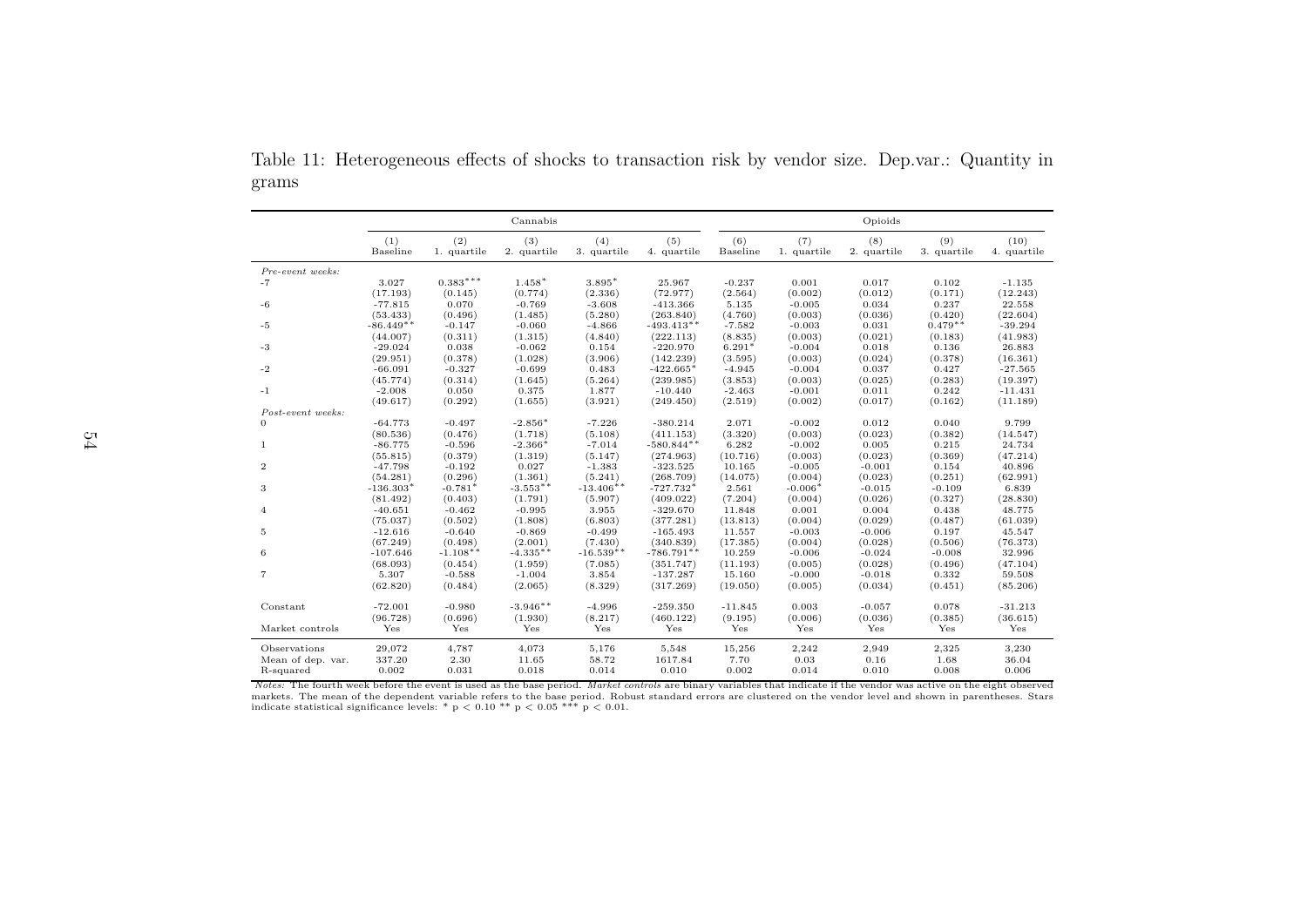## C.2 Robustness checks

|                               | Cannabis  |            |           |            |           |            |                       |             |             |             | Opioids     |             |             |                       |
|-------------------------------|-----------|------------|-----------|------------|-----------|------------|-----------------------|-------------|-------------|-------------|-------------|-------------|-------------|-----------------------|
|                               | (1)       | (2)        | (3)       | (4)        | (5)       | (6)        | (7)                   | (8)         | (9)         | (10)        | (11)        | (12)        | (13)        | (14)                  |
| Pre-event weeks:              |           |            |           |            |           |            |                       |             |             |             |             |             |             |                       |
| $-7$                          | 0.320     | 0.283      | 0.273     | 0.287      | 0.288     | 0.483      | 0.450                 | $16.241**$  | $15.441**$  | $14.091**$  | $21.427***$ | $20.853***$ | $16.404**$  | $29.515***$           |
|                               | (0.284)   | (0.282)    | (0.280)   | (0.284)    | (0.286)   | (0.299)    | (0.294)               | (7.254)     | (7.045)     | (7.160)     | (7.613)     | (7.118)     | (6.984)     | (6.829)               |
| -6                            | 0.240     | 0.229      | 0.167     | 0.135      | 0.219     | 0.280      | 0.226                 | 1.943       | 1.066       | $-2.690$    | 7.849       | 4.669       | $-0.693$    | 6.246                 |
|                               | (0.231)   | (0.232)    | (0.226)   | (0.232)    | (0.233)   | (0.245)    | (0.242)               | (7.105)     | (6.911)     | (6.735)     | (7.349)     | (7.067)     | (6.955)     | (6.421)               |
| $-5$                          | 0.056     | 0.085      | 0.006     | 0.001      | 0.056     | 0.014      | 0.029                 | 1.545       | 0.937       | $-0.508$    | 5.411       | 1.720       | $-2.740$    | 1.112                 |
|                               | (0.183)   | (0.182)    | (0.185)   | (0.181)    | (0.183)   | (0.161)    | (0.167)               | (4.985)     | (4.907)     | (4.904)     | (5.066)     | (4.986)     | (4.998)     | (4.738)               |
| -3                            | $-0.184$  | $-0.170$   | $-0.224$  | $-0.248$   | $-0.179$  | $-0.099$   | $-0.135$              | 0.827       | 0.793       | $-1.022$    | 4.251       | 0.007       | 3.554       | 5.464                 |
|                               | (0.185)   | (0.183)    | (0.177)   | (0.183)    | (0.189)   | (0.174)    | (0.178)               | (5.040)     | (5.004)     | (4.837)     | (5.094)     | (5.008)     | (5.256)     | (5.117)               |
| -2                            | $-0.243$  | $-0.199$   | $-0.292$  | $-0.256$   | $-0.226$  | $-0.032$   | 0.005                 | 1.632       | 1.376       | 0.009       | 6.233       | $-0.179$    | 6.044       | 9.712                 |
|                               | (0.250)   | (0.252)    | (0.243)   | (0.248)    | (0.259)   | (0.252)    | (0.270)               | (6.065)     | (6.056)     | (5.952)     | (6.293)     | (6.126)     | (6.212)     | (6.430)               |
| $-1$                          | $-0.019$  | 0.001      | $-0.012$  | 0.150      | 0.007     | 0.281      | $0.477*$              | $-3.792$    | $-3.665$    | $-5.752$    | $-0.829$    | $-5.945$    | 2.393       | 2.748                 |
|                               | (0.253)   | (0.252)    | (0.254)   | (0.277)    | (0.272)   | (0.233)    | (0.270)               | (6.009)     | (6.037)     | (6.082)     | (6.137)     | (6.227)     | (6.055)     | (6.481)               |
| Post-event weeks:<br>$\theta$ | $-0.215$  | $-0.159$   | $-0.207$  | $-0.105$   | $-0.184$  | 0.034      | 0.210                 | $-0.414$    | $-0.346$    | $-1.278$    | 0.750       | $-3.116$    | 1.824       | $-0.035$              |
|                               | (0.225)   | (0.221)    | (0.226)   | (0.232)    | (0.247)   | (0.218)    | (0.234)               | (6.483)     | (6.398)     | (6.525)     | (6.519)     | (6.654)     | (6.784)     | (6.850)               |
| 1                             | 0.155     | 0.203      | 0.139     | 0.221      | 0.194     | 0.354      | $0.486*$              | $20.144***$ | $19.867***$ | $19.362***$ | $22.448***$ | $16.035**$  | $22.308***$ | $20.561***$           |
|                               | (0.231)   | (0.230)    | (0.230)   | (0.237)    | (0.266)   | (0.229)    | (0.259)               | (7.167)     | (7.085)     | (7.177)     | (7.395)     | (7.573)     | (7.383)     | (7.785)               |
| $\overline{2}$                | 0.283     | 0.326      | 0.361     | $0.591*$   | 0.330     | $0.463*$   | $0.825**$             | 19.886**    | $19.424**$  | $20.165**$  | 23.092***   | 15.229*     | $22.705***$ | $23.187**$            |
|                               | (0.284)   | (0.286)    | (0.302)   | (0.333)    | (0.342)   | (0.278)    | (0.363)               | (7.945)     | (7.989)     | (7.939)     | (8.345)     | (8.747)     | (8.209)     | (9.245)               |
| 3                             | 0.234     | 0.314      | 0.304     | $0.447*$   | 0.276     | $0.478*$   | $0.757**$             | 6.866       | 7.267       | 8.350       | 10.629      | 3.107       | 12.082      | 17.238*               |
|                               | (0.250)   | (0.242)    | (0.254)   | (0.262)    | (0.306)   | (0.261)    | (0.320)               | (8.521)     | (8.602)     | (8.411)     | (9.024)     | (9.203)     | (9.230)     | (10.134)              |
| $\overline{4}$                | $0.723**$ | $0.812***$ | $0.720**$ | $0.750**$  | $0.741**$ | $1.073***$ | $1.168***$            | 9.708       | 11.058      | 9.350       | 10.514      | 8.330       | $18.181*$   | 19.071*               |
|                               | (0.298)   | (0.285)    | (0.298)   | (0.298)    | (0.321)   | (0.299)    | (0.319)               | (8.935)     | (8.961)     | (8.952)     | (9.054)     | (9.171)     | (9.630)     | (10.079)              |
| 5                             | 0.505     | 0.575      | 0.463     | $0.737**$  | 0.517     | $0.908***$ | $1.298***$            | $-0.062$    | 1.612       | $-2.591$    | 1.458       | $-0.475$    | 9.308       | 9.515                 |
|                               | (0.319)   | (0.327)    | (0.315)   | (0.332)    | (0.335)   | (0.325)    | (0.360)               | (9.783)     | (9.933)     | (9.795)     | (10.005)    | (9.828)     | (10.422)    | (10.923)              |
| 6                             | $-0.233$  | $-0.170$   | $-0.176$  | 0.081      | $-0.218$  | 0.173      | 0.584                 | $-15.086$   | $-13.178$   | $-14.958$   | $-13.438$   | $-16.282$   | $-8.690$    | $-4.577$              |
|                               | (0.323)   | (0.344)    | (0.327)   | (0.333)    | (0.346)   | (0.349)    | (0.385)               | (10.042)    | (10.248)    | (10.033)    | (10.332)    | (10.372)    | (10.665)    | (11.276)              |
| $\overline{7}$                | $-0.617*$ | $-0.567$   | $-0.678*$ | $-0.606*$  | $-0.621*$ | $-0.148$   | $-0.064$              | $-12.009$   | $-9.241$    | $-14.023$   | $-10.380$   | $-10.604$   | $-1.717$    | 3.145                 |
|                               | (0.367)   | (0.366)    | (0.370)   | (0.367)    | (0.363)   | (0.398)    | (0.406)               | (11.009)    | (11.015)    | (11.090)    | (11.271)    | (10.681)    | (11.673)    | (11.709)              |
|                               |           |            |           |            |           |            |                       |             |             | $-0.170**$  |             |             |             | $-0.286***$           |
| Market price                  |           |            | $-0.117$  |            |           |            | 0.088                 |             |             |             |             |             |             |                       |
| Market supply                 |           |            | (0.081)   | $-0.003**$ |           |            | (0.124)<br>$-0.004**$ |             |             | (0.072)     | $0.378*$    |             |             | (0.080)<br>$0.731***$ |
|                               |           |            |           | (0.001)    |           |            | (0.002)               |             |             |             | (0.194)     |             |             | (0.182)               |
| Competitors                   |           |            |           |            | $-0.002$  |            | 0.001                 |             |             |             |             | $0.452*$    |             | $0.623**$             |
|                               |           |            |           |            | (0.004)   |            | (0.005)               |             |             |             |             | (0.256)     |             | (0.279)               |
| 7-day SD of BTC               |           |            |           |            |           | 0.008      | 0.009                 |             |             |             |             |             | 0.371       | 0.290                 |
|                               |           |            |           |            |           | (0.009)    | (0.009)               |             |             |             |             |             | (0.240)     | (0.245)               |
| 7-day SD of BTC lag 1         |           |            |           |            |           | $0.016*$   | 0.012                 |             |             |             |             |             | 0.273       | 0.336                 |
|                               |           |            |           |            |           | (0.009)    | (0.009)               |             |             |             |             |             | (0.213)     | (0.217)               |
| 7-day SD of BTC lag 2         |           |            |           |            |           | 0.016      | 0.015                 |             |             |             |             |             | $0.515**$   | $0.576***$            |
|                               |           |            |           |            |           | (0.011)    | (0.012)               |             |             |             |             |             | (0.204)     | (0.205)               |
| 7-day SD of BTC lag 3         |           |            |           |            |           | 0.004      | 0.006                 |             |             |             |             |             | $-0.277$    | $-0.274$              |
|                               |           |            |           |            |           | (0.009)    | (0.010)               |             |             |             |             |             | (0.271)     | (0.270)               |
| Constant                      | $-0.071$  | $1.422***$ | 0.837     | $0.587*$   | 0.386     | $-0.840**$ | 0.636                 | $-3.496$    | 5.938       | 30.677**    | $-14.084*$  | $-67.622*$  | $-17.699*$  | $-61.076$             |
|                               | (0.180)   | (0.483)    | (0.622)   | (0.301)    | (1.165)   | (0.345)    | (1.403)               | (5.486)     | (11.700)    | (15.299)    | (8.132)     | (35.333)    | (10.428)    | (38.867)              |
| Market controls               | No        | Yes        | No        | No         | No        | No         | Yes                   | No          | Yes         | No          | No          | No          | No          | Yes                   |
|                               |           |            |           |            |           |            |                       |             |             |             |             |             |             |                       |
| Observations                  | 35,237    | 35,237     | 35,237    | 35,237     | 35,237    | 35,237     | 35,237                | 17,225      | 17,225      | 17,225      | 17,225      | 17,225      | 17,225      | 17,225                |
| Mean of dep. var.             | 16.79     | 16.79      | 16.79     | 16.79      | 16.79     | 16.79      | 16.79                 | 468.20      | 468.20      | 468.20      | 468.20      | 468.20      | 468.20      | 468.20                |
| R-squared                     | 0.002     | 0.004      | 0.002     | 0.002      | 0.002     | 0.002      | 0.005                 | 0.005       | 0.006       | 0.006       | 0.005       | 0.006       | 0.006       | 0.013                 |

Table 12: Dynamic effects of shocks to holding risk. Dep.var.: Price in USD/g

<span id="page-61-1"></span><span id="page-61-0"></span>Notes: The fourth week before the event is used as the base period. Market controls are binary variables that indicate if the vendor was active on the eight observed markets. Market price is a control for the average price of other vendors in week t. Market supply is a control for the average quantity offered by other vendors in week t. Number competitors controls for the number of vendors selling in the same product category. The mean of the dependent variable refers to the base period. Robust standard errors are clustered on the vendor level and shown in parentheses. Stars indicate statistical significance levels: \*  $p < 0.10$  \*\*  $p < 0.05$  \*\*\*  $p < 0.01$ .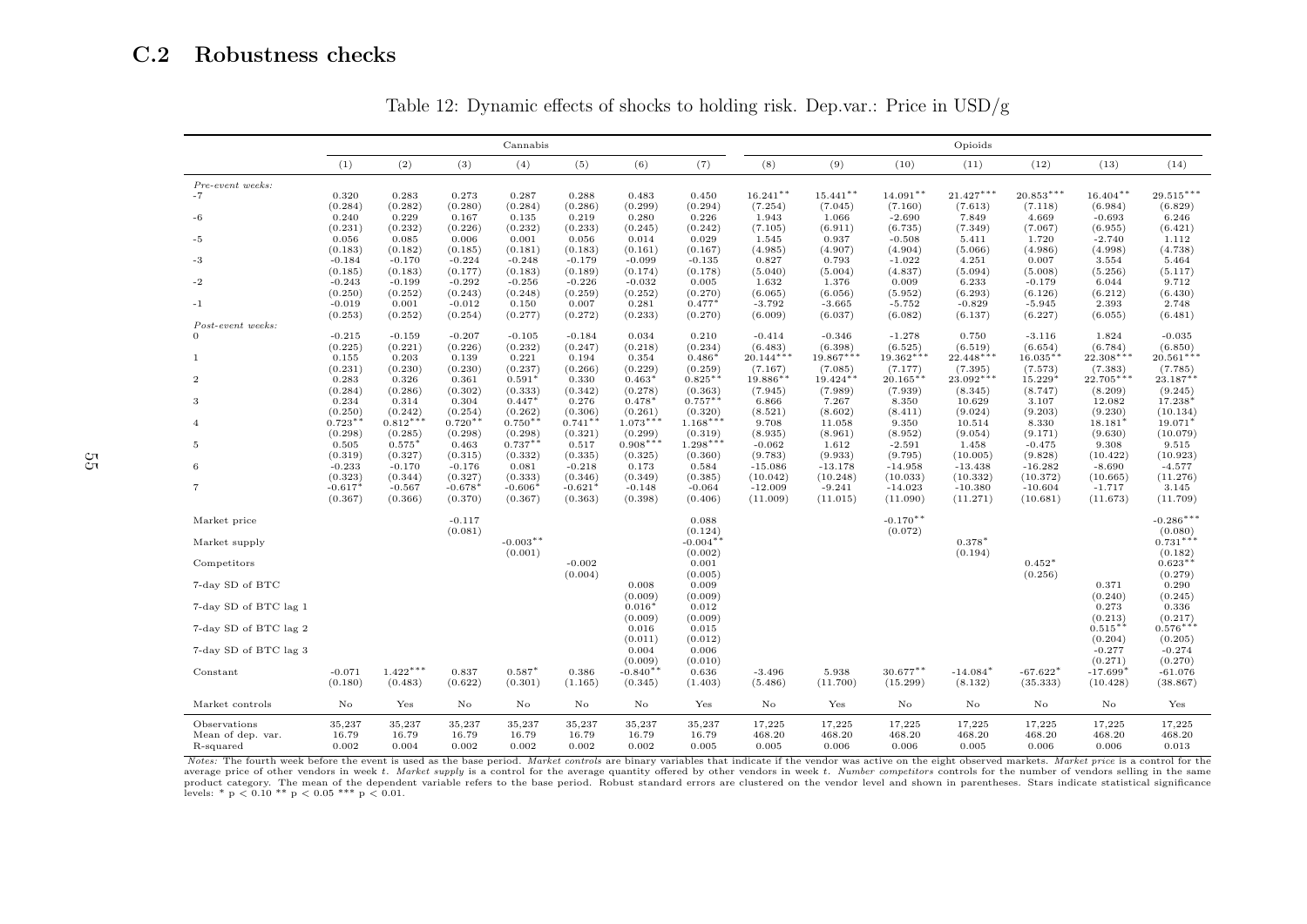Cannabiss and the contract of the contract of the contract of the contract of the contract of the contract of the contract of the contract of the contract of the contract of the contract of the contract of the contract of the cont  $(1)$   $(2)$   $(3)$   $(4)$   $(5)$   $(6)$   $(7)$   $(8)$   $(9)$   $(10)$   $(11)$   $(12)$   $(13)$   $(14)$ Pre-event weeks:-7 14.233 25.928 25.412 19.926 20.050 20.585 31.279 -16.511 -14.390 -33.545 -25.838 $(13.900)$ ∗ -12.218 -17.167 -36.522 $(25.432)$  $(26.732)$   $(21.870)$   $(52.824)$   $(31.172)$   $(27.767)$   $(22.110)$   $(44.194)$   $(11.686)$   $(11.810)$   $(24.207)$   $(13.900)$   $(10.946)$   $(13.085)$   $(25.432)$  $-35.212$ -6 -7.764 9.031 3.824 7.950 -4.069 -4.451 21.625 -15.662 -13.966 -31.063 -26.376 $(15.588)$  $-26.376$ <sup>\*</sup>  $-13.163$   $-15.240$ <br>(12.594) (14.604)  $(28.612)$  $(26.490)$   $(22.223)$   $(51.238)$   $(30.450)$   $(27.002)$   $(22.033)$   $(34.243)$   $(13.172)$   $(13.057)$   $(25.900)$   $(15.588)$   $(12.594)$   $(14.604)$   $(28.612)$  $-32.428$ -5 6.866 10.528 20.078 16.166 7.064 7.988 20.138 -11.597 -12.018 -24.832 -18.877 $(11.244)$  $-18.877$ <sup>\*</sup>  $-11.471$   $-10.687$  $(21.533)$ (20.340) (18.836) (37.998) (23.618) (20.390) (16.789) (29.437) (9.353) (9.378) (19.658) (11.244) (9.329) (9.643) (21.533) $-23.959$ -3 -35.623∗∗ -27.575∗ $(14.379)$  -5.008 -26.622 -36.757∗∗ -36.097∗∗ 0.247 -8.803 -9.238 -13.092 -14.833 -9.600 -9.758 -23.959 $(18.487)$  $(15.400)$   $(14.379)$   $(25.530)$   $(16.574)$   $(15.667)$   $(15.334)$   $(26.381)$   $(7.691)$   $(7.794)$   $(16.805)$   $(9.427)$   $(7.670)$   $(7.951)$   $(18.487)$  $-29.868$ -2 -28.376 -18.623 -4.295 -24.916 -31.367 -26.161 1.242 -5.843 -8.013 -12.733 -13.326 -7.627 -7.779 -29.868 $(19.658)$ (29.374) (26.573) (55.643) (34.227) (29.519) (25.886) (38.595) (7.680) (7.875) (15.341) (9.372) (7.965) (8.342) (19.658) $-17.491$ -1 17.891 22.493 29.563 -1.055 13.385 23.752 33.176 -1.731 -4.128 -4.353 -6.425 -3.880 -4.257 -17.491 $(17.708)$ (26.837) (25.035) (43.881) (29.867) (26.663) (18.929) (28.576) (6.512) (6.500) (12.619) (7.692) (6.943) (8.173) (17.708)Post-event weeks:0 1.654 2.817 8.222 -11.057 -3.841 9.120 23.001 -0.251 -2.840 -0.022 -1.545 -2.838 -1.750 -6.544 $(21.139)$  $(20.477)$   $(20.986)$   $(30.746)$   $(23.517)$   $(20.297)$   $(16.710)$   $(38.897)$   $(8.097)$   $(7.113)$   $(15.757)$   $(9.270)$   $(8.278)$   $(10.474)$   $(21.139)$  $-22.358$  $1 \hskip .85em$  -23.883 -17.168 -5.510 -30.258 -30.737 -18.125 22.543 -6.629 -10.246 -11.260 -10.321 -9.982 -7.811 -22.358  $(25.191)$  $(28.625)$   $(27.457)$   $(53.801)$   $(33.676)$   $(27.997)$   $(23.102)$   $(38.995)$   $(11.682)$   $(10.352)$   $(23.166)$   $(13.739)$   $(11.545)$   $(12.397)$   $(25.191)$  $-33.104$ 2 29.642 36.614 31.347 -2.085 21.595 32.607 31.512 -6.978 -10.584 -17.188 -12.331 -10.835 -8.333 -33.104 $(24.849)$ (30.345) (29.206) (57.489) (36.229) (28.895) (27.963) (44.395) (10.687) (9.670) (20.650) (12.883) (10.716) (11.103) (24.849) $-40.815$ 3 13.950 24.217 -23.425 -8.597 6.562 16.233 -15.039 -5.274 -10.340 -19.857 -11.276 -8.772 -7.420 -40.815 $(27.328)$  $(30.017)$   $(26.257)$   $(59.946)$   $(35.912)$   $(29.009)$   $(28.594)$   $(47.750)$   $(10.917)$   $(9.988)$   $(21.136)$   $(13.215)$   $(10.878)$   $(11.657)$   $(27.328)$  $-25.073$ 4 -19.460 -1.482 -28.720 -20.372 -22.891 -14.660 -0.688 -2.072 -9.848 -7.696 -3.368 -3.170 -5.255 -25.073 $(26.821)$  $(29.550)$   $(22.261)$   $(58.767)$   $(34.601)$   $(29.409)$   $(27.289)$   $(46.807)$   $(14.046)$   $(11.444)$   $(25.098)$   $(16.203)$   $(13.913)$   $(14.795)$   $(26.821)$  $-37.709$ 5 57.791∗ $(34.761)$ 78.124<sup>∗∗∗</sup> 139.477<sup>∗∗</sup> 40.302 55.688<br>(30.078) (68.408) (41.754) (34.360)  $(33.130)$ 63.734\* 126.329∗ $(67.627)$  -8.430 -17.468 -16.664 -11.727 -8.286 -11.927 -37.709 $(28.574)$  $(34.761)$   $(30.078)$   $(68.408)$   $(41.754)$   $(34.360)$   $(33.130)$   $(67.627)$   $(13.223)$   $(11.791)$   $(22.681)$   $(15.525)$   $(13.226)$   $(14.796)$   $(28.574)$  $-50.353$ 6 53.954∗ $(30.485)$ 71.672<sup>∗∗∗</sup> 79.642 28.447  $(30.452)$ 51.067<sup>\*</sup> 61.168∗∗ 66.039 -7.741 -16.714 -27.106 -11.128 -8.064 -10.966 -50.353 $(31.007)$  $(30.485)$   $(26.789)$   $(58.757)$   $(36.807)$   $(30.452)$   $(28.750)$   $(68.946)$   $(12.649)$   $(11.657)$   $(22.293)$   $(14.789)$   $(12.610)$   $(14.101)$   $(31.007)$  $-35.236$ 7 15.565 37.718 79.562 25.776 16.077 23.220 91.986 -2.294 -12.349 -13.803 -4.980 -0.171 -6.332 -35.236 $(26.448)$ (29.794) (24.628) (59.396) (34.908) (29.785) (28.391) (61.795) (10.865) (11.095) (19.201) (12.639) (11.013) (12.665) (26.448)Market price 62.066<sup>∗∗∗</sup> \* 0.212  $40.463**$  0.212  $0.241$  $\frac{9}{2}$  $(14.563)$   $(17.308)$   $(0.228)$   $(0.219)$ Market supply  $(1 + 0.438<sup>***</sup>)$  0.438<sup>∗\*\*</sup>  $(0.235)$  $0.415*$  $-0.461$ <sup>\*\*\*</sup>  $(0.118)$  (0.235)  $(0.235)$  (0.119)  $(0.119)$  (0.119) 0.548 Competitors $0.355$  -0.848  $0.453**$  0.548  $(0.451)$  $(0.353)$   $(0.900)$   $(0.214)$   $(0.451)$  $-0.380$ 7-day SD of BTC $-0.205$   $-1.717$   $-0.380$   $-0.108$   $-0.108$   $-0.380$ (0.758) (1.370) $(0.177)$   $(0.312)$ 7-day SD of BTC lag 1 $0.296$   $-0.316$   $-0.148$   $-0.369$  $(0.850)$   $(1.876)$ <br>0.360  $1.363$ (0.169)  $(0.404)$ 7-day SD of BTC lag 2 $0.360$   $1.363$   $-0.148$   $0.128$ (0.867) (1.384) $(0.193)$   $(0.410)$ 7-day SD of BTC lag 3 $0.275$   $0.179$   $0.031$   $-0.164$  $(1.027)$   $(2.042)$ <br> $-19.904$   $-216.270$  $(0.237)$   $(0.473)$ Constant -6.353 -228.897∗∗ $-243.303**$  $(36.645)$  $-65.479*$  -86.953 -19.904 -216.270 6.388 -18.971 -2.864 23.887∗∗ -54.079 $(29.543)$  $-54.079*$  $12.654 - 62.657$  $(77.885)$ (20.809) (116.506) (114.394) (36.645) (86.001) (26.597) (267.630) (8.816) (13.500) (44.112) (12.076) (29.543) (14.874) (77.885)Market controls No Yes No No No No Yes No Yes No No No No YesObservations 67,754 67,754 35,237 57,780 67,754 67,754 35,237 34,941 34,941 17,225 30,520 34,941 34,941 17,22532.98 Mean of dep. var. 267.12 267.12 267.12 267.12 267.12 267.12 267.12 32.98 32.98 32.98 32.98 32.98 32.98 32.98 $0.011$ R-squared 0.001 0.005 0.003 0.001 0.001 0.001 0.011 0.000 0.011 0.002 0.001 0.001 0.001 0.011

Table 13: Dynamic effects of shocks to holding risk. Dep.var.: Quantity in grams

Notes: The fourth week before the event is used as the base period. Market controls are binary variables that indicate if the vendor was active on the eight observed markets. Market price is a control for the average price of other vendors in week t. Market supply is a control for the average quantity offered by other vendors in week t. Number competitors controls for the number of vendors selling in the same product category. The mean of the dependent variable refers to the base period. Robust standard errors are clustered on the vendor level and shown in parentheses. Stars indicate statistical significance levels: \*  $p < 0.10$  \*\*  $p < 0.05$  \*\*\*  $p < 0.01$ .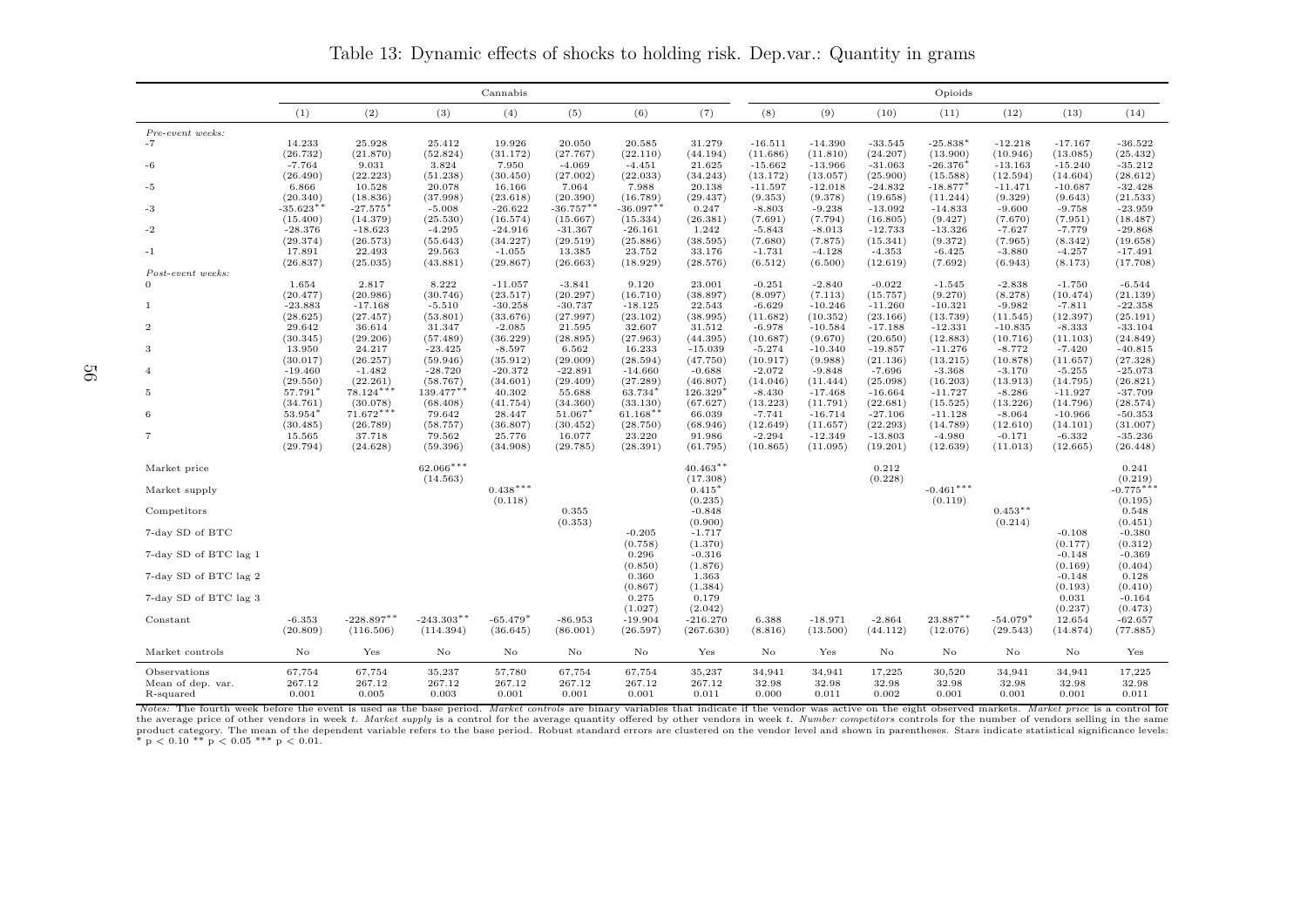Cannabiss and the contract of the contract of the contract of the contract of the contract of the contract of the contract of the contract of the contract of the contract of the contract of the contract of the contract of the cont (1) (2) (3) (4) (5) (6) (7) (8) (9) (10) (11) (12) (13) (14)Pre-event weeks:-7 -0.079 -0.059 -0.083 -0.076 -0.077 -0.119 0.107 0.331 $(0.199)$  $0.331*$ 0.337  $(0.185)$  $0.341*$  $0.257$ <br>(0.200)  $(0.200)$  $0.346*$  0.368 $(0.293)$  $(0.088)$   $(0.094)$   $(0.113)$   $(0.089)$   $(0.091)$   $(0.109)$   $(0.180)$   $(0.199)$   $(0.200)$   $(0.268)$   $(0.185)$   $(0.200)$   $(0.200)$   $(0.293)$  0.196 0.144 0.373∗∗ -6 -0.055 -0.050 0.079 -0.045 -0.054 -0.116 0.126 0.232 0.218 0.451∗∗ 0.243∗ $(0.146)$  $(0.105)$   $(0.105)$   $(0.118)$   $(0.102)$   $(0.106)$   $(0.128)$   $(0.151)$   $(0.187)$   $(0.195)$   $(0.193)$   $(0.146)$   $(0.190)$   $(0.198)$   $(0.188)$  $0.132$ -5 -0.015 -0.007 0.022 -0.010 -0.015 -0.079 0.059 0.031 0.045 0.113 0.039 0.029 -0.029 0.132 $(0.093)$  $(0.076)$   $(0.078)$   $(0.087)$   $(0.075)$   $(0.076)$   $(0.090)$   $(0.104)$   $(0.100)$   $(0.102)$   $(0.095)$   $(0.092)$   $(0.100)$   $(0.118)$   $(0.093)$ 0.062 -3 -0.079 -0.068 -0.158 -0.075 -0.080 0.058 0.049 -0.072 -0.074 -0.074 -0.065 -0.056 -0.039 0.062 $(0.121)$  $(0.084)$   $(0.086)$   $(0.111)$   $(0.086)$   $(0.084)$   $(0.092)$   $(0.123)$   $(0.117)$   $(0.119)$   $(0.100)$   $(0.087)$   $(0.116)$   $(0.140)$   $(0.121)$  $0.330*$  $-2$  -0.146  $-0.126$  -0.393<sup>\*</sup><sup>\*</sup> \*  $-0.144$   $-0.147$   $0.028$   $0.007$   $-0.014$   $0.017$   $-0.015$   $-0.005$   $0.025$   $0.106$   $0.330$ <sup>\*\*</sup>  $(0.124)$   $(0.125)$   $(0.183)$   $(0.125)$   $(0.126)$   $(0.120)$   $(0.159)$   $(0.207)$   $(0.202)$   $(0.176)$   $(0.152)$   $(0.204)$   $(0.224)$   $(0.157)$  $0.061$  $-1$  -0.322<sup>\*</sup> -0.306∗∗ -0.561∗∗∗ -0.335∗∗ -0.324∗∗ -0.194 -0.059 -0.290 -0.241 -0.277 -0.285 -0.247 -0.165 0.061 $(0.154)$  $(0.144)$   $(0.144)$   $(0.206)$   $(0.135)$   $(0.148)$   $(0.128)$   $(0.168)$   $(0.251)$   $(0.239)$   $(0.211)$   $(0.217)$   $(0.245)$   $(0.240)$   $(0.154)$ Post-event weeks:0 -0.208 -0.216  $(0.201)$  $-0.353*$  $\text{*}$  -0.216 -0.209 -0.177 0.001 -0.361 -0.374 -0.315  $(0.189)$  $-0.315*$  -0.359 -0.314 -0.328 -0.136 $(0.152)$  $(0.138)$   $(0.138)$   $(0.201)$   $(0.138)$   $(0.135)$   $(0.147)$   $(0.215)$   $(0.245)$   $(0.245)$   $(0.189)$   $(0.236)$   $(0.239)$   $(0.236)$   $(0.152)$  $-0.006$  $1 -0.231$  $(0.143)$  $-0.242$ <sup>\*</sup>  $-0.297$   $-0.235$  $(0.139)$  $-0.233$  $^*$  -0.207 -0.024 -0.301 -0.292 -0.241 -0.296 -0.238 -0.283 -0.006  $(0.190)$  $(0.144)$   $(0.143)$   $(0.208)$   $(0.146)$   $(0.139)$   $(0.164)$   $(0.235)$   $(0.229)$   $(0.219)$   $(0.200)$   $(0.212)$   $(0.229)$   $(0.190)$  $0.300$ 2 -0.203 -0.221 -0.209 -0.224 -0.206 -0.096 0.257 -0.121 -0.110 -0.041 -0.115 -0.049 -0.064 0.300 $(0.236)$  $(0.149)$   $(0.147)$   $(0.214)$   $(0.168)$   $(0.141)$   $(0.175)$   $(0.279)$   $(0.240)$   $(0.234)$   $(0.221)$   $(0.216)$   $(0.247)$   $(0.249)$   $(0.236)$ 0.321 3 -0.177 -0.145 -0.081 -0.192 -0.180 0.039 0.526 $(0.314)$  $0.526*$  $\text{*}$  -0.258 -0.193 -0.134 -0.251 -0.192 -0.151 0.321  $(0.274)$  $(0.171)$   $(0.174)$   $(0.241)$   $(0.186)$   $(0.159)$   $(0.214)$   $(0.314)$   $(0.277)$   $(0.271)$   $(0.236)$   $(0.248)$   $(0.260)$   $(0.299)$   $(0.274)$ 0.103 4 -0.438∗∗∗ -0.335∗ $(0.171)$  -0.441∗ $(0.233)$  $-0.440^{**}$   $-0.439^{**}$   $-0.206$   $0.192$  $(0.272)$  $-0.519$  $-0.362$  $(0.243)$  $-0.409$  -0.518∗ $(0.264)$  -0.505∗ $(0.267)$  $-0.349$  $(0.286)$  $(0.169)$   $(0.171)$   $(0.233)$   $(0.171)$   $(0.165)$   $(0.206)$   $(0.297)$   $(0.272)$   $(0.269)$   $(0.243)$   $(0.264)$   $(0.267)$   $(0.281)$   $(0.286)$  $-0.182$ 5 -0.755∗∗∗ -0.632∗∗∗ -0.852∗∗∗ -0.771∗∗∗ -0.755∗∗∗ -0.500∗∗ 0.131 -0.732∗∗∗ -0.544∗∗ -0.756∗∗∗ -0.729∗∗∗ -0.746∗∗∗ -0.601∗∗ -0.182 $(0.303)$  $(0.166)$   $(0.162)$   $(0.217)$   $(0.175)$   $(0.165)$   $(0.207)$   $(0.358)$   $(0.257)$   $(0.258)$   $(0.266)$   $(0.243)$   $(0.259)$   $(0.281)$   $(0.303)$ 0.044 6 -0.531∗∗∗ $-0.419***$   $-0.635***$   $-0.551***$   $-0.532***$   $-0.291$  0.371  $(0.259)$  $-0.450*$  $-0.292$  $(0.292)$  $-0.562$ <sup>\*</sup> -0.446∗ $(0.243)$  -0.454∗ $(0.259)$  $-0.302$  $(0.325)$  $(0.156)$   $(0.155)$   $(0.218)$   $(0.169)$   $(0.154)$   $(0.216)$   $(0.374)$   $(0.259)$   $(0.263)$   $(0.292)$   $(0.243)$   $(0.259)$   $(0.309)$   $(0.325)$ 0.374 7 <sup>-0.508</sub><sup>∗∗∗</sup></sup> -0.354∗∗ -0.613∗∗∗ -0.507∗∗∗ -0.507∗∗∗ -0.232 0.289 -0.071 0.107 -0.169 -0.068 -0.129 0.120 0.374 $(0.328)$  $(0.169)$   $(0.170)$   $(0.234)$   $(0.169)$   $(0.170)$   $(0.216)$   $(0.331)$   $(0.259)$   $(0.263)$   $(0.271)$   $(0.244)$   $(0.273)$   $(0.303)$   $(0.328)$ Market price 0.019 0.019 0.160<sup>∗∗</sup>  $\ddot{\hspace{1.6cm}}$   $\hspace{1.6cm} 0.000$   $\hspace{1.6cm}$   $\hspace{1.6cm}$   $\hspace{1.6cm}$   $\hspace{1.6cm}$   $\hspace{1.6cm}$   $\hspace{1.6cm}$   $\hspace{1.6cm}$   $\hspace{1.6cm}$   $\hspace{1.6cm}$   $\hspace{1.6cm}$   $\hspace{1.6cm}$   $\hspace{1.6cm}$   $\hspace{1.6cm}$   $\hspace{1.6cm}$   $\hspace{1.6cm}$   $\hspace{1.6$  $(0.002)$  $(0.051)$  (0.002)  $(0.079)$  (0.002) (0.002)  $0.001$  $\text{Market supply} \quad 0.000 \quad 0.001 \quad 0.001$  $(0.007)$  $(0.001)$   $(0.001)$   $(0.001)$   $(0.007)$  ∗Competitors $0.000$  -0.000 -0.000 -0.000 -0.000 -0.000 -0.000 -0.000 -0.000 -0.000 -0.010  $\sim$  $(0.002)$   $(0.003)$   $(0.004)$   $(0.006)$  ∗7-day SD of BTC $0.019$ \*\*\*  $0.028$ \*\*\* 0.028\*\*\* 0.028 0.011  $(0.008)$  $(0.007)$   $(0.009)$ <br>0.009  $0.021***$  $(0.007)$   $(0.008)$ 7-day SD of BTC lag 10.009 0.021<sup>∗∗∗</sup> 0.021<sup>∗∗∗</sup> 0.021<sup>∗∗∗</sup>  $(0.005)$   $(0.008)$ <br>0.002 0.004  $(0.007)$   $(0.010)$ 7-day SD of BTC lag 2**2** 0.002 0.004 0.003 0.004 0.003 (0.004) (0.006)(0.006) (0.007) 7-day SD of BTC lag 3 $-0.003$   $0.013$ <sup>∗</sup>  $-0.005$   $0.004$  $(0.005)$   $(0.006)$ <br> $-0.201$   $-1.666$ (0.007) (0.009) Constant 0.244∗∗ 0.162 -0.167 0.196 0.214 -0.201 -1.666 0.176 -0.557 -0.219 0.156 1.464∗∗ -0.098 -1.040 $(1.740)$  $(0.099)$   $(0.278)$   $(0.386)$   $(0.159)$   $(0.484)$   $(0.271)$   $(1.081)$   $(0.170)$   $(0.954)$   $(0.299)$   $(0.189)$   $(0.741)$   $(0.315)$   $(1.740)$ Market controls No Yes No No No No Yes No Yes No No No No YesObservations 49,862 49,862 30,986 49,862 49,862 49,862 30,986 25,749 25,749 14,448 25,749 25,749 25,749 14,44897.27 Mean of dep. var. 97.38 97.38 97.38 97.38 97.38 97.38 97.38 97.27 97.27 97.27 97.27 97.27 97.27 97.27 $0.020$ R-squared 0.002 0.003 0.003 0.002 0.002 0.003 0.009 0.003 0.008 0.004 0.003 0.003 0.003 0.020

Table 14: Dynamic effects of shocks to holding risk. Dep.var.: Rating in percentage points

Notes: The fourth week before the event is used as the base period. Market controls are binary variables that indicate if the vendor was active on the eight observed markets. Market price is a control for the average price of other vendors in week t. Market supply is a control for the average quantity offered by other vendors in week t. Number competitors controls for the number of vendors selling in the same product category. The mean of the dependent variable refers to the base period. Robust standard errors are clustered on the vendor level and shown in parentheses. Stars indicate statistical significance levels:\*  $p < 0.10$  \*\*  $p < 0.05$  \*\*\*  $p < 0.01$ .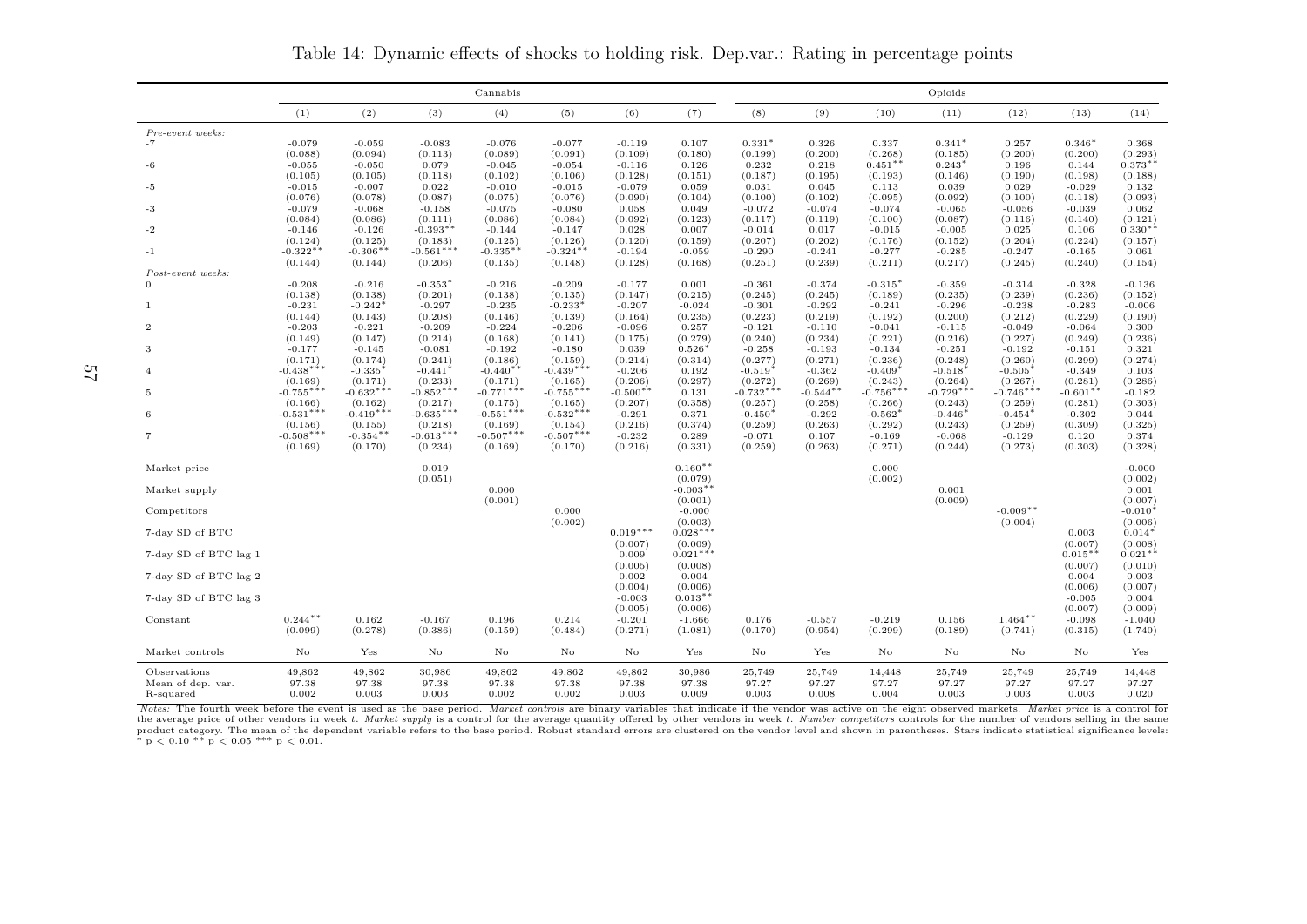|                       | Cannabis              |                       |                       |                       |                       |                       |                       |                        |                        |                       | Opioids                |                        |                       |                       |
|-----------------------|-----------------------|-----------------------|-----------------------|-----------------------|-----------------------|-----------------------|-----------------------|------------------------|------------------------|-----------------------|------------------------|------------------------|-----------------------|-----------------------|
|                       | (1)                   | (2)                   | (3)                   | (4)                   | (5)                   | (6)                   | (7)                   | (8)                    | (9)                    | (10)                  | (11)                   | (12)                   | (13)                  | (14)                  |
| Pre-event weeks:      |                       |                       |                       |                       |                       |                       |                       |                        |                        |                       |                        |                        |                       |                       |
| $-7$                  | $-0.027***$           | $-0.028***$           | $-0.023***$           | $-0.025***$           | $-0.033***$           | $-0.026***$           | $-0.023***$           | $-0.030***$            | $-0.033***$            | $-0.028***$           | $-0.031***$            | $-0.031***$            | $-0.028***$           | $-0.030***$           |
|                       | (0.007)               | (0.006)               | (0.008)               | (0.007)               | (0.007)               | (0.006)               | (0.008)               | (0.009)                | (0.009)<br>$-0.020***$ | (0.009)               | (0.009)                | (0.009)                | (0.008)               | (0.011)               |
| -6                    | $-0.012**$            | $-0.013**$            | $-0.005$              | $-0.012**$            | $-0.016***$           | $-0.010**$            | $-0.008$<br>(0.007)   | $-0.018***$<br>(0.006) |                        | $-0.022***$           | $-0.018***$<br>(0.007) | $-0.018***$            | $-0.015**$            | $-0.022**$<br>(0.010) |
| -5                    | (0.005)<br>$-0.003$   | (0.005)<br>$-0.003$   | (0.006)<br>$-0.001$   | (0.005)<br>$-0.004$   | (0.005)<br>$-0.006$   | (0.005)<br>$-0.003$   | $-0.004$              | $-0.012***$            | (0.006)<br>$-0.012***$ | (0.008)<br>$-0.012**$ | $-0.013**$             | (0.007)<br>$-0.012***$ | (0.007)<br>$-0.009**$ | $-0.012*$             |
|                       | (0.004)               | (0.004)               | (0.004)               | (0.004)               | (0.004)               | (0.004)               | (0.005)               | (0.004)                | (0.004)                | (0.005)               | (0.005)                | (0.005)                | (0.004)               | (0.006)               |
| -3                    | $0.013***$            | $0.012***$            | $0.013**$             | $0.012***$            | $0.015***$            | $0.013***$            | $0.008*$              | $0.013**$              | $0.012**$              | $0.012**$             | $0.012**$              | $0.013**$              | $0.012**$             | 0.005                 |
|                       | (0.004)               | (0.004)               | (0.005)               | (0.004)               | (0.004)               | (0.004)               | (0.005)               | (0.005)                | (0.005)                | (0.006)               | (0.005)                | (0.005)                | (0.006)               | (0.007)               |
| $-2$                  | $0.029***$<br>(0.005) | $0.024***$            | $0.030***$            | $0.029***$            | $0.035***$            | $0.029***$            | $0.021***$            | $0.027***$             | $0.021***$             | $0.016*$<br>(0.009)   | $0.027***$             | $0.027***$             | $0.027***$            | 0.003<br>(0.010)      |
| $-1$                  | $0.039***$            | (0.005)<br>$0.032***$ | (0.007)<br>$0.037***$ | (0.005)<br>$0.038***$ | (0.006)<br>$0.048***$ | (0.006)<br>$0.039***$ | (0.007)<br>$0.023***$ | (0.007)<br>$0.034***$  | (0.007)<br>$0.027***$  | $0.019**$             | (0.007)<br>$0.034***$  | (0.007)<br>$0.035***$  | (0.008)<br>$0.034***$ | 0.010                 |
|                       | (0.006)               | (0.006)               | (0.008)               | (0.006)               | (0.006)               | (0.006)               | (0.008)               | (0.008)                | (0.008)                | (0.009)               | (0.008)                | (0.008)                | (0.008)               | (0.010)               |
| Post-event weeks:     |                       |                       |                       |                       |                       |                       |                       |                        |                        |                       |                        |                        |                       |                       |
| $\Omega$              | $0.052***$            | $0.048***$            | $0.049***$            | $0.049***$            | $0.061***$            | $0.053***$            | $0.031***$            | $0.049***$             | $0.047***$             | $0.031***$            | $0.050***$             | $0.050***$             | $0.050***$            | $0.027**$             |
|                       | (0.007)<br>$0.064***$ | (0.007)               | (0.008)<br>$0.059***$ | (0.007)<br>$0.059***$ | (0.007)               | (0.007)<br>$0.064***$ | (0.009)               | (0.010)                | (0.010)<br>$0.054***$  | (0.012)               | (0.009)                | (0.010)<br>$0.060***$  | (0.009)               | (0.012)               |
| $\overline{1}$        | (0.008)               | $0.058***$<br>(0.008) | (0.010)               | (0.008)               | $0.077***$<br>(0.009) | (0.008)               | $0.033***$<br>(0.010) | $0.059***$<br>(0.011)  | (0.011)                | $0.044***$<br>(0.014) | $0.059***$<br>(0.011)  | (0.012)                | $0.061***$<br>(0.011) | $0.036**$<br>(0.014)  |
| $\mathbf{2}$          | $0.091***$            | $0.077***$            | $0.082***$            | $0.084***$            | $0.103***$            | $0.092***$            | $0.042***$            | $0.080***$             | $0.067***$             | $0.059***$            | $0.080***$             | $0.081***$             | $0.081***$            | $0.039**$             |
|                       | (0.009)               | (0.009)               | (0.012)               | (0.010)               | (0.010)               | (0.009)               | (0.012)               | (0.012)                | (0.012)                | (0.016)               | (0.012)                | (0.014)                | (0.012)               | (0.017)               |
| 3                     | $0.110***$            | $0.086***$            | $0.102***$            | $0.104***$            | $0.121***$            | $0.110***$            | $0.051***$            | $0.094***$             | $0.076***$             | $0.074***$            | $0.095***$             | $0.095***$             | $0.095***$            | $0.047***$            |
|                       | (0.010)               | (0.010)               | (0.013)               | (0.011)               | (0.011)               | (0.010)               | (0.013)               | (0.013)                | (0.012)                | (0.016)               | (0.012)                | (0.015)                | (0.014)               | (0.017)               |
| $\overline{4}$        | $0.140***$            | $0.103***$            | $0.130***$            | $0.136***$            | $0.146***$            | $0.140***$            | $0.073***$            | $0.123***$             | $0.098***$             | $0.103***$<br>(0.020) | $0.124***$             | $0.123***$             | $0.122***$            | $0.074***$            |
| 5                     | (0.012)<br>$0.156***$ | (0.011)<br>$0.115***$ | (0.015)<br>$0.147***$ | (0.013)<br>$0.149***$ | (0.013)<br>$0.165***$ | (0.012)<br>$0.156***$ | (0.015)<br>$0.075***$ | (0.016)<br>$0.130***$  | (0.014)<br>$0.100***$  | $0.112***$            | (0.015)<br>$0.130***$  | (0.016)<br>$0.131***$  | (0.016)<br>$0.129***$ | (0.019)<br>$0.073***$ |
|                       | (0.012)               | (0.011)               | (0.016)               | (0.014)               | (0.014)               | (0.012)               | (0.017)               | (0.016)                | (0.015)                | (0.021)               | (0.016)                | (0.018)                | (0.017)               | (0.022)               |
| 6                     | $0.178***$            | $0.141***$            | $0.165***$            | $0.169***$            | $0.191***$            | $0.178***$            | $0.090***$            | $0.149***$             | $0.122***$             | $0.129***$            | $0.150***$             | $0.150***$             | $0.150***$            | $0.091***$            |
|                       | (0.013)               | (0.012)               | (0.019)               | (0.015)               | (0.015)               | (0.013)               | (0.019)               | (0.017)                | (0.016)                | (0.022)               | (0.017)                | (0.020)                | (0.018)               | (0.024)               |
| $\overline{7}$        | $0.180***$            | $0.123***$            | $0.174***$            | $0.175***$            | $0.189***$            | $0.180***$            | $0.092***$            | $0.148***$             | $0.103***$             | $0.116***$            | $0.148***$             | $0.148***$             | $0.147***$            | $0.064**$             |
|                       | (0.016)               | (0.014)               | (0.021)               | (0.017)               | (0.017)               | (0.016)               | (0.021)               | (0.020)                | (0.018)                | (0.026)               | (0.020)                | (0.022)                | (0.022)               | (0.028)               |
| Market price          |                       |                       | 0.005                 |                       |                       |                       | 0.003                 |                        |                        | 0.000                 |                        |                        |                       | 0.000                 |
|                       |                       |                       | (0.005)               |                       |                       |                       | (0.007)               |                        |                        | (0.000)               |                        |                        |                       | (0.000)               |
| Market supply         |                       |                       |                       | 0.000                 |                       |                       | $0.000**$             |                        |                        |                       | $-0.000$               |                        |                       | $-0.001$              |
|                       |                       |                       |                       | (0.000)               |                       |                       | (0.000)               |                        |                        |                       | (0.000)                |                        |                       | (0.001)               |
| Competitors           |                       |                       |                       |                       | $-0.001**$<br>(0.000) |                       | 0.000<br>(0.000)      |                        |                        |                       |                        | $-0.000$<br>(0.001)    |                       | 0.000<br>(0.001)      |
| 7-day SD of BTC       |                       |                       |                       |                       |                       | $-0.000$              | $-0.000$              |                        |                        |                       |                        |                        | $-0.000$              | $-0.001$              |
|                       |                       |                       |                       |                       |                       | (0.000)               | (0.000)               |                        |                        |                       |                        |                        | (0.001)               | (0.001)               |
| 7-day SD of BTC lag 1 |                       |                       |                       |                       |                       | $-0.000$              | $-0.000$              |                        |                        |                       |                        |                        | $-0.000$              | $-0.000$              |
|                       |                       |                       |                       |                       |                       | (0.000)               | (0.000)               |                        |                        |                       |                        |                        | (0.000)               | (0.001)               |
| 7-day SD of BTC lag 2 |                       |                       |                       |                       |                       | 0.000<br>(0.000)      | 0.000<br>(0.000)      |                        |                        |                       |                        |                        | $-0.000$<br>(0.000)   | $-0.001$<br>(0.001)   |
| 7-day SD of BTC lag 3 |                       |                       |                       |                       |                       | 0.000                 | $-0.001$              |                        |                        |                       |                        |                        | 0.000                 | 0.000                 |
|                       |                       |                       |                       |                       |                       | (0.000)               | (0.000)               |                        |                        |                       |                        |                        | (0.000)               | (0.001)               |
| Constant              | $0.201***$            | $0.125***$            | $0.163***$            | $0.188***$            | $0.344***$            | $0.201***$            | 0.073                 | $0.207***$             | 0.070                  | $0.244***$            | $0.208***$             | $0.224**$              | $0.208***$            | 0.049                 |
|                       | (0.006)               | (0.038)               | (0.040)               | (0.013)               | (0.062)               | (0.012)               | (0.089)               | (0.008)                | (0.052)                | (0.036)               | (0.012)                | (0.112)                | (0.017)               | (0.130)               |
| Market controls       | No                    | Yes                   | No                    | No                    | No                    | No                    | Yes                   | No                     | Yes                    | No                    | No                     | No                     | No                    | Yes                   |
| Observations          | 35,668                | 35,668                | 22,350                | 35,668                | 35,668                | 35,668                | 22,350                | 19,753                 | 19,753                 | 11,488                | 19,753                 | 19,753                 | 19,753                | 11,488                |
| Mean of dep. var.     | 0.25                  | 0.25                  | 0.25                  | 0.25                  | 0.25                  | 0.25                  | 0.25                  | 0.25                   | 0.25                   | 0.25                  | 0.25                   | 0.25                   | 0.25                  | 0.25                  |
| R-squared             | 0.060                 | 0.090                 | 0.056                 | 0.061                 | 0.062                 | 0.060                 | 0.089                 | 0.050                  | 0.089                  | 0.043                 | 0.050                  | 0.050                  | 0.050                 | 0.084                 |

Table 15: Dynamic effects of shocks to holding risk. Dep.var.: Expected probability of finalize early

Notes: The fourth week before the event is used as the base period. Market controls are binary variables that indicate if the vendor was active on the eight observed markets. Market price is a control for the average price of other vendors in week t. Market supply is a control for the average quantity offered by other vendors in week t. Number competitors controls for the number of vendors selling in the same product category. The mean of the dependent variable refers to the base period. Robust standard errors are clustered on the vendor level and shown in parentheses. Stars indicate statistical significance levels: \* p < 0.00 \*\* p < 0.05 \*\*\* p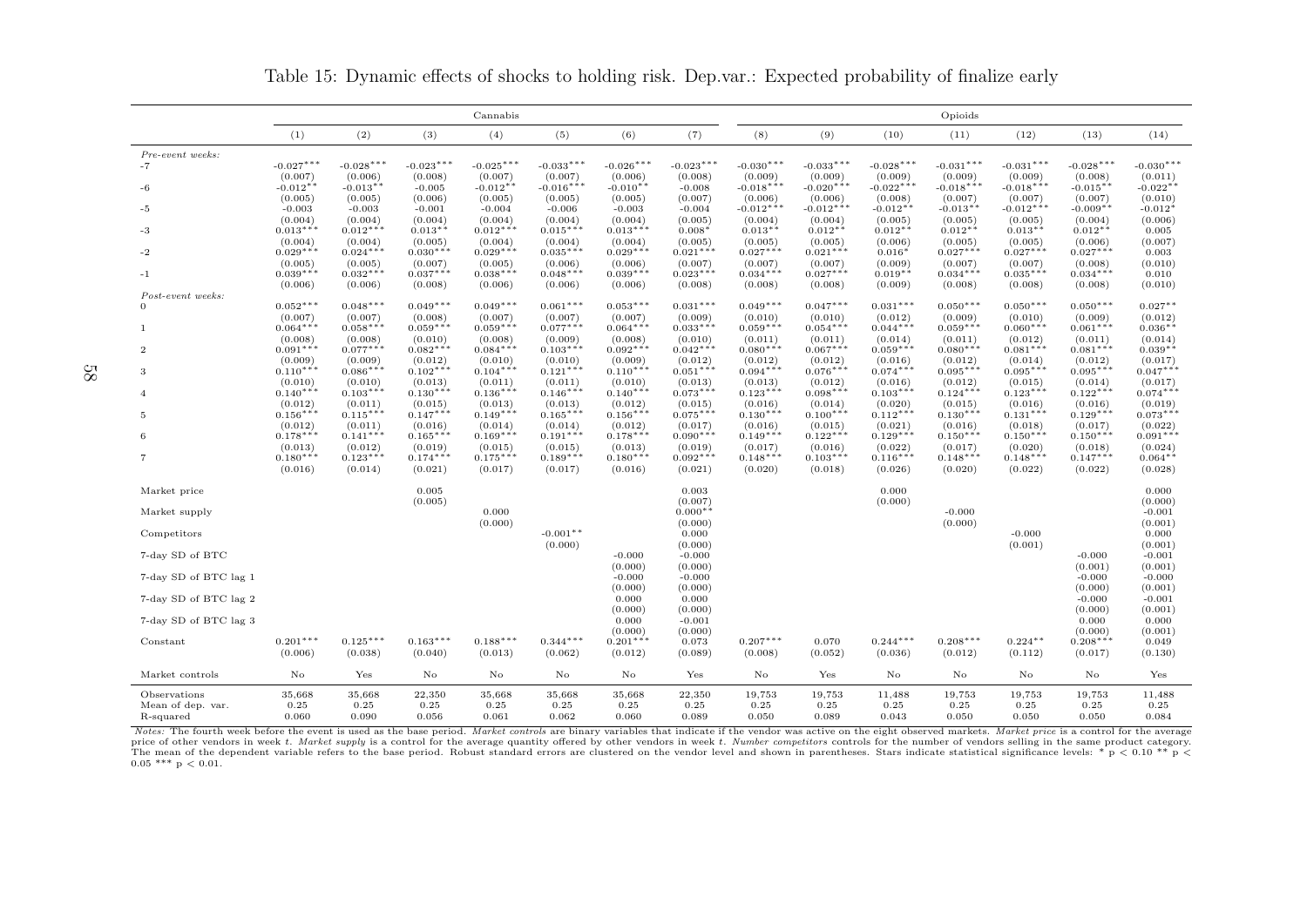|                                | Cannabis               |                        |                        |                        |                        |                        |                        | Opioids                |                        |                        |                        |                        |                        |                        |
|--------------------------------|------------------------|------------------------|------------------------|------------------------|------------------------|------------------------|------------------------|------------------------|------------------------|------------------------|------------------------|------------------------|------------------------|------------------------|
|                                | (1)                    | (2)                    | (3)                    | (4)                    | (5)                    | (6)                    | (7)                    | (8)                    | (9)                    | (10)                   | (11)                   | (12)                   | (13)                   | (14)                   |
| Pre-event weeks:               |                        |                        |                        |                        |                        |                        |                        |                        |                        |                        |                        |                        |                        |                        |
| $-7$                           | $0.016***$             | $0.023***$             | $0.027***$             | $0.025***$             | $0.015***$             | $0.013***$             | $0.019***$             | $0.018***$             | $0.026***$             | $0.033***$             | $0.031***$             | $0.016***$             | $0.019***$             | $0.034***$             |
| $-6$                           | (0.003)<br>$0.005*$    | (0.004)<br>$0.011**$   | (0.006)<br>$0.017***$  | (0.004)<br>$0.014***$  | (0.003)<br>0.005       | (0.003)<br>0.005       | (0.006)<br>$0.014**$   | (0.004)<br>0.007       | (0.006)<br>$0.013*$    | (0.008)<br>0.010       | (0.006)<br>$0.018***$  | (0.004)<br>0.006       | (0.005)<br>$0.009*$    | (0.008)<br>0.012       |
|                                | (0.003)                | (0.004)                | (0.005)                | (0.004)                | (0.003)                | (0.003)                | (0.006)                | (0.005)                | (0.006)                | (0.008)                | (0.006)                | (0.005)                | (0.005)                | (0.009)                |
| -5                             | $0.013***$             | $0.022***$             | $0.034***$             | $0.023***$             | $0.013***$             | $0.013***$             | $0.036***$             | $0.010***$             | $0.017***$             | $0.023***$             | $0.020***$             | $0.010***$             | $0.009**$              | $0.021***$             |
| $-3$                           | (0.003)<br>$-0.009***$ | (0.004)<br>$-0.010***$ | (0.005)<br>$-0.009**$  | (0.004)<br>$-0.008**$  | (0.003)<br>$-0.009***$ | (0.003)<br>$-0.007***$ | (0.005)<br>$-0.007$    | (0.004)<br>$-0.011***$ | (0.005)<br>$-0.013***$ | (0.008)<br>$-0.017***$ | (0.005)<br>$-0.010**$  | (0.004)<br>$-0.011***$ | (0.004)<br>$-0.010***$ | (0.008)<br>$-0.016***$ |
|                                | (0.002)                | (0.003)                | (0.004)                | (0.003)                | (0.002)                | (0.002)                | (0.004)                | (0.004)                | (0.005)                | (0.006)                | (0.005)                | (0.004)                | (0.004)                | (0.006)                |
| $-2$                           | $-0.011***$            | $-0.011***$            | $-0.003$               | $-0.010$ *'            | $-0.010***$            | $-0.010***$            | $-0.001$               | $-0.016***$            | $-0.020***$            | $-0.019**$             | $-0.016***$            | $-0.016***$            | $-0.016***$            | $-0.019**$             |
|                                | (0.003)                | (0.004)                | (0.005)                | (0.004)                | (0.003)                | (0.003)                | (0.005)                | (0.004)                | (0.006)                | (0.008)                | (0.005)                | (0.004)                | (0.004)                | (0.007)                |
| $-1$                           | $-0.007**$             | $-0.008**$             | $-0.006$               | $-0.009**$             | $-0.006**$             | $-0.008***$            | $-0.004$               | $-0.016***$            | $-0.020***$            | $-0.021***$            | $-0.017***$            | $-0.015***$            | $-0.014***$            | $-0.017**$             |
| Post-event weeks:              | (0.003)                | (0.004)                | (0.005)                | (0.004)                | (0.003)                | (0.003)                | (0.005)                | (0.004)                | (0.005)                | (0.006)                | (0.005)                | (0.004)                | (0.004)                | (0.007)                |
| $\Omega$                       | $-0.005$               | $-0.008**$             | $-0.008*$              | $-0.009**$             | $-0.004$               | $-0.006**$             | $-0.006$               | $-0.014***$            | $-0.019***$            | $-0.024***$            | $-0.017***$            | $-0.012***$            | $-0.011***$            | $-0.021***$            |
|                                | (0.003)                | (0.004)                | (0.005)                | (0.004)                | (0.003)                | (0.003)                | (0.005)                | (0.004)                | (0.006)                | (0.008)                | (0.005)                | (0.004)                | (0.004)                | (0.008)                |
| 1                              | $-0.019***$            | $-0.023***$            | $-0.015***$            | $-0.023***$            | $-0.018***$            | $-0.019***$            | $-0.012**$             | $-0.021***$            | $-0.027***$            | $-0.034***$            | $-0.025***$            | $-0.020***$            | $-0.019***$            | $-0.029***$            |
| $\overline{2}$                 | (0.003)<br>$-0.032***$ | (0.004)<br>$-0.040***$ | (0.005)<br>$-0.037***$ | (0.004)<br>$-0.042***$ | (0.003)<br>$-0.030***$ | (0.003)<br>$-0.031***$ | (0.005)<br>$-0.030***$ | (0.004)<br>$-0.032***$ | (0.006)<br>$-0.041***$ | (0.008)<br>$-0.041***$ | (0.006)<br>$-0.038***$ | (0.004)<br>$-0.031***$ | (0.004)<br>$-0.031***$ | (0.008)<br>$-0.038***$ |
|                                | (0.003)                | (0.004)                | (0.005)                | (0.004)                | (0.003)                | (0.003)                | (0.006)                | (0.004)                | (0.006)                | (0.008)                | (0.006)                | (0.004)                | (0.005)                | (0.008)                |
| 3                              | $-0.033***$            | $-0.047***$            | $-0.040***$            | $-0.048***$            | $-0.032***$            | $-0.032***$            | $-0.033***$            | $-0.031***$            | $-0.044***$            | $-0.040***$            | $-0.040***$            | $-0.029***$            | $-0.030***$            | $-0.039***$            |
|                                | (0.003)<br>$-0.039***$ | (0.004)<br>$-0.054***$ | (0.005)<br>$-0.047***$ | (0.004)<br>$-0.052***$ | (0.003)<br>$-0.039***$ | (0.003)<br>$-0.039***$ | (0.006)<br>$-0.048***$ | (0.004)<br>$-0.035***$ | (0.006)<br>$-0.050***$ | (0.008)<br>$-0.045***$ | (0.006)<br>$-0.046***$ | (0.004)<br>$-0.035***$ | (0.005)<br>$-0.032***$ | (0.008)<br>$-0.046***$ |
| $\overline{4}$                 | (0.003)                | (0.004)                | (0.006)                | (0.004)                | (0.003)                | (0.004)                | (0.006)                | (0.005)                | (0.006)                | (0.008)                | (0.006)                | (0.005)                | (0.005)                | (0.009)                |
| 5                              | $-0.052***$            | $-0.066***$            | $-0.061***$            | $-0.065***$            | $-0.052***$            | $-0.050***$            | $-0.056***$            | $-0.049***$            | $-0.064***$            | $-0.066***$            | $-0.058***$            | $-0.050***$            | $-0.044***$            | $-0.066***$            |
|                                | (0.003)                | (0.005)                | (0.006)                | (0.005)                | (0.003)                | (0.004)                | (0.006)                | (0.005)                | (0.006)                | (0.009)                | (0.006)                | (0.005)                | (0.005)                | (0.010)                |
| 6                              | $-0.066***$            | $-0.085***$            | $-0.080***$            | $-0.085***$            | $-0.065***$            | $-0.065***$            | $-0.076***$            | $-0.062***$            | $-0.078***$            | $-0.070***$            | $-0.073***$            | $-0.062***$            | $-0.059***$            | $-0.076***$            |
| 7                              | (0.003)<br>$-0.085***$ | (0.005)<br>$-0.107***$ | (0.006)<br>$-0.096***$ | (0.005)<br>$-0.103***$ | (0.003)<br>$-0.086***$ | (0.004)<br>$-0.085***$ | (0.007)<br>$-0.099***$ | (0.005)<br>$-0.085***$ | (0.006)<br>$-0.106***$ | (0.008)<br>$-0.097***$ | (0.006)<br>$-0.099***$ | (0.005)<br>$-0.086***$ | (0.005)<br>$-0.081***$ | (0.010)<br>$-0.101***$ |
|                                | (0.004)                | (0.005)                | (0.006)                | (0.005)                | (0.004)                | (0.004)                | (0.008)                | (0.005)                | (0.007)                | (0.009)                | (0.007)                | (0.005)                | (0.006)                | (0.011)                |
| Market price                   |                        |                        | 0.002                  |                        |                        |                        | $0.006***$             |                        |                        | 0.000                  |                        |                        |                        | $-0.000$               |
|                                |                        |                        | (0.001)                |                        |                        |                        | (0.002)                |                        |                        | (0.000)                |                        |                        |                        | (0.000)                |
| Market supply                  |                        |                        |                        | 0.000                  |                        |                        | $-0.000*$              |                        |                        |                        | $0.000*$               |                        |                        | 0.000                  |
| Competitors                    |                        |                        |                        | (0.000)                | $-0.000*$              |                        | (0.000)<br>$-0.000**$  |                        |                        |                        | (0.000)                | $-0.000***$            |                        | (0.000)<br>$-0.000$    |
|                                |                        |                        |                        |                        | (0.000)                |                        | (0.000)                |                        |                        |                        |                        | (0.000)                |                        | (0.000)                |
| 7-day SD of BTC                |                        |                        |                        |                        |                        | $0.000**$              | $0.000**$              |                        |                        |                        |                        |                        | 0.000                  | $-0.000$               |
| 7-day SD of BTC lag 1          |                        |                        |                        |                        |                        | (0.000)<br>$-0.000$    | (0.000)<br>$-0.000$    |                        |                        |                        |                        |                        | (0.000)<br>$-0.000$    | (0.000)<br>$-0.000$    |
| 7-day SD of BTC lag 2          |                        |                        |                        |                        |                        | (0.000)<br>$-0.000$    | (0.000)<br>$-0.000$    |                        |                        |                        |                        |                        | (0.000)<br>$0.000**$   | (0.000)<br>$0.001**$   |
| 7-day SD of BTC lag 3          |                        |                        |                        |                        |                        | (0.000)<br>$-0.000$    | (0.000)<br>0.000       |                        |                        |                        |                        |                        | (0.000)<br>$-0.000$    | (0.000)<br>$-0.000$    |
|                                |                        |                        |                        |                        |                        | (0.000)                | (0.000)                |                        |                        |                        |                        |                        | (0.000)                | (0.000)                |
| Constant                       | $0.056***$<br>(0.002)  | $0.099***$             | $0.057***$<br>(0.011)  | $0.068***$<br>(0.004)  | $0.070***$<br>(0.008)  | $0.055***$<br>(0.004)  | $0.105***$             | $0.053***$<br>(0.003)  | $0.093***$<br>(0.006)  | $0.069***$             | $0.061***$<br>(0.005)  | $0.078***$<br>(0.010)  | $0.048***$             | $0.118***$<br>(0.029)  |
|                                |                        | (0.005)                |                        |                        |                        |                        | (0.017)                |                        |                        | (0.014)                |                        |                        | (0.006)                |                        |
| Market controls                | $\rm No$               | Yes                    | $\rm No$               | $\rm No$               | $\rm No$               | No                     | Yes                    | $\rm No$               | Yes                    | No                     | $\rm No$               | $\rm No$               | $\rm No$               | Yes                    |
| Observations                   | 75,974                 | 57,780                 | 35,237                 | 57,780                 | 75,974                 | 75,974                 | 35,237                 | 39,891                 | 30,520                 | 17,225                 | 30,520                 | 39,891                 | 39,891                 | 17,225                 |
| Mean of dep. var.<br>R-squared | 0.03<br>0.027          | 0.03<br>0.036          | 0.03<br>0.031          | 0.03<br>0.034          | 0.03<br>0.027          | 0.03<br>0.027          | 0.03<br>0.034          | 0.03<br>0.026          | 0.03<br>0.033          | 0.03<br>0.030          | 0.03<br>0.032          | 0.03<br>0.026          | 0.03<br>0.027          | 0.03<br>0.034          |

Table 16: Dynamic effects of shocks to holding risk. Dep.var.: Expected probability of entry

Notes: The fourth week before the event is used as the base period. Market controls are binary variables that indicate if the vendor was active on the eight observed markets. Market price is a control for the average price of other vendors in week t. Market supply is a control for the average quantity offered by other vendors in week t. Number competitors controls for the number of vendors selling in the same product category. The mean of the dependent variable refers to the base period. Robust standard errors are clustered on the vendor level and shown in parentheses. Stars indicate statistical significance levels: \* p < 0.00 \*\* p < 0.05 \*\*\* p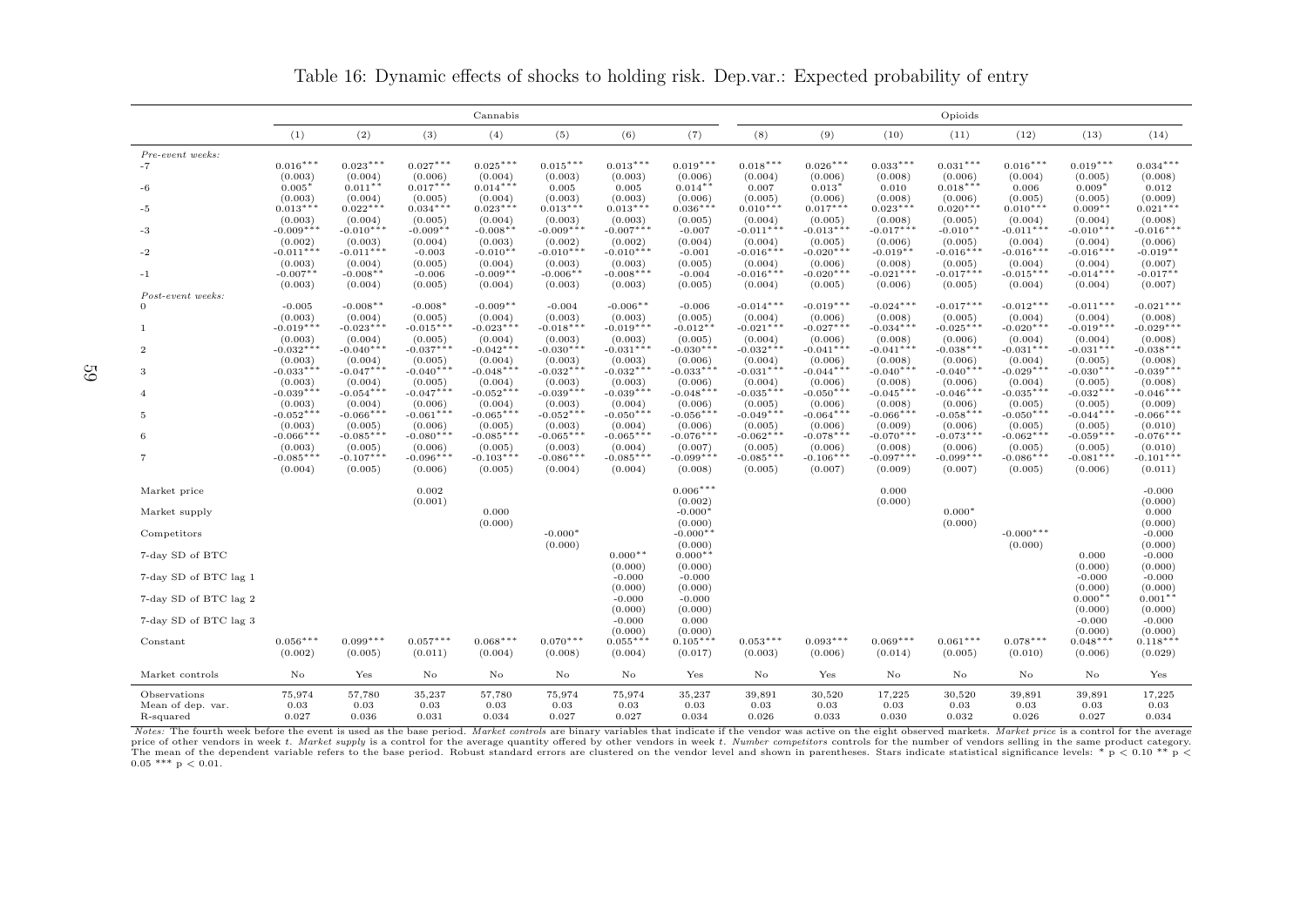|                                | Cannabis                |                        |                        |                        |                        |                        |                        |                        | Opioids                |                        |                        |                        |                        |                        |  |  |
|--------------------------------|-------------------------|------------------------|------------------------|------------------------|------------------------|------------------------|------------------------|------------------------|------------------------|------------------------|------------------------|------------------------|------------------------|------------------------|--|--|
|                                | (1)                     | (2)                    | (3)                    | (4)                    | (5)                    | (6)                    | (7)                    | (8)                    | (9)                    | (10)                   | (11)                   | (12)                   | (13)                   | (14)                   |  |  |
| Pre-event weeks:               |                         |                        |                        |                        |                        |                        |                        |                        |                        |                        |                        |                        |                        |                        |  |  |
| $-7$                           | $-0.017***$<br>(0.002)  | $-0.018***$<br>(0.003) | $-0.012***$<br>(0.004) | $-0.015***$<br>(0.003) | $-0.015***$<br>(0.002) | $-0.019***$<br>(0.002) | $-0.021***$<br>(0.004) | $-0.018***$<br>(0.003) | $-0.019***$<br>(0.004) | $-0.017***$<br>(0.005) | $-0.013***$<br>(0.004) | $-0.018***$<br>(0.003) | $-0.018***$<br>(0.002) | $-0.026***$<br>(0.006) |  |  |
| -6                             | $-0.010***$             | $-0.007***$            | 0.002                  | $-0.002$               | $-0.008***$            | $-0.013***$            | $-0.012***$            | $-0.008***$            | $-0.005$               | 0.003                  | 0.001                  | $-0.008***$            | $-0.011***$            | $-0.009$               |  |  |
|                                | (0.002)                 | (0.003)                | (0.004)                | (0.003)                | (0.002)                | (0.002)                | (0.004)                | (0.003)                | (0.004)                | (0.006)                | (0.004)                | (0.003)                | (0.002)                | (0.006)                |  |  |
| -5                             | $-0.005***$             | $-0.004*$              | 0.003                  | $-0.001$               | $-0.005**$             | $-0.011***$            | $-0.007**$             | $-0.005**$             | $-0.003$               | 0.001                  | 0.001                  | $-0.005**$             | $-0.010***$            | $-0.006$               |  |  |
| -3                             | (0.001)<br>0.002        | (0.002)<br>$0.006***$  | (0.003)<br>$0.010***$  | (0.002)<br>$0.009***$  | (0.002)<br>0.001       | (0.002)<br>$-0.004***$ | (0.003)<br>0.003       | (0.002)<br>$0.004*$    | (0.003)<br>$0.009***$  | (0.005)<br>$0.016***$  | (0.003)<br>$0.012***$  | (0.002)<br>$0.004*$    | (0.002)<br>$-0.002$    | (0.005)<br>$0.010**$   |  |  |
|                                | (0.002)                 | (0.002)                | (0.003)                | (0.002)                | (0.002)                | (0.001)                | (0.003)                | (0.002)                | (0.003)                | (0.005)                | (0.003)                | (0.002)                | (0.002)                | (0.004)                |  |  |
| -2                             | $0.005**$               | $0.015***$             | $0.023***$             | $0.015***$             | $0.004*$               | $-0.001$               | $0.016***$             | $0.007**$              | $0.016***$             | $0.024***$             | $0.019***$             | $0.007**$              | 0.002                  | $0.020***$             |  |  |
|                                | (0.002)                 | (0.003)                | (0.004)                | (0.003)                | (0.002)                | (0.002)                | (0.004)                | (0.003)                | (0.004)                | (0.006)                | (0.004)                | (0.003)                | (0.003)                | (0.006)                |  |  |
| $-1$                           | $0.016***$<br>(0.002)   | $0.026***$<br>(0.003)  | $0.034***$<br>(0.005)  | $0.018***$<br>(0.003)  | $0.015***$<br>(0.002)  | $0.017***$<br>(0.002)  | $0.029***$<br>(0.005)  | $0.014***$<br>(0.003)  | $0.023***$<br>(0.004)  | $0.035***$<br>(0.006)  | $0.025***$<br>(0.004)  | $0.014***$<br>(0.003)  | $0.015***$<br>(0.003)  | $0.034***$<br>(0.006)  |  |  |
| Post-event weeks:              |                         |                        |                        |                        |                        |                        |                        |                        |                        |                        |                        |                        |                        |                        |  |  |
| $\Omega$                       | $0.011***$              | $0.018***$             | $0.020***$             | $0.012***$             | $0.009***$             | $0.007***$             | $0.009**$              | $0.012***$             | $0.018***$             | $0.027***$             | $0.018***$             | $0.012***$             | $0.010***$             | $0.021***$             |  |  |
|                                | (0.002)<br>$0.010***$   | (0.003)<br>$0.018***$  | (0.004)<br>$0.024***$  | (0.003)<br>$0.014***$  | (0.002)<br>$0.008***$  | (0.002)<br>$0.005***$  | (0.004)<br>$0.013***$  | (0.003)<br>$0.009***$  | (0.004)<br>$0.015***$  | (0.006)<br>$0.020***$  | (0.004)<br>$0.016***$  | (0.003)<br>$0.009***$  | (0.002)                | (0.005)<br>$0.018***$  |  |  |
| $\mathbf{1}$                   | (0.002)                 | (0.003)                | (0.004)                | (0.003)                | (0.002)                | (0.002)                | (0.005)                | (0.003)                | (0.004)                | (0.006)                | (0.004)                | (0.003)                | 0.004<br>(0.003)       | (0.006)                |  |  |
| $\overline{2}$                 | $0.049***$              | $0.058***$             | $0.057***$             | $0.045***$             | $0.047***$             | $0.043***$             | $0.048***$             | $0.050***$             | $0.057***$             | $0.059***$             | $0.059***$             | $0.050***$             | $0.045***$             | $0.057***$             |  |  |
|                                | (0.003)                 | (0.004)                | (0.005)                | (0.003)                | (0.003)                | (0.003)                | (0.005)                | (0.004)                | (0.006)                | (0.008)                | (0.006)                | (0.004)                | (0.004)                | (0.008)                |  |  |
| 3                              | $0.063***$              | $0.076***$             | $0.079***$             | $0.065***$             | $0.060***$             | $0.056***$             | $0.068***$             | $0.063***$             | $0.074***$             | $0.074***$             | $0.075***$             | $0.063***$             | $0.057***$             | $0.070***$             |  |  |
| $\overline{4}$                 | (0.004)<br>$0.034***$   | (0.005)<br>$0.051***$  | (0.006)<br>$0.057***$  | (0.004)<br>$0.046***$  | (0.004)<br>$0.032***$  | (0.003)<br>$0.031***$  | (0.006)<br>$0.052***$  | (0.005)<br>$0.035***$  | (0.006)<br>$0.048***$  | (0.009)<br>$0.055***$  | (0.007)<br>$0.045***$  | (0.005)<br>$0.035***$  | (0.005)<br>$0.033***$  | (0.009)<br>$0.055***$  |  |  |
|                                | (0.003)                 | (0.004)                | (0.006)                | (0.004)                | (0.003)                | (0.003)                | (0.006)                | (0.004)                | (0.005)                | (0.008)                | (0.005)                | (0.004)                | (0.004)                | (0.008)                |  |  |
| -5                             | $0.037***$              | $0.056***$             | $0.066***$             | $0.044***$             | $0.036***$             | $0.032***$             | $0.056***$             | $0.036***$             | $0.052***$             | $0.071***$             | $0.049***$             | $0.036***$             | $0.032***$             | $0.064***$             |  |  |
| 6                              | (0.003)<br>$0.086***$   | (0.004)<br>$0.109***$  | (0.006)<br>$0.112***$  | (0.004)<br>$0.094***$  | (0.003)<br>$0.085***$  | (0.003)<br>$0.076***$  | (0.006)<br>$0.094***$  | (0.004)<br>$0.086***$  | (0.005)<br>$0.107***$  | (0.008)<br>$0.119***$  | (0.005)<br>$0.104***$  | (0.004)<br>$0.086***$  | (0.004)<br>$0.077***$  | (0.009)<br>$0.106***$  |  |  |
|                                |                         | (0.006)                | (0.008)                | (0.005)                | (0.005)                | (0.004)                | (0.007)                | (0.006)                | (0.008)                | (0.012)                | (0.008)                | (0.006)                | (0.006)                | (0.011)                |  |  |
| -7                             | $(0.005)$<br>$0.055***$ | $0.081***$             | $0.101***$             | $0.076***$             | $0.056***$             | $0.050***$             | $0.091***$             | $0.051***$             | $0.072***$             | $0.091***$             | $0.069***$             | $0.051***$             | $0.047***$             | $0.084***$             |  |  |
|                                | (0.003)                 | (0.005)                | (0.007)                | (0.005)                | (0.003)                | (0.003)                | (0.008)                | (0.004)                | (0.006)                | (0.009)                | (0.006)                | (0.004)                | (0.005)                | (0.010)                |  |  |
| Market price                   |                         |                        | $0.011***$             |                        |                        |                        | $0.011***$             |                        |                        | $0.000***$             |                        |                        |                        | $0.000***$             |  |  |
|                                |                         |                        | (0.002)                |                        |                        |                        | (0.002)                |                        |                        | (0.000)                |                        |                        |                        | (0.000)                |  |  |
| Market supply                  |                         |                        |                        | $0.000***$<br>(0.000)  |                        |                        | $-0.000$<br>(0.000)    |                        |                        |                        | $0.000***$<br>(0.000)  |                        |                        | 0.000<br>(0.000)       |  |  |
| Competitors                    |                         |                        |                        |                        | $0.000***$             |                        | 0.000                  |                        |                        |                        |                        | $-0.000$               |                        | $-0.000$               |  |  |
|                                |                         |                        |                        |                        | (0.000)                |                        | (0.000)                |                        |                        |                        |                        | (0.000)                |                        | (0.000)                |  |  |
| 7-day SD of BTC                |                         |                        |                        |                        |                        | $-0.001***$            | $-0.001***$            |                        |                        |                        |                        |                        | $-0.001***$            | $-0.001***$            |  |  |
| 7-day SD of BTC lag 1          |                         |                        |                        |                        |                        | (0.000)<br>0.000       | (0.000)<br>0.000       |                        |                        |                        |                        |                        | (0.000)<br>0.000       | (0.000)<br>0.000       |  |  |
| 7-day SD of BTC lag 2          |                         |                        |                        |                        |                        | (0.000)<br>$0.001***$  | (0.000)<br>$0.000*$    |                        |                        |                        |                        |                        | (0.000)<br>$0.001***$  | (0.000)<br>0.000       |  |  |
| 7-day SD of BTC lag 3          |                         |                        |                        |                        |                        | (0.000)<br>$-0.001***$ | (0.000)<br>$-0.002***$ |                        |                        |                        |                        |                        | (0.000)<br>$-0.001***$ | (0.000)<br>$-0.001***$ |  |  |
|                                |                         |                        |                        |                        |                        | (0.000)                | (0.000)                |                        |                        |                        |                        |                        | (0.000)                | (0.000)                |  |  |
| Constant                       | $0.005***$              | $0.027***$             | $-0.080***$            | $-0.022***$            | $-0.023***$            | $0.022***$             | $-0.016$               | 0.003                  | $0.022***$             | $-0.079***$            | $-0.007$               | 0.005                  | $0.017***$             | 0.023                  |  |  |
|                                | (0.002)                 | (0.004)                | (0.014)                | (0.005)                | (0.009)                | (0.002)                | (0.022)                | (0.002)                | (0.006)                | (0.016)                | (0.005)                | (0.010)                | (0.003)                | (0.028)                |  |  |
| Market controls                | $\rm No$                | Yes                    | $\rm No$               | $\rm No$               | $\rm No$               | $\rm No$               | Yes                    | $\rm No$               | Yes                    | No                     | $\rm No$               | $\rm No$               | No                     | Yes                    |  |  |
| Observations                   | 75,974                  | 57,780                 | 35,237                 | 57,780                 | 75,974                 | 75,974                 | 35,237                 | 39,891                 | 30,520                 | 17,225                 | 30,520                 | 39,891                 | 39,891                 | 17,225                 |  |  |
| Mean of dep. var.<br>R-squared | 0.01<br>0.035           | 0.01<br>0.042          | 0.01<br>0.046          | 0.01<br>0.042          | 0.01<br>0.036          | 0.01<br>0.040          | 0.01<br>0.055          | 0.01<br>0.037          | 0.01<br>0.041          | 0.01<br>0.046          | 0.01<br>0.039          | 0.01<br>0.037          | 0.01<br>0.041          | 0.01<br>0.054          |  |  |

Table 17: Dynamic effects of shocks to holding risk. Dep.var.: Expected probability of exit

Notes: The fourth week before the event is used as the base period. Market controls are binary variables that indicate if the vendor was active on the eight observed markets. Market price is a control for the average price of other vendors in week t. Market supply is a control for the average quantity offered by other vendors in week t. Number competitors controls for the number of vendors selling in the same product category. The mean of the dependent variable refers to the base period. Robust standard errors are clustered on the vendor level and shown in parentheses. Stars indicate statistical significance levels: \* p < 0.00 \*\* p < 0.05 \*\*\* p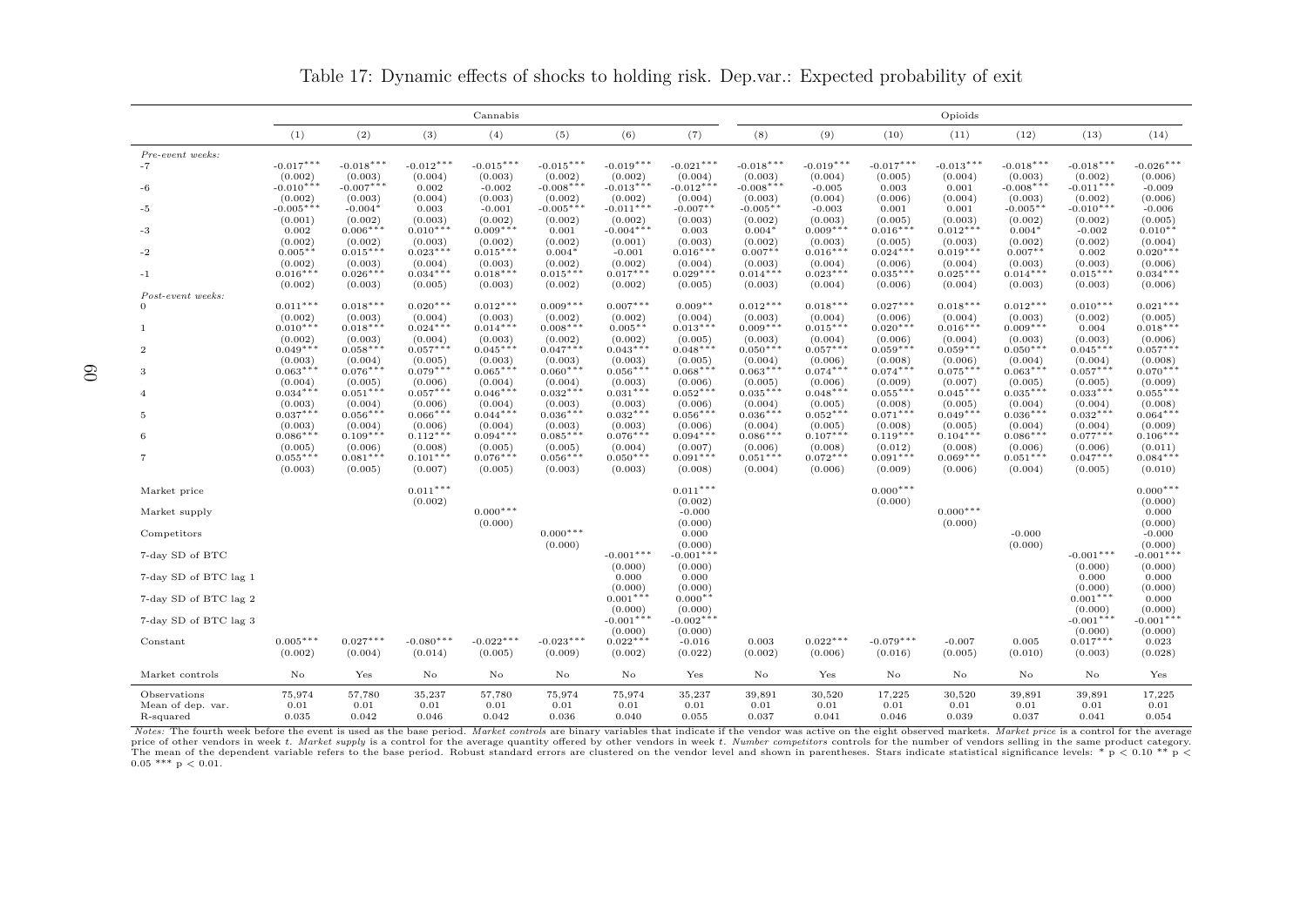|                         |                     |                      |                  | Cannabis            |                     |                      |                     |                         |                         |                         | Opioids               |                         |                         |                          |
|-------------------------|---------------------|----------------------|------------------|---------------------|---------------------|----------------------|---------------------|-------------------------|-------------------------|-------------------------|-----------------------|-------------------------|-------------------------|--------------------------|
|                         | (1)                 | (2)                  | (3)              | (4)                 | (5)                 | (6)                  | (7)                 | (8)                     | (9)                     | (10)                    | (11)                  | (12)                    | (13)                    | (14)                     |
| Pre-event weeks:        |                     |                      |                  |                     |                     |                      |                     |                         |                         |                         |                       |                         |                         |                          |
| $-7$                    | $-0.122$            | $-0.121$             | $-0.143$         | $-0.107$            | $-0.200$            | $-0.079$             | $-0.207$            | $-5.351$                | $-6.642$                | $-3.685$                | $-2.850$              | $-8.482$                | $-12.162$               | $-13.696$                |
|                         | (0.203)             | (0.214)              | (0.206)          | (0.209)             | (0.221)             | (0.284)              | (0.290)             | (8.866)                 | (8.728)                 | (8.726)                 | (9.016)               | (9.832)                 | (9.447)                 | (10.859)                 |
| -6                      | 0.027               | 0.087                | 0.015            | 0.014               | $-0.035$            | 0.034                | $-0.000$            | $-14.846$               | $-11.282$               | $-15.518$               | $-15.829$             | $-17.701$               | 17.477                  | 4.577                    |
|                         | (0.706)<br>0.761    | (0.706)<br>0.710     | (0.707)<br>0.738 | (0.691)<br>0.733    | (0.703)<br>0.667    | (0.669)<br>$-0.036$  | (0.708)<br>$-0.175$ | (17.468)<br>$-11.536$   | (16.903)<br>$-5.625$    | (17.652)<br>$-12.606$   | (17.360)<br>$-11.167$ | (18.073)<br>$-16.741$   | (11.413)<br>12.730      | (11.348)<br>9.765        |
| -5                      | (0.599)             | (0.571)              | (0.604)          | (0.582)             | (0.579)             | (0.633)              | (0.529)             | (13.526)                | (12.899)                | (13.575)                | (13.485)              | (13.562)                | (12.383)                | (11.730)                 |
| -3                      | $-0.186$            | $-0.124$             | $-0.206$         | $-0.176$            | $-0.113$            | 0.595                | 0.593               | 19.644                  | 22.610*                 | 19.156                  | 15.441                | 22.293*                 | 33.482***               | 22.924**                 |
|                         | (0.425)             | (0.432)              | (0.426)          | (0.429)             | (0.426)             | (0.573)              | (0.598)             | (13.422)                | (13.193)                | (13.563)                | (13.147)              | (13.400)                | (10.578)                | (9.710)                  |
| $-2$                    | $1.233**$           | $1.014*$             | $1.178*$         | $1.208**$           | $1.233**$           | 0.685                | 0.358               | 17.637                  | 24.717*                 | 13.956                  | 12.506                | 16.198                  | $57.722***$             | $46.572***$              |
|                         | (0.584)             | (0.568)              | (0.606)          | (0.549)             | (0.583)             | (0.537)              | (0.468)             | (15.863)                | (14.856)                | (15.493)                | (15.788)              | (15.614)                | (13.387)                | (12.247)                 |
| $-1$                    | 0.387               | 0.405                | 0.359            | 0.367               | 0.452               | $-0.205$             | $-0.177$            | 3.939                   | 4.393                   | 0.696                   | 0.835                 | 6.199                   | 48.566***               | 38.099***                |
| Post-event weeks:       | (0.435)             | (0.436)              | (0.440)          | (0.416)             | (0.458)             | (0.413)              | (0.381)             | (10.857)                | (11.182)                | (10.947)                | (11.079)              | (11.082)                | (9.070)                 | (10.883)                 |
| $\Omega$                | $-0.147$            | $-0.190$             | $-0.148$         | $-0.170$            | 0.029               | $-0.317$             | $-0.139$            | 10.368                  | 14.218                  | 6.868                   | 4.033                 | 17.201                  | 62.643***               | $42.369***$              |
|                         | (0.437)             | (0.447)              | (0.436)          | (0.408)             | (0.502)             | (0.420)              | (0.454)             | (15.380)                | (15.473)                | (15.639)                | (15.264)              | (15.945)                | (11.861)                | (12.854)                 |
| -1                      | 0.748               | 0.560                | 0.639            | 0.730               | 0.964               | 0.424                | 0.030               | $45.899***$             | $53.046***$             | $44.048***$             | $32.945**$            | $53.580***$             | 85.227***               | $74.232***$              |
|                         | (0.610)             | (0.619)              | (0.651)          | (0.589)             | (0.707)             | (0.676)              | (0.619)             | (14.658)                | (14.577)                | (14.431)                | (14.673)              | (16.229)                | (15.657)                | (16.218)                 |
| $\overline{2}$          | $1.519***$          | $1.496***$           | $1.397**$        | $1.512***$          | $1.786***$          | $1.197*$             | 1.024               | $42.932***$             | $46.563***$             | $42.140***$             | 26.894*               | $52.902***$             | $81.189***$             | 65.795***                |
|                         | (0.552)<br>0.425    | (0.560)              | (0.580)          | (0.549)<br>0.385    | (0.645)             | (0.610)<br>0.325     | (0.658)             | (14.172)<br>33.239*     | (13.769)<br>$40.256**$  | (14.158)<br>28.921      | (14.829)<br>26.382    | (16.121)<br>$48.233**$  | (15.648)<br>85.143***   | (17.697)<br>76.503***    |
| 3                       | (0.590)             | 0.395<br>(0.617)     | 0.441<br>(0.587) | (0.571)             | 0.799<br>(0.730)    | (0.695)              | 0.498<br>(0.758)    | (18.524)                | (18.009)                | (19.106)                | (18.585)              | (20.642)                | (18.344)                | (20.244)                 |
| $\Delta$                | 0.220               | 0.023                | 0.113            | 0.212               | 0.549               | $-0.122$             | $-0.246$            | 35.916**                | $43.141**$              | 33.932**                | 21.737                | $48.421**$              | $84.642***$             | $74.181***$              |
|                         | (0.569)             | (0.602)              | (0.602)          | (0.559)             | (0.718)             | (0.644)              | (0.703)             | (17.267)                | (17.024)                | (17.248)                | (17.363)              | (19.872)                | (16.827)                | (19.058)                 |
| 5                       | $1.681**$           | $1.635**$            | $1.631**$        | $1.669**$           | $2.022**$           | $1.365*$             | 1.388               | $39.716**$              | $45.344***$             | 34.098*                 | 24.991                | $52.634**$              | $90.286***$             | 78.706***                |
|                         | (0.662)             | (0.673)              | (0.680)          | (0.648)             | (0.808)             | (0.772)              | (0.882)             | (18.334)                | (18.189)                | (17.797)                | (19.108)              | (21.694)                | (17.991)                | (22.284)                 |
| 6                       | $1.612**$           | $1.609**$            | $1.615**$        | $1.553**$           | $2.133**$           | 0.966                | 0.994               | 55.723***               | $66.442***$             | $51.358**$              | $50.639**$            | $76.129***$             | $98.621***$             | $101.649***$             |
|                         | (0.710)             | (0.735)              | (0.709)          | (0.685)             | (0.930)             | (0.956)              | (1.039)             | (20.631)                | (20.456)                | (20.095)                | (20.706)              | (26.330)                | (22.087)                | (27.060)                 |
| $\overline{7}$          | $1.242*$<br>(0.750) | 1.024<br>(0.767)     | 1.115<br>(0.777) | $1.233*$<br>(0.745) | 1.714*<br>(0.946)   | 0.698<br>(0.832)     | 0.592<br>(0.919)    | $57.306***$<br>(21.406) | $67.266***$<br>(20.430) | $56.037***$<br>(21.333) | 41.082*<br>(21.565)   | $77.253***$<br>(26.064) | $105.890**$<br>(22.079) | $100.735***$<br>(25.641) |
|                         |                     |                      |                  |                     |                     |                      |                     |                         |                         |                         |                       |                         |                         |                          |
| Market price            |                     |                      | 0.093            |                     |                     |                      | $0.348**$           |                         |                         | $-0.108$                |                       |                         |                         | $-0.556***$              |
|                         |                     |                      | (0.093)          |                     |                     |                      | (0.155)             |                         |                         | (0.106)                 |                       |                         |                         | (0.146)                  |
| Market supply           |                     |                      |                  | $-0.000$            |                     |                      | $-0.003$            |                         |                         |                         | $0.750***$            |                         |                         | $1.704***$               |
|                         |                     |                      |                  | (0.002)             |                     |                      | (0.003)             |                         |                         |                         | (0.266)               |                         |                         | (0.395)                  |
| Competitors             |                     |                      |                  |                     | $-0.008$<br>(0.007) |                      | $-0.006$            |                         |                         |                         |                       | $-0.556$                |                         | $-0.069$                 |
| Number of arrests       |                     |                      |                  |                     |                     | $-0.010$             | (0.007)<br>0.047    |                         |                         |                         |                       | (0.391)                 | $-0.118$                | (0.407)<br>$-4.672**$    |
|                         |                     |                      |                  |                     |                     | (0.090)              | (0.099)             |                         |                         |                         |                       |                         | (2.158)                 | (1.942)                  |
| Number of arrests lag 1 |                     |                      |                  |                     |                     | 0.091                | 0.070               |                         |                         |                         |                       |                         | 2.512                   | $9.456***$               |
|                         |                     |                      |                  |                     |                     | (0.091)              | (0.083)             |                         |                         |                         |                       |                         | (2.173)                 | (2.240)                  |
| Number of arrests lag 2 |                     |                      |                  |                     |                     | $-0.112$             | $-0.060$            |                         |                         |                         |                       |                         | 2.624                   | $11.391***$              |
|                         |                     |                      |                  |                     |                     | (0.127)              | (0.135)             |                         |                         |                         |                       |                         | (4.303)                 | (3.494)                  |
| Number of arrests lag 3 |                     |                      |                  |                     |                     | $-0.307*$<br>(0.185) | $-0.264$<br>(0.188) |                         |                         |                         |                       |                         | 0.994<br>(5.431)        | 12.876***<br>(4.387)     |
| Constant                | $-0.761*$           | 0.054                | $-1.426**$       | $-0.618$            | 0.162               | $-0.024$             | $-0.468$            | $-29.001**$             | $-14.039$               | $-2.346$                | $-33.019**$           | 7.551                   | $-81.257***$            | $-10.538$                |
|                         | (0.420)             | (0.958)              | (0.689)          | (0.567)             | (0.790)             | (0.668)              | (1.429)             | (12.921)                | (36.102)                | (28.167)                | (13.124)              | (27.969)                | (19.719)                | (44.622)                 |
|                         |                     |                      |                  |                     |                     |                      |                     |                         |                         |                         |                       |                         |                         |                          |
| Market controls         | $\rm No$            | $\operatorname{Yes}$ | $\rm No$         | No                  | No                  | No                   | Yes                 | No                      | Yes                     | No                      | No                    | No                      | No                      | Yes                      |
| Observations            | 12,451              | 12,451               | 12,451           | 12,451              | 12,451              | 11,450               | 11,450              | 6,826                   | 6,826                   | 6,826                   | 6,826                 | 6,826                   | 6,277                   | 6,277                    |
| Mean of dep. var.       | 17.25               | 17.25                | 17.25            | 17.25               | 17.25               | 17.25                | 17.25               | 587.87                  | 587.87                  | 587.87                  | 587.87                | 587.87                  | 587.87                  | 587.87                   |
| R-squared               | 0.004               | 0.008                | 0.004            | 0.004               | 0.004               | 0.006                | 0.010               | 0.011                   | 0.017                   | 0.012                   | 0.014                 | 0.014                   | 0.022                   | 0.042                    |

Table 18: Dynamic effects of shocks to transaction risk. Dep.var.: Price in USD/g

Notes: The fourth week before the event is used as the base period. Market controls are binary variables that indicate if the vendor was active on the eight observed markets. Market price is a control for the average price of other vendors in week *t. Market supply* is a control for the average quantity offered by other vendors in week *t. Number competitors* controls for the number of vendors selling in the same product  $\alpha$ category. The mean of the dependent variable refers to the base period. Robust standard errors are clustered on the vendor level and shown in parentheses. Stars indicate statistical significance levels: \* p < 0.01.<br>0.10 \*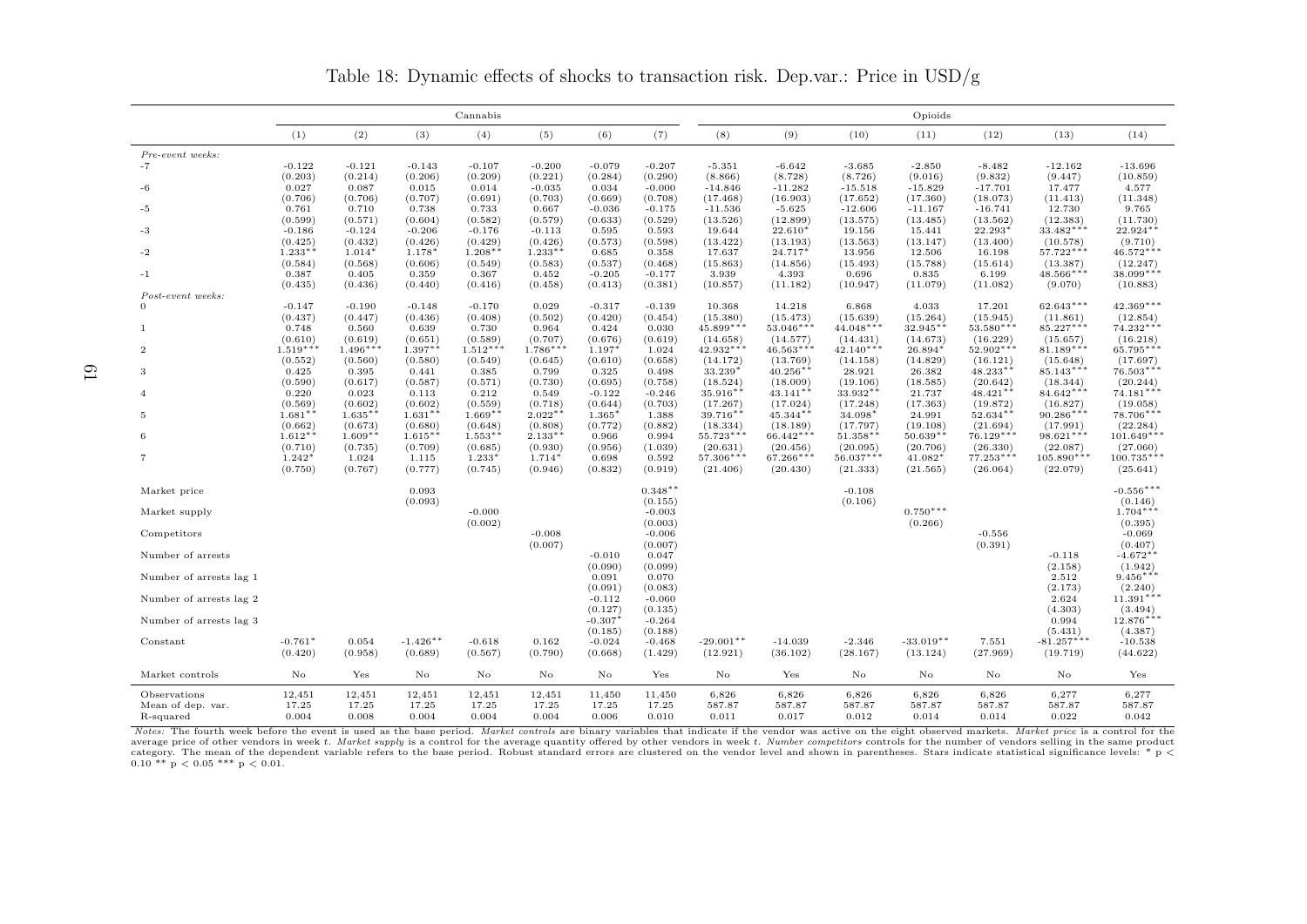|                         |                        |                       |                         | Cannabis                |                       |                          |                       | Opioids             |                     |                    |                      |                  |                       |                       |  |
|-------------------------|------------------------|-----------------------|-------------------------|-------------------------|-----------------------|--------------------------|-----------------------|---------------------|---------------------|--------------------|----------------------|------------------|-----------------------|-----------------------|--|
|                         | (1)                    | (2)                   | (3)                     | (4)                     | (5)                   | (6)                      | (7)                   | (8)                 | (9)                 | (10)               | (11)                 | (12)             | (13)                  | (14)                  |  |
| Pre-event weeks:        |                        |                       |                         |                         |                       |                          |                       |                     |                     |                    |                      |                  |                       |                       |  |
| -7                      | 0.882                  | 3.027                 | $-3.833$                | $-15.980$               | 5.809                 | $-40.220**$              | $-45.277$             | 0.995               | $-0.237$            | $-2.858$           | $-0.917$             | $3.226*$         | $-1.245$              | 1.341                 |  |
|                         | (17.692)               | (17.193)              | (40.756)                | (24.283)                | (17.178)              | (17.985)                 | (35.569)              | (1.957)             | (2.564)             | (5.526)            | (2.738)              | (1.889)          | (1.678)               | (4.822)               |  |
| -6                      | $-77.691$              | $-77.815$             | $-196.558$              | $-72.922$               | $-73.237$             | $-110.403***$            | $-78.500$             | 6.028               | 5.135               | 4.995              | 6.314                | $7.954**$        | $-0.024$              | 6.594                 |  |
|                         | (52.721)               | (53.433)              | (133.783)               | (73.479)                | (54.568)              | (34.885)                 | (74.776)              | (3.702)             | (4.760)             | (7.303)            | (4.277)              | (3.762)          | (1.209)               | (9.327)               |  |
| -5                      | $-80.603*$             | $-86.449**$           | $-255.823**$            | $-73.221$               | $-74.064*$            | $-119.996***$            | $-158.123*$           | $-8.323$            | $-7.582$            | $-17.486$          | $-9.882$             | $-5.150$         | $-13.914$             | $-30.334$             |  |
|                         | (43.197)<br>$-27.511$  | (44.007)<br>$-29.024$ | (102.928)<br>$-84.710$  | (61.115)<br>$-32.330$   | (44.966)<br>$-31.149$ | (41.157)<br>$-70.066***$ | (82.665)<br>$-54.105$ | (7.221)<br>$6.651*$ | (8.835)<br>$6.291*$ | (15.716)<br>9.219  | (8.463)<br>$9.613**$ | (5.281)<br>5.063 | (8.923)<br>0.382      | (23.225)<br>3.529     |  |
| -3                      | (29.215)               | (29.951)              | (74.211)                | (36.306)                | (30.260)              | (25.905)                 | (52.075)              | (3.528)             | (3.595)             | (7.235)            | (4.455)              | (3.221)          | (1.715)               | (4.824)               |  |
| $-2$                    | $-58.498$              | $-66.091$             | $-228.454$ <sup>*</sup> | $-48.503$               | $-58.804$             | $-30.074$                | $-86.636$             | $-6.212**$          | $-4.945$            | 1.649              | $-3.141$             | $-5.626**$       | $-7.870***$           | $-10.045$             |  |
|                         | (44.581)               | (45.774)              | (128.390)               | (63.805)                | (44.483)              | (32.582)                 | (74.332)              | (2.683)             | (3.853)             | (9.677)            | (2.919)              | (2.669)          | (2.774)               | (7.827)               |  |
| $-1$                    | $-3.293$               | $-2.008$              | $-44.665$               | 17.076                  | $-8.006$              | $43.652**$               | 45.798                | $-3.430$            | $-2.463$            | 6.928              | $-1.182$             | $-5.125*$        | $-1.428$              | 4.786                 |  |
|                         | (49.101)               | (49.617)              | (137.788)               | (69.144)                | (46.847)              | (21.321)                 | (45.612)              | (2.682)             | (2.519)             | (7.018)            | (3.007)              | (2.871)          | (2.628)               | (4.331)               |  |
| Post-event weeks:       |                        |                       |                         |                         |                       |                          |                       |                     |                     |                    |                      |                  |                       |                       |  |
| $\Omega$                | $-60.636$              | $-64.773$             | $-209.633$              | $-44.281$               | $-71.212$             | 10.211                   | 35.820                | 1.108               | 2.071               | 9.775              | 4.815                | $-3.074$         | $-1.135$              | 5.752                 |  |
|                         | (79.963)               | (80.536)              | (223.310)               | (112.778)               | (74.980)              | (22.422)                 | (36.000)              | (2.999)             | (3.320)             | (8.596)            | (3.965)              | (3.222)          | (2.706)               | (5.024)               |  |
| -1                      | $-75.282$              | $-86.775$             | $-319.103**$            | $-71.135$               | $-88.025*$            | $-2.010$                 | $-109.784$            | 4.768               | 6.282               | 24.210             | 13.884               | $-0.205$         | 4.042                 | 18.077                |  |
|                         | (54.221)               | (55.815)              | (154.462)               | (73.462)                | (52.148)              | (36.920)                 | (95.962)              | (10.222)            | (10.716)            | (28.140)           | (14.060)             | (7.517)          | (9.298)               | (17.152)              |  |
| $\overline{2}$          | $-37.749$              | $-47.798$             | $-191.707$              | $-37.434$               | $-54.286$             | 45.682                   | $-4.404$              | 9.371               | 10.165              | 33.248             | 20.714               | 2.678            | 10.652                | 34.509                |  |
|                         | (53.309)               | (54.281)              | (144.677)               | (69.980)                | (46.575)              | (35.358)                 | (67.021)              | (13.357)            | (14.075)            | (35.079)           | (18.142)             | (9.464)          | (13.123)              | (28.818)              |  |
| 3                       | $-122.540$<br>(79.375) | $-136.303*$           | $-233.209$              | $-104.498$<br>(113.134) | $-145.364**$          | $-22.110$                | 39.165<br>(56.726)    | 0.887               | 2.561               | 22.919<br>(21.456) | 5.870                | $-8.808***$      | 1.138                 | 2.569<br>(6.430)      |  |
| $\overline{4}$          | $-24.074$              | (81.492)<br>$-40.651$ | (216.237)<br>$-240.208$ | $-17.166$               | (70.936)<br>$-44.485$ | (28.816)<br>67.442       | $-17.062$             | (6.358)<br>10.436   | (7.204)<br>11.848   | 41.057             | (8.230)<br>21.419    | (3.072)<br>2.295 | (6.022)<br>10.477     | 29.838                |  |
|                         | (75.897)               | (75.037)              | (195.547)               | (98.620)                | (70.277)              | (43.916)                 | (80.921)              | (13.590)            | (13.813)            | (37.056)           | (18.075)             | (9.086)          | (13.202)              | (22.127)              |  |
| -5                      | $-2.235$               | $-12.616$             | $-133.345$              | 21.803                  | $-22.966$             | 107.777**                | 39.328                | 10.016              | 11.557              | 48.804             | 21.295               | 1.679            | 10.858                | 34.460                |  |
|                         | (67.814)               | (67.249)              | (176.595)               | (88.347)                | (68.445)              | (43.530)                 | (110.569)             | (16.135)            | (17.385)            | (46.946)           | (21.162)             | (11.385)         | (14.264)              | (25.065)              |  |
| 6                       | $-86.570$              | $-107.646$            | $-280.829*$             | $-54.149$               | $-117.587$            | $-39.749$                | $-40.817$             | 7.378               | 10.259              | 31.791             | 12.760               | $-5.491$         | 2.780                 | $-3.337$              |  |
|                         | (65.780)               | (68.093)              | (157.848)               | (90.423)                | (72.642)              | (41.120)                 | (99.460)              | (8.833)             | (11.193)            | (28.134)           | (11.136)             | (3.510)          | (6.555)               | (12.785)              |  |
| $\overline{7}$          | 30.740                 | 5.307                 | $-164.785$              | 45.511                  | 1.044                 | 96.929*                  | $-11.606$             | 12.985              | 15.160              | 50.103             | 26.019               | 0.692            | 14.493                | 35.306                |  |
|                         | (67.970)               | (62.820)              | (168.866)               | (87.517)                | (63.248)              | (57.768)                 | (112.965)             | (17.861)            | (19.050)            | (47.704)           | (23.335)             | (11.297)         | (17.148)              | (24.442)              |  |
| Market price            |                        |                       | $75.385**$              |                         |                       |                          | 64.885*               |                     |                     | $0.157*$           |                      |                  |                       | $0.348*$              |  |
|                         |                        |                       | (30.163)                |                         |                       |                          | (37.933)              |                     |                     | (0.091)            |                      |                  |                       | (0.205)               |  |
| Market supply           |                        |                       |                         | $0.351*$                |                       |                          | $0.646*$              |                     |                     |                    | $-0.395**$           |                  |                       | $-1.824$              |  |
|                         |                        |                       |                         | (0.187)                 |                       |                          | (0.343)               |                     |                     |                    | (0.168)              |                  |                       | (1.149)               |  |
| Competitors             |                        |                       |                         |                         | 0.584                 |                          | $-0.556$              |                     |                     |                    |                      | 0.395            |                       | 0.461                 |  |
|                         |                        |                       |                         |                         | (0.614)               |                          | (0.922)               |                     |                     |                    |                      | (0.259)          |                       | (0.708)               |  |
| Number of arrests       |                        |                       |                         |                         |                       | $-9.185$                 | $-8.940$              |                     |                     |                    |                      |                  | 0.198                 | 3.174                 |  |
| Number of arrests lag 1 |                        |                       |                         |                         |                       | (7.054)<br>$21.374***$   | (13.002)<br>13.771    |                     |                     |                    |                      |                  | (0.531)<br>$1.165***$ | (3.391)<br>$-4.942$   |  |
|                         |                        |                       |                         |                         |                       | (5.301)                  | (12.319)              |                     |                     |                    |                      |                  | (0.338)               | (4.640)               |  |
| Number of arrests lag 2 |                        |                       |                         |                         |                       | 18.393*<br>(10.704)      | 25.703<br>(29.473)    |                     |                     |                    |                      |                  | 0.179<br>(1.274)      | $-11.788$<br>(10.865) |  |
| Number of arrests lag 3 |                        |                       |                         |                         |                       | 34.396**                 | 6.823                 |                     |                     |                    |                      |                  | 2.752                 | $-10.146$             |  |
|                         |                        |                       |                         |                         |                       | (14.854)                 | (33.246)              |                     |                     |                    |                      |                  | (2.057)               | (12.083)              |  |
| Constant                | 39.449                 | $-72.001$             | $-12.545$               | $-2.086$                | $-15.023$             | $-107.912**$             | $-121.849$            | $-4.830$            | $-11.845$           | $-37.398$          | $-1.972$             | $-27.575$        | $-9.438*$             | $-46.996$             |  |
|                         | (48.270)               | (96.728)              | (248.978)               | (106.745)               | (87.463)              | (46.797)                 | (309.212)             | (7.195)             | (9.195)             | (42.182)           | (7.587)              | (21.766)         | (5.450)               | (63.410)              |  |
|                         |                        |                       |                         |                         |                       |                          |                       |                     |                     |                    |                      |                  |                       |                       |  |
| Market controls         | No                     | Yes                   | No                      | No                      | No                    | No                       | Yes                   | No                  | Yes                 | No                 | No                   | No               | No                    | Yes                   |  |
| Observations            | 29,072                 | 29,072                | 12,451                  | 23,245                  | 29,072                | 26,314                   | 11,450                | 15,256              | 15,256              | 6,826              | 13,135               | 15,256           | 13,897                | 6,277                 |  |
| Mean of dep. var.       | 337.20                 | 337.20                | 337.20                  | 337.20                  | 337.20                | 337.20                   | 337.20                | 7.70                | 7.70                | 7.70               | 7.70                 | 7.70             | 7.70                  | 7.70                  |  |
| R-squared               | 0.001                  | 0.002                 | 0.008                   | 0.003                   | 0.001                 | 0.004                    | 0.022                 | 0.001               | 0.002               | 0.004              | 0.001                | 0.002            | 0.001                 | 0.008                 |  |

Table 19: Dynamic effects of shocks to transaction risk. Dep.var.: Quantity in grams

Notes: The fourth week before the event is used as the base period. Market controls are binary variables that indicate if the vendor was active on the eight observed markets. Market price is a control for the average price of other vendors in week t. Market supply is a control for the average quantity offered by other vendors in week t. Number competitors controls for the number of vendors selling in the same product  $\alpha$ category. The mean of the dependent variable refers to the base period. Robust standard errors are clustered on the vendor level and shown in parentheses. Stars indicate statistical significance levels: \* p < 0.01.<br>0.10 \*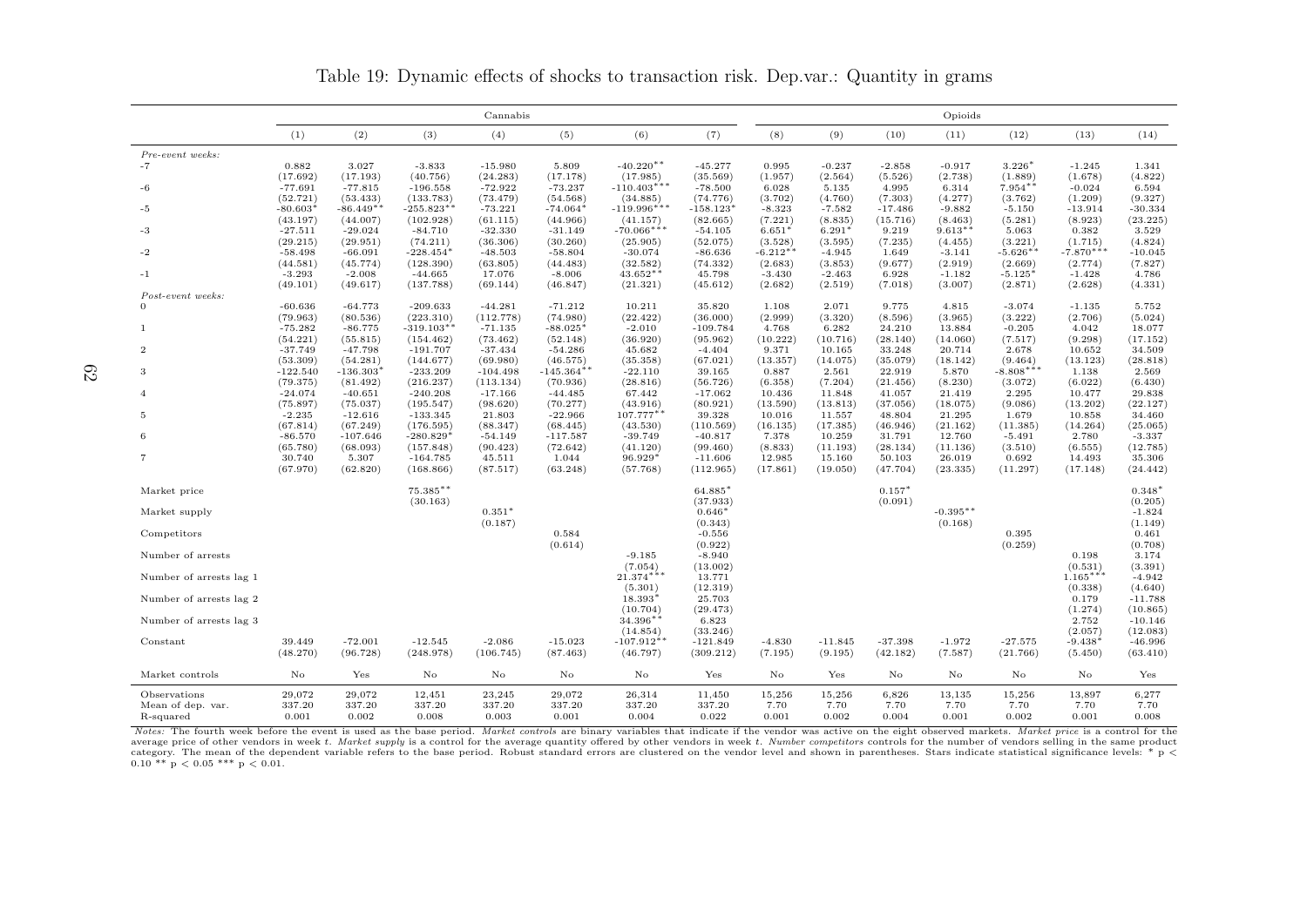|                         |                       |                        |                     | Cannabis            |                     |                      |                       |                  |                  |                     | Opioids          |                     |                  |                  |
|-------------------------|-----------------------|------------------------|---------------------|---------------------|---------------------|----------------------|-----------------------|------------------|------------------|---------------------|------------------|---------------------|------------------|------------------|
|                         | (1)                   | (2)                    | (3)                 | (4)                 | (5)                 | (6)                  | (7)                   | (8)              | (9)              | (10)                | (11)             | (12)                | (13)             | (14)             |
| Pre-event weeks:        |                       |                        |                     |                     |                     |                      |                       |                  |                  |                     |                  |                     |                  |                  |
| $-7$                    | 0.514                 | $0.536*$               | $1.143**$           | 0.549               | 0.518               | 0.490                | 0.831                 | $0.996**$        | $0.924**$        | $0.858*$            | $0.979**$        | $0.981**$           | $0.771*$         | 0.543            |
|                         | (0.331)               | (0.317)                | (0.567)             | (0.345)             | (0.333)             | (0.306)              | (0.557)               | (0.441)          | (0.389)          | (0.497)             | (0.447)          | (0.448)             | (0.431)          | (0.566)          |
| -6                      | 0.331                 | 0.344                  | 0.731               | 0.314               | 0.337               | 0.395                | 0.593                 | 0.136            | 0.023            | 0.019               | 0.160            | 0.104               | $0.968*$         | $1.449*$         |
|                         | (0.369)               | (0.363)                | (0.597)             | (0.370)             | (0.379)             | (0.460)              | (0.731)               | (0.607)          | (0.592)          | (0.702)             | (0.596)          | (0.636)             | (0.556)          | (0.787)          |
| -5                      | 0.168                 | 0.226                  | $-0.042$            | 0.080               | 0.179               | $-0.318$             | $-0.542$              | 0.402            | 0.268            | 0.139               | 0.404            | 0.341               | 0.550            | 0.988            |
|                         | (0.255)               | (0.265)                | (0.308)             | (0.280)             | (0.271)             | (0.234)              | (0.398)               | (0.429)          | (0.525)          | (0.777)             | (0.429)          | (0.472)             | (0.544)          | (0.859)          |
| -3                      | $-0.453$              | $-0.489$               | $-0.210$            | $-0.436$            | $-0.458$            | $-0.170$             | $-0.290$              | $-0.445$         | $-0.536$         | $-0.298$            | $-0.398$         | $-0.423$            | 0.494            | 1.374            |
| -2                      | (0.428)<br>$-0.270$   | (0.426)<br>$-0.175$    | (0.604)             | (0.423)<br>$-0.330$ | (0.427)<br>$-0.267$ | (0.339)<br>$-0.602*$ | (0.402)<br>$-0.797*$  | (0.637)          | (0.626)          | (0.755)<br>$-0.225$ | (0.622)<br>0.542 | (0.624)<br>0.453    | (0.505)          | (0.862)          |
|                         | (0.318)               | (0.321)                | $-0.046$<br>(0.367) | (0.343)             | (0.321)             | (0.320)              | (0.411)               | 0.480<br>(0.532) | 0.360<br>(0.599) | (0.798)             | (0.531)          | (0.530)             | 0.437<br>(0.615) | 0.950<br>(0.953) |
| $-1$                    | 0.157                 | 0.135                  | 0.300               | 0.132               | 0.150               | $-0.315$             | $-0.484$              | 0.287            | 0.301            | $-0.212$            | 0.333            | 0.311               | $-0.112$         | 0.417            |
|                         | (0.249)               | (0.250)                | (0.347)             | (0.254)             | (0.255)             | (0.200)              | (0.297)               | (0.329)          | (0.305)          | (0.322)             | (0.340)          | (0.334)             | (0.297)          | (0.551)          |
| Post-event weeks:       |                       |                        |                     |                     |                     |                      |                       |                  |                  |                     |                  |                     |                  |                  |
| $\Omega$                | $-0.420$              | $-0.447$               | $-0.726$            | $-0.461$            | $-0.431$            | $-0.549*$            | $-0.586$              | $-0.487$         | $-0.486$         | $-0.570$            | $-0.429$         | $-0.442$            | $-0.179$         | 1.309            |
|                         | (0.383)               | (0.381)                | (0.586)             | (0.402)             | (0.397)             | (0.331)              | (0.543)               | (0.526)          | (0.525)          | (0.791)             | (0.523)          | (0.526)             | (0.569)          | (1.214)          |
| 1                       | $-0.626$              | $-0.625$               | $-0.932**$          | $-0.664$            | $-0.639$            | $-0.971*$            | $-1.577**$            | $-0.036$         | $-0.113$         | $-0.420$            | 0.103            | 0.016               | $-0.237$         | 0.972            |
|                         | (0.388)               | (0.390)                | (0.468)             | (0.413)             | (0.389)             | (0.502)              | (0.664)               | (0.539)          | (0.585)          | (0.753)             | (0.494)          | (0.537)             | (0.677)          | (1.140)          |
| $\overline{2}$          | $-0.394$              | $-0.444$               | $-0.337$            | $-0.399$            | $-0.414$            | $-0.732$             | $-1.283$              | $-0.173$         | $-0.204$         | $-0.424$            | 0.012            | $-0.086$            | $-0.491$         | 1.207            |
|                         | (0.465)               | (0.467)                | (0.468)             | (0.468)             | (0.462)             | (0.552)              | (0.794)               | (0.559)          | (0.547)          | (0.695)             | (0.540)          | (0.521)             | (0.598)          | (0.927)          |
| 3                       | $-0.842$              | $-0.907*$              | $-1.120$            | $-0.917$            | $-0.867*$           | $-0.989*$            | $-1.744$ <sup>*</sup> | $-0.111$         | $-0.212$         | $-0.619$            | $-0.041$         | $-0.002$            | $-0.167$         | 1.224            |
|                         | (0.514)               | (0.513)                | (0.748)             | (0.569)             | (0.526)             | (0.513)              | (1.037)               | (0.626)          | (0.622)          | (0.872)             | (0.638)          | (0.665)             | (0.664)          | (1.405)          |
|                         | $-1.010*$             | $-1.034*$              | $-1.618**$          | $-1.024**$          | $-1.031**$          | $-1.275*$            | $-2.145***$           | $-0.225$         | $-0.327$         | $-0.949$            | $-0.076$         | $-0.138$            | $-0.442$         | 0.705            |
|                         | (0.484)               | (0.481)                | (0.655)             | (0.492)             | (0.509)             | (0.510)              | (0.868)               | (0.605)          | (0.604)          | (0.949)             | (0.632)          | (0.666)             | (0.658)          | (1.397)          |
| 5                       | $-0.311$              | $-0.383$               | $-0.685$            | $-0.329$            | $-0.335$            | $-0.940$             | $-1.669$              | $-0.441$         | $-0.477$         | $-0.812$            | $-0.288$         | $-0.339$            | $-0.831$         | 0.945            |
|                         | (0.472)               | (0.477)                | (0.617)             | (0.479)             | (0.527)             | (0.619)              | (1.073)               | (0.620)          | (0.622)          | (0.962)             | (0.670)          | (0.649)             | (0.732)          | (1.537)          |
| 6                       | $-0.358$              | $-0.543$               | $-0.543$            | $-0.468$            | $-0.391$            | $-1.524*$            | $-2.854$              | $-0.398$         | $-0.496$         | $-0.828$            | $-0.350$         | $-0.252$            | $-0.856$         | 1.134            |
|                         | (0.520)               | (0.524)                | (0.777)             | (0.608)             | (0.577)             | (0.915)              | (1.918)               | (0.714)          | (0.727)          | (0.967)             | (0.727)          | (0.715)             | (0.933)          | (1.953)          |
| $\overline{7}$          | $-1.364**$<br>(0.640) | $-1.421***$<br>(0.641) | $-2.311**$          | $-1.373**$          | $-1.393**$          | $-1.922**$           | $-3.262**$            | $-0.721$         | $-0.792$         | $-1.159$<br>(1.067) | $-0.562$         | $-0.591$<br>(0.718) | $-1.297$         | 0.521            |
|                         |                       |                        | (0.895)             | (0.647)             | (0.656)             | (0.807)              | (1.356)               | (0.697)          | (0.709)          |                     | (0.737)          |                     | (0.811)          | (1.700)          |
| Market price            |                       |                        | $-0.144$            |                     |                     |                      | 0.030                 |                  |                  | 0.001               |                  |                     |                  | $0.013**$        |
|                         |                       |                        | (0.165)             |                     |                     |                      | (0.208)               |                  |                  | (0.004)             |                  |                     |                  | (0.005)          |
| Market supply           |                       |                        |                     | $-0.001$            |                     |                      | $-0.003$              |                  |                  |                     | $-0.007$         |                     |                  | $-0.025*$        |
|                         |                       |                        |                     | (0.001)             |                     |                      | (0.004)               |                  |                  |                     | (0.014)          |                     |                  | (0.015)          |
| Competitors             |                       |                        |                     |                     | 0.001               |                      | $-0.007$              |                  |                  |                     |                  | $-0.004$            |                  | $-0.021$         |
|                         |                       |                        |                     |                     | (0.005)             |                      | (0.013)               |                  |                  |                     |                  | (0.009)             |                  | (0.020)          |
| Number of arrests       |                       |                        |                     |                     |                     | 0.106                | 0.161                 |                  |                  |                     |                  |                     | 0.041            | 0.083            |
|                         |                       |                        |                     |                     |                     | (0.065)              | (0.121)               |                  |                  |                     |                  |                     | (0.070)          | (0.073)          |
| Number of arrests lag 1 |                       |                        |                     |                     |                     | 0.075                | 0.108                 |                  |                  |                     |                  |                     | 0.018            | $-0.115$         |
|                         |                       |                        |                     |                     |                     | (0.051)              | (0.084)               |                  |                  |                     |                  |                     | (0.068)          | (0.164)          |
| Number of arrests lag 2 |                       |                        |                     |                     |                     | $-0.052$             | $-0.001$              |                  |                  |                     |                  |                     | $-0.032$         | 0.132            |
|                         |                       |                        |                     |                     |                     | (0.064)              | (0.111)               |                  |                  |                     |                  |                     | (0.084)          | (0.181)          |
| Number of arrests lag 3 |                       |                        |                     |                     |                     | $-0.194$             | $-0.179$              |                  |                  |                     |                  |                     | $-0.356**$       | $-0.297$         |
|                         |                       |                        |                     |                     |                     | (0.134)              | (0.189)               |                  |                  |                     |                  |                     | (0.143)          | (0.199)          |
| Constant                | 0.502                 | $-0.838$               | 1.536               | 0.760               | 0.443               | $0.958*$             | 0.759                 | 0.151            | $-2.069*$        | $-0.133$            | 0.184            | 0.417               | 0.675            | $-3.334*$        |
|                         | (0.351)               | (0.829)                | (1.559)             | (0.616)             | (0.720)             | (0.512)              | (1.799)               | (0.464)          | (1.250)          | (1.216)             | (0.479)          | (0.788)             | (0.638)          | (2.010)          |
| Market controls         | No                    | Yes                    | No                  | No                  | No                  | No                   | Yes                   | No               | Yes              | No                  | No               | No                  | No               | Yes              |
| Observations            | 15,178                | 15,178                 | 8,925               | 15,178              | 15,178              | 14,266               | 8,400                 | 8,228            | 8,228            | 4,516               | 8,228            | 8,228               | 7,766            | 4,262            |
| Mean of dep. var.       | 96.99                 | 96.99                  | 96.99               | 96.99               | 96.99               | 96.99                | 96.99                 | 97.80            | 97.80            | 97.80               | 97.80            | 97.80               | 97.80            | 97.80            |
| R-squared               | 0.004                 | 0.007                  | 0.011               | 0.004               | 0.004               | 0.006                | 0.022                 | 0.002            | 0.010            | 0.003               | 0.002            | 0.002               | 0.006            | 0.027            |

Table 20: Dynamic effects of shocks to transaction risk. Dep.var.: Rating in percentage points

Notes: The fourth week before the event is used as the base period. Market controls are binary variables that indicate if the vendor was active on the eight observed markets. Market price is a control for the average price vendors selling in the same product category. The mean of the dependent variable refers to the base period. Robust standard errors are clustered on the vendor level and shown in parentheses.<br>Stars indicate statistical sig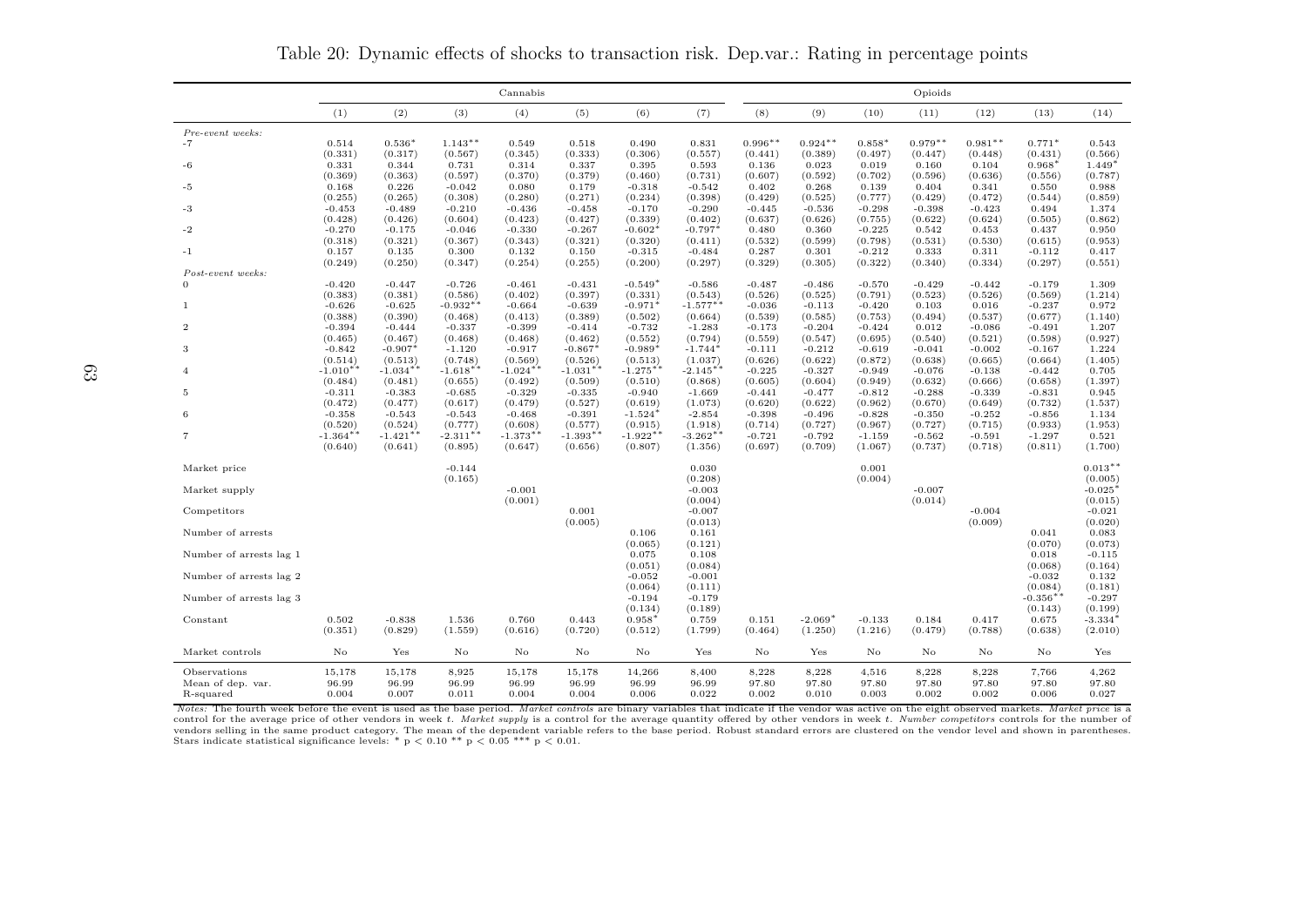|                         |                        |                        |                        | Cannabis               |                        |                        |                        | Opioids                |                        |                       |                        |                        |                        |                       |  |
|-------------------------|------------------------|------------------------|------------------------|------------------------|------------------------|------------------------|------------------------|------------------------|------------------------|-----------------------|------------------------|------------------------|------------------------|-----------------------|--|
|                         | (1)                    | (2)                    | (3)                    | (4)                    | (5)                    | (6)                    | (7)                    | (8)                    | (9)                    | (10)                  | (11)                   | (12)                   | (13)                   | (14)                  |  |
| Pre-event weeks:        |                        |                        |                        |                        |                        |                        |                        |                        |                        |                       |                        |                        |                        |                       |  |
| $-7$                    | $-0.057***$            | $-0.056***$            | $-0.058***$            | $-0.057***$            | $-0.055***$            | $-0.036***$            | $-0.032*$              | $-0.052***$            | $-0.053***$            | $-0.051**$            | $-0.052***$            | $-0.049***$            | $-0.029**$             | $-0.039*$             |  |
|                         | (0.012)                | (0.012)                | (0.019)                | (0.012)                | (0.012)                | (0.011)<br>$-0.057***$ | (0.016)<br>$-0.055***$ | (0.014)<br>$-0.038***$ | (0.014)                | (0.025)               | (0.014)                | (0.014)                | (0.013)                | (0.021)               |  |
| $-6$                    | $-0.054***$<br>(0.010) | $-0.052***$<br>(0.010) | $-0.057***$<br>(0.018) | $-0.054***$<br>(0.010) | $-0.053***$<br>(0.010) | (0.011)                | (0.018)                | (0.012)                | $-0.038***$<br>(0.012) | $-0.021$<br>(0.019)   | $-0.038***$<br>(0.012) | $-0.036***$<br>(0.012) | $-0.037***$<br>(0.012) | $-0.026$<br>(0.018)   |  |
| -5                      | $-0.012**$             | $-0.013**$             | $-0.025***$            | $-0.017***$            | $-0.012**$             | $-0.014**$             | $-0.026***$            | $-0.017**$             | $-0.020***$            | $-0.014$              | $-0.017**$             | $-0.016**$             | $-0.018**$             | $-0.012$              |  |
|                         | (0.005)                | (0.006)                | (0.010)                | (0.006)                | (0.005)                | (0.005)                | (0.009)                | (0.007)                | (0.007)                | (0.011)               | (0.008)                | (0.007)                | (0.007)                | (0.011)               |  |
| -3                      | 0.000                  | $-0.003$               | $-0.011$               | $-0.000$               | $-0.000$               | 0.001                  | $-0.006$               | 0.004                  | $-0.006$               | $-0.004$              | 0.004                  | 0.004                  | 0.006                  | $-0.010$              |  |
|                         | (0.006)                | (0.006)                | (0.010)                | (0.006)                | (0.006)                | (0.006)                | (0.010)                | (0.008)                | (0.007)                | (0.012)               | (0.008)                | (0.008)                | (0.007)                | (0.010)               |  |
| $-2$                    | 0.006                  | 0.002                  | $-0.002$               | 0.005                  | 0.005                  | 0.010                  | 0.007                  | $-0.003$               | $-0.014$               | 0.006                 | $-0.003$               | $-0.004$               | 0.001                  | 0.003                 |  |
| $-1$                    | (0.009)<br>0.010       | (0.009)<br>0.008       | (0.013)<br>$-0.001$    | (0.009)<br>0.008       | (0.009)<br>0.009       | (0.008)<br>0.009       | (0.014)<br>0.009       | (0.011)<br>0.014       | (0.011)<br>0.005       | (0.016)<br>$0.030**$  | (0.012)<br>0.014       | (0.011)<br>0.014       | (0.011)<br>0.007       | (0.017)<br>0.021      |  |
|                         | (0.008)                | (0.008)                | (0.011)                | (0.008)                | (0.008)                | (0.009)                | (0.012)                | (0.010)                | (0.010)                | (0.015)               | (0.012)                | (0.010)                | (0.012)                | (0.015)               |  |
| Post-event weeks:       |                        |                        |                        |                        |                        |                        |                        |                        |                        |                       |                        |                        |                        |                       |  |
| $\Omega$                | $0.045***$             | $0.041***$             | $0.029**$              | $0.038***$             | $0.042***$             | $0.047***$             | $0.037***$             | $0.051***$             | $0.039***$             | $0.052***$            | $0.051***$             | $0.048***$             | $0.047***$             | $0.046**$             |  |
|                         | (0.008)                | (0.008)                | (0.013)                | (0.009)                | (0.009)                | (0.009)                | (0.015)                | (0.011)                | (0.011)                | (0.016)               | (0.011)                | (0.011)                | (0.012)                | (0.019)               |  |
| $\mathbf{1}$            | $0.047***$             | $0.044***$             | $0.043***$             | $0.038***$             | $0.045***$             | $0.056***$             | $0.053***$             | $0.056***$             | $0.046***$             | $0.052***$            | $0.056***$             | $0.053***$             | $0.062***$             | $0.054***$            |  |
| $\mathcal{D}$           | (0.009)<br>$0.055***$  | (0.009)<br>$0.055***$  | (0.014)<br>$0.046***$  | (0.010)<br>$0.047***$  | (0.010)<br>$0.053***$  | (0.009)<br>$0.065***$  | (0.018)<br>$0.066***$  | (0.011)<br>$0.069***$  | (0.011)<br>$0.064***$  | (0.017)<br>$0.076***$ | (0.011)<br>$0.069***$  | (0.011)<br>$0.067***$  | (0.012)<br>$0.075***$  | (0.020)<br>$0.077***$ |  |
|                         | (0.009)                | (0.010)                | (0.016)                | (0.011)                | (0.010)                | (0.010)                | (0.018)                | (0.012)                | (0.012)                | (0.018)               | (0.012)                | (0.012)                | (0.013)                | (0.019)               |  |
| 3                       | $0.046***$             | $0.042***$             | $0.045***$             | $0.045***$             | $0.042***$             | $0.046***$             | $0.047**$              | $0.064***$             | $0.052***$             | $0.075***$            | $0.064***$             | $0.060***$             | $0.059***$             | $0.070***$            |  |
|                         | (0.010)                | (0.010)                | (0.016)                | (0.010)                | (0.012)                | (0.011)                | (0.021)                | (0.012)                | (0.012)                | (0.018)               | (0.013)                | (0.013)                | (0.013)                | (0.022)               |  |
| $\Delta$                | $0.070***$             | $0.067***$             | $0.063***$             | $0.064***$             | $0.066***$             | $0.072***$             | $0.072***$             | $0.080***$             | $0.070***$             | $0.091***$            | $0.080***$             | $0.076***$             | $0.078***$             | $0.087***$            |  |
| 5                       | (0.009)<br>$0.089***$  | (0.009)<br>$0.087***$  | (0.016)<br>$0.089***$  | (0.010)<br>$0.084***$  | (0.011)<br>$0.084***$  | (0.010)<br>$0.100***$  | (0.020)<br>$0.111***$  | (0.012)<br>$0.103***$  | (0.012)<br>$0.093***$  | (0.019)<br>$0.103***$ | (0.012)<br>$0.103***$  | (0.013)<br>$0.097***$  | (0.013)<br>$0.108***$  | (0.022)<br>$0.106***$ |  |
|                         | (0.010)                | (0.010)                | (0.017)                | (0.010)                | (0.013)                | (0.011)                | (0.024)                | (0.013)                | (0.013)                | (0.021)               | (0.013)                | (0.014)                | (0.014)                | (0.026)               |  |
| 6                       | $0.096***$             | $0.091***$             | $0.095***$             | $0.090***$             | $0.090***$             | $0.098***$             | $0.108***$             | $0.100***$             | $0.086***$             | $0.093***$            | $0.100***$             | $0.094***$             | $0.095***$             | $0.092***$            |  |
|                         | (0.012)                | (0.012)                | (0.020)                | (0.013)                | (0.015)                | (0.013)                | (0.028)                | (0.015)                | (0.015)                | (0.023)               | (0.017)                | (0.016)                | (0.017)                | (0.030)               |  |
|                         | $0.106***$             | $0.102***$             | $0.106***$             | $0.095***$             | $0.100***$             | $0.111***$             | $0.124***$             | $0.113***$             | $0.100***$             | $0.120***$            | $0.113***$             | $0.106***$             | $0.104***$             | $0.115***$            |  |
|                         | (0.013)                | (0.013)                | (0.020)                | (0.015)                | (0.016)                | (0.015)                | (0.031)                | (0.016)                | (0.016)                | (0.025)               | (0.017)                | (0.018)                | (0.019)                | (0.032)               |  |
| Market price            |                        |                        | 0.010                  |                        |                        |                        | 0.005                  |                        |                        | $-0.000$              |                        |                        |                        | $-0.000$              |  |
|                         |                        |                        | (0.007)                |                        |                        |                        | (0.009)                |                        |                        | (0.000)               |                        |                        |                        | (0.000)               |  |
| Market supply           |                        |                        |                        | $0.000**$              |                        |                        | 0.000                  |                        |                        |                       | 0.000                  |                        |                        | $-0.001$              |  |
| Competitors             |                        |                        |                        | (0.000)                | 0.000                  |                        | (0.000)<br>0.000       |                        |                        |                       | (0.000)                | 0.000                  |                        | (0.001)<br>$-0.000$   |  |
|                         |                        |                        |                        |                        | (0.000)                |                        | (0.000)                |                        |                        |                       |                        | (0.000)                |                        | (0.001)               |  |
| Number of arrests       |                        |                        |                        |                        |                        | 0.000                  | $-0.001$               |                        |                        |                       |                        |                        | 0.001                  | 0.001                 |  |
|                         |                        |                        |                        |                        |                        | (0.001)                | (0.001)                |                        |                        |                       |                        |                        | (0.001)                | (0.001)               |  |
| Number of arrests lag 1 |                        |                        |                        |                        |                        | $-0.000$               | $-0.001$               |                        |                        |                       |                        |                        | 0.001                  | 0.000                 |  |
| Number of arrests lag 2 |                        |                        |                        |                        |                        | (0.001)<br>$-0.000$    | (0.001)<br>$-0.001$    |                        |                        |                       |                        |                        | (0.001)<br>0.000       | (0.001)<br>$-0.001$   |  |
|                         |                        |                        |                        |                        |                        | (0.001)                | (0.001)                |                        |                        |                       |                        |                        | (0.001)                | (0.001)               |  |
| Number of arrests lag 3 |                        |                        |                        |                        |                        | $-0.003***$            | $-0.003***$            |                        |                        |                       |                        |                        | $-0.002***$            | $-0.002**$            |  |
|                         |                        |                        |                        |                        |                        | (0.001)                | (0.001)                |                        |                        |                       |                        |                        | (0.001)                | (0.001)               |  |
| Constant                | $0.185***$<br>(0.007)  | 0.072<br>(0.057)       | $0.143***$<br>(0.038)  | $0.166***$<br>(0.010)  | $0.143**$<br>(0.059)   | $0.187***$<br>(0.007)  | 0.002<br>(0.126)       | $0.197***$<br>(0.009)  | 0.068<br>(0.063)       | $0.265***$<br>(0.033) | $0.197***$<br>(0.009)  | $0.145**$<br>(0.073)   | $0.196***$<br>(0.009)  | 0.112<br>(0.137)      |  |
|                         |                        |                        |                        |                        |                        |                        |                        |                        |                        |                       |                        |                        |                        |                       |  |
| Market controls         | No                     | Yes                    | No                     | No                     | No                     | No                     | Yes                    | No                     | Yes                    | No                    | No                     | No.                    | No                     | Yes                   |  |
| Observations            | 20,069                 | 20,069                 | 9,859                  | 20,069                 | 20,069                 | 20,069                 | 9,859                  | 13,028                 | 13,028                 | 5,311                 | 13,028                 | 13,028                 | 13,028                 | 5,311                 |  |
| Mean of dep. var.       | 0.23                   | 0.23                   | 0.23                   | 0.23                   | 0.23                   | 0.23                   | 0.23                   | 0.25                   | 0.25                   | 0.25                  | 0.25                   | 0.25                   | 0.25                   | 0.25                  |  |
| R-squared               | 0.039                  | 0.044                  | 0.038                  | 0.039                  | 0.039                  | 0.040                  | 0.046                  | 0.040                  | 0.053                  | 0.044                 | 0.040                  | 0.040                  | 0.042                  | 0.066                 |  |

Table 21: Dynamic effects of shocks to transaction risk. Dep.var.: Expected probability of finalize early

Notes: The fourth week before the event is used as the base period. Market controls are binary variables that indicate if the vendor was active on the eight observed markets. Market price is a control for the average price of other vendors in week t. Market supply is a control for the average quantity offered by other vendors in week t. Number competitors controls for the number of vendors selling in the same produc average price of other vendors in week *t. Market supply* is a control for the average quantity offered by other vendors in week *t. Number competitors* controls for the number of vendors selling in the same product categ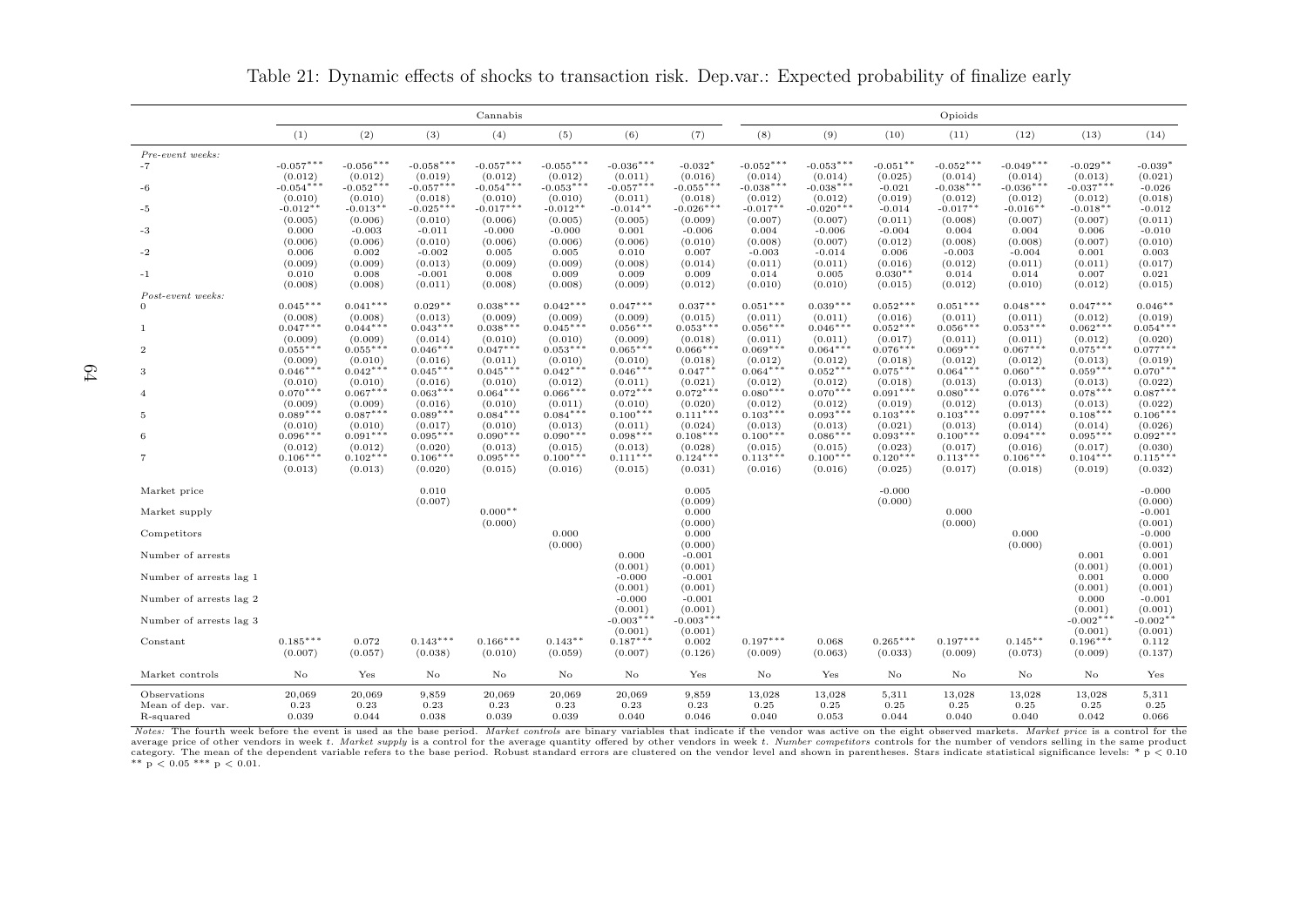|                                |                        |                        |                        | Cannabis               |                        |                        |                        | Opioids                          |                        |                        |                        |                        |                        |                        |  |
|--------------------------------|------------------------|------------------------|------------------------|------------------------|------------------------|------------------------|------------------------|----------------------------------|------------------------|------------------------|------------------------|------------------------|------------------------|------------------------|--|
|                                | (1)                    | (2)                    | (3)                    | (4)                    | (5)                    | (6)                    | (7)                    | (8)                              | (9)                    | (10)                   | (11)                   | (12)                   | (13)                   | (14)                   |  |
| Pre-event weeks:               |                        |                        |                        |                        |                        |                        |                        |                                  |                        |                        |                        |                        |                        |                        |  |
| $-7$                           | $0.036***$<br>(0.004)  | $0.031***$<br>(0.005)  | $0.033***$<br>(0.008)  | $0.030***$<br>(0.005)  | $0.036***$<br>(0.004)  | $0.040***$<br>(0.004)  | $0.046***$<br>(0.009)  | $0.040***$<br>(0.006)            | $0.038***$<br>(0.007)  | $0.042***$<br>(0.012)  | $0.038***$<br>(0.008)  | $0.040***$<br>(0.006)  | $0.040***$<br>(0.006)  | $0.035***$<br>(0.014)  |  |
| -6                             | $-0.048***$            | $-0.061***$            | $-0.086***$            | $-0.060***$            | $-0.047***$            | $-0.028***$            | $-0.003$               | $-0.044***$                      | $-0.047**$             | $-0.075***$            | $-0.053***$            | $-0.044***$            | $-0.021*$              | $-0.031$               |  |
| -5                             | (0.010)<br>$-0.000$    | (0.014)<br>0.020       | (0.019)<br>0.014       | (0.014)<br>0.019       | (0.010)<br>0.001       | (0.008)<br>$-0.037***$ | (0.016)<br>$-0.033*$   | (0.014)<br>$-0.016$              | (0.019)<br>$-0.011$    | (0.026)<br>$-0.033$    | (0.018)<br>$-0.017$    | (0.014)<br>$-0.016$    | (0.011)<br>$-0.038***$ | (0.021)<br>$-0.059**$  |  |
|                                | (0.012)                | (0.018)                | (0.025)                | (0.018)                | (0.012)                | (0.008)                | (0.018)                | (0.017)                          | (0.023)                | (0.034)                | (0.023)                | (0.017)                | (0.012)                | (0.024)                |  |
| -3                             | $-0.074***$            | $-0.101***$            | $-0.134***$            | $-0.100***$            | $-0.076***$            | $-0.058***$            | $-0.059***$            | $-0.071***$                      | $-0.085***$            | $-0.117***$            | $-0.091***$            | $-0.071***$            | $-0.050***$            | $-0.065***$            |  |
| -2                             | (0.010)<br>$-0.018*$   | (0.014)<br>$-0.007$    | (0.020)<br>$-0.019$    | (0.014)<br>$-0.009$    | (0.010)<br>$-0.018*$   | (0.008)<br>$-0.045***$ | (0.015)<br>$-0.067***$ | (0.015)<br>$-0.028$ <sup>*</sup> | (0.019)<br>$-0.027$    | (0.028)<br>$-0.052*$   | (0.019)<br>$-0.035*$   | (0.015)<br>$-0.028*$   | (0.011)<br>$-0.042***$ | (0.019)<br>$-0.069***$ |  |
|                                | (0.011)                | (0.015)                | (0.021)                | (0.015)                | (0.011)                | (0.009)                | (0.018)                | (0.015)                          | (0.021)                | (0.030)                | (0.020)                | (0.015)                | (0.013)                | (0.025)                |  |
| $-1$                           | $-0.023***$            | $-0.029***$            | $-0.032***$            | $-0.027***$            | $-0.024***$            | $-0.028***$            | $-0.046***$            | $-0.024***$                      | $-0.028***$            | $-0.027*$              | $-0.031***$            | $-0.024***$            | $-0.024***$            | $-0.025$               |  |
| Post-event weeks:              | (0.005)                | (0.007)                | (0.010)                | (0.007)                | (0.005)                | (0.004)                | (0.010)                | (0.007)                          | (0.009)                | (0.014)                | (0.009)                | (0.007)                | (0.007)                | (0.017)                |  |
| $\Omega$                       | $-0.068***$            | $-0.100***$            | $-0.118***$            | $-0.094***$            | $-0.073***$            | $-0.060***$            | $-0.085***$            | $-0.066***$                      | $-0.085***$            | $-0.101***$            | $-0.087***$            | $-0.066***$            | $-0.052***$            | $-0.063***$            |  |
|                                | (0.008)                | (0.011)                | (0.016)                | (0.011)                | (0.008)                | (0.006)                | (0.014)                | (0.012)                          | (0.015)                | (0.023)                | (0.015)                | (0.012)                | (0.009)                | (0.019)                |  |
| -1                             | $-0.059***$            | $-0.082***$            | $-0.098***$            | $-0.077***$            | $-0.064***$            | $-0.073***$            | $-0.128***$            | $-0.064***$                      | $-0.091***$            | $-0.114***$            | $-0.099***$            | $-0.064***$            | $-0.067***$            | $-0.112***$            |  |
| $\overline{2}$                 | (0.011)<br>$-0.058***$ | (0.015)<br>$-0.083***$ | (0.021)<br>$-0.106***$ | (0.015)<br>$-0.082***$ | (0.011)<br>$-0.063***$ | (0.009)<br>$-0.073***$ | (0.019)<br>$-0.141***$ | (0.015)<br>$-0.065***$           | (0.020)<br>$-0.090**$  | (0.030)<br>$-0.084***$ | (0.019)<br>$-0.099***$ | (0.016)<br>$-0.065***$ | (0.013)<br>$-0.071***$ | (0.028)<br>$-0.088***$ |  |
|                                | (0.009)                | (0.012)                | (0.018)                | (0.013)                | (0.009)                | (0.008)                | (0.018)                | (0.013)                          | (0.017)                | (0.026)                | (0.017)                | (0.013)                | (0.012)                | (0.028)                |  |
| 3                              | $-0.117***$<br>(0.009) | $-0.159***$            | $-0.177***$            | $-0.154***$            | $-0.124***$            | $-0.120***$            | $-0.158***$            | $-0.124***$                      | $-0.160***$            | $-0.171***$            | $-0.165***$            | $-0.124***$            | $-0.120***$            | $-0.137***$            |  |
| $\overline{4}$                 | $-0.112***$            | (0.013)<br>$-0.161***$ | (0.020)<br>$-0.176***$ | (0.013)<br>$-0.163***$ | (0.010)<br>$-0.120***$ | (0.009)<br>$-0.122***$ | (0.020)<br>$-0.192***$ | (0.013)<br>$-0.123***$           | (0.017)<br>$-0.171***$ | (0.026)<br>$-0.186***$ | (0.017)<br>$-0.179***$ | (0.014)<br>$-0.122***$ | (0.012)<br>$-0.123***$ | (0.029)<br>$-0.169***$ |  |
|                                | (0.009)                | (0.013)                | (0.019)                | (0.013)                | (0.011)                | (0.008)                | (0.020)                | (0.014)                          | (0.018)                | (0.027)                | (0.018)                | (0.015)                | (0.012)                | (0.029)                |  |
| -5                             | $-0.124***$            | $-0.162***$            | $-0.168***$            | $-0.158***$            | $-0.131***$            | $-0.125***$            | $-0.204***$            | $-0.132***$                      | $-0.173***$            | $-0.158***$            | $-0.179***$            | $-0.131***$            | $-0.124***$            | $-0.132***$            |  |
| 6                              | (0.010)<br>$-0.151***$ | (0.013)<br>$-0.202***$ | (0.019)<br>$-0.199***$ | (0.013)<br>$-0.189***$ | (0.011)<br>$-0.161***$ | (0.009)<br>$-0.191***$ | (0.021)<br>$-0.280***$ | (0.014)<br>$-0.171***$           | (0.018)<br>$-0.223***$ | (0.028)<br>$-0.227***$ | (0.019)<br>$-0.224***$ | (0.015)<br>$-0.170***$ | (0.012)<br>$-0.194***$ | (0.033)<br>$-0.234***$ |  |
|                                | (0.011)                | (0.016)                | (0.024)                | (0.017)                | (0.012)                | (0.012)                | (0.030)                | (0.017)                          | (0.022)                | (0.033)                | (0.022)                | (0.018)                | (0.017)                | (0.041)                |  |
| 7                              | $-0.209***$            | $-0.282***$            | $-0.289***$            | $-0.283***$            | $-0.219***$            | $-0.239***$            | $-0.335***$            | $-0.224***$                      | $-0.296***$            | $-0.290***$            | $-0.302**$             | $-0.224***$            | $-0.246***$            | $-0.287***$            |  |
|                                | (0.012)                | (0.016)                | (0.024)                | (0.017)                | (0.013)                | (0.013)                | (0.029)                | (0.017)                          | (0.023)                | (0.034)                | (0.023)                | (0.018)                | (0.019)                | (0.042)                |  |
| Market price                   |                        |                        | 0.003                  |                        |                        |                        | $-0.010*$              |                                  |                        | 0.000                  |                        |                        |                        | 0.000                  |  |
| Market supply                  |                        |                        | (0.003)                | $0.000***$             |                        |                        | (0.005)<br>$0.000***$  |                                  |                        | (0.000)                | 0.000                  |                        |                        | (0.000)<br>0.001       |  |
|                                |                        |                        |                        | (0.000)                |                        |                        | (0.000)                |                                  |                        |                        | (0.000)                |                        |                        | (0.001)                |  |
| Competitors                    |                        |                        |                        |                        | $0.000**$<br>(0.000)   |                        | $-0.000$<br>(0.000)    |                                  |                        |                        |                        | $-0.000$<br>(0.000)    |                        | $-0.001$<br>(0.001)    |  |
| Number of arrests              |                        |                        |                        |                        |                        | $-0.001$               | 0.003                  |                                  |                        |                        |                        |                        | $-0.001$               | $-0.003$               |  |
|                                |                        |                        |                        |                        |                        | (0.001)                | (0.002)                |                                  |                        |                        |                        |                        | (0.001)                | (0.002)                |  |
| Number of arrests lag 1        |                        |                        |                        |                        |                        | $0.013***$<br>(0.001)  | $0.015***$<br>(0.003)  |                                  |                        |                        |                        |                        | $0.011***$<br>(0.002)  | $0.016***$<br>(0.004)  |  |
| Number of arrests lag 2        |                        |                        |                        |                        |                        | $-0.005***$            | $-0.020***$            |                                  |                        |                        |                        |                        | $-0.002$               | 0.003                  |  |
| Number of arrests lag 3        |                        |                        |                        |                        |                        | (0.002)<br>$-0.008***$ | (0.004)<br>$-0.037***$ |                                  |                        |                        |                        |                        | (0.002)<br>$-0.007***$ | (0.006)<br>$-0.008$    |  |
|                                |                        |                        |                        |                        |                        | (0.002)                | (0.005)                |                                  |                        |                        |                        |                        | (0.003)                | (0.006)                |  |
| Constant                       | $0.157***$             | $0.230***$             | $0.214***$             | $0.194***$             | $0.135***$             | $0.169***$             | $0.351***$             | $0.170***$                       | $0.236***$             | $0.203***$             | $0.224***$             | $0.171***$             | $0.170***$             | $0.269***$             |  |
|                                | (0.008)                | (0.015)                | (0.025)                | (0.014)                | (0.011)                | (0.008)                | (0.037)                | (0.012)                          | (0.021)                | (0.036)                | (0.016)                | (0.016)                | (0.011)                | (0.046)                |  |
| Market controls                | $\rm No$               | Yes                    | $\mathbf{N}\mathbf{o}$ | No                     | $\rm No$               | No                     | Yes                    | $\rm No$                         | Yes                    | No                     | $\rm No$               | No                     | $\rm No$               | Yes                    |  |
| Observations                   | 30,864                 | 21,141                 | 11,450                 | 21,141                 | 30,864                 | 30,864                 | 11,450                 | 16,294                           | 11,979                 | 6,277                  | 11,979                 | 16,294                 | 16,294                 | 6,277                  |  |
| Mean of dep. var.<br>R-squared | 0.11<br>0.066          | 0.11<br>0.091          | 0.11<br>0.092          | 0.11<br>0.091          | 0.11<br>0.067          | 0.11<br>0.080          | 0.11<br>0.123          | 0.11<br>0.069                    | 0.11<br>0.089          | 0.11<br>0.087          | 0.11<br>0.088          | 0.11<br>0.069          | 0.11<br>0.077          | 0.11<br>0.103          |  |

Table 22: Dynamic effects of shocks to transaction risk. Dep.var.: Expected probability of entry

Notes: The fourth week before the event is used as the base period. Market controls are binary variables that indicate if the vendor was active on the eight observed markets. Market price is a control for the average price of other vendors in week  $t$ . Market supply is a control for the average quantity offered by other vendors in week  $t$ . Number competitors controls for the number of vendors selling in the same product category. The mean of the dependent variable refers to the base period. Robust standard errors are clustered on the vendor level and shown in parentheses. Stars indicate statistical significance levels: \* p < 0.10 \*\* p < 0.05<br>\*\*\* p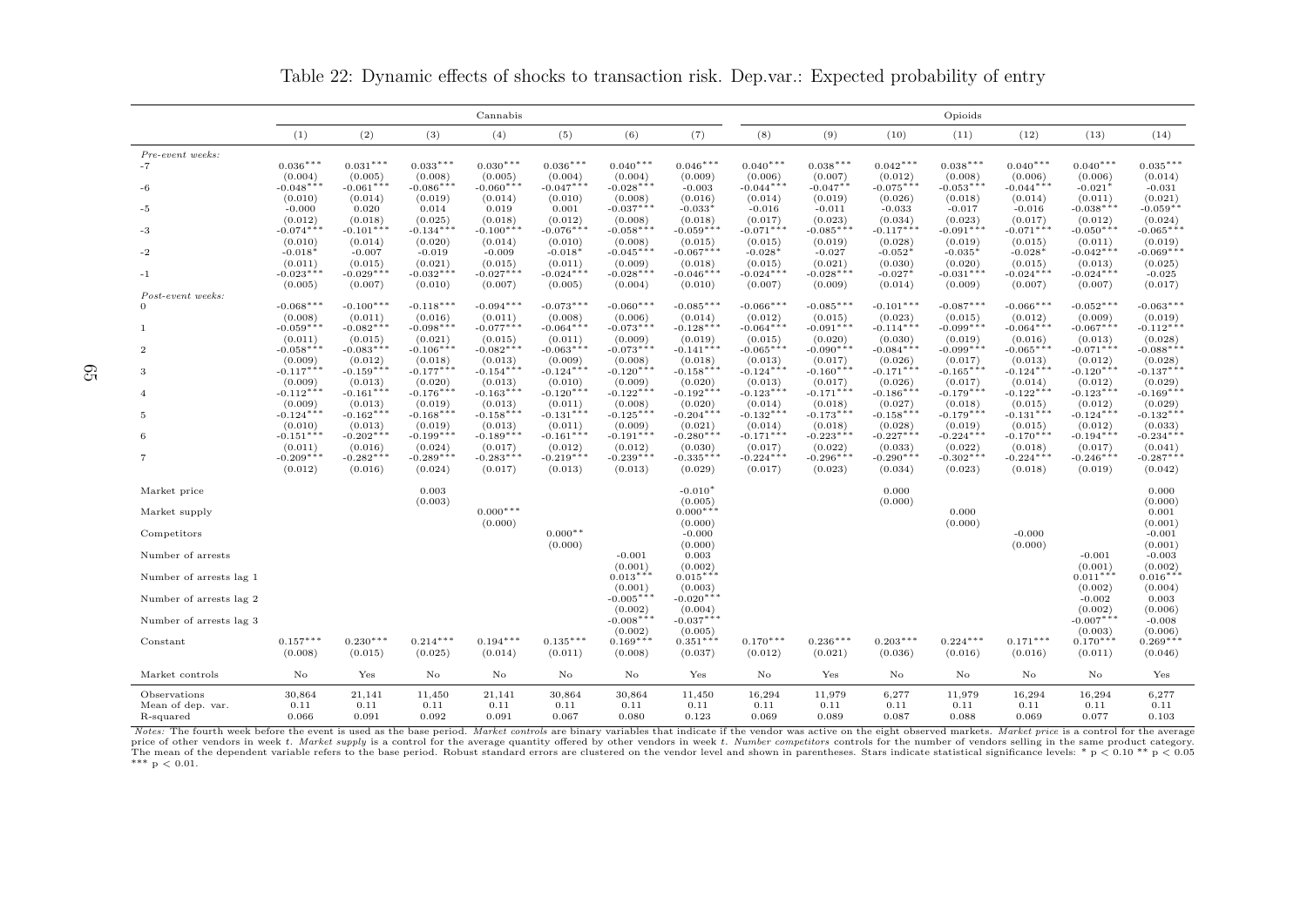|                               |                        | Cannabis               |                        |                        |                        |                        |                        |                        | Opioids                |                        |                        |                        |                        |                        |  |
|-------------------------------|------------------------|------------------------|------------------------|------------------------|------------------------|------------------------|------------------------|------------------------|------------------------|------------------------|------------------------|------------------------|------------------------|------------------------|--|
|                               | (1)                    | (2)                    | (3)                    | (4)                    | (5)                    | (6)                    | (7)                    | (8)                    | (9)                    | (10)                   | (11)                   | (12)                   | (13)                   | (14)                   |  |
| Pre-event weeks:              |                        |                        |                        |                        |                        |                        |                        |                        |                        |                        |                        |                        |                        |                        |  |
| $-7$                          | $-0.017***$<br>(0.002) | $-0.018***$<br>(0.003) | $-0.022***$<br>(0.004) | $-0.018***$<br>(0.003) | $-0.017***$<br>(0.002) | $-0.021***$<br>(0.003) | $-0.030***$<br>(0.006) | $-0.027***$<br>(0.004) | $-0.031***$<br>(0.005) | $-0.027***$<br>(0.008) | $-0.033***$<br>(0.005) | $-0.028***$<br>(0.004) | $-0.032***$<br>(0.006) | $-0.037***$<br>(0.011) |  |
| -6                            | $0.010***$             | $0.016***$             | $0.021**$              | $0.018***$             | $0.011***$             | $-0.007***$            | $-0.021***$            | 0.000                  | 0.006                  | 0.007                  | 0.007                  | 0.000                  | $-0.013***$            | $-0.016*$              |  |
|                               | (0.003)                | (0.005)                | (0.009)                | (0.005)                | (0.003)                | (0.002)                | (0.007)                | (0.005)                | (0.007)                | (0.013)                | (0.007)                | (0.005)                | (0.004)                | (0.008)                |  |
| $-5$                          | 0.004<br>(0.003)       | $0.007*$<br>(0.004)    | $-0.002$<br>(0.006)    | $0.009**$<br>(0.004)   | 0.004<br>(0.003)       | $-0.002$<br>(0.002)    | $-0.008$<br>(0.006)    | 0.008<br>(0.005)       | $0.012*$<br>(0.007)    | 0.012<br>(0.013)       | $0.012*$<br>(0.007)    | 0.007<br>(0.005)       | 0.003<br>(0.004)       | $-0.006$<br>(0.011)    |  |
| -3                            | $0.019***$             | $0.027***$             | $0.041***$             | $0.027***$             | $0.019***$             | $0.007***$             | $0.015***$             | $0.016***$             | $0.025***$             | $0.025*$               | $0.027***$             | $0.016***$             | $0.007**$              | $0.015**$              |  |
|                               | (0.004)                | (0.005)                | (0.010)                | (0.006)                | (0.004)                | (0.002)                | (0.004)                | (0.006)                | (0.008)                | (0.013)                | (0.008)                | (0.006)                | (0.003)                | (0.007)                |  |
| -2                            | $0.011***$<br>(0.003)  | $0.017***$<br>(0.004)  | 0.007<br>(0.006)       | $0.019***$<br>(0.004)  | $0.011***$<br>(0.003)  | $0.008***$<br>(0.002)  | $0.009*$<br>(0.005)    | $0.017***$<br>(0.005)  | $0.024***$<br>(0.007)  | $0.024*$<br>(0.012)    | $0.027***$<br>(0.007)  | $0.017***$<br>(0.005)  | $0.012***$<br>(0.003)  | 0.015<br>(0.009)       |  |
| $-1$                          | $0.006***$             | $0.009***$             | 0.005                  | $0.010***$             | $0.006***$             | $0.003**$              | 0.005                  | $0.014***$             | $0.018***$             | $0.018**$              | $0.020***$             | $0.015***$             | $0.012***$             | $0.018*$               |  |
|                               | (0.002)                | (0.003)                | (0.004)                | (0.003)                | (0.002)                | (0.002)                | (0.004)                | (0.003)                | (0.005)                | (0.008)                | (0.005)                | (0.004)                | (0.004)                | (0.009)                |  |
| Post-event weeks:<br>$\Omega$ | $0.019***$             | $0.032***$             | $0.042***$             | $0.034***$             | $0.019***$             | $0.008***$             | $0.024***$             | $0.019***$             | $0.030***$             | $0.032**$              | $0.033***$             | $0.020***$             | $0.009***$             | $0.031***$             |  |
|                               | (0.004)                | (0.006)                | (0.009)                | (0.006)                | (0.004)                | (0.002)                | (0.006)                | (0.005)                | (0.007)                | (0.013)                | (0.007)                | (0.005)                | (0.003)                | (0.011)                |  |
| -1                            | $0.014***$             | $0.023***$             | $0.019***$             | $0.024***$             | $0.014***$             | $0.010***$             | $0.024***$             | $0.019***$             | $0.028***$             | $0.031***$             | $0.035***$             | $0.020***$             | $0.012***$             | $0.035***$             |  |
|                               | (0.003)<br>$0.014***$  | (0.004)<br>$0.022***$  | (0.006)<br>$0.015***$  | (0.004)<br>$0.022***$  | (0.003)<br>$0.014***$  | (0.002)<br>$0.013***$  | (0.007)<br>$0.024***$  | (0.004)<br>$0.023***$  | (0.006)<br>$0.032***$  | (0.010)<br>$0.033***$  | (0.007)<br>$0.041***$  | (0.005)<br>$0.025***$  | (0.003)<br>$0.019***$  | (0.012)<br>$0.042***$  |  |
| $\overline{2}$                | (0.003)                | (0.004)                | (0.005)                | (0.004)                | (0.003)                | (0.003)                | (0.007)                | (0.005)                | (0.007)                | (0.011)                | (0.008)                | (0.005)                | (0.005)                | (0.015)                |  |
| -3                            | $0.024***$             | $0.039***$             | $0.047***$             | $0.041***$             | $0.023***$             | $0.019***$             | $0.046***$             | $0.030***$             | $0.046***$             | $0.042***$             | $0.048***$             | $0.033***$             | $0.023***$             | $0.048***$             |  |
|                               | (0.004)                | (0.006)                | (0.009)                | (0.007)                | (0.004)                | (0.003)                | (0.010)                | (0.006)                | (0.009)                | (0.014)                | (0.009)                | (0.006)                | (0.005)                | (0.016)                |  |
| $\overline{4}$                | $0.028***$<br>(0.004)  | $0.042***$<br>(0.006)  | $0.046***$<br>(0.008)  | $0.042***$<br>(0.006)  | $0.027***$<br>(0.004)  | $0.023***$<br>(0.003)  | $0.050***$<br>(0.009)  | $0.036***$<br>(0.006)  | $0.051***$<br>(0.009)  | $0.056***$<br>(0.014)  | $0.058***$<br>(0.009)  | $0.038***$<br>(0.007)  | $0.029***$<br>(0.005)  | $0.064***$<br>(0.017)  |  |
| -5                            | $0.022***$             | $0.034***$             | $0.032***$             | $0.034***$             | $0.021***$             | $0.020***$             | $0.041***$             | $0.033***$             | $0.049***$             | $0.054***$             | $0.057***$             | $0.035***$             | $0.032***$             | $0.073***$             |  |
|                               | (0.003)                | (0.005)                | (0.007)                | (0.005)                | (0.003)                | (0.003)                | (0.009)                | (0.006)                | (0.008)                | (0.013)                | (0.009)                | (0.007)                | (0.006)                | (0.021)                |  |
| 6                             | $0.022***$<br>(0.003)  | $0.037***$<br>(0.005)  | $0.038***$<br>(0.008)  | $0.039***$<br>(0.006)  | $0.020***$<br>(0.003)  | $0.023***$<br>(0.003)  | $0.066***$<br>(0.014)  | $0.029***$<br>(0.005)  | $0.046***$<br>(0.008)  | $0.052***$<br>(0.013)  | $0.046***$<br>(0.008)  | $0.032***$<br>(0.006)  | $0.031***$<br>(0.005)  | $0.080***$<br>(0.023)  |  |
| 7                             | $0.027***$             | $0.041***$             | $0.044***$             | $0.040***$             | $0.026***$             | $0.031***$             | $0.068***$             | $0.034***$             | $0.050***$             | $0.059***$             | $0.057***$             | $0.037***$             | $0.037***$             | $0.089***$             |  |
|                               | (0.003)                | (0.005)                | (0.007)                | (0.005)                | (0.003)                | (0.004)                | (0.012)                | (0.005)                | (0.008)                | (0.012)                | (0.008)                | (0.006)                | (0.006)                | (0.022)                |  |
| Market price                  |                        |                        | $0.003**$              |                        |                        |                        | 0.003                  |                        |                        | $-0.000$               |                        |                        |                        | $0.000*$               |  |
|                               |                        |                        | (0.001)                |                        |                        |                        | (0.003)                |                        |                        | (0.000)                |                        |                        |                        | (0.000)                |  |
| Market supply                 |                        |                        |                        | $0.000*$<br>(0.000)    |                        |                        | $-0.000$<br>(0.000)    |                        |                        |                        | $-0.000***$<br>(0.000) |                        |                        | $-0.001***$<br>(0.000) |  |
| Competitors                   |                        |                        |                        |                        | 0.000                  |                        | $-0.000*$              |                        |                        |                        |                        | $-0.000$               |                        | $-0.001**$             |  |
|                               |                        |                        |                        |                        | (0.000)                |                        | (0.000)                |                        |                        |                        |                        | (0.000)                |                        | (0.000)                |  |
| Number of arrests             |                        |                        |                        |                        |                        | $-0.001**$<br>(0.000)  | $-0.000$<br>(0.001)    |                        |                        |                        |                        |                        | $-0.002**$<br>(0.001)  | $-0.000$<br>(0.001)    |  |
| Number of arrests lag 1       |                        |                        |                        |                        |                        | $-0.001***$            | $-0.004***$            |                        |                        |                        |                        |                        | $-0.002**$             | $-0.006**$             |  |
| Number of arrests lag 2       |                        |                        |                        |                        |                        | (0.000)<br>$-0.001**$  | (0.001)<br>0.001       |                        |                        |                        |                        |                        | (0.001)<br>$-0.002**$  | (0.002)<br>$-0.009**$  |  |
|                               |                        |                        |                        |                        |                        | (0.001)                | (0.001)                |                        |                        |                        |                        |                        | (0.001)                | (0.004)                |  |
| Number of arrests lag 3       |                        |                        |                        |                        |                        | $0.006***$<br>(0.001)  | $0.011***$             |                        |                        |                        |                        |                        | 0.004<br>(0.002)       | $-0.003$               |  |
| Constant                      | $-0.002$               | $-0.003$               | $-0.020$               | $-0.012*$              | $-0.004$               | $-0.001$               | (0.003)<br>0.004       | $-0.002$               | 0.003                  | 0.013                  | $-0.002$               | 0.003                  | 0.003                  | (0.005)<br>$0.043**$   |  |
|                               | (0.002)                | (0.006)                | (0.013)                | (0.006)                | (0.004)                | (0.003)                | (0.012)                | (0.004)                | (0.006)                | (0.022)                | (0.005)                | (0.006)                | (0.004)                | (0.021)                |  |
| Market controls               | No                     | $\operatorname{Yes}$   | No                     | No                     | $\rm No$               | No                     | Yes                    | No                     | Yes                    | No                     | $\rm No$               | $\rm No$               | $\rm No$               | Yes                    |  |
| Observations                  | 33,180                 | 23,245                 | 12,451                 | 23,245                 | 33,180                 | 30,864                 | 11,450                 | 17,554                 | 13,135                 | 6,826                  | 13,135                 | 17,554                 | 16,294                 | 6,277                  |  |
| Mean of dep. var.             | 0.01                   | 0.01                   | 0.01                   | 0.01                   | 0.01                   | 0.01                   | 0.01                   | 0.01                   | 0.01                   | 0.01                   | 0.01                   | 0.01                   | 0.01                   | 0.01                   |  |
| R-squared                     | 0.011                  | 0.016                  | 0.024                  | 0.017                  | 0.011                  | 0.018                  | 0.038                  | 0.014                  | 0.020                  | 0.018                  | 0.021                  | 0.014                  | 0.020                  | 0.032                  |  |

Table 23: Dynamic effects of shocks to transaction risk. Dep.var.: Expected probability of exit

Notes: The fourth week before the event is used as the base period. Market controls are binary variables that indicate if the vendor was active on the eight observed markets. Market price is a control for the average price of other vendors in week  $t$ . Market supply is a control for the average quantity offered by other vendors in week  $t$ . Number competitors controls for the number of vendors selling in the same product category. The mean of the dependent variable refers to the base period. Robust standard errors are clustered on the vendor level and shown in parentheses. Stars indicate statistical significance levels: \* p < 0.10 \*\* p < 0.05<br>\*\*\* p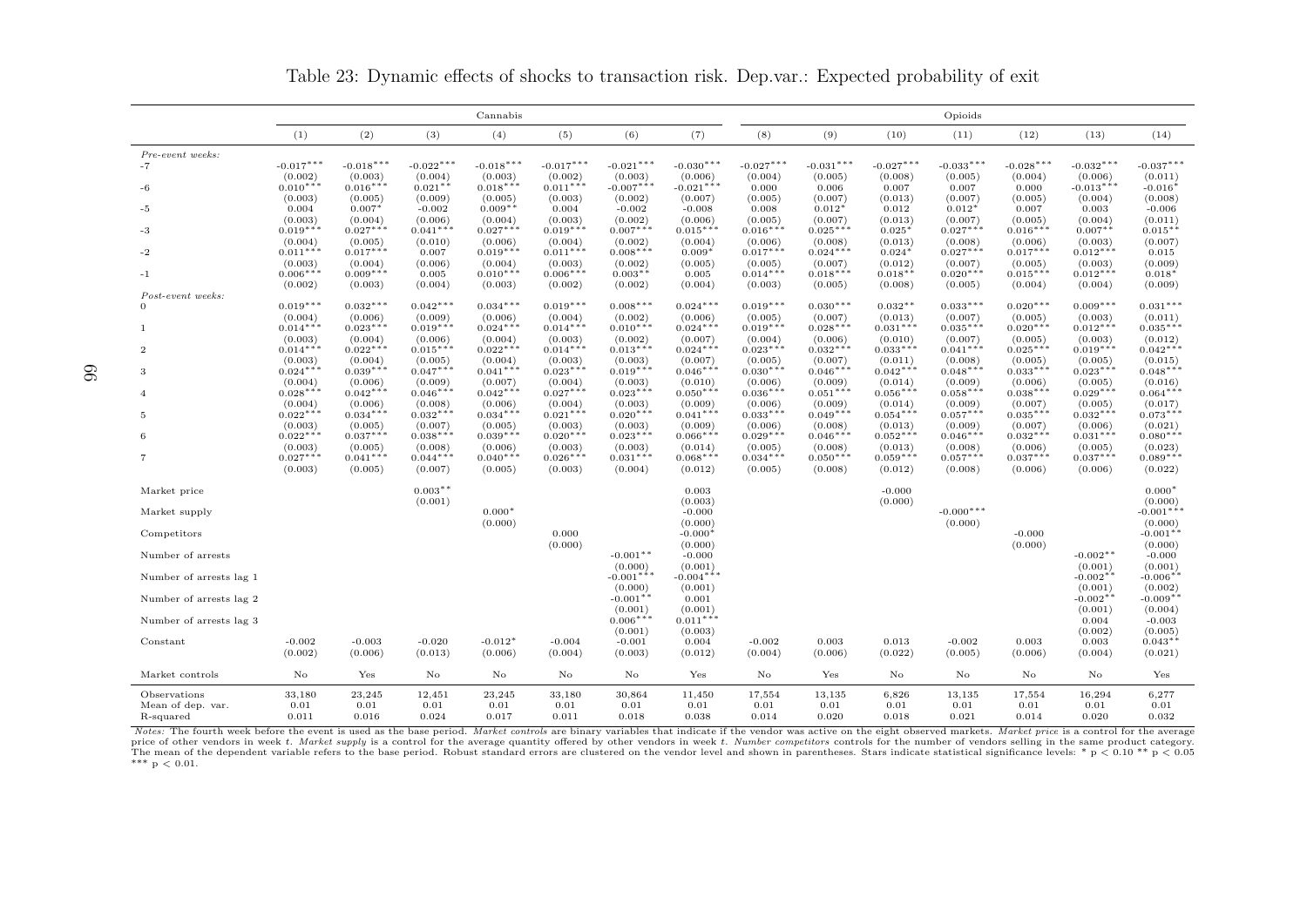|                   |                      | Cannabis             |                       |                      | Opioids              |                       |
|-------------------|----------------------|----------------------|-----------------------|----------------------|----------------------|-----------------------|
|                   | (1)<br>Arrests $> 5$ | (2)<br>Arrests $> 7$ | (3)<br>Arrests $> 10$ | (4)<br>Arrests $> 5$ | (5)<br>Arrests $> 7$ | (6)<br>Arrests $> 10$ |
| Pre-event weeks:  |                      |                      |                       |                      |                      |                       |
| $-7$              | 0.178                | 0.283                | $0.833**$             | $12.386**$           | $15.441**$           | $34.854***$           |
|                   | (0.201)              | (0.282)              | (0.396)               | (5.039)              | (7.045)              | (10.834)              |
| $-6$              | 0.162                | 0.229                | 0.151                 | 0.025                | 1.066                | 3.187                 |
|                   | (0.185)              | (0.232)              | (0.374)               | (4.903)              | (6.911)              | (9.819)               |
| $-5$              | 0.043                | 0.085                | $0.982**$             | $-0.489$             | 0.937                | $24.040**$            |
|                   | (0.150)              | (0.182)              | (0.468)               | (3.740)              | (4.907)              | (9.469)               |
| $-3$              | $-0.082$             | $-0.170$             | 0.313                 | $-1.037$             | 0.793                | $19.038**$            |
|                   | (0.178)              | (0.183)              | (0.327)               | (4.257)              | (5.004)              | (8.238)               |
| $-2$              | $-0.097$             | $-0.199$             | 0.570                 | $-0.958$             | 1.376                | 10.904                |
|                   | (0.178)              | (0.252)              | (0.410)               | (4.445)              | (6.056)              | (8.209)               |
| $-1$              | 0.043                | 0.001                | 0.128                 | 0.995                | $-3.665$             | 3.322                 |
|                   | (0.191)              | (0.252)              | (0.361)               | (4.496)              | (6.037)              | (8.531)               |
| Post-event weeks: |                      |                      |                       |                      |                      |                       |
| $\mathbf{0}$      | $-0.040$             | $-0.159$             | $0.731*$              | 8.544                | $-0.346$             | $28.497***$           |
|                   | (0.189)              | (0.221)              | (0.400)               | (5.237)              | (6.398)              | (8.819)               |
| 1                 | 0.286                | 0.203                | $0.758*$              | $19.803***$          | $19.867***$          | $41.348***$           |
|                   | (0.184)              | (0.230)              | (0.401)               | (6.058)              | (7.085)              | (9.381)               |
| $\mathbf{2}$      | 0.116                | 0.326                | 0.543                 | $13.619**$           | $19.424***$          | $24.516**$            |
|                   | (0.226)              | (0.286)              | (0.427)               | (6.682)              | (7.989)              | (10.122)              |
| 3                 | $0.502**$            | 0.314                | $1.131***$            | 6.198                | 7.267                | 12.939                |
|                   | (0.222)              | (0.242)              | (0.391)               | (6.941)              | (8.602)              | (9.616)               |
| $\overline{4}$    | 0.391                | $0.812***$           | $1.690***$            | $-3.595$             | 11.058               | 7.342                 |
|                   | (0.249)              | (0.285)              | (0.467)               | (7.447)              | (8.961)              | (11.426)              |
| 5                 | 0.231                | $0.575*$             | 0.590                 | 1.613                | 1.612                | $-20.343*$            |
|                   | (0.284)              | (0.327)              | (0.449)               | (7.753)              | (9.933)              | (11.583)              |
| 6                 | $-0.076$             | $-0.170$             | 0.341                 | $-7.109$             | $-13.178$            | $-14.707$             |
|                   | (0.295)              | (0.344)              | (0.433)               | (8.648)              | (10.248)             | (12.825)              |
| $\overline{7}$    | $-0.196$             | $-0.567$             | $-0.145$              | $-10.800$            | $-9.241$             | $-6.419$              |
|                   | (0.330)              | (0.366)              | (0.503)               | (9.408)              | (11.015)             | (13.175)              |
| Constant          | $1.353***$           | $1.422***$           | $1.007*$              | 6.304                | 5.938                | $-0.295$              |
|                   | (0.483)              | (0.483)              | (0.586)               | (10.793)             | (11.700)             | (12.587)              |
| Market controls   | Yes                  | Yes                  | Yes                   | Yes                  | Yes                  | Yes                   |
| Observations      | 53,249               | 35,237               | 16,783                | 26,112               | 17,225               | 8,221                 |
| Number events     | 9                    | 6                    | 3                     | 9                    | 6                    | 3                     |
| Mean of dep. var. | 16.72                | 16.79                | 16.84                 | 467.94               | 468.20               | 475.46                |
| R-squared         | 0.002                | 0.004                | 0.006                 | 0.005                | 0.006                | 0.015                 |
|                   |                      |                      |                       |                      |                      |                       |

Table 24: Different event definitions: Effects of shocks to holding risk. Dep.var.: Price in USD/g

*Notes:* The fourth week before the event is used as the base period. *Market controls* are binary variables that indicate if the vendor was active on the eight observed markets. The mean of the dependent variable refers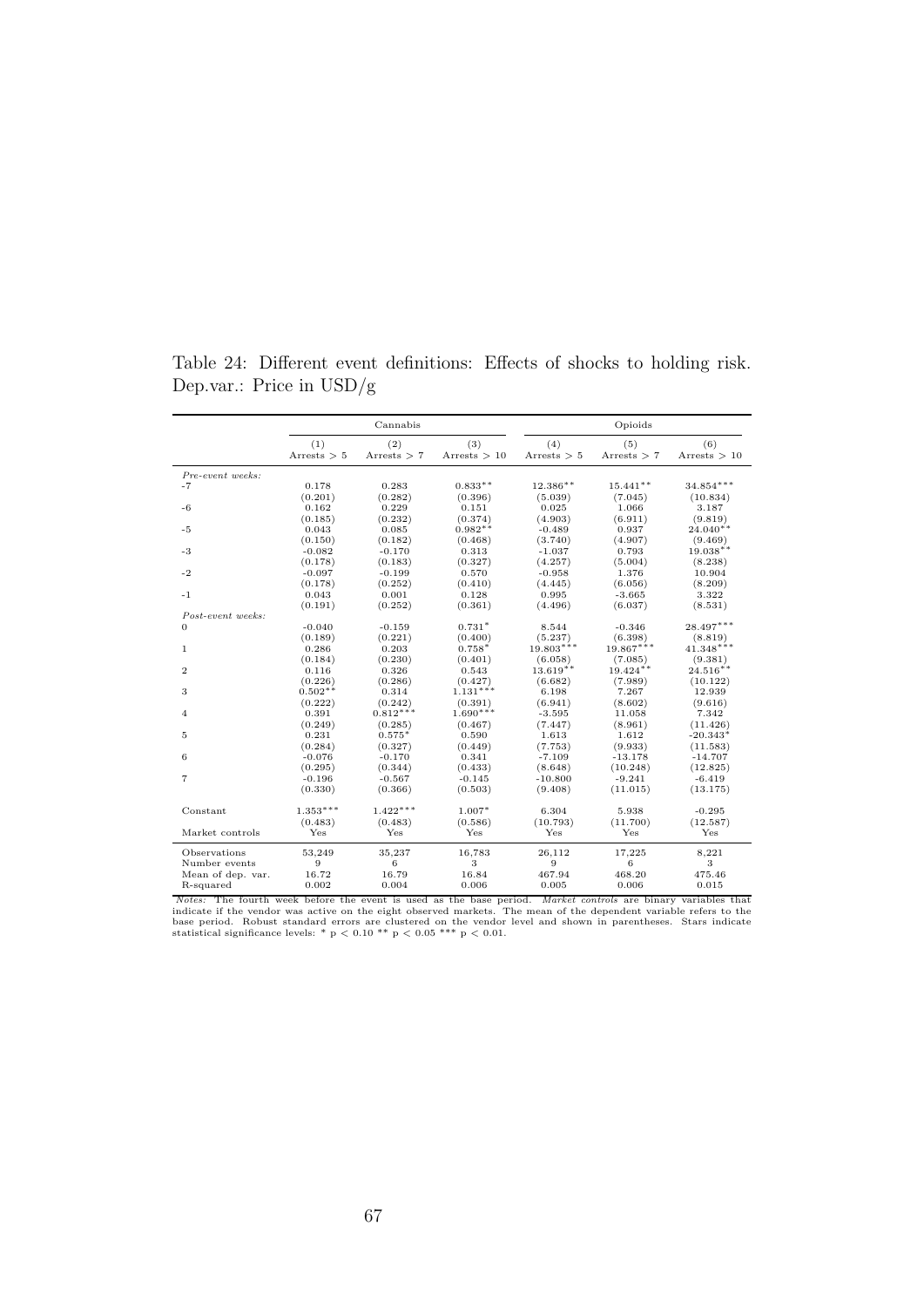|                   |               | Cannabis      |                | Opioids       |               |                |  |  |
|-------------------|---------------|---------------|----------------|---------------|---------------|----------------|--|--|
|                   | (1)           | (2)           | (3)            | (4)           | (5)           | (6)            |  |  |
|                   | Arrests $> 5$ | Arrests $> 7$ | Arrests $> 10$ | Arrests $> 5$ | Arrests $> 7$ | Arrests $> 10$ |  |  |
| Pre-event weeks:  |               |               |                |               |               |                |  |  |
| $-7$              | 17.627        | 25.928        | 22.621         | $-10.721$     | $-14.390$     | $-27.222$      |  |  |
|                   | (18.505)      | (21.870)      | (31.419)       | (8.128)       | (11.810)      | (21.160)       |  |  |
| $-6$              | 14.918        | 9.031         | $-6.720$       | $-9.342$      | $-13.966$     | $-23.410$      |  |  |
|                   | (16.825)      | (22.223)      | (42.888)       | (7.758)       | (13.057)      | (20.872)       |  |  |
| $-5$              | 7.488         | 10.528        | 17.679         | $-9.367$      | $-12.018$     | $-17.563$      |  |  |
|                   | (15.364)      | (18.836)      | (31.005)       | (6.128)       | (9.378)       | (15.985)       |  |  |
| $-3$              | 5.873         | $-27.575*$    | $-59.167$      | $-4.652$      | $-9.238$      | $-25.564$      |  |  |
| $-2$              | (11.576)      | (14.379)      | (39.703)       | (5.283)       | (7.794)       | (18.288)       |  |  |
|                   | $-12.367$     | $-18.623$     | 23.353         | $-4.452$      | $-8.013$      | $-11.334$      |  |  |
| $-1$              | (17.052)      | (26.573)      | (42.790)       | (5.134)       | (7.875)       | (14.706)       |  |  |
|                   | 5.322         | 22.493        | 22.129         | $-0.870$      | $-4.128$      | $-12.681$      |  |  |
| Post-event weeks: | (16.467)      | (25.035)      | (42.205)       | (4.998)       | (6.500)       | (11.036)       |  |  |
| $\overline{0}$    | 9.437         | 2.817         | $-44.496$      | $-2.159$      | $-2.840$      | $-7.681$       |  |  |
|                   | (20.389)      | (20.986)      | (42.588)       | (4.970)       | (7.113)       | (11.523)       |  |  |
| $\mathbf{1}$      | 2.301         | $-17.168$     | 26.163         | $-6.582$      | $-10.246$     | $-25.349$      |  |  |
|                   | (20.946)      | (27.457)      | (46.631)       | (7.065)       | (10.352)      | (19.474)       |  |  |
| $\mathbf{2}$      | 34.436        | 36.614        | 53.043         | $-7.901$      | $-10.584$     | $-20.473$      |  |  |
| 3                 | (23.388)      | (29.206)      | (44.748)       | (7.192)       | (9.670)       | (18.379)       |  |  |
|                   | 29.824        | 24.217        | 15.016         | $-7.740$      | $-10.340$     | $-20.686$      |  |  |
| 4                 | (21.185)      | (26.257)      | (35.611)       | (7.460)       | (9.988)       | (20.071)       |  |  |
|                   | 35.278        | $-1.482$      | 26.055         | $-8.973$      | $-9.848$      | $-21.100$      |  |  |
| 5                 | (22.194)      | (22.261)      | (37.127)       | (8.238)       | (11.444)      | (22.693)       |  |  |
|                   | $72.501***$   | $78.124***$   | 88.904**       | $-10.538$     | $-17.468$     | $-29.355$      |  |  |
| 6                 | (23.039)      | (30.078)      | (44.500)       | (7.742)       | (11.791)      | (21.358)       |  |  |
|                   | $63.103***$   | $71.672***$   | 58.727         | $-12.431*$    | $-16.714$     | $-19.048$      |  |  |
| $\overline{7}$    | (23.620)      | (26.789)      | (43.433)       | (7.537)       | (11.657)      | (23.587)       |  |  |
|                   | 47.684*       | 37.718        | 38.734         | $-6.854$      | $-12.349$     | $-14.314$      |  |  |
|                   | (25.286)      | (24.628)      | (35.613)       | (8.321)       | (11.095)      | (18.262)       |  |  |
| Constant          | $-248.703*$   | $-228.897**$  | $-211.762**$   | $-21.572*$    | $-18.971$     | $-9.828$       |  |  |
|                   | (128.316)     | (116.506)     | (87.845)       | (11.516)      | (13.500)      | (18.026)       |  |  |
| Market controls   | Yes           | Yes           | Yes            | Yes           | Yes           | Yes            |  |  |
| Observations      | 102,719       | 67,754        | 32,687         | 53,022        | 34,941        | 16,851         |  |  |
| Number events     | 9             | 6             | 3              | 9             | 6             | 3              |  |  |
| Mean of dep. var. | 274.13        | 267.12        | 272.98         | 27.79         | 32.98         | 44.85          |  |  |
| R-squared         | 0.005         | 0.005         | 0.005          | 0.012         | 0.011         | 0.006          |  |  |

Table 25: Different event definitions: Effects of shocks to holding risk. Dep.var.: Quantity in grams

*Notes:* The fourth week before the event is used as the base period. *Market controls* are binary variables that indicate if the vendor was active on the eight observed markets. The mean of the dependent variable refers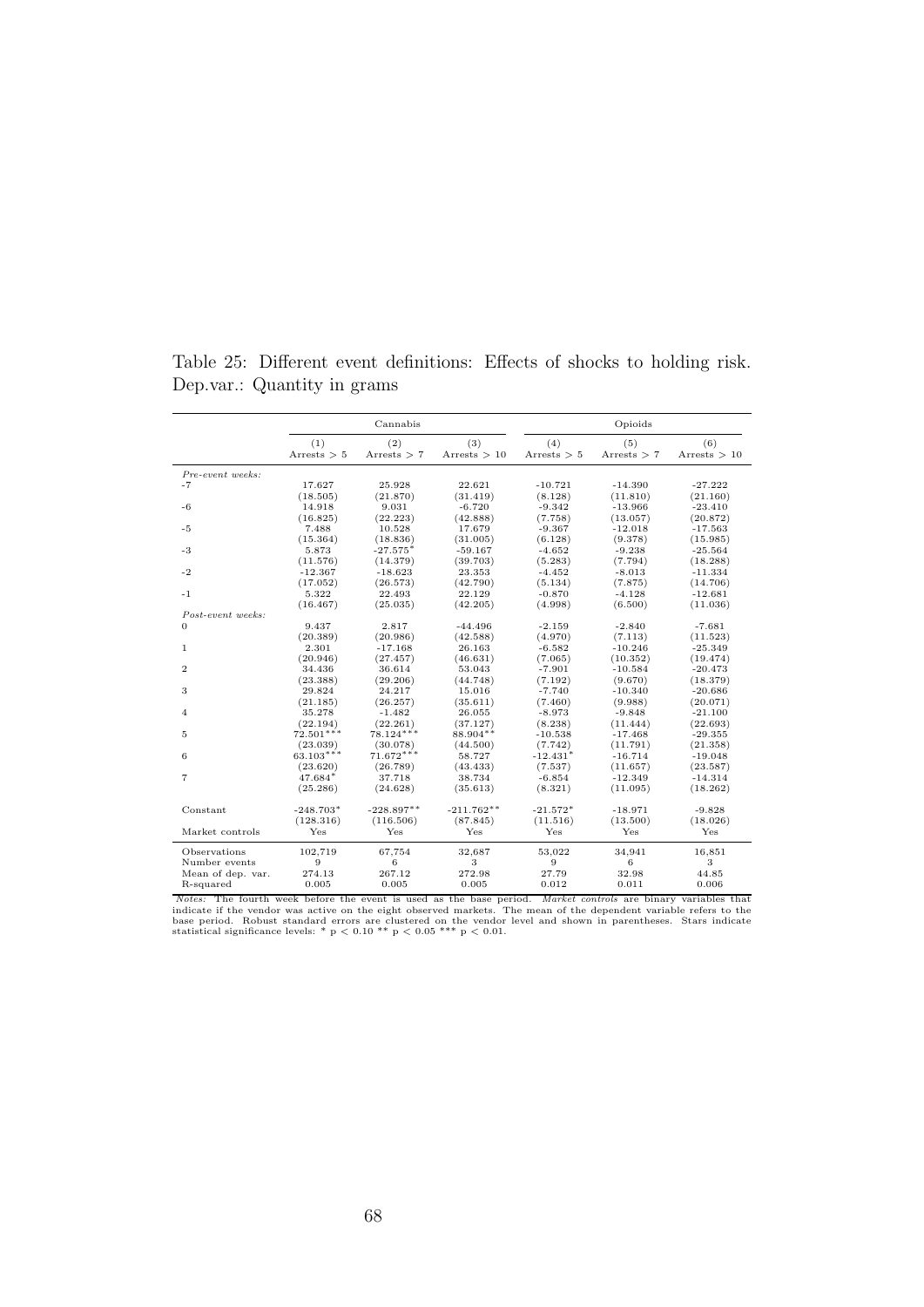|                   |                      | Cannabis             |                       |                      | Opioids              |                       |  |  |  |
|-------------------|----------------------|----------------------|-----------------------|----------------------|----------------------|-----------------------|--|--|--|
|                   | (1)<br>Arrests $> 5$ | (2)<br>Arrests $> 7$ | (3)<br>Arrests $> 10$ | (4)<br>Arrests $> 5$ | (5)<br>Arrests $> 7$ | (6)<br>Arrests $> 10$ |  |  |  |
| Pre-event weeks:  |                      |                      |                       |                      |                      |                       |  |  |  |
| $-7$              | 0.091<br>(0.085)     | $-0.059$<br>(0.094)  | 0.147<br>(0.182)      | $0.327**$<br>(0.136) | 0.326<br>(0.200)     | $0.406*$<br>(0.240)   |  |  |  |
| $-6$              | $0.194**$            | $-0.050$             | 0.130                 | $0.386***$           | 0.218                | 0.337                 |  |  |  |
|                   | (0.079)              | (0.105)              | (0.164)               | (0.111)              | (0.195)              | (0.212)               |  |  |  |
| $-5$              | 0.067                | $-0.007$             | 0.051                 | 0.060                | 0.045                | $-0.001$              |  |  |  |
|                   | (0.068)              | (0.078)              | (0.148)               | (0.081)              | (0.102)              | (0.153)               |  |  |  |
| $-3$              | 0.048                | $-0.068$             | $-0.042$              | $-0.110$             | $-0.074$             | $-0.211$              |  |  |  |
|                   | (0.080)              | (0.086)              | (0.131)               | (0.110)              | (0.119)              | (0.209)               |  |  |  |
| $-2$              | 0.072                | $-0.126$             | $-0.265$              | 0.109                | 0.017                | $-0.021$              |  |  |  |
|                   | (0.082)              | (0.125)              | (0.185)               | (0.143)              | (0.202)              | (0.221)               |  |  |  |
| $^{\rm -1}$       | $-0.115$             | $-0.306**$           | $-0.431**$            | $-0.073$             | $-0.241$             | $-0.523*$             |  |  |  |
|                   | (0.088)              | (0.144)              | (0.177)               | (0.167)              | (0.239)              | (0.288)               |  |  |  |
| Post-event weeks: |                      |                      |                       |                      |                      |                       |  |  |  |
| $\mathbf{0}$      | $-0.089$             | $-0.216$             | $-0.382**$            | $-0.141$             | $-0.374$             | $-0.315$              |  |  |  |
|                   | (0.119)              | (0.138)              | (0.179)               | (0.192)              | (0.245)              | (0.229)               |  |  |  |
| 1                 | $-0.032$             | $-0.242*$            | $-0.517***$           | $-0.041$             | $-0.292$             | $-0.359$              |  |  |  |
|                   | (0.124)              | (0.143)              | (0.158)               | (0.186)              | (0.219)              | (0.230)               |  |  |  |
| $\mathbf{2}$      | 0.009                | $-0.221$             | $-0.343*$             | 0.066                | $-0.110$             | $-0.061$              |  |  |  |
|                   | (0.122)              | (0.147)              | (0.184)               | (0.184)              | (0.234)              | (0.249)               |  |  |  |
| 3                 | $-0.020$             | $-0.145$             | $-0.372*$             | $-0.043$             | $-0.193$             | $-0.495$              |  |  |  |
|                   | (0.144)              | (0.174)              | (0.215)               | (0.204)              | (0.271)              | (0.306)               |  |  |  |
| $\overline{4}$    | $-0.188$             | $-0.335*$            | $-0.835***$           | $-0.246$             | $-0.362$             | $-0.654**$            |  |  |  |
|                   | (0.140)              | (0.171)              | (0.182)               | (0.204)              | (0.269)              | (0.258)               |  |  |  |
| $\overline{5}$    | $-0.414***$          | $-0.632***$          | $-0.906***$           | $-0.392*$            | $-0.544**$           | $-0.812***$           |  |  |  |
|                   | (0.138)              | (0.162)              | (0.194)               | (0.201)              | (0.258)              | (0.290)               |  |  |  |
| 6                 | $-0.218$             | $-0.419***$          | $-0.832***$           | $-0.042$             | $-0.292$             | $-0.626**$            |  |  |  |
|                   | (0.136)              | (0.155)              | (0.174)               | (0.194)              | (0.263)              | (0.268)               |  |  |  |
| $\overline{7}$    | $-0.152$             | $-0.354**$           | $-0.787***$           | 0.100                | 0.107                | $-0.045$              |  |  |  |
|                   | (0.151)              | (0.170)              | (0.219)               | (0.207)              | (0.263)              | (0.292)               |  |  |  |
| Constant          | $-0.090$             | 0.162                | 0.192                 | $-0.718$             | $-0.557$             | $-0.226$              |  |  |  |
|                   | (0.312)              | (0.278)              | (0.315)               | (1.008)              | (0.954)              | (0.729)               |  |  |  |
| Market controls   | Yes                  | Yes                  | Yes                   | Yes                  | Yes                  | Yes                   |  |  |  |
| Observations      | 75,600               | 49,862               | 24,351                | 39,074               | 25,749               | 12,589                |  |  |  |
| Number events     | 9                    | 6                    | 3                     | 9                    | 6                    | 3                     |  |  |  |
| Mean of dep. var. | 97.30                | 97.38                | 97.22                 | 97.25                | 97.27                | 97.58                 |  |  |  |
| R-squared         | 0.004                | 0.003                | 0.007                 | 0.008                | 0.008                | 0.010                 |  |  |  |
|                   |                      |                      |                       |                      |                      |                       |  |  |  |

Table 26: Different event definitions: Effects of shocks to holding risk. Dep.var.: Vendor rating in percentage points

*Notes:* The fourth week before the event is used as the base period. *Market controls* are binary variables that indicate if the vendor was active on the eight observed markets. The mean of the dependent variable refers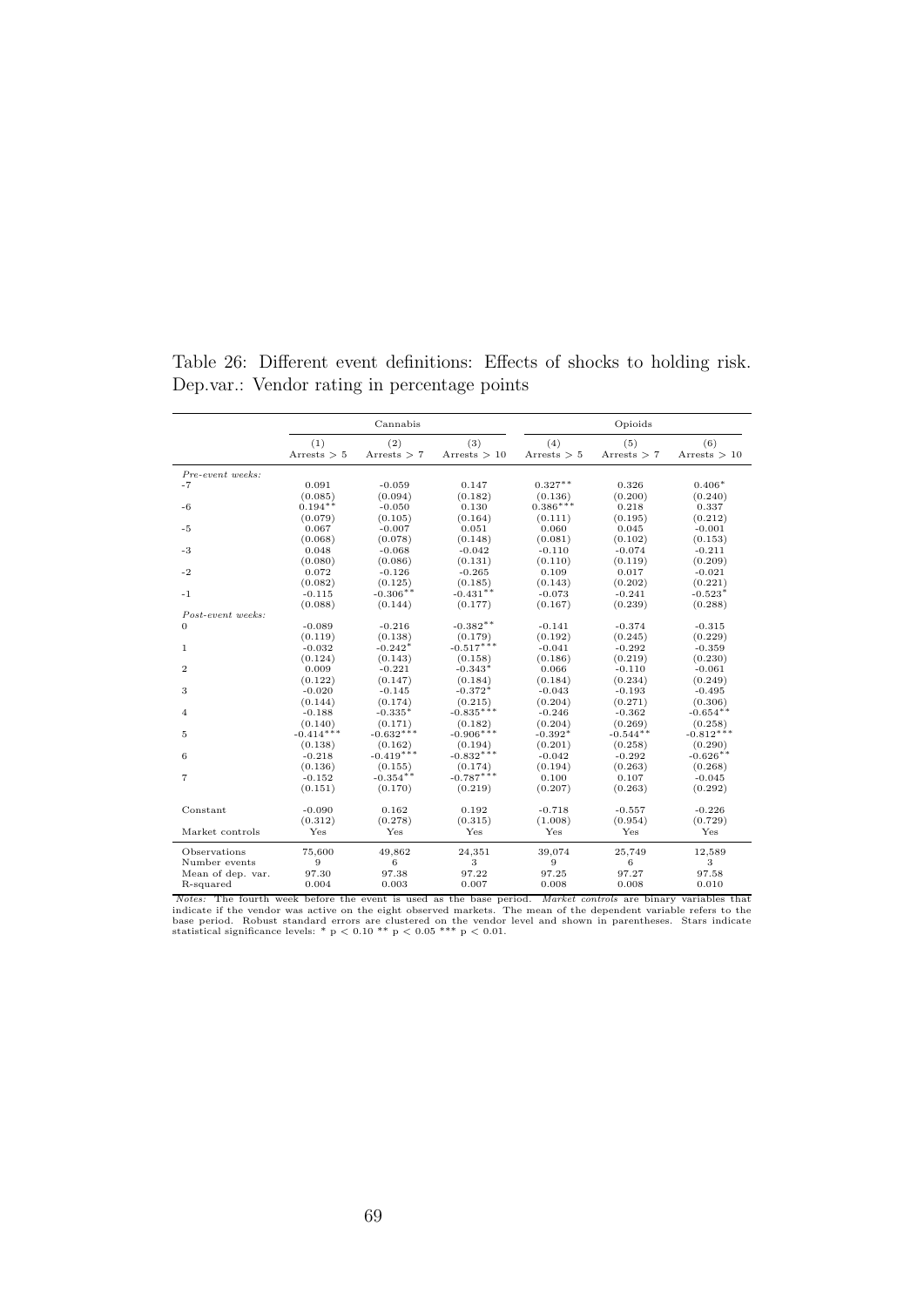|                   |                       |                       |                       | Cannabis             |                    |                  | Opioids          |                         |                         |                         |                       |                        |
|-------------------|-----------------------|-----------------------|-----------------------|----------------------|--------------------|------------------|------------------|-------------------------|-------------------------|-------------------------|-----------------------|------------------------|
|                   | (1)<br>SD > 25        | (2)<br>SD > 30        | (3)<br>SD > 35        | (4)<br>SD > 40       | (5)<br>Peak $> 25$ | (6)<br>Exogenous | (7)<br>SD > 25   | (8)<br>SD > 30          | (9)<br>SD > 35          | (10)<br>SD > 40         | (11)<br>Peak $> 25$   | (12)<br>Exogenous      |
| Pre-event weeks:  |                       |                       |                       |                      |                    |                  |                  |                         |                         |                         |                       |                        |
| $-7$              | 0.288                 | 0.266                 | $-0.121$              | $-0.058$             | $-0.847***$        | 0.475            | $15.118**$       | 5.596                   | $-6.642$                | 37.583                  | $-22.929***$          | 13.919                 |
|                   | (0.267)               | (0.531)               | (0.214)               | (0.762)              | (0.279)            | (0.617)          | (7.101)          | (9.352)                 | (8.728)                 | (23.855)                | (7.518)               | (19.801)               |
| $-6$              | $0.612**$             | 0.405                 | 0.087                 | $-0.087$             | 0.659              | $-1.323$         | 12.505           | $-11.408$               | $-11.282$               | $-1.465$                | $-6.649$              | 23.953                 |
|                   | (0.260)               | (0.607)               | (0.706)               | (0.844)              | (0.456)            | (0.952)          | (7.470)          | (14.959)                | (16.903)                | (26.280)                | (7.695)               | (19.576)               |
| $-5$              | 0.204                 | 0.794                 | 0.710                 | 1.114                | $-0.037$           | 0.873            | 3.696            | $-5.434$                | $-5.625$                | $-5.830$                | $-13.060*$            | $50.038***$            |
|                   | (0.255)               | (0.502)               | (0.571)               | (1.191)              | (0.297)            | (0.725)          | (6.059)          | (11.724)                | (12.899)                | (19.071)                | (7.387)               | (18.637)               |
| $-3$              | $0.413**$             | 0.972                 | $-0.124$              | $-1.216$             | 0.043              | $-0.758$         | 7.101            | 16.957                  | $22.610*$               | $93.161***$             | 3.317                 | $42.802***$            |
|                   | (0.187)               | (0.645)               | (0.432)               | (0.864)              | (0.318)            | (0.527)          | (4.784)          | (11.473)                | (13.193)                | (20.781)                | (6.829)               | (15.206)               |
| $-2$              | $0.457***$            | $1.288**$             | $1.014*$              | $1.379*$             | $-0.240$           | 0.036            | 8.233            | $22.117*$               | 24.717*                 | $73.840***$             | 9.063                 | 11.291                 |
|                   | (0.205)               | (0.609)               | (0.568)               | (0.769)              | (0.302)            | (0.497)          | (5.192)          | (13.035)                | (14.856)                | (16.773)                | (7.414)               | (15.770)               |
| $-1$              | $0.410*$              | $-0.065$              | 0.405                 | 0.650                | 0.047              | 0.028            | 5.963            | 5.392                   | 4.393                   | $46.767***$             | $16.313**$            | 12.771                 |
|                   | (0.231)               | (0.414)               | (0.436)               | (0.671)              | (0.353)            | (0.525)          | (5.531)          | (9.508)                 | (11.182)                | (17.306)                | (7.864)               | (16.358)               |
| Post-event weeks: |                       |                       |                       |                      |                    |                  |                  |                         |                         |                         |                       |                        |
| $\Omega$          | $-0.381$              | 0.208                 | $-0.190$              | $-0.004$             | $-0.280$           | 0.416            | $-6.150$         | 8.304                   | 14.218                  | $36.716**$              | 0.231                 | 21.521                 |
|                   | (0.241)               | (0.428)<br>$1.367***$ | (0.447)               | (0.510)              | (0.294)            | (0.590)          | (5.721)          | (12.043)                | (15.473)                | (15.307)<br>$70.765***$ | (6.685)               | (20.187)               |
| $\mathbf{1}$      | $0.625**$             |                       | 0.560                 | $-0.157$             | 0.411              | $-0.648$         | 6.681            | $42.705***$             | $53.046***$             |                         | $18.495**$            | 15.646                 |
|                   | (0.276)<br>$0.709***$ | (0.390)<br>$2.065***$ | (0.619)<br>$1.496***$ | (0.903)<br>$1.946**$ | (0.360)            | (0.438)          | (6.190)          | (11.549)<br>$43.746***$ | (14.577)<br>$46.563***$ | (16.763)<br>$89.188***$ | (8.672)<br>$17.668**$ | (14.265)<br>$41.849**$ |
| $\overline{2}$    |                       |                       |                       |                      | $0.641*$           | 0.413            | $-3.176$         |                         |                         |                         |                       |                        |
| 3                 | (0.258)<br>$0.785***$ | (0.702)<br>$1.284**$  | (0.560)<br>0.395      | (0.815)<br>1.039     | (0.362)<br>0.610   | (0.585)<br>0.295 | (6.290)<br>2.440 | (12.270)<br>$34.478**$  | (13.769)<br>$40.256**$  | (15.590)<br>78.605***   | (8.514)<br>7.556      | (18.122)<br>56.293***  |
|                   | (0.304)               | (0.583)               | (0.617)               | (0.866)              | (0.448)            | (0.513)          | (7.557)          | (14.075)                | (18.009)                | (18.405)                | (8.407)               | (15.462)               |
| $\overline{4}$    | 0.318                 | $0.790*$              | 0.023                 | $-0.022$             | 0.449              | $-0.235$         | 1.503            | $42.526***$             | $43.141**$              | $74.563***$             | $15.603*$             | $44.262**$             |
|                   | (0.313)               | (0.468)               | (0.602)               | (0.684)              | (0.377)            | (0.670)          | (8.148)          | (14.111)                | (17.024)                | (16.162)                | (9.371)               | (17.429)               |
| 5                 | 0.240                 | $1.958**$             | $1.635***$            | 1.046                | 0.383              | 1.087            | 0.025            | $42.592**$              | $45.344***$             | $66.503***$             | $17.931*$             | $43.249**$             |
|                   | (0.329)               | (0.794)               | (0.673)               | (0.769)              | (0.448)            | (0.680)          | (8.881)          | (17.175)                | (18.189)                | (18.496)                | (9.547)               | (17.806)               |
| 6                 | 0.475                 | $1.984***$            | $1.609**$             | $1.631*$             | 0.345              | $-1.010$         | 1.838            | $59.939***$             | $66.442***$             | $86.092***$             | 18.237*               | $71.531***$            |
|                   | (0.381)               | (0.755)               | (0.735)               | (0.839)              | (0.481)            | (0.641)          | (10.011)         | (19.450)                | (20.456)                | (19.774)                | (10.404)              | (20.027)               |
| $\overline{7}$    | 0.563                 | $1.876**$             | 1.024                 | 1.668                | $1.002**$          | $-0.330$         | $-4.450$         | $59.572***$             | 67.266***               | 85.185***               | 21.300*               | $51.466***$            |
|                   | (0.379)               | (0.728)               | (0.767)               | (1.100)              | (0.506)            | (0.637)          | (9.888)          | (17.838)                | (20.430)                | (22.888)                | (11.080)              | (19.637)               |
| Constant          | 0.672                 | $-0.310$              | 0.054                 | 0.142                | $1.063*$           | $1.797**$        | 12.902           | $-9.677$                | $-14.039$               | $-39.265$               | $-2.320$              | $-23.799$              |
|                   | (0.608)               | (0.928)               | (0.958)               | (0.813)              | (0.634)            | (0.800)          | (23.475)         | (29.615)                | (36.102)                | (36.152)                | (17.459)              | (28.047)               |
| Market controls   | Yes                   | Yes                   | Yes                   | Yes                  | Yes                | Yes              | Yes              | Yes                     | Yes                     | Yes                     | Yes                   | Yes                    |
| Observations      | 46,411                | 15,536                | 12,451                | 8,272                | 36,177             | 10,009           | 24,316           | 8,364                   | 6,826                   | 4,526                   | 18,429                | 5,345                  |
| Number events     | 18                    | 8                     | $\overline{7}$        | 5                    | 12                 | $\overline{4}$   | 18               | 8                       | $\overline{7}$          | 5                       | 12                    | $\overline{4}$         |
| Mean of dep. var. | 17.79                 | 17.76                 | 17.25                 | 15.80                | 18.09              | 17.43            | 501.32           | 567.72                  | 587.87                  | 529.76                  | 503.50                | 539.28                 |
| R-squared         | 0.005                 | 0.007                 | 0.008                 | 0.010                | 0.005              | 0.010            | 0.005            | 0.013                   | 0.017                   | 0.023                   | 0.005                 | 0.015                  |

Table 27: Different event definitions: Effects of shocks to transaction risk. Dep.var.: Price in USD/g

Notes: The fourth week before the event is used as the base period. Market controls are binary variables that indicate if the vendor was active on the eight observed markets. The mean of the dependent variable refers to the base period. Robust standard errors are clustered on the vendor level and shown in parentheses. Stars indicate statistical significancelevels: \*  $p < 0.10$  \*\*  $p < 0.05$  \*\*\*  $p < 0.01$ .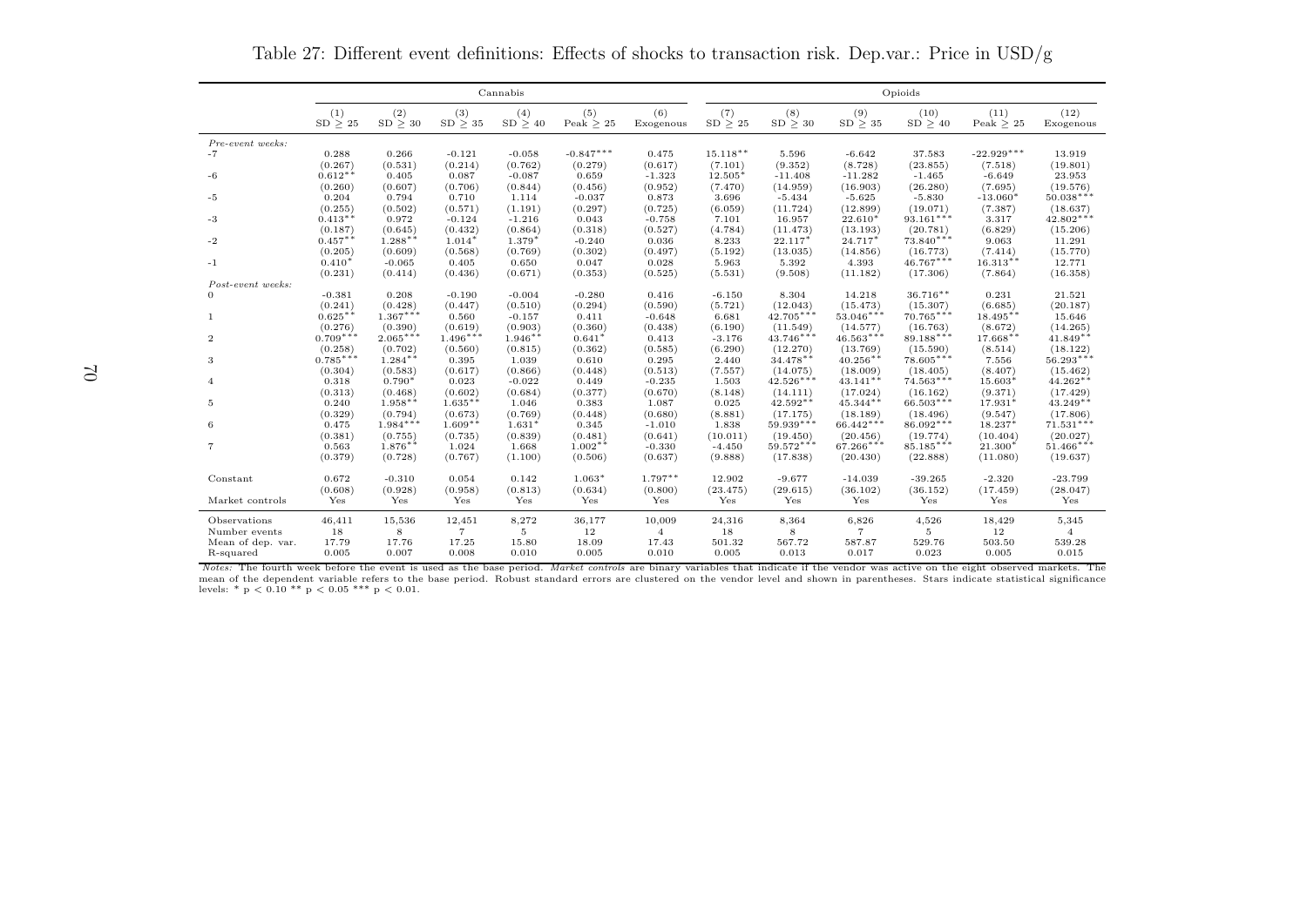|                   |                       |                          |                            | Cannabis               |                       |                         |                            |                     |                     | Opioids             |                     |                     |
|-------------------|-----------------------|--------------------------|----------------------------|------------------------|-----------------------|-------------------------|----------------------------|---------------------|---------------------|---------------------|---------------------|---------------------|
|                   | (1)<br>$SD \geq 25$   | (2)<br>$SD \geq 30$      | (3)<br>$\text{SD} \geq 35$ | (4)<br>$SD \geq 40$    | (5)<br>Peak $\geq 25$ | (6)<br>Exogenous        | (7)<br>$\text{SD} \geq 25$ | (8)<br>SD > 30      | (9)<br>SD > 35      | (10)<br>SD > 40     | (11)<br>Peak $> 25$ | (12)<br>Exogenous   |
| Pre-event weeks:  |                       |                          |                            |                        |                       |                         |                            |                     |                     |                     |                     |                     |
| -7                | 32.509*               | 34.229*                  | 3.027                      | $-38.819$              | 31.649                | 51.497                  | $-9.182$                   | $-9.136$            | $-0.237$            | $-7.815$            | $-7.899$            | 2.064               |
|                   | (16.864)              | (17.462)                 | (17.193)                   | (84.973)               | (21.047)              | (47.777)                | (9.429)                    | (9.721)             | (2.564)             | (9.361)             | (5.912)             | (8.673)             |
| -6                | $-5.484$              | $-13.623$                | $-77.815$                  | $-91.241$              | $-25.506$             | $-71.790$               | $-12.639$                  | $-5.436$            | 5.135               | 0.647               | $-9.472$            | 5.913               |
|                   | (14.507)              | (35.444)                 | (53.433)                   | (64.446)               | (23.581)              | (59.889)                | (10.604)                   | (14.835)            | (4.760)             | (13.759)            | (6.933)             | (7.347)             |
| -5                | $-8.720$              | $-71.167*$               | $-86.449**$                | $-224.989***$          | $-6.936$              | 57.581                  | 1.451                      | $-18.166$           | $-7.582$            | $-20.416$           | $-5.070$            | $-6.476$            |
|                   | (14.133)              | (36.433)                 | (44.007)                   | (68.346)               | (20.337)              | (48.554)                | (10.517)                   | (19.456)            | (8.835)             | (17.803)            | (6.468)             | (4.975)             |
| -3                | $-17.779**$           | $-32.423$                | $-29.024$                  | $-46.424$              | 58.582***             | $82.542**$              | $-0.090$                   | 7.903               | $6.291*$            | 2.438               | 2.068               | 8.341               |
|                   | (7.619)<br>$-23.616*$ | (20.445)<br>$-100.167**$ | (29.951)<br>$-66.091$      | (102.758)<br>$-23.395$ | (15.843)<br>$-33.523$ | (35.803)<br>42.971      | (2.872)<br>$-2.971$        | (5.158)<br>$-8.207$ | (3.595)             | (4.242)             | (5.689)<br>$-3.919$ | (6.901)<br>$-0.795$ |
| $-2$              | (12.969)              | (42.755)                 | (45.774)                   | (39.436)               | (23.121)              | (48.364)                | (4.997)                    | (7.187)             | $-4.945$<br>(3.853) | $-5.453$<br>(5.703) | (3.745)             | (4.681)             |
| $-1$              | 19.328                | 47.030                   | $-2.008$                   | $-29.702$              | 28.102                | $-1.218$                | 0.164                      | $-2.295$            | $-2.463$            | $-9.934$            | 0.031               | 3.666               |
|                   | (18.168)              | (38.216)                 | (49.617)                   | (38.564)               | (18.237)              | (38.175)                | (6.689)                    | (5.702)             | (2.519)             | (7.738)             | (3.053)             | (8.863)             |
| Post-event weeks: |                       |                          |                            |                        |                       |                         |                            |                     |                     |                     |                     |                     |
|                   | 7.354                 | $-1.573$                 | $-64.773$                  | $-75.014$              | $42.738***$           | $84.531***$             | $-2.063$                   | $-1.968$            | 2.071               | $-2.931$            | 1.340               | 3.308               |
|                   | (18.861)              | (59.673)                 | (80.536)                   | (53.270)               | (13.319)              | (31.784)                | (4.198)                    | (5.173)             | (3.320)             | (4.981)             | (5.244)             | (6.602)             |
| 1                 | $-28.002$             | $-53.522$                | $-86.775$                  | $-160.204***$          | $-19.155$             | 41.510                  | 0.008                      | 5.601               | 6.282               | 5.566               | 9.483               | 5.591               |
|                   | (25.708)              | (44.370)                 | (55.815)                   | (49.255)               | (20.192)              | (27.521)                | (2.288)                    | (4.586)             | (10.716)            | (9.839)             | (9.244)             | (8.805)             |
| $\overline{2}$    | $-1.471$              | $-17.291$                | $-47.798$                  | $-100.519**$           | 14.473                | 51.402                  | $6.623*$                   | 7.444               | 10.165              | 15.476              | 1.323               | 7.729               |
|                   | (26.734)              | (40.080)                 | (54.281)                   | (40.131)               | (22.454)              | (46.096)                | (3.396)                    | (9.035)             | (14.075)            | (18.244)            | (6.137)             | (7.547)             |
| 3                 | $-35.442$             | $-85.378$                | $-136.303'$                | $-184.283***$          | 4.048                 | $-26.110$               | 3.095                      | 4.858               | 2.561               | $-0.042$            | 10.673              | $-0.160$            |
|                   | (27.195)              | (59.226)                 | (81.492)                   | (49.696)               | (18.515)              | (46.441)                | (2.770)                    | (4.530)             | (7.204)             | (7.643)             | (10.242)            | (6.067)             |
| $\overline{4}$    | $-5.054$              | $-13.595$                | $-40.651$                  | $-24.223$              | 16.445                | 13.322                  | 5.270*                     | 10.314              | 11.848              | 7.584               | 5.680               | 15.224              |
|                   | (30.019)              | (57.491)                 | (75.037)                   | (51.525)               | (21.879)              | (52.232)                | (2.963)                    | (6.906)             | (13.813)            | (9.155)             | (7.705)             | (16.584)            |
| 5                 | 16.116                | 16.136                   | $-12.616$                  | $-16.508$              | $41.441*$             | $-14.707$               | 4.190                      | 9.261               | 11.557              | 1.479               | 11.711              | 21.576              |
|                   | (31.725)              | (59.085)                 | (67.249)                   | (48.236)               | (24.137)              | (57.529)                | (4.068)                    | (12.196)            | (17.385)            | (6.989)             | (10.908)            | (24.375)            |
| 6                 | $-31.442$             | $-70.134$                | $-107.646$                 | $-83.354$              | 23.571                | 2.180                   | 4.743                      | 6.319               | 10.259              | 9.845               | 1.506               | 6.094               |
| 7                 | (34.427)<br>17.641    | (58.746)<br>13.080       | (68.093)<br>5.307          | (53.033)<br>$-63.129$  | (26.225)<br>38.158    | (54.042)<br>$118.960**$ | (3.999)<br>$7.107*$        | (5.788)<br>11.110   | (11.193)<br>15.160  | (8.438)<br>14.452   | (7.243)<br>4.365    | (14.360)<br>6.794   |
|                   | (34.695)              | (50.591)                 | (62.820)                   | (47.902)               | (27.762)              | (59.012)                | (4.156)                    | (13.393)            | (19.050)            | (17.592)            | (7.571)             | (11.403)            |
|                   |                       |                          |                            |                        |                       |                         |                            |                     |                     |                     |                     |                     |
| Constant          | $-141.396*$           | $-101.640$               | $-72.001$                  | $-60.180$              | $-132.604*$           | $-155.886**$            | $-11.876***$               | $-11.953**$         | $-11.845$           | $-6.731$            | $-21.712**$         | $-16.851$           |
|                   | (76.672)              | (89.548)                 | (96.728)                   | (82.384)               | (69.699)              | (76.593)                | (4.624)                    | (5.803)             | (9.195)             | (5.788)             | (9.851)             | (11.705)            |
| Market controls   | Yes                   | Yes                      | Yes                        | Yes                    | Yes                   | Yes                     | Yes                        | Yes                 | Yes                 | Yes                 | Yes                 | Yes                 |
|                   |                       |                          |                            |                        |                       |                         |                            |                     |                     |                     |                     |                     |
| Observations      | 101,097               | 35,607                   | 29,072                     | 19,432                 | 75,616                | 21,851                  | 52,653                     | 18,573              | 15,256              | 10,177              | 39,099              | 11,387              |
| Number events     | 18                    | 8                        | $\overline{7}$             | 5                      | 12                    | $\overline{4}$          | 18                         | 8                   | $\overline{7}$      | 5                   | 12                  | $\overline{4}$      |
| Mean of dep. var. | 236.87                | 313.75                   | 337.20                     | 227.47                 | 270.20                | 257.74                  | 22.52                      | 18.85               | 7.70                | 6.76                | 24.37               | 8.02                |
| R-squared         | 0.001                 | 0.002                    | 0.002                      | 0.003                  | 0.002                 | 0.002                   | 0.004                      | 0.002               | 0.002               | 0.002               | 0.001               | 0.002               |

Table 28: Different event definitions: Effects of shocks to transaction risk. Dep.var.: Quantity in grams

Notes: The fourth week before the event is used as the base period. Market controls are binary variables that indicate if the vendor was active on the eight observed markets. The mean of the dependent variable refers to the base period. Robust standard errors are clustered on the vendor level and shown in parentheses. Stars indicate statistical significance levels: \* p < 0.01.<br>0.10 \*\* p < 0.05 \*\*\* p <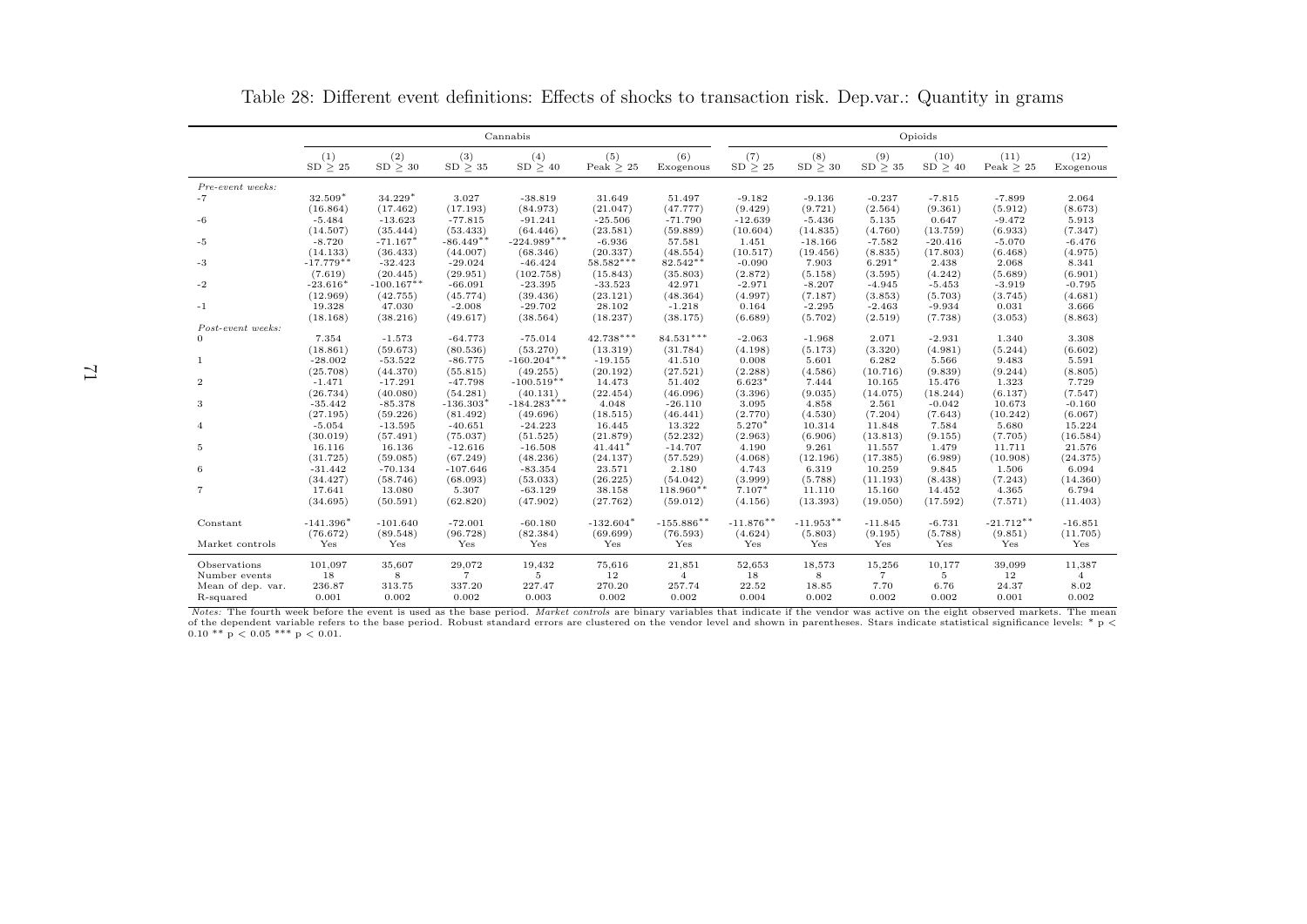Table 29: Different event definitions: Effects of shocks to transaction risk. Dep.var.: Vendor rating in percentagepoints

|                   |                       |                     |                     | Cannabis            |                     |                     |                  |                     |                     | Opioids          |                        |                   |
|-------------------|-----------------------|---------------------|---------------------|---------------------|---------------------|---------------------|------------------|---------------------|---------------------|------------------|------------------------|-------------------|
|                   | (1)<br>SD > 25        | (2)<br>SD > 30      | (3)<br>SD > 35      | (4)<br>SD > 40      | (5)<br>Peak $> 25$  | (6)<br>Exogenous    | (7)<br>SD > 25   | (8)<br>$SD \geq 30$ | (9)<br>$SD \geq 35$ | (10)<br>SD > 40  | (11)<br>Peak $\geq 25$ | (12)<br>Exogenous |
| Pre-event weeks:  |                       |                     |                     |                     |                     |                     |                  |                     |                     |                  |                        |                   |
| $-7$              | $0.298**$             | $0.461*$            | $0.536*$            | $-0.269$            | $0.404**$           | 0.572               | $0.739***$       | $1.104**$           | $0.924**$           | 1.307            | 0.171                  | 0.955             |
|                   | (0.134)               | (0.269)             | (0.317)             | (0.822)             | (0.160)             | (0.491)             | (0.239)          | (0.529)             | (0.389)             | (0.901)          | (0.257)                | (0.716)           |
| -6                | $-0.052$              | 0.433               | 0.344               | $-0.569$            | $0.422**$           | $-0.049$            | $-0.038$         | 0.150               | 0.023               | 0.335            | $0.482**$              | $-0.255$          |
|                   | (0.139)               | (0.338)             | (0.363)             | (0.809)             | (0.177)             | (0.936)             | (0.216)          | (0.526)             | (0.592)             | (1.025)          | (0.199)                | (1.128)           |
| -5                | $-0.178$ <sup>*</sup> | 0.234               | 0.226               | 0.210               | 0.204               | 0.236               | $-0.057$         | 0.245               | 0.268               | 1.189            | $-0.163$               | $-0.100$          |
|                   | (0.101)               | (0.272)             | (0.265)             | (0.527)             | (0.152)             | (0.391)             | (0.139)          | (0.499)             | (0.525)             | (0.890)          | (0.227)                | (0.641)           |
| -3                | 0.021                 | $-0.035$            | $-0.489$            | $-0.587$            | 0.110               | $-0.453$            | $0.557***$       | $-0.278$            | $-0.536$            | 0.316            | 0.009                  | $-0.437$          |
|                   | (0.100)               | (0.321)             | (0.426)             | (0.949)             | (0.169)             | (0.445)             | (0.151)          | (0.408)             | (0.626)             | (1.233)          | (0.216)                | (0.579)           |
| $-2$              | $-0.200*$             | 0.108               | $-0.175$            | $-0.694$            | $0.334**$           | $-0.226$            | 0.196            | 0.637               | 0.360               | 0.783            | 0.143                  | 0.705             |
|                   | (0.110)               | (0.267)             | (0.321)             | (0.766)             | (0.152)             | (0.459)             | (0.207)          | (0.516)             | (0.599)             | (1.110)          | (0.196)                | (0.499)           |
| $-1$              | $-0.261*$             | $-0.034$            | 0.135               | $-0.476$            | $-0.015$            | $-0.212$            | 0.086            | 0.487               | 0.301               | 0.765            | 0.322                  | $-0.343$          |
|                   | (0.141)               | (0.351)             | (0.250)             | (0.677)             | (0.133)             | (0.491)             | (0.230)          | (0.429)             | (0.305)             | (0.885)          | (0.218)                | (0.553)           |
| Post-event weeks: |                       |                     |                     |                     |                     |                     |                  |                     |                     |                  |                        |                   |
| $\Omega$          | $-0.115$              | $-0.122$            | $-0.447$            | $-0.996$            | 0.036               | $-0.010$            | $-0.158$         | $-0.300$            | $-0.486$            | $-0.030$         | $-0.255$               | $-0.059$          |
|                   | (0.146)<br>$-0.314**$ | (0.343)<br>$-0.287$ | (0.381)<br>$-0.625$ | (0.651)<br>$-1.150$ | (0.153)<br>$-0.101$ | (0.530)<br>$-0.309$ | (0.220)<br>0.017 | (0.559)<br>$-0.088$ | (0.525)<br>$-0.113$ | (0.885)<br>0.085 | (0.184)<br>$-0.114$    | (0.590)<br>0.151  |
| 1                 | (0.148)               | (0.282)             | (0.390)             | (0.724)             | (0.181)             | (0.422)             | (0.172)          | (0.417)             | (0.585)             | (0.957)          | (0.217)                | (0.510)           |
| $\overline{2}$    | $-0.495***$           | $-0.179$            | $-0.444$            | $-0.818$            | $-0.186$            | $-0.842*$           | $-0.554***$      | $-0.050$            | $-0.204$            | 0.087            | $-0.411**$             | $-0.552$          |
|                   | (0.165)               | (0.373)             | (0.467)             | (0.866)             | (0.183)             | (0.510)             | (0.158)          | (0.414)             | (0.547)             | (1.013)          | (0.193)                | (0.578)           |
| 3                 | $-0.407**$            | $-0.657*$           | $-0.907*$           | $-0.957$            | $-0.314'$           | $-0.558$            | $-0.519**$       | $-0.123$            | $-0.212$            | 0.791            | $-0.294$               | $-0.120$          |
|                   | (0.186)               | (0.391)             | (0.513)             | (0.880)             | (0.172)             | (0.459)             | (0.218)          | (0.567)             | (0.622)             | (1.014)          | (0.203)                | (0.558)           |
| $\overline{4}$    | $-0.506**$            | $-0.604$            | $-1.034**$          | $-1.577*$           | $-0.406**$          | $-0.723$            | $-0.472**$       | $-0.210$            | $-0.327$            | 0.242            | $-0.709***$            | $-1.150*$         |
|                   | (0.203)               | (0.381)             | (0.481)             | (0.852)             | (0.195)             | (0.521)             | (0.228)          | (0.539)             | (0.604)             | (0.993)          | (0.233)                | (0.662)           |
| 5                 | $-0.526**$            | $-0.129$            | $-0.383$            | $-0.989$            | $-0.457**$          | $-0.122$            | $-0.544$ **      | $-0.340$            | $-0.477$            | 0.034            | $-0.371*$              | $-0.321$          |
|                   | (0.232)               | (0.423)             | (0.477)             | (0.835)             | (0.181)             | (0.471)             | (0.262)          | (0.598)             | (0.622)             | (1.051)          | (0.208)                | (0.601)           |
| 6                 | $-0.473*$             | $-0.296$            | $-0.543$            | $-1.285$            | $-0.619***$         | $-0.405$            | $-0.433$         | $-0.359$            | $-0.496$            | $-0.452$         | $-0.450*$              | $-0.050$          |
|                   | (0.247)               | (0.453)             | (0.524)             | (0.947)             | (0.216)             | (0.485)             | (0.314)          | (0.739)             | (0.727)             | (1.152)          | (0.266)                | (0.612)           |
| 7                 | $-0.720***$           | $-1.049*$           | $-1.421**$          | $-2.144$ **         | $-0.677***$         | $-0.642$            | $-0.603**$       | $-0.431$            | $-0.792$            | $-0.700$         | $-0.571**$             | 0.119             |
|                   | (0.267)               | (0.575)             | (0.641)             | (1.072)             | (0.226)             | (0.503)             | (0.298)          | (0.666)             | (0.709)             | (1.155)          | (0.272)                | (0.554)           |
|                   |                       |                     |                     |                     |                     |                     |                  |                     |                     |                  |                        |                   |
| Constant          | $-0.317$              | $-0.682$            | $-0.838$            | $-0.266$            | $-0.335$            | $-0.160$            | $-0.917$         | $-1.907$            | $-2.069*$           | $-2.192$         | $-0.711$               | $-1.129$          |
|                   | (0.434)               | (0.639)             | (0.829)             | (1.014)             | (0.298)             | (0.593)             | (0.743)          | (1.204)             | (1.250)             | (1.420)          | (0.638)                | (0.931)           |
| Market controls   | Yes                   | Yes                 | Yes                 | Yes                 | Yes                 | Yes                 | Yes              | Yes                 | Yes                 | Yes              | Yes                    | Yes               |
| Observations      | 62,871                | 19,376              | 15,178              | 10,008              | 50,398              | 13,129              | 33,309           | 10,426              | 8,228               | 5,406            | 26,591                 | 7,023             |
| Number events     | 18                    | 8                   | $\overline{7}$      | 5                   | 12                  | $\overline{4}$      | 18               | 8                   | $\overline{7}$      | 5                | 12                     | $\overline{4}$    |
| Mean of dep. var. | 97.01                 | 96.81               | 96.99               | 97.14               | 96.28               | 96.84               | 96.90            | 96.82               | 97.80               | 97.59            | 96.42                  | 97.39             |
| R-squared         | 0.004                 | 0.004               | 0.007               | 0.008               | 0.004               | 0.006               | 0.007            | 0.008               | 0.010               | 0.012            | 0.005                  | 0.011             |

Notes: The fourth week before the event is used as the base period. Market controls are binary variables that indicate if the vendor was active on the eight observed markets. The mean of the dependent variable refers to the base period. Robust standard errors are clustered on the vendor level and shown in parentheses. Stars indicate statistical significancelevels: \*  $p < 0.10$  \*\*  $p < 0.05$  \*\*\*  $p < 0.01$ .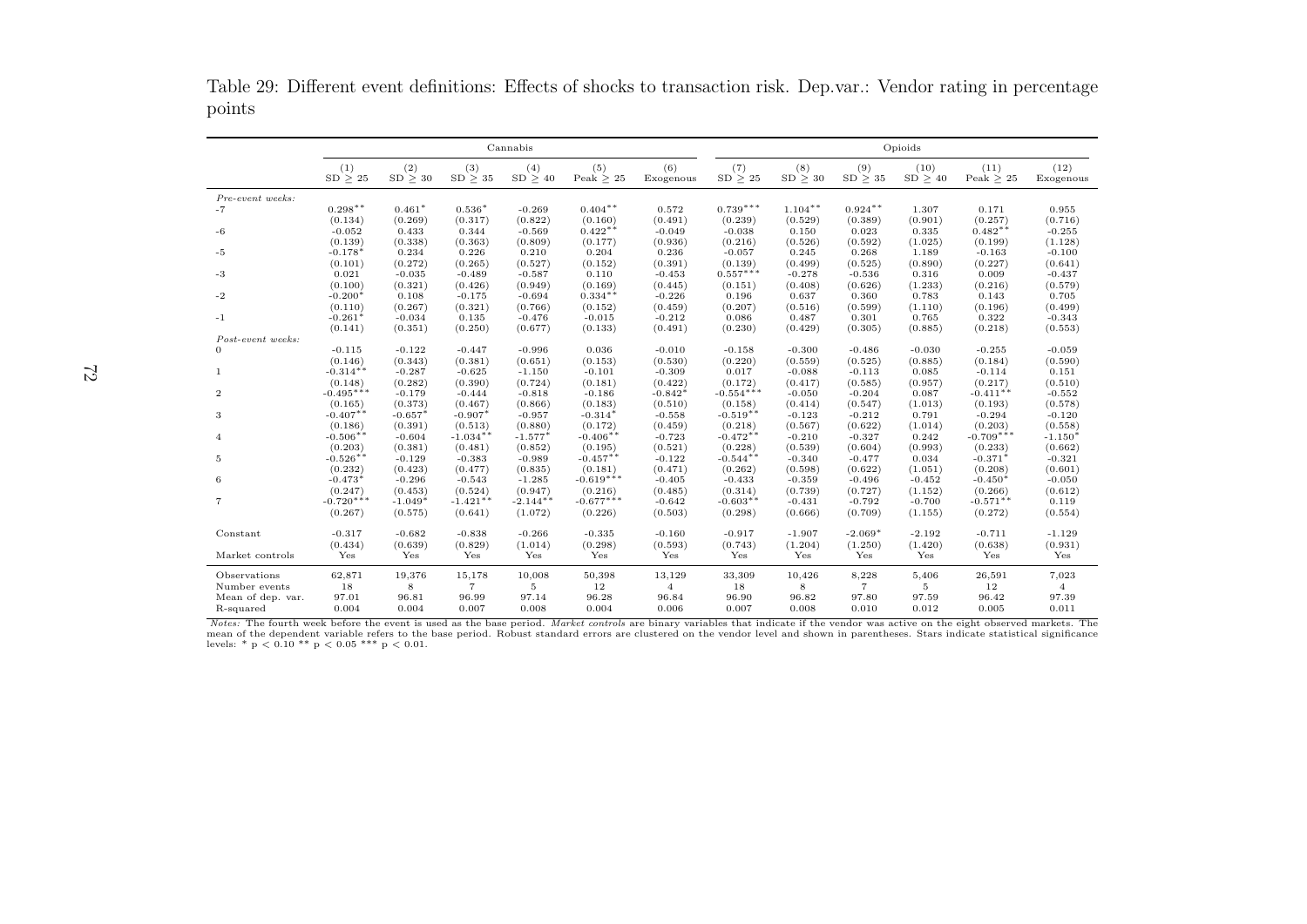|                       |                       |                        |                       | Cannabis              |                                 |                            |                        |                       |                        | Opioids               |                           |                             |
|-----------------------|-----------------------|------------------------|-----------------------|-----------------------|---------------------------------|----------------------------|------------------------|-----------------------|------------------------|-----------------------|---------------------------|-----------------------------|
|                       | (1)<br>Entry<br>LPM   | (2)<br>Entry<br>LOGIT  | (3)<br>Exit<br>LPM    | (4)<br>Exit<br>LOGIT  | (5)<br>Fin. early<br><b>LPM</b> | (6)<br>Fin. early<br>LOGIT | (7)<br>Entry<br>LPM    | (8)<br>Entry<br>LOGIT | (9)<br>Exit<br>LPM     | (10)<br>Exit<br>LOGIT | (11)<br>Fin. early<br>LPM | (12)<br>Fin. early<br>LOGIT |
| Pre-event weeks:      |                       |                        |                       |                       |                                 |                            |                        |                       |                        |                       |                           |                             |
| $-7$                  | $0.019***$            | $0.559***$             | $-0.021***$           | $-0.708***$           | $-0.021***$                     | $-0.335**$                 | $0.034***$             | 0.328                 | $-0.026***$            | $-0.491$              | $-0.034***$               | $-0.267$                    |
|                       | (0.006)               | (0.183)                | (0.004)               | (0.271)               | (0.007)                         | (0.161)                    | (0.008)                | (0.232)               | (0.006)                | (0.432)               | (0.011)                   | (0.191)                     |
| $-6$                  | $0.014**$             | $0.606***$             | $-0.012***$           | $-0.253$              | $-0.003$                        | 0.180                      | 0.012                  | $-0.039$              | $-0.009$               | 0.250                 | $-0.031***$               | $-0.245$                    |
|                       | (0.006)               | (0.175)                | (0.004)               | (0.293)               | (0.006)                         | (0.149)                    | (0.009)                | (0.243)               | (0.006)                | (0.479)               | (0.011)                   | (0.225)                     |
| -5                    | $0.036***$            | $1.163***$             | $-0.007$ **           | $-0.286$              | 0.001                           | 0.099                      | $0.021***$             | $0.392**$             | $-0.006$               | 0.264                 | $-0.013*$                 | 0.026                       |
|                       | (0.005)               | (0.119)                | (0.003)               | (0.238)               | (0.004)                         | (0.108)                    | (0.008)                | (0.172)               | (0.005)                | (0.410)               | (0.008)                   | (0.199)                     |
| $-3$                  | $-0.007$              | $-0.062$               | 0.003                 | $-0.426*$             | $0.012**$                       | 0.060                      | $-0.016***$            | $-0.405**$            | $0.010**$              | 0.319                 | 0.010                     | 0.056                       |
|                       | (0.004)               | (0.156)                | (0.003)               | (0.246)               | (0.005)                         | (0.114)                    | (0.006)                | (0.200)               | (0.004)                | (0.340)               | (0.008)                   | (0.184)                     |
| -2                    | $-0.001$              | $0.474***$             | $0.016***$            | $-0.365$              | $0.023***$                      | $0.244*$                   | $-0.019**$             | $-0.365$              | $0.020***$             | 0.499                 | 0.010                     | $-0.268$                    |
|                       | (0.005)               | (0.163)                | (0.004)               | (0.280)               | (0.006)                         | (0.141)                    | (0.007)                | (0.230)               | (0.006)                | (0.406)               | (0.010)                   | (0.228)                     |
| $-1$                  | $-0.004$              | $0.521***$             | $0.029***$            | 0.208                 | $0.030***$                      | 0.183                      | $-0.017**$             | $-0.346*$             | $0.034***$             | $0.800**$             | $0.029**$                 | $-0.110$                    |
|                       | (0.005)               | (0.136)                | (0.005)               | (0.228)               | (0.007)                         | (0.122)                    | (0.007)                | (0.194)               | (0.006)                | (0.379)               | (0.012)                   | (0.195)                     |
| Post-event weeks:     |                       |                        |                       |                       | $0.036***$                      |                            | $-0.021***$            |                       |                        | $0.729**$             | $0.039***$                |                             |
| $\theta$              | $-0.006$<br>(0.005)   | $0.307*$               | $0.009**$             | $-0.207$              | (0.007)                         | 0.107<br>(0.105)           |                        | $-0.328$              | $0.021***$             |                       |                           | 0.024                       |
| -1                    | $-0.012**$            | (0.157)<br>0.105       | (0.004)<br>$0.013***$ | (0.249)<br>$-0.113$   | $0.042***$                      | 0.056                      | (0.008)<br>$-0.029***$ | (0.231)<br>$-0.631$ * | (0.005)<br>$0.018***$  | (0.361)<br>0.356      | (0.012)<br>$0.047***$     | (0.142)<br>0.199            |
|                       | (0.005)               | (0.188)                | (0.005)               | (0.278)               | (0.009)                         | (0.151)                    | (0.008)                | (0.253)               | (0.006)                | (0.441)               | (0.013)                   | (0.209)                     |
| $\boldsymbol{2}$      | $-0.030***$           | $-0.299$               | $0.048***$            | $0.807***$            | $0.048***$                      | 0.012                      | $-0.038***$            | $-1.178***$           | $0.057***$             | $1.544***$            | $0.052***$                | 0.042                       |
|                       | (0.006)               | (0.204)                | (0.005)               | (0.258)               | (0.011)                         | (0.167)                    | (0.008)                | (0.291)               | (0.008)                | (0.425)               | (0.015)                   | (0.227)                     |
| 3                     | $-0.033***$           | $-0.643***$            | $0.068***$            | $1.137***$            | $0.062***$                      | 0.168                      | $-0.039***$            | $-1.260***$           | $0.070***$             | $1.739***$            | $0.060***$                | 0.086                       |
|                       | (0.006)               | (0.198)                | (0.006)               | (0.263)               | (0.012)                         | (0.150)                    | (0.008)                | (0.275)               | (0.009)                | (0.423)               | (0.017)                   | (0.245)                     |
| $\overline{4}$        | $-0.048***$           | $-1.145***$            | $0.052***$            | $1.441***$            | $0.072***$                      | $0.302**$                  | $-0.046***$            | $-1.408***$           | $0.055***$             | $1.751***$            | $0.075***$                | 0.058                       |
|                       | (0.006)               | (0.214)                | (0.006)               | (0.266)               | (0.013)                         | (0.149)                    | (0.009)                | (0.330)               | (0.008)                | (0.441)               | (0.019)                   | (0.194)                     |
| 5                     | $-0.056***$           | $-0.904***$            | $0.056***$            | $0.555***$            | $0.080***$                      | $-0.024$                   | $-0.066***$            | $-2.041***$           | $0.064***$             | $1.524***$            | $0.082***$                | $-0.052$                    |
|                       | (0.006)               | (0.246)                | (0.006)               | (0.282)               | (0.015)                         | (0.136)                    | (0.010)                | (0.378)               | (0.009)                | (0.460)               | (0.021)                   | (0.172)                     |
| 6                     | $-0.076***$           | $-1.562***$            | $0.094***$            | $1.320***$            | $0.095***$                      | 0.174                      | $-0.076***$            | $-2.229***$           | $0.106***$             | $1.939***$            | $0.086***$                | $-0.056$                    |
|                       | (0.007)               | (0.265)                | (0.007)               | (0.265)               | (0.017)                         | (0.152)                    | (0.010)                | (0.373)               | (0.011)                | (0.463)               | (0.023)                   | (0.251)                     |
| 7                     | $-0.099***$           | $-0.856***$            | $0.091***$            | $1.923***$            | $0.105***$                      | $0.430**$                  | $-0.101***$            | $-1.612***$           | $0.084***$             | $1.600***$            | $0.111***$                | 0.131                       |
|                       | (0.008)               | (0.272)                | (0.008)               | (0.292)               | (0.019)                         | (0.195)                    | (0.011)                | (0.416)               | (0.010)                | (0.468)               | (0.029)                   | (0.343)                     |
| Market price          | $0.006***$            | $0.633***$             | $0.011***$            | $-0.257**$            | $-0.008$                        | $-0.441***$                | $-0.000$               | $0.006***$            | $0.000***$             | $0.027***$            | $-0.000$                  | 0.002                       |
|                       | (0.002)               | (0.083)                | (0.002)               | (0.109)               | (0.006)                         | (0.141)                    | (0.000)                | (0.002)               | (0.000)                | (0.007)               | (0.000)                   | (0.004)                     |
| Market supply         | $-0.000*$             | $-0.006***$            | $-0.000$              | $0.006***$            | $-0.000$                        | $0.005***$                 | 0.000                  | $-0.012$              | 0.000                  | $0.033***$            | $-0.001**$                | 0.003                       |
|                       | (0.000)               | (0.001)                | (0.000)               | (0.001)<br>$0.022***$ | (0.000)                         | (0.002)                    | (0.000)                | (0.010)               | (0.000)                | (0.010)<br>$0.041***$ | (0.001)                   | (0.013)                     |
| Competitors           | $-0.000**$<br>(0.000) | $-0.030***$<br>(0.003) | 0.000<br>(0.000)      | (0.004)               | $0.001**$<br>(0.000)            | $0.026***$<br>(0.005)      | $-0.000$<br>(0.000)    | $-0.053***$           | $-0.000$               | (0.013)               | 0.000<br>(0.001)          | $0.075***$                  |
| 7-day SD of BTC       | $0.000**$             | $0.059***$             | $-0.001***$           | $-0.093***$           | 0.001                           | 0.004                      | $-0.000$               | (0.008)<br>$0.038***$ | (0.000)<br>$-0.001***$ | $-0.109***$           | 0.001                     | (0.020)<br>0.005            |
|                       | (0.000)               | (0.009)                | (0.000)               | (0.011)               | (0.000)                         | (0.011)                    | (0.000)                | (0.011)               | (0.000)                | (0.025)               | (0.001)                   | (0.019)                     |
| 7-day SD of BTC lag 1 | $-0.000$              | $0.021***$             | 0.000                 | $-0.045***$           | $0.001*$                        | $-0.002$                   | $-0.000$               | 0.013                 | 0.000                  | $-0.037**$            | $-0.000$                  | $-0.002$                    |
|                       | (0.000)               | (0.008)                | (0.000)               | (0.011)               | (0.000)                         | (0.011)                    | (0.000)                | (0.011)               | (0.000)                | (0.016)               | (0.000)                   | (0.014)                     |
| 7-day SD of BTC lag 2 | $-0.000$              | $-0.005$               | $0.000**$             | $-0.011$              | 0.000                           | 0.003                      | $0.001**$              | $0.036***$            | 0.000                  | $-0.055***$           | 0.000                     | $-0.016$                    |
|                       | (0.000)               | (0.008)                | (0.000)               | (0.010)               | (0.000)                         | (0.010)                    | (0.000)                | (0.010)               | (0.000)                | (0.020)               | (0.000)                   | (0.016)                     |
| 7-day SD of BTC lag 3 | 0.000                 | $0.047***$             | $-0.002***$           | $-0.073***$           | 0.000                           | $-0.013$                   | $-0.000$               | $0.018*$              | $-0.001***$            | $-0.064***$           | 0.001                     | 0.018                       |
|                       | (0.000)               | (0.007)                | (0.000)               | (0.011)               | (0.000)                         | (0.013)                    | (0.000)                | (0.009)               | (0.000)                | (0.019)               | (0.001)                   | (0.016)                     |
|                       |                       |                        |                       |                       |                                 |                            |                        |                       |                        |                       |                           |                             |
| Constant              | $0.105***$            |                        | $-0.016$              |                       | 0.074                           |                            | $0.118***$             |                       | 0.023                  |                       | 0.198                     |                             |
|                       | (0.017)               |                        | (0.022)               |                       | (0.077)                         |                            | (0.029)                |                       | (0.028)                |                       | (0.121)                   |                             |
| Market controls       | Yes                   | Yes                    | Yes                   | Yes                   | Yes                             | Yes                        | Yes                    | Yes                   | Yes                    | Yes                   | Yes                       | Yes                         |
| Observations          | 35,237                | 13,253                 | 35,237                | 9,723                 | 22,350                          | 5,203                      | 17,225                 | 6,582                 | 17,225                 | 4,793                 | 11,488                    | 2,683                       |
| Mean of dep. var.     | 0.03                  | $\rm 0.03$             | $0.01\,$              | 0.01                  | 0.17                            | 0.17                       | 0.03                   | 0.03                  | 0.01                   | 0.01                  | 0.17                      | 0.17                        |
| R-squared             | 0.034                 |                        | 0.055                 |                       | 0.026                           |                            | 0.034                  |                       | 0.054                  |                       | 0.026                     |                             |
| Pseudo-R-squared      |                       | 0.246                  |                       | 0.378                 |                                 | 0.136                      |                        | 0.213                 |                        | 0.408                 |                           | 0.147                       |

Table 30: Linear Probability Model vs. Conditional Logit Model: Effects of shocks to holding risk.

Notes: The fourth week before the event is used as the base period. Market controls are binary variables that indicate if the vendor was active on the eight observed markets. Market price<br>is a control for the average price number of vendors selling in the same product category. The mean of the dependent variable refers to the base period. Robust standard errors are clustered on the vendor level and shown<br>in parentheses. Stars indicate stati